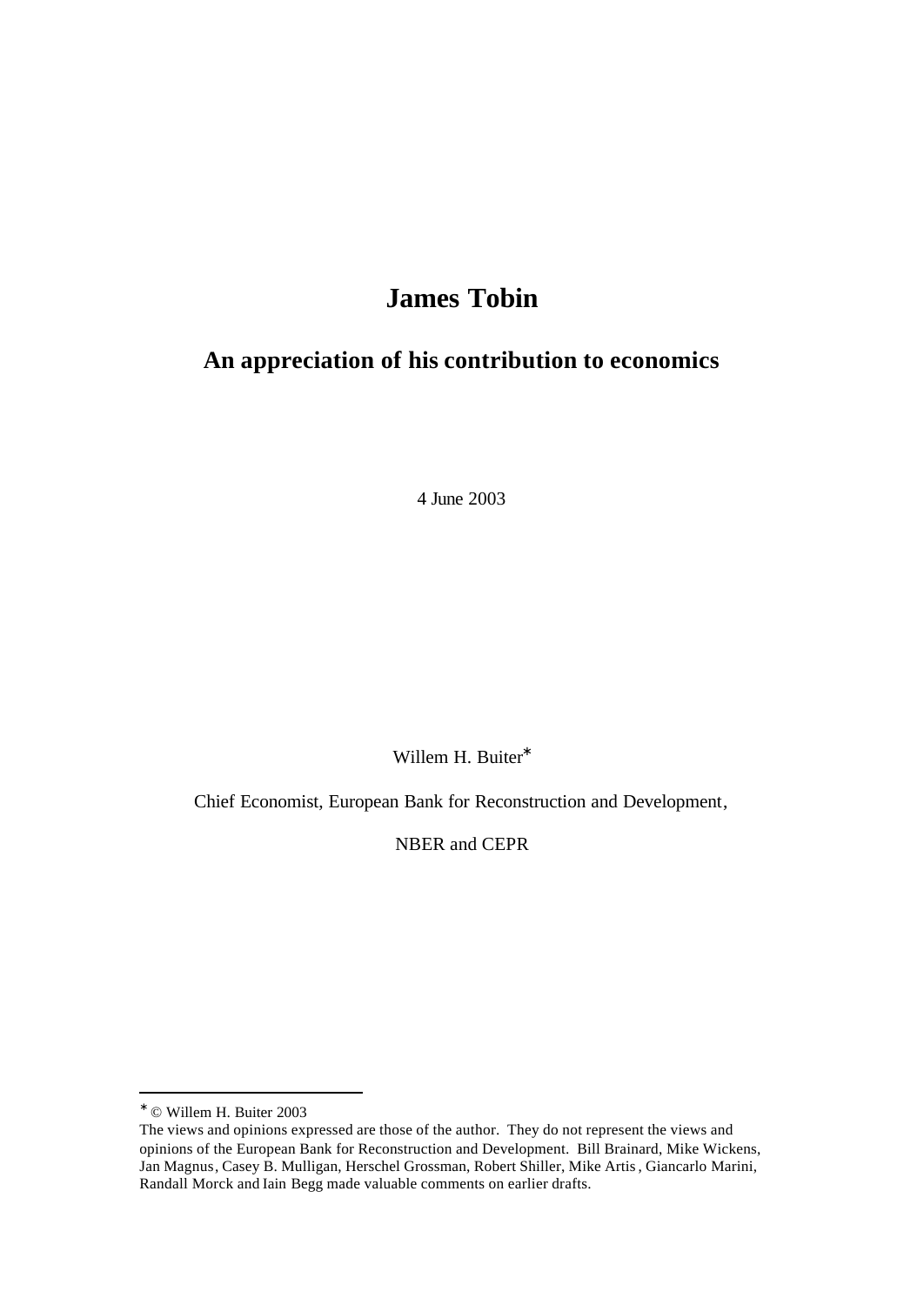#### **Abstract**

Jim Tobin, who died on March 11, 2002 at the age of 84, was one of giants of economics of the second half of the twentieth century and the greatest macroeconomist of his generation. Tobin's influence on macroeconomic theory is so pervasive - so much part of our professional 'acquis' - that many younger economists often are not even aware that it is his ideas they are elaborating, testing, criticising, refuting or re-inventing. In this Appreciation, I consider Tobin's scholarly contributions, made over a period of more than 50 years.

Tobin received the 1981 Nobel Memorial Prize "*for his analysis of financial markets and their relations to expenditure decisions, employment, production and prices".* I consider his contributions to mean-variance portfolio demand and asset pricing theory, especially the Portfolio Separation Theorem; pitfalls in financial model building; portfolio balance and flow of funds models and the 'credit channel'; the life-cycle model and social security; econometric methodology, including the Tobit estimator and his pioneering work using both time series and cross-sectional data to estimate food demand functions; economic growth; Tobin's *q*; the 'Tobin Tax'; the monetary and fiscal policy effectiveness debate, first with Milton Friedman and then with the New Classical Macroeconomics and Real Business Cycle schools; and Tobin's approach to methodological questions including microfoundations and aggregation.

*JEL Classification*: B31; B41; C25; E21; E31; E32; E41; E44; E52; E62; E63; F32; F33; F41; G11; G20; I30

*Key Words*: Tobin; portfolio theory, separation theorem, life-cycle model; Tobin's q, Tobin Tax, monetary and fiscal policy effectiveness; Tobit estimator; Keynesian.

Willem H. Buiter, European Bank for Reconstruction and Development, One Exchange Square, London EC2A 2JN, UK Tel:  $+44(0)2073386805$ Fax:  $+ 44 (0)20 7338 6110/1$ E-mail: buiterw@ebrd.com : willembuiter@whsmithnet.co.uk Web page: www.nber.org/wbuiter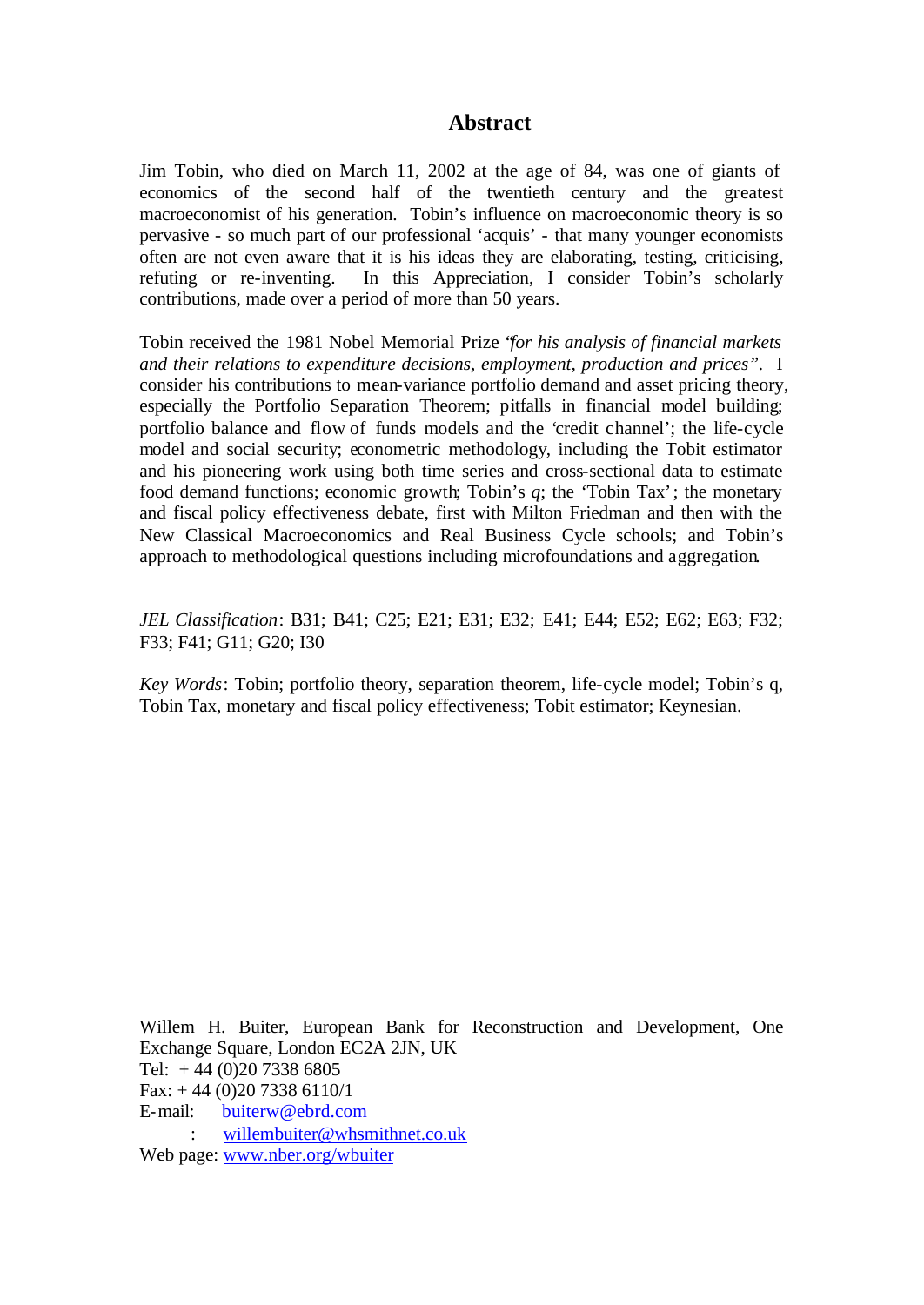Jim Tobin, who died on March 11, 2002 at the age of 84, was one of giants of economics of the second half of the twentieth century and the greatest macroeconomist of his generation.<sup>1</sup> Tobin's influence on macroeconomic theory is so pervasive - so much part of our professional 'acquis', that many younger economists often are not even aware that it is his ideas they are elaborating, testing, criticising, refuting or re-inventing.

Together with Markowitz, Tobin developed the mean-variance approach to portfolio choice under uncertainty. This became the demand-side - the interesting half - of the Capital Asset Pricing Model. Tobin was the father of empirical portfolio balance and flow-of-funds models. Together with William Brainard, he added greatly to our understanding of the transmission mechanism of monetary policy by giving us 'Tobin's *q'.* His work during the 1960s on explicitly including financial intermediaries in the monetary transmission mechanism contains fully worked-out models of what became known in the 1980s as the 'bank lending' or 'credit channel' of monetary policy. He made early and important contributions to the neoclassical theory of growth with outside money. He was a leading contributor to the theory and empirics of the life-cycle model of consumption, including the role of liquidity constraints. He pioneered the application of what is now referred to as the 'Yaari-Blanchard' version of the life-cycle overlapping generations model to the study of important monetary and fiscal policy issues using realistic numerically calibrated versions of that model. He made a seminal contribution to econometric methodology with the 'Tobit' estimator for a class of limited dependent variable models. In a decades-long debate with Milton Friedman, Tobin convinced most of the profession

 $<sup>1</sup>$  A somewhat unusual indicator of his achievement as a scholar is the fact that his name is associated</sup> both with a theory of the determinants of corporate investment, *Tobin's q*, and with a proposal for a tax on foreign exchange transactions, the *Tobin tax,* neither of which can, in my view, be counted among his three or four most important contributions to economic science.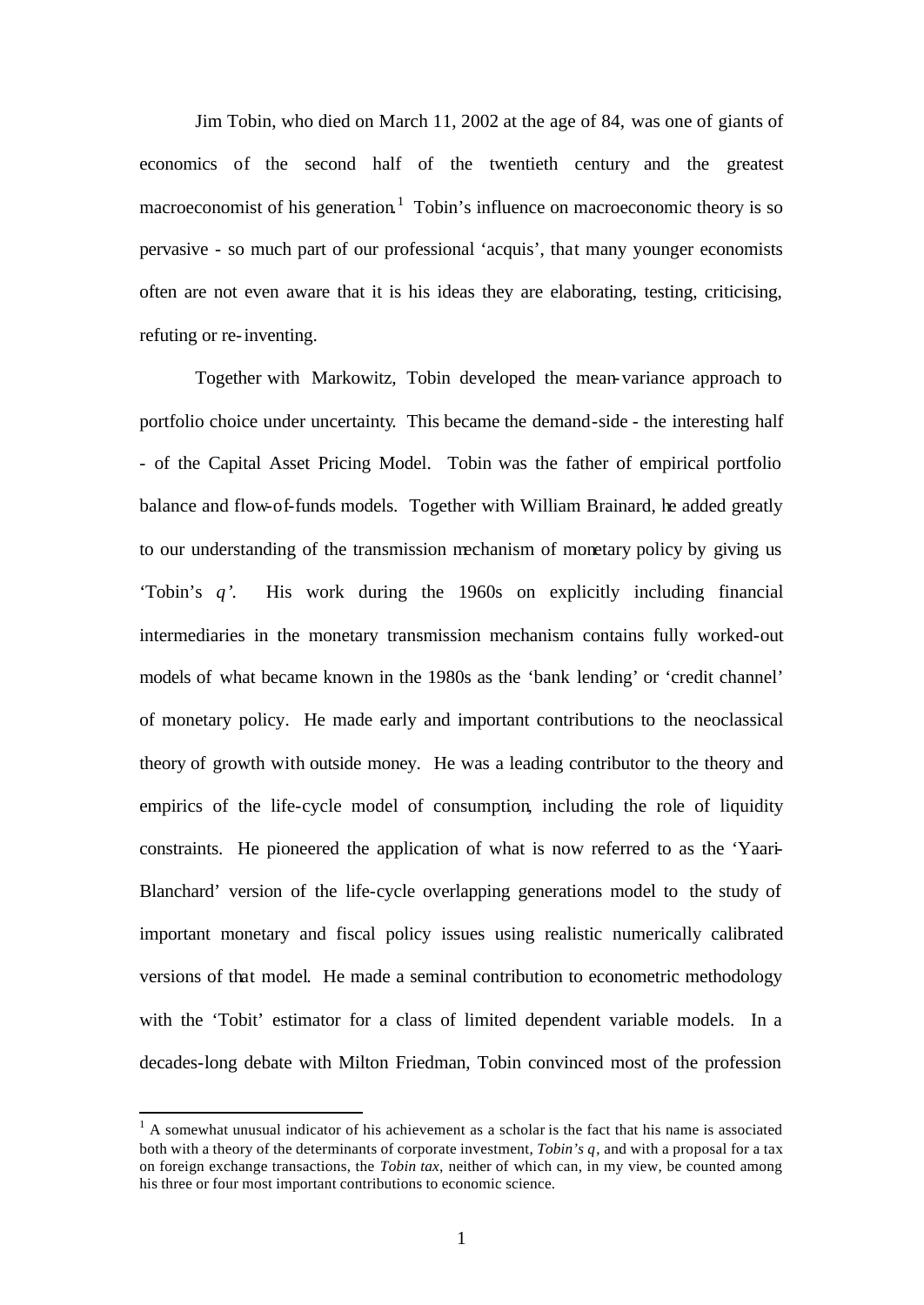that the demand for money has an economically and statistically significant interest rate-responsiveness; that a constant growth rate for some monetary aggregate is unlikely to contribute to economic stability and that both monetary and fiscal feedback rules can, in principle, help stabilise the real economy. While he did not succeed in providing a fully 'Lucas-critique-proof' theory of a long-run non-vertical Phillips curve, he was a major contributor to the currently prevailing practical wisdom among central bankers and monetary economists, that monetary non-neutralities are persistent enough, predictable enough and stable enough to make (rules-bound) monetary stabilisation policy both feasible and desirable.

In this article, I will not attempt to convey a complete picture of this multifaceted, remarkable man, or even of the full range of the professional attributes I knew first hand - his qualities as a scholar, teacher, mentor, co-author, colleague, advisor of Presidents and other policy makers, passionate policy advocate, critic and friend.<sup>2</sup> For half a century, Tobin *was* Yale monetary and macroeconomics – some would say, Yale economics. His influence on his students, colleagues and co-authors was deep and pervasive. Tobin starts his Professional Autobiography with the sentence *"Rare is the child, I suspect, who wants to grow up to be an economist, or a professor* " (Tobin [1986b, p. 113]). Perhaps; but more rare even is the young student of economics taking his first tentative steps as a professional economist who, on becoming acquainted with Tobin, in person or through his writings, did not feel better about his choice of profession.

With one exception, the scope of what follows is restricted to Tobin's published scholarly contributions. The exception is an attempt to combine Tobin's

 $2$  Tobin wrote more than 500 papers, and it is impossible to provide a comprehensive overview in a single review article. Grossman [1975] is an interesting review of the first of Tobin's Essays in Economics (Tobin [1971]). Both Grossman [1982] and Lucas [1981b] contain critical reviews of Tobin [1980].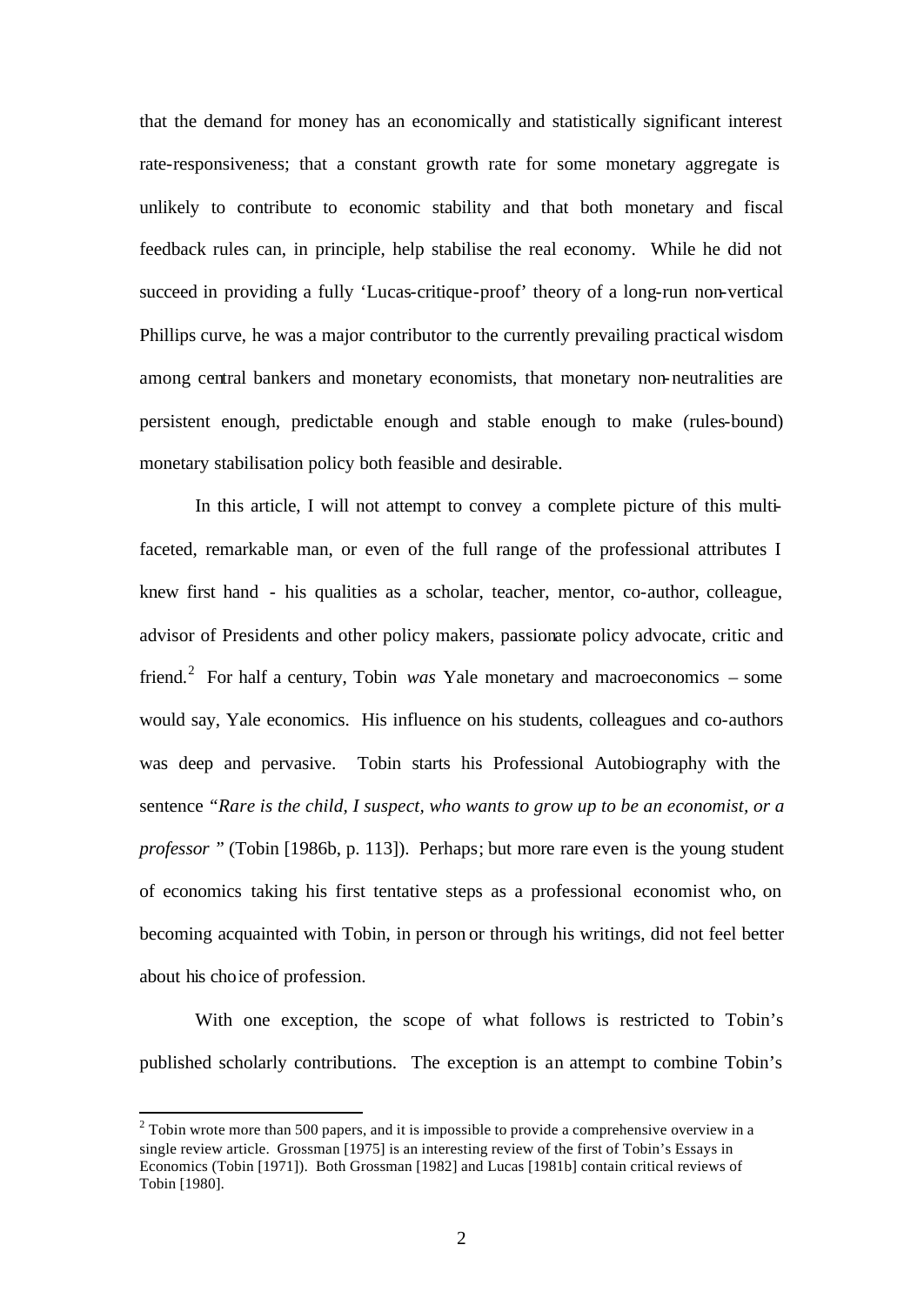published writings on social security reform with my distillation of some of Tobin's lecture notes on the subject – one that illustrates well both the intellectual rigour and the moral and political engagement of the man.

### **1. Liquidity Preference, Separation and Asset Pricing**

Tobin received the 1981 Nobel Memorial Prize "*for his analysis of financial markets and their relations to expenditure decisions, employment, production and prices".* With Harry Markowitz [1952, 1959, 1970] he developed what became the foundations of modern portfolio theory<sup>3</sup>. The key 'separation theorem' proven by Tobin [1958b], is that in a world with one safe asset and a large number of risky assets, portfolio choice by any risk-averse portfolio holder can be described as a choice between the safe asset and the same portfolio of risky assets. The ratio of the shares in the total portfolio accounted for by any pair of risky assets is the same for all risk-averse portfolio holders. The degree of risk aversion only determines the shares in the total portfolio accounted for by the safe asset and by the common portfolio of risky assets. This is an important and beautiful result, which is not done justice by Tobin's own summary: *"Don't put all your eggs in one basket"* (Tobin [1996b], p. 12).<sup>4</sup> Indeed, Tobin's remarkable result is better summarised as 'regardless of your degree of risk aversion and caution, you will only need *two* baskets for all your eggs'.

For the mean-variance approach used by Tobin to be consistent with the von Neumann-Morgenstern expected utility approach to choice under uncertainty, either

<sup>&</sup>lt;sup>3</sup> 'Modern' here means the Capital Asset Pricing Model (CAPM). I am not referring to Behavioural Finance theory developed by Kahneman and Tversky, Shiller, Shleifer, Thaler and many others (Kahneman and Tversky [1979], Shiller [1999, 2000], Shleifer [2000] and Barberis and Thaler [2002]). <sup>4</sup> This phrase represented Tobin's own attempt, following the announcement of his Nobel award, at explaining his contribution to modern portfolio theory in words that might be understood by a befuddled journalist. It's a bit like summarising all of modern finance theory as.'*How many ways can you say "there is no such thing as a free lunch"'.*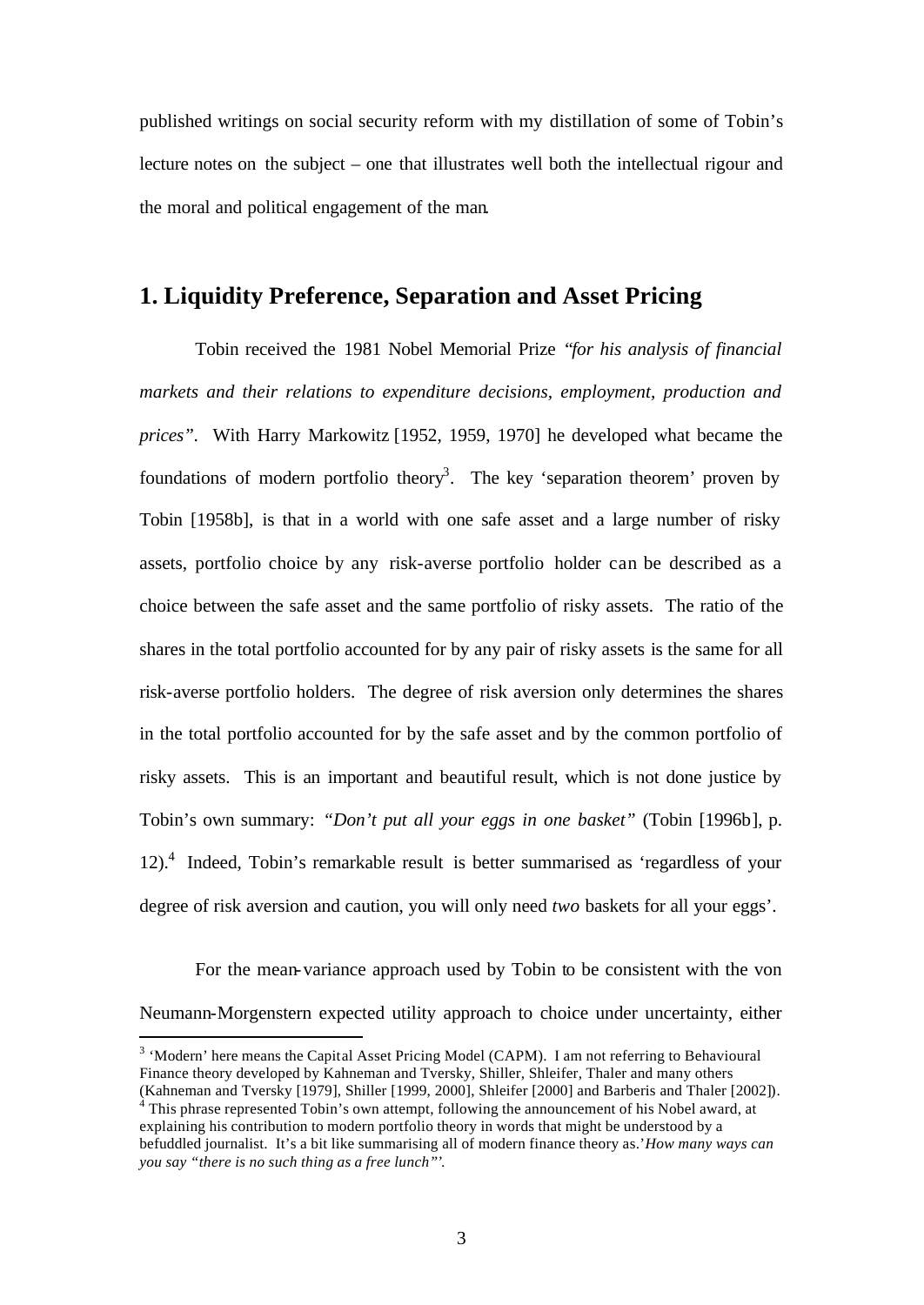utility must be quadratic or the joint distribution of returns must be normal. Tobin was quite unapologetic about these restrictions on the domain of applicability of the approach, as is clear from this slightly irritated comment on Borch and Feldstein's [1969] critique on the Tobin [1958b] paper: *"It is now more than a decade ago that I participated in the modest endeavour of doubling the number of parameters of investors' probability estimates involved in economists' analyses of asset choice. This extension from one moment to two was never advertised as the complete job or the final word,…"* (Tobin [1969a]).

The theoretical work of Markowitz and Tobin in the 1950s on portfolio choice stimulated a large number of empirical studies of portfolio selection and asset market behaviour. The three Cowles Foundation Monographs edited by Tobin and Hester [1967a, b, and c] give one a good sense of the intellectual excitement of this period.

Tobin viewed his model of portfolio choice under uncertainty and the separation theorem as describing the behaviour of an individual portfolio manager, and he was not an unqualified admirer of the use made by Sharpe [1964], Lintner [1965] and Mossin [1966] of the mean-variance model. All three authors used the Tobin-Markowitz mean-variance model of portfolio selection as the 'demand side' of an equilibrium approach to the determination of asset prices. The separation theorem plus the assumption that all financial market participants share a common subjective joint distribution of rates of return means that the common portfolio of risky assets held by each and every portfolio holder has to be the market portfolio of risky assets.<sup>5</sup>

The resulting capital asset pricing model (CAPM) has since gone from strength to strength as theory and as a practical tool used by financial market analysts and fund managers. It is a remarkable example of a theory that emphatically fails

 5 The "market portfolio" is a value - weighted index of all risky assets.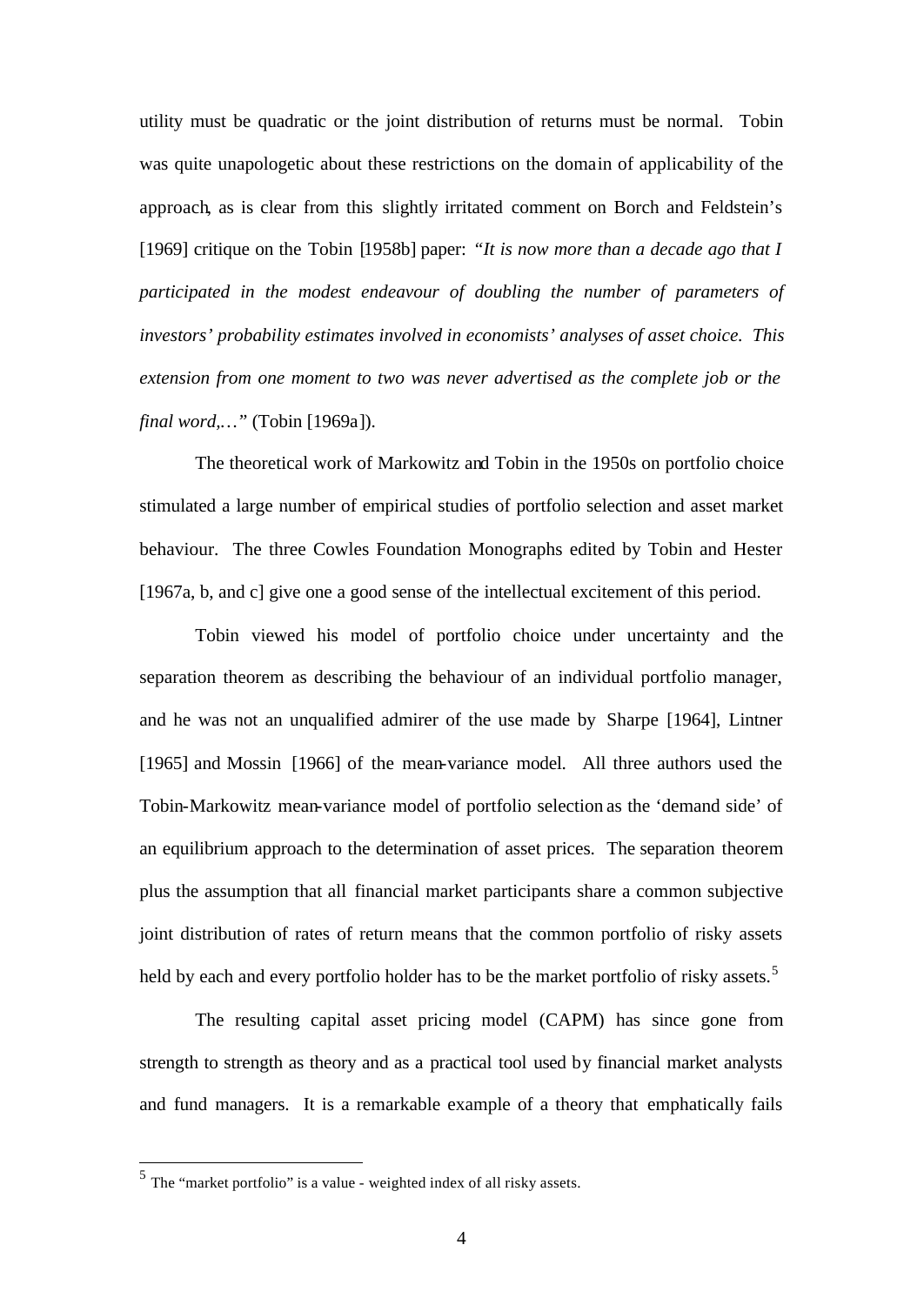empirically yet is generally considered to yield important insights.<sup>6</sup> Among the key theoretical extensions have been the extension of the CAPM to multi-period portfolio selection (e.g. Mossin [1968] and Samuelson [1969]), the joint determination of consumption and portfolio selection over time using a CAPM framework (e.g. Merton [1969]) and the construction of dynamical general equilibrium models incorporating saving, capital formation and the CAPM approach to portfolio selection (e.g. Cox, Ingersoll and Ross [1985]).

The central reason for Tobin's reservations about the CAPM model was that the assumption of homogeneous beliefs effectively turned it into a representative agent model (Tobin [1983a]). Tobin viewed the representative agent assumption, popularised in macroeconomics since the 1970s by the New Classical school of Lucas, Prescott and Sargent, as a crucial oversimplification (see Lucas [1981, 1990], Kydland and Prescott [1982], Prescott [1986b], Stokey and Lucas with Prescott [1989] and Sargent  $[1987]$ ).<sup>7</sup> The massive transaction volumes observed day-by-day in the stock market, the government debt markets and most of all in the foreign exchange markets are driven mainly by traders taking or unwinding positions based on conflicting information and expectations. The CAPM model, with its homogeneous beliefs, has zero trade in equilibrium. This issue is considered at greater length in Section 9.

 $6$  The first implication of the CAPM is that all investors will choose to hold the "market portfolio". Since most investors hold very few assets in their portfolios, and different investors hold different risky portfolios, the CAPM model falls empirically at the first hurdle. Other in principle testable implications are that the market portfolio is mean-variance efficient and that risk premium on individual assets will be proportional to the risk premium of the market and the asset's *beta coefficient -* the ratio of the covariance between the return on the asset and the return on the market portfolio to the variance of return on the market*.* There is no fundamental difference between explanations of rates of return on risky assets based on market beta and those based on consumption beta theories (see Mankiw and Shapiro [1986]).

 $<sup>7</sup>$  I am not implying that these authors only use the representative agent model. All three authors have</sup> used non-optimising models and frequently use the overlapping generations model (e.g. Lucas [1972]).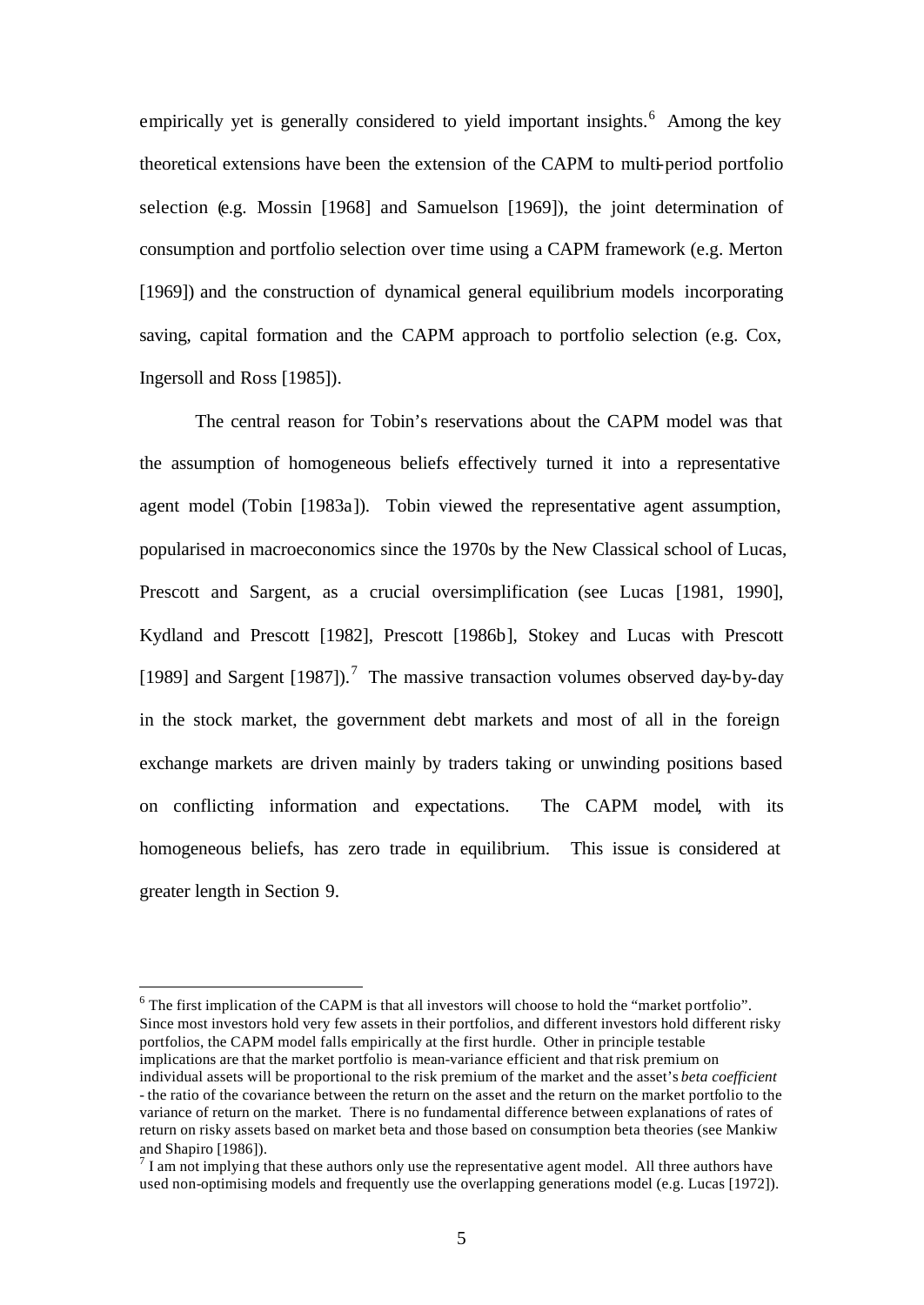# **2. Pitfalls in Financial Model Building: Portfolio Balance and Flow of Funds Models and the 'Credit Channel'.**

It is at first sight perhaps surprising that in his further theoretical and empirical work on portfolio theory in the 1960s, 70s and 80s, Tobin does not make extensive use of the mean-variance approach  $8$  Tobin's mistrust of the representative agent approach and his relaxed attitude towards micro foundations are consistent with his decision to pursue the empirical implementation of complete systems of portfolio balance and flow-of-funds models using asset demand specifications that were eclectic or *ad-hoc* as regards the selection of arguments.

Both in his solo-authored work (e.g. Tobin [1963a, b, 1969b, 1980, 1982a]) and in his co-authored work with Brainard (Tobin and Brainard [1963], Brainard and Tobin [1968]) and with Backus, Brainard and Smith (Backus, Brainard, Smith and Tobin [1980]), asset demand functions are not derived from optimising first principles. The arguments in the asset demand functions typically include current income, and financial wealth and the rates of return on all assets. *A-priori* constraints on the asset demand functions typically include 'homogeneity', that is, it is (anticipated) real rates of return, real income and real financial wealth that affect portfolio behaviour, and the 'adding-up constraint' on the entire system of asset demand functions. In the portfolio balance models or 'beginning-of-period' asset market equilibrium models favoured by Tobin in the 60s and 70s, the adding-up constraint is the portfolio balance constraint or 'Walras' Law for stocks': instantaneous excess demands for asset stocks sum to zero - if there are *N* assets, only *N-1* asset demand functions can be specified independently. In the 'end-of-period' asset market equilibrium models favoured by

 $8$  In his empirical work with Brainard (Tobin and Brainard [1977]), there is a substantial section on risk in the CAPM spirit, and something analogous to 'beta' is used in the empirical work (Tobin and Brainard [1977, equation 3]. In this, as elsewhere, Tobin was more interested in the way the "fundamental" rather than "market" risks are priced). A later empirical paper with Brainard on the internationalisation of portfolios uses a mean-variance framework (Tobin and Brainard [1992]).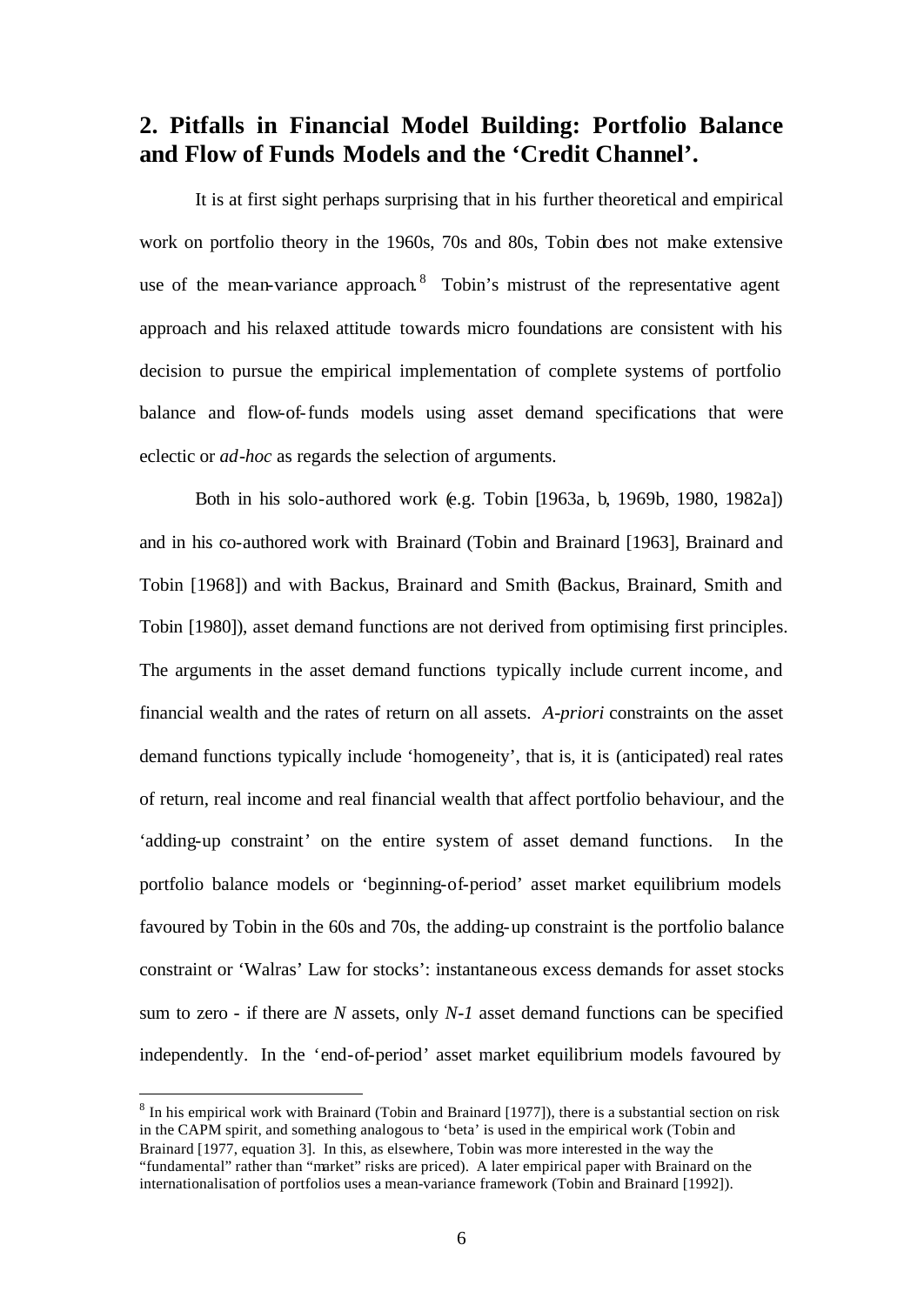Tobin after 1975, Walras' Law applies to the excess demand for all goods, services and financial assets the same way it does in traditional general equilibrium theory (Tobin [1980, 1982a], Tobin and Braga de Macedo [1980]), Tobin and Buiter [1980]).

The most natural interpretation of the rates of return that appear as arguments in these asset demand functions is that they are expected rates of return and that subjective conditional second and higher moments are suppressed. There is no presumption of financial market efficiency, whether in the sense of *information arbitrage efficiency*, *fundamental valuation efficiency* or *Arrow-Debreu full insurance efficiency* (see Section 8.1). Relative supplies of outside and inside financial assets can, in principle, influence equilibrium prices and returns.

The empirical implementation of complete systems of portfolio balance and flow-of-funds models has been a mixed success at best. Problems of collinearity among asset returns make the accurate estimation of own and cross effects problematic. Attempts to address this problem through the use of subjective priors were intriguing but in the end not wholly convincing.

Tobin's students and all those who read his work closely have benefited from the attention paid by Tobin to the key formal properties that any well-posed general equilibrium model (whether *ad-hoc*, behavioural, satisficing or optimising) must satisfy. Probably the most basic of these is the distinction between equilibrium conditions and budget constraints. The original motivation for the "Pitfalls" paper (Brainard and Tobin [1968]) and for Tobin's "General Equilibrium Approach to Monetary Theory" (Tobin [1969b]) had been the observation that empirically estimated asset demand functions often implied behaviour for the omitted asset demand function (omitted from estimation because of the portfolio balance constraint or Walras' Law) that was frankly incredible. It was neither the first nor the last time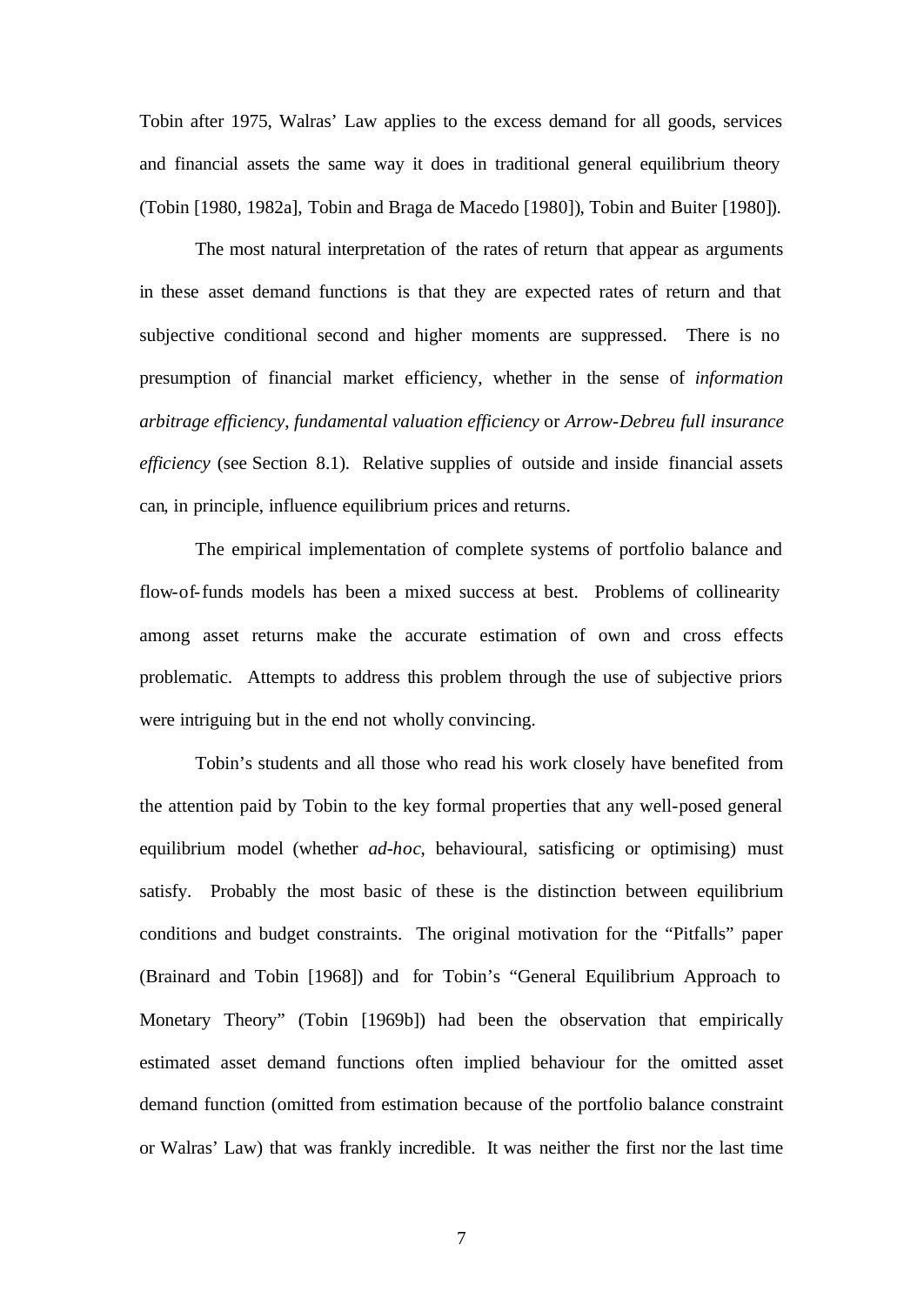that distinguished economists would fail to verify or make proper use of the most basic properties of well-posed general equilibrium models: Walras' Law and the distinction between equilibrium conditions and budget constraints.<sup>9</sup>

The early papers by Tobin and Brainard on financial intermediaries, the transmission mechanism of monetary policy and the effectiveness of (quantitative) monetary controls (Tobin and Brainard [1963], Brainard [1964], Tobin [1969b, Section 8, 1970d]) provided a pretty comprehensive characterisation of what became known more than two decades later as the 'bank lending' or 'credit channel' of monetary policy (Bernanke and Blinder [1988], [1992], Kashyap, Stein and Wilcox [1993]). However, unlike e.g Bernanke and Gertler [1989, 1995], these early contributions by Tobin and Brainard did not contain the rigorous and elegant asymmetric information and agency costs-based micro-foundations of the wedge between the cost of internal and external sources of funds to firms/entrepreneurs.<sup>10</sup>

## **3. The Life-Cycle Model and Social Security**

l

Starting with his doctoral dissertation (Tobin [1947a]), household saving behaviour was central to Tobin's research and policy agenda. After Friedman [1957] and Modigliani (Modigliani and Brumberg [1954], Ando and Modigliani [1963]), Tobin comes a close third as regards the significance of his contributions to the lifecycle/permanent income approach.<sup>1112</sup> Tobin's dissatisfaction with the Keynesian

<sup>&</sup>lt;sup>9</sup> It cannot be a coincidence that, as far as I have been able to determine, no student of Tobin's subscribes to the Fiscal Theory of the Price Level, a prominent recent example of the confusion of budget constraints and equilibrium conditions (Sims [1994], Woodford [1995], Cochrane [1998] and Buiter [2002]).

 $10$  As part of the graduate macroeconomics course at Yale, Tobin taught the Modigliani-Miller approach to the valuation of the firm, the limits to the applicability of M&M insights and the reasons for the existence of differential costs associated with alternative sources of funds (internal, debt, equity) to enterprises. Bank loans were not included among the sources of finance in Tobin's Modigliani-Miller menu.

<sup>&</sup>lt;sup>11</sup> Tobin considered Irving Fisher [1930], to be the originator of the life cycle model (Tobin [1967a]).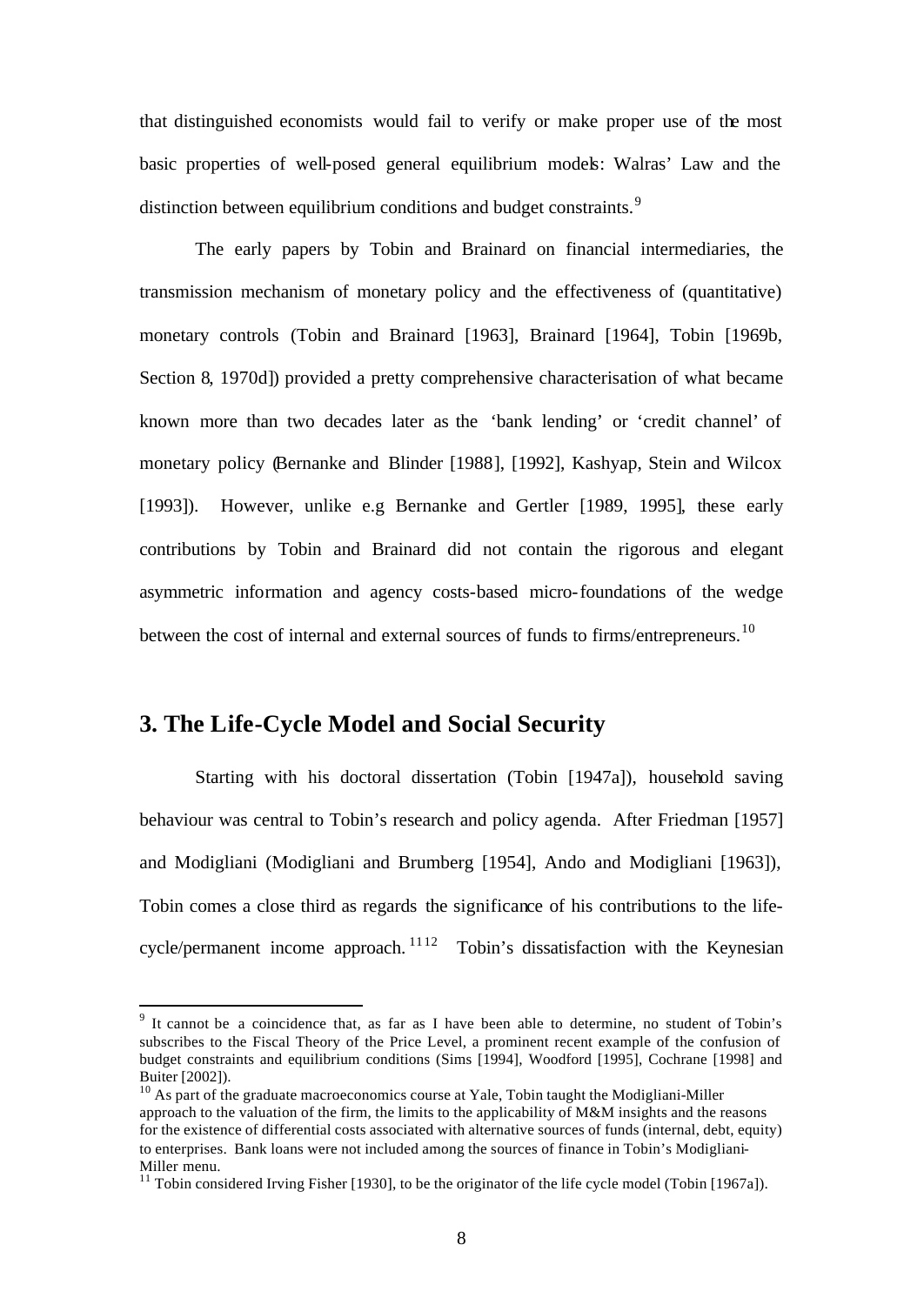consumption function was prompted in part by the failure of that theory to reconcile the cross-sectional and short-term time-series evidence (which showed the average propensity to consume declining with the level of income ) with the long-run time series evidence which showed it to be constant. The hypothesis that rising financial wealth could reconcile the cross-sectional and short-run evidence with the long-run evidence, a hypothesis consistent with what later became known as the life cycle model, was stated and tested in Tobin [1951]. A number of further investigations of the empirical link between household consumption and the capital account followed (Tobin [1957] and Watts and Tobin [1960]).

The second reason Tobin abandoned the Keynesian consumption function was that it made little sense to an admirer of Irving Fisher [1930] to approach intertemporal choice with a static model. This consideration also led him to reject Duesenberry's Relative Income Hypothesis (Duesenberry [1949]) as a satisfactory approach to intertemporal consumption choice: the relative income hypothesis *"…ignores the essential intertemporal nature of the consumption-saving choice. If high current consumption is the means to social status today, high future consumption is the means to social status tomorrow".* (Tobin [1968d, 1975a p. 78]).<sup>13</sup>

During the sixties, seventies and eighties, Tobin made a number of key contributions to the theory and empirics of the life-cycle model, putting it in an Allais-Samuelson overlapping generations (OLG) setting (Allais [1947], Samuelson [1958]). Some of this work was joint with Walt Dolde (Tobin [1967a, 1972c], Tobin and Dolde [1971], Dolde and Tobin [1983]). Tobin's [1967a] paper is quite remarkable. For instance, it treats household births and deaths using the Yaari-Blanchard uncertain

<sup>&</sup>lt;sup>12</sup> Tobin [1958c] is an interesting review of Friedman's book on permanent income (Friedman [1957]). <sup>13</sup> A *life cycle* relative income (or relative consumption) hypothesis would not be subject to Tobin's objections to the original static relative income hypothesis. Even if its predictions for consumer

behaviour need not be different from that implied by the conventional life-cycle model, its welfare implications would be radically different.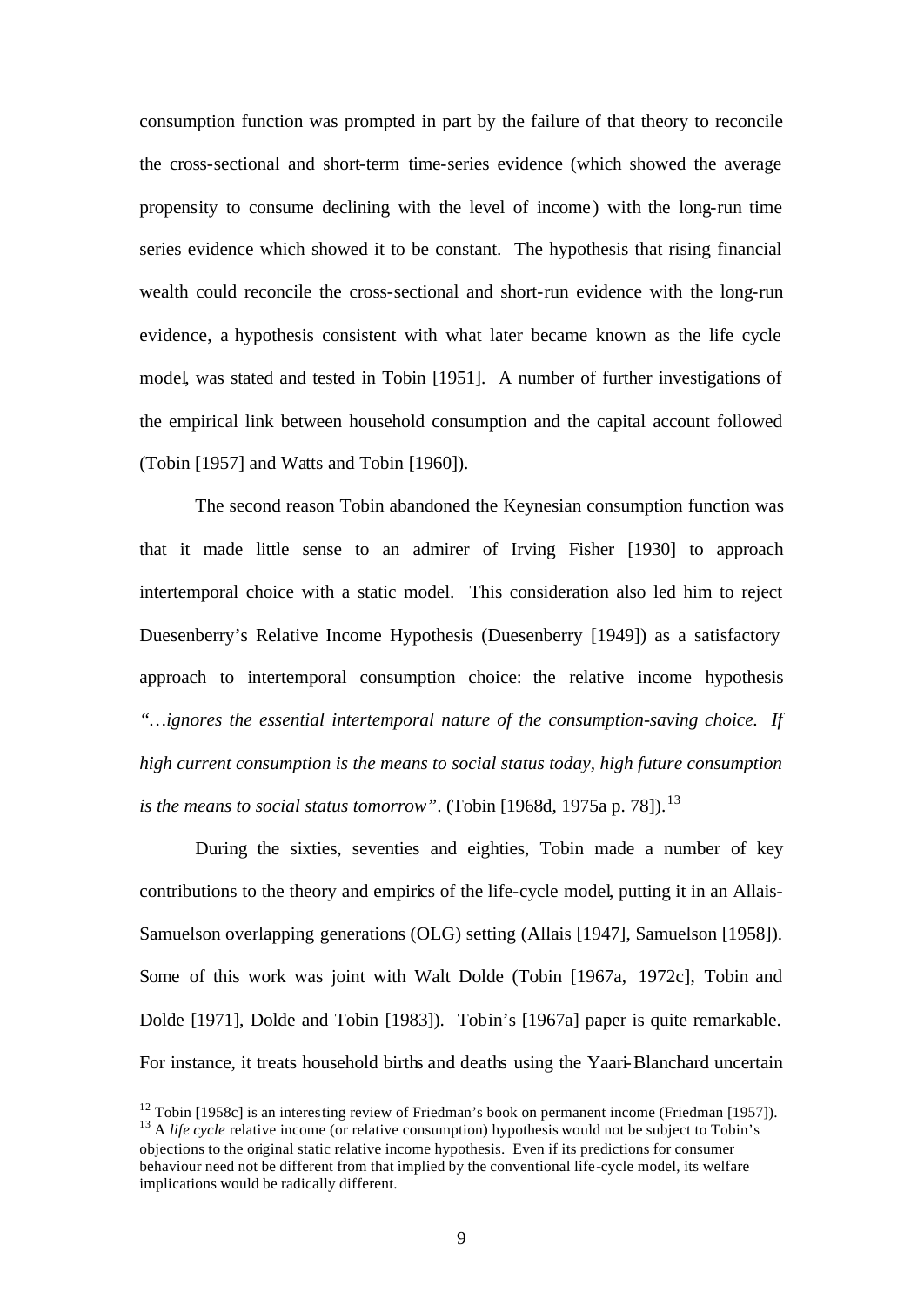lifetimes approach (Yaari [1965], Blanchard [1985], Buiter [1988]). The analysis is restricted to the consideration of balanced growth paths, but incorporates a wealth of relevant demographic and other characteristics. One key question it addresses is to what extent the life cycle model can, without a bequest motive, account for the kind of saving rates we see in the US. Tobin's answer was that it can account for most or all of it. The model was 'closed' with a neoclassical production function, which permitted the real interest rate to be endogenised. The empirical methodology employed is an early example of simulation using calibration. With only a modicum of hyperbole, one could describe Tobin as the methodological Godfather of the RBC school and methodology of Kydland and Prescott [1982]!

The papers with Dolde extend Tobin [1967a] in a number of dimensions. In Dolde and Tobin [1971], channels of potential monetary and fiscal influences on consumption behaviour are modelled, including liquidity constraints. These can take the form of a wedge between lending and borrowing rates or of quantitative constraints on the ability to borrow. The model does not allow for differences between nominal and real values, so the identification of some of the financial transmission channels as monetary policy effects is not secure. The analysis is again restricted to steady states. Both asset revaluations and liquidity constraints are shown to have potentially significant effects on aggregate consumption behaviour.

Dolde and Tobin [1983], uses a similar OLG model to analyse the macroeconomic effects of mandatory retirement saving. Many relevant features of the US tax system and social security retirement system are modelled and calibrated quantitatively. Again only steady states are considered. These numerical, calibrated OLG models can be seen as precursors of the full-fledged 55-period overlapping generations models constructed and calibrated numerically by Auerbach and Kotlikoff

10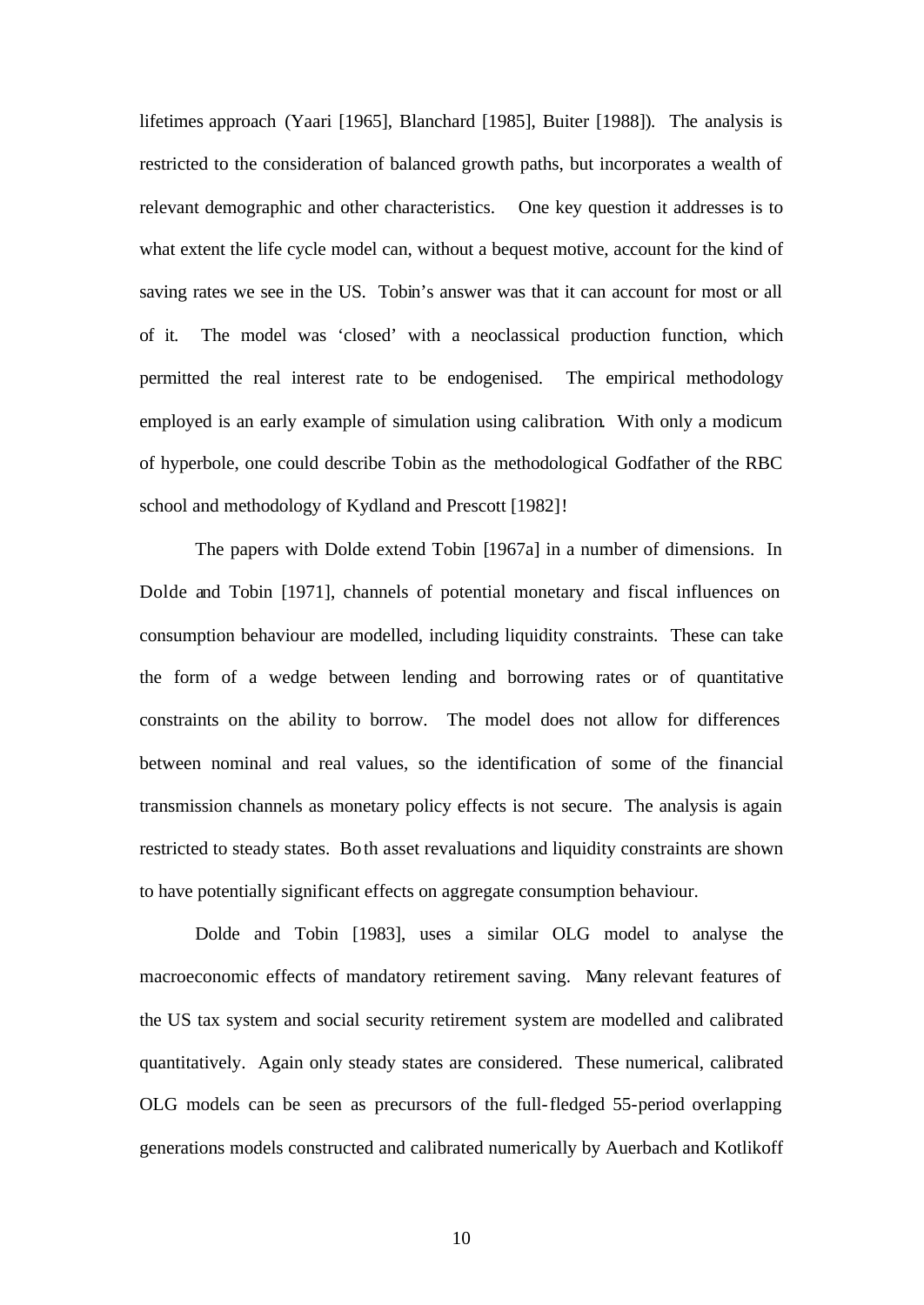[1987]. Auerbach and Kotlikoff took the further major step of analysing the behaviour of an aggregate growth model with an OLG household consumption specification from arbitrary initial conditions, thus permitting the consideration of non-steady state behaviour. Their 'generational accounts' approach to summarising the direct effects of the budget on intergenerational distribution provides a natural and coherent framework for studying the intergenerational fairness issues that were a central concern of Tobin.

Tobin's view that economics is a toolkit that can and should be used to address practical problems is reflected also in his exploration of the implications of the lifecycle/permanent income approach for the saving and portfolio allocation decisions of foundations and similar institutions (e.g. private universities) that manage an endowment for the benefit of current and future cohorts of students (Tobin [1974c]).

As a further illustration of the power of the combination of Tobin-Markowitz portfolio analysis and the life-cycle model, between 1971 and 1978, Yale University offered the Tuition Postponement Option, or TPO, as an alternative to student loans. Tobin was the architect of this important and innovative scheme, which, because of its group repayment feature, offered a form of (labour) income insurance not available elsewhere.<sup>14</sup> After graduation, students who elected the plan were committed to pay off their loans by paying Yale 0.4 percent of their annual income for every \$1,000 borrowed. The scheme was intended to have higher income graduates supporting (subsidising) their low income classmates. To achieve this, dasses pooled their collective debts and paid in cohorts. Under the original scheme, TPO participants were required to keep paying until the entire cohort had paid off its debt.

 $14$  It is similar in spirit to the venerable 'Tantièmes', a group annuity with the feature that a given annuity benefit is shared by the surviving members of the pool. Here the short-lived end up subsidising the long-lived. Unlike the TPO complainers, those who end up paying the Tantièmes subsidy do not complain.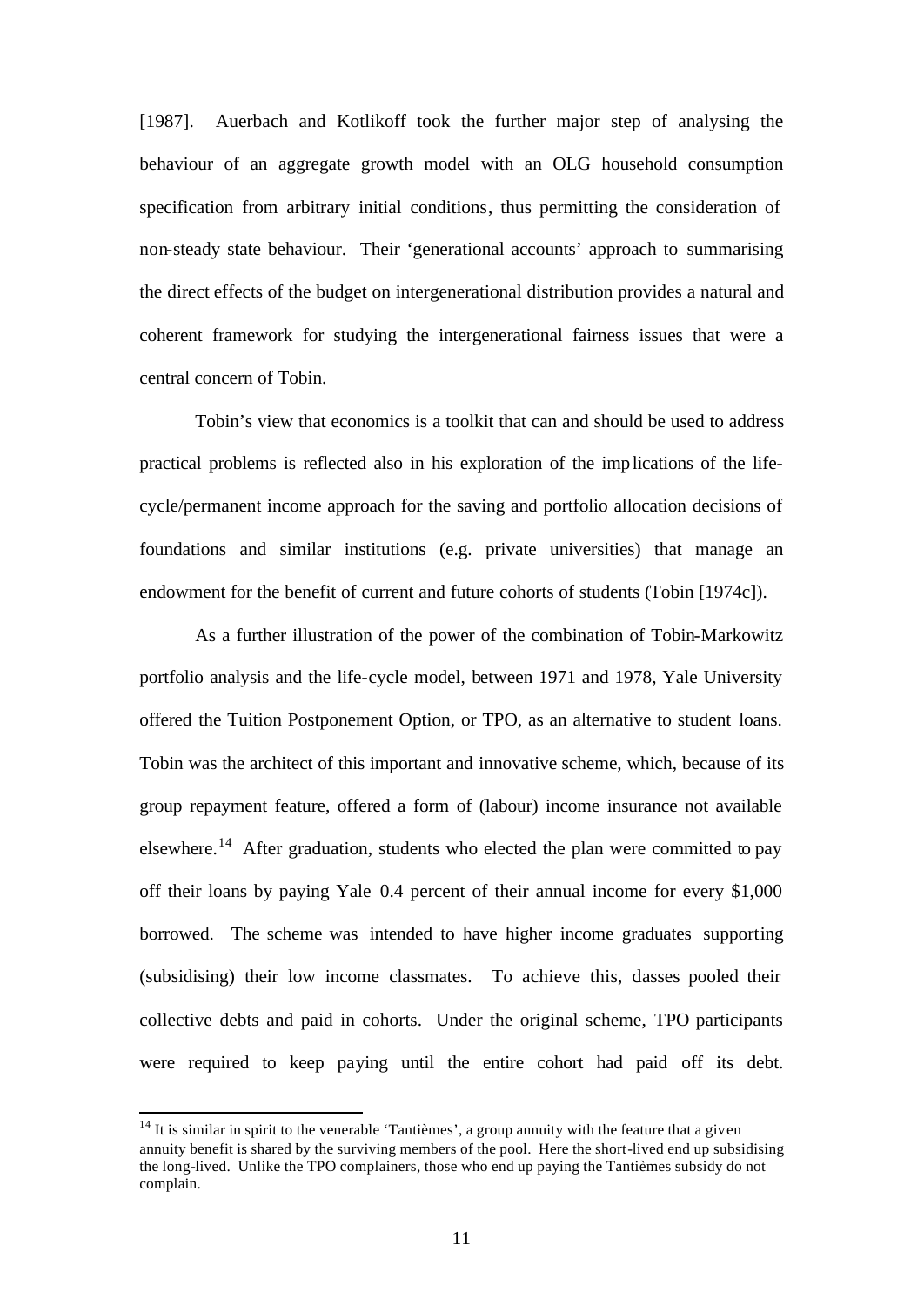Alternatively, they could buy out their individual loans at 150 percent of the loan plus interest. Subsequently, Yale agreed to cancel a cohort's debt if that cohort still owed after 35 years.

Unsurprisingly, complaints about the program started when a number of high-earning graduates during the eighties and nineties realized that their accumulated repayments far exceeded in real terms (and in present discounted value) the amount borrowed. A further complaint was that, until Yale capped the repayment period at 35 years, there seemed to be no end to the repayment period. The highest-earning graduates ended up subsidizing both those 'performing' classmates who earned less than them and those classmates who chose to default on their loans. The subsidisation of the honest poor by the honest rich was a key design feature of the scheme. Only to the extent that the realised default rate (about 15 percent) was higher than anticipated, did the high earning graduates have just cause for complaint. It is probably true that Tobin and those who implemented the scheme had underestimated the magnitude of the adverse selection problem the scheme would face.

The labour income insurance feature of Tobin's TPO scheme is an example of the kind of security and well-being enhancements of "ordinary riches" that can be designed by applying the insights of Tobin-Markowitz portfolio analysis and the lifecycle model. Robert Shiller [2003] has recently extended and expanded these ideas in a number of innovative ways.

Tobin frequently addressed the efficiency and equity issues associated with alternative mechanism for providing for income during retirement (see e.g. Tobin [1967a, 1976, 1988, 1990a], Tobin and Dolde [1971], Dolde and Tobin [1983], Friedman [1976]). Like all his students, I learned to appreciate the versatility and power of the OLG model, which was used intensively in his graduate lectures. Even

12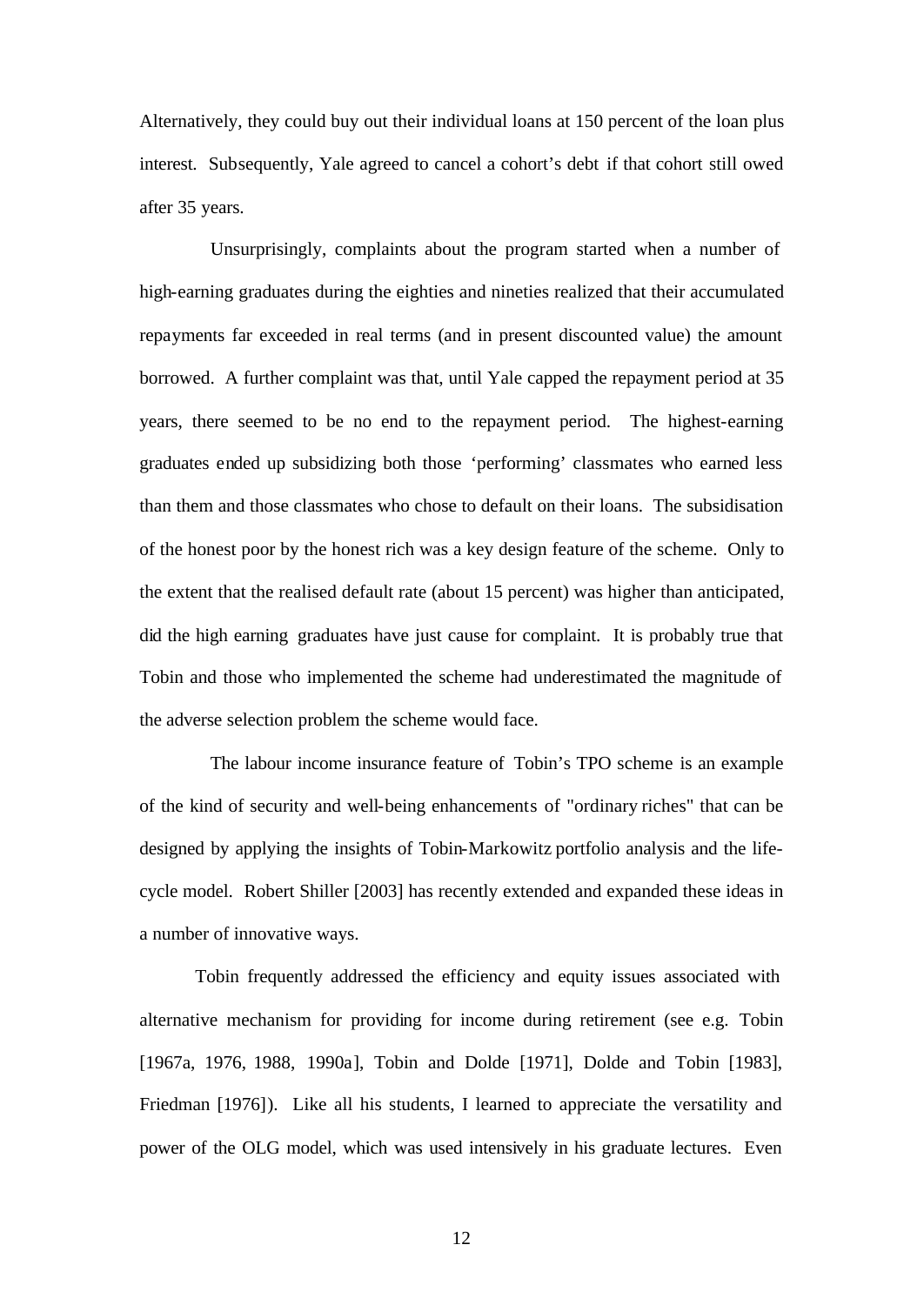the simplest 2-period version provides a natural analytical framework for studying retirement saving and social security issues. Because it allows for at least one key demographic form of heterogeneity among consumers, it also represents a natural analytical vehicle for combining a Keynesian approach to the macroeconomic consequences of deficit financing and alternative social security systems – which requires heterogeneous consumers - with the explicit intertemporal optimising approach Tobin so admired in Irvin Fisher [1930].

Tobin taught me social security issues using the Diamond [1965] model. This superimposes on the one-sector neoclassical growth model the saving behaviour of the two-period OLG model. There is an infinite sequence of generations each of which lives for two periods, supplies a fixed amount of labour and pays social security contributions when young and lives off retirement savings and social security retirement benefits when old. Starting from a situation without government, with only private savings as a source of retirement income, an unfunded or pay-as-you-go, social security retirement scheme is introduced in period *t.* This taxes the young (workers) each period and pays all the receipts of this social security tax out to the old (retirees) in that period.<sup>15</sup> For simplicity, assume that each generation pays a constant share of its wage income when young in social security taxes – a *defined contribution* scheme.<sup>16</sup> Compared to what would have occurred in the absence of the unfunded

<sup>&</sup>lt;sup>15</sup> These unfunded, pay-as-you-go social security retirement schemes, Tobin referred to as the 'taxtransfer view' of social security. Mandatory retirement saving, with individual accounts entitling to holder to the market rate of return, and converted on retirement into annuities with a market-determined return would be the pure version of what Tobin referred to as the 'insurance view' of social security. <sup>16</sup> Let  $N_t$  be the number of young workers in period *t*, (also the number of old retirees in period  $t+1$ ). Let  $t_i$  be the per capita contribution of the young workers in period *t* and  $b_i$  the per capita retirement benefit paid out in period *t* to the old in period *t.* An unfunded scheme is, by definition, a balancedbudget scheme:  $N_t$ **t**<sub>t</sub> =  $N_{t-1}$  $b_t$ . Clearly, with  $N_t$  and  $N_{t-1}$  given, the contribution rate and the benefit rate cannot be specified independently. The *defined contribution* (that is, exogenous contribution) version of the unfunded social security retirement scheme fixes the contribution rate  $\bm{t}_{t}$ and treats the benefit rate  $b<sub>t</sub>$  as endogenously or residually determined. The *defined benefit* (that is,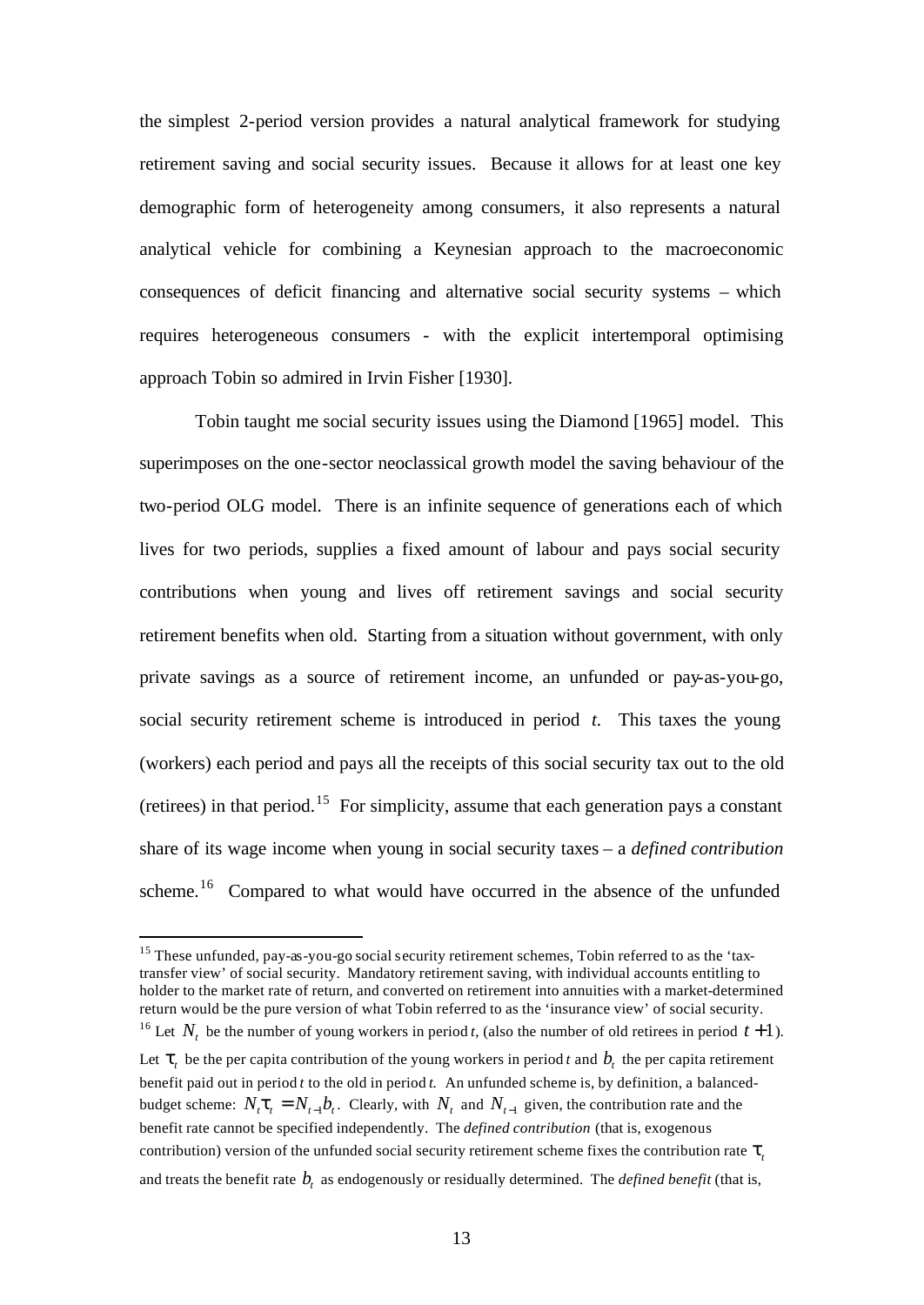social security retirement scheme, its introduction will reduce the total stock of private financial wealth in the economy (the saving of the young). In a closed economy, it will also reduce the capital stock. It will reduce the flow of private saving (the sum of saving by the young and dissaving by the old) if there is positive population growth or if there is positive labour productivity growth.  $17$ 

Introducing a pay-as-you-go, unfunded social security retirement scheme (an intergenerational redistribution scheme) in period *t* provides a windfall to the generation that is old in generation *t.* This generation made no social security retirement contributions when young, but nevertheless gets retirement benefits when old. My grandparents were in that position, and they were both pleased and amazed at this windfall. Generations born in period *t* or later, that will both pay the tax when young and receive the benefit when old, will be worse off (better off) with the social security retirement scheme than without it if the 'biological rate of return' on the unfunded social security retirement scheme, the sum of the population growth rate and the growth rate of labour productivity, is below (above) the market rate of return on saving

With declining birth rates, increasing life expectancy and, in the industrial countries outside the US, disappointing productivity growth, there are strong pressures to reduce the scope of unfunded social security retirement schemes or even to abolish them, and to replace them by a mixture of mandatory and voluntary fully funded retirement saving schemes. While Tobin was not opposed to a greater role for

exogenous benefit) version of the unfunded social security retirement scheme fixes  $b<sub>t</sub>$ , the retirement benefits of the old and makes  $t_{t}$ , the social security tax on the young endogenous.

<sup>&</sup>lt;sup>17</sup> Let  $S_t$  be aggregate private saving in period *t,*  $S_t^y$  per capita saving by the generation that is young in period *t*,  $N_t$  the size of generation *t* and  $n_t$  the growth rate of population between periods *t* and *t*-1. Then  $S_t = N_t (s_t^y - s_{t-1}^y) + n_t N_{t-1} s_{t-1}^y$ . The statement in the text requires  $s_{t-1}^y > 0$  $s_{t-1}^y > 0$  and  $s_t^y > s_{t-1}^y$  if (labour-augmenting) productivity growth is positive.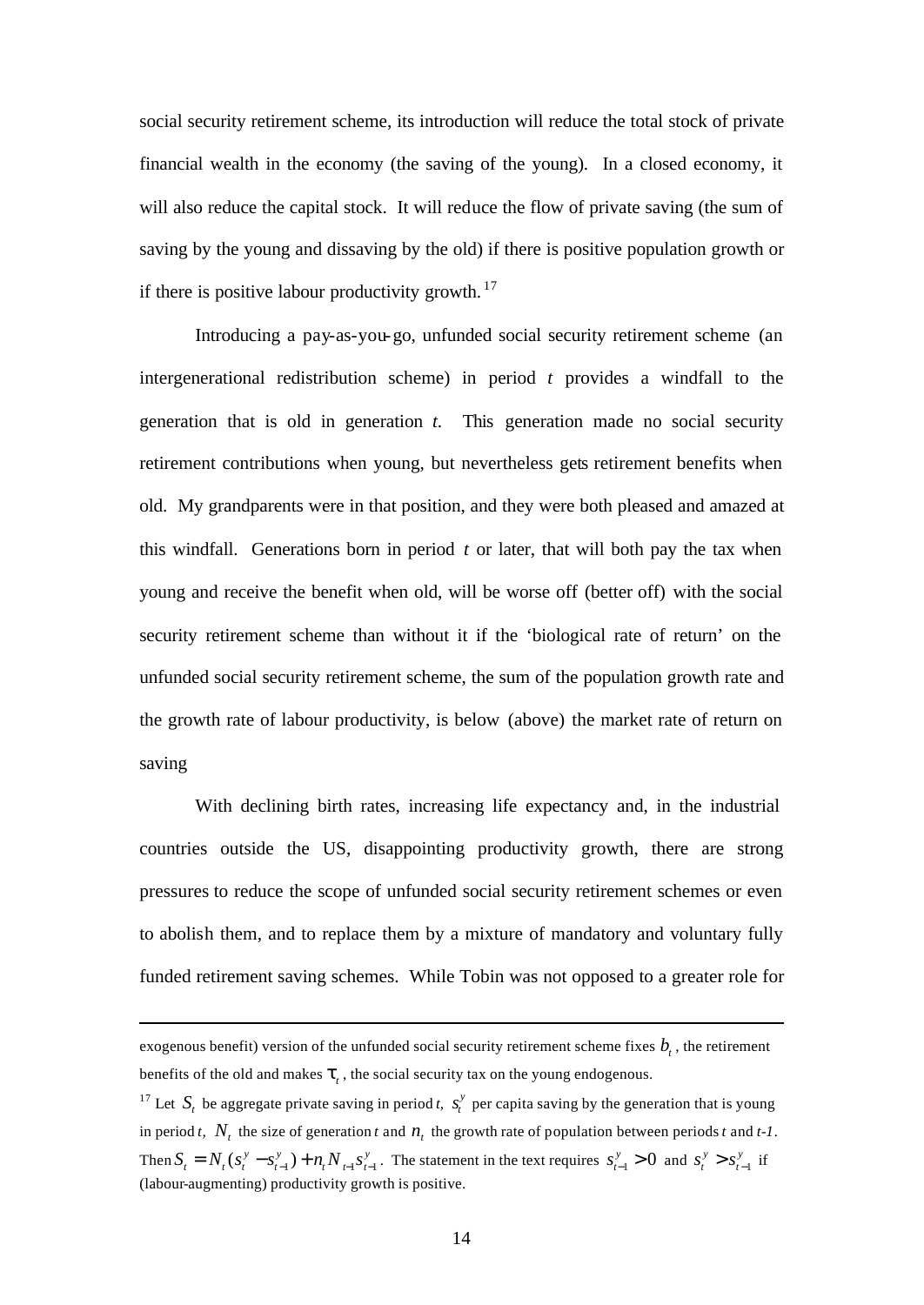funded social security retirement financing, he considered many of the arguments advanced in support of increased funding to be flawed and some dishonest.

First, as a point of logic, it can make no sense to speak of the deficit of or the future liability implied by, a pure unfunded social security retirement scheme. Such schemes pay out each period what they get in - no more, no less. They are balancedbudget schemes by definition. It is true that most real-world social security retirement schemes specify the contribution rates of the young and the benefit entitlements of the old quite independently of each other, without respecting the requirement that they should balance period-by-period. Clearly, if balance must be preserved, either periodby-period, as in the pure unfunded scheme or, in present value terms, over longer periods, and if contributors in period *t* base their expectations of the 'replacement ratio' (benefits in period *t+1* relative to wages in period *t*) on the benefits received by their parents in period *t* (relative to wages in period *t-1*) or on their own contribution rates (social security taxes in period *t* relative to wages in period *t*), there are bound to be surprises. When birth rates are falling, life expectancies are rising and/or productivity growth is disappointing, the expectations of retirees concerning their retirement income can only be fulfilled with rising social security contribution rates for workers, or constant contribution rates for workers will imply that retirees will have lower replacement rates and lower retirement incomes than they expected while young: the surprises will be disappointments – the reverse of what occurred with the introduction of unfunded social security retirement schemes in the 1930s.

Tobin always emphasized that unfunded social security is about intergenerational distribution. When there have been unfavourable demographic or productivity surprises, restoring balance, whether immediately or over a longer time horizon, implies intergenerational conflict (Tobin [1990a]). Unless social security

15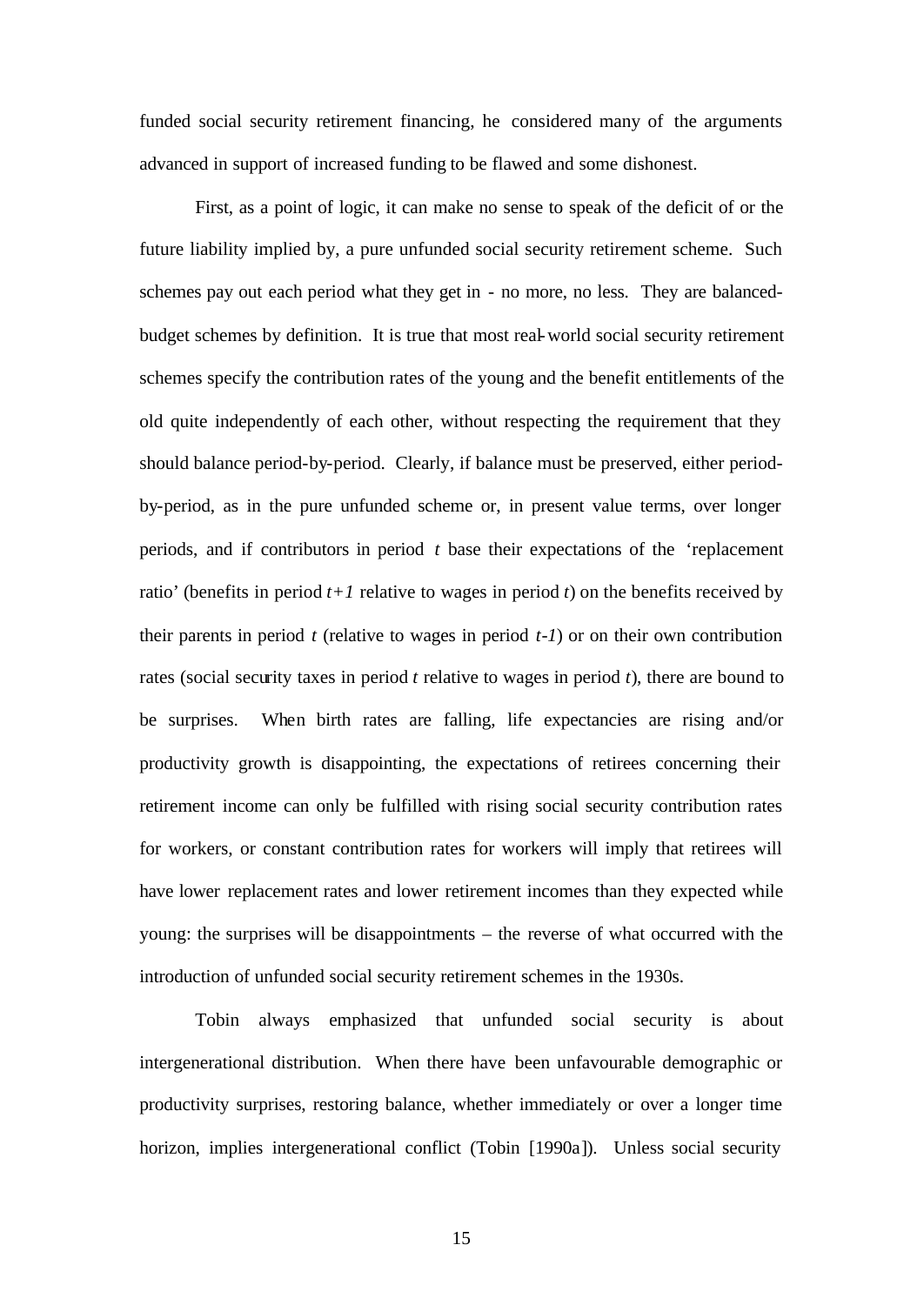reform reduces or eliminates other distortions, the reduction in the unfunded component and increase in the funded component inevitably mean that some generation (or generations) will be worse off, having made contributions while young but not getting the benefits they expected while old. Therefore, the downsizing or abolition of an unfunded social security retirements scheme does not represent a Pareto-improvement, even if the (risk-adjusted) rate of return on private saving (and on the funded mandatory retirement saving schemes) exceeds the biological rate of return in every period.

Proponents of a reduction in the scale and scope of unfunded social security retirement schemes stress the positive effect on aggregate financial wealth (and on private saving) of a reduction in the scope and scale of unfunded social security.<sup>18</sup> This only makes sense if stock of financial wealth and (in a closed economy) the capital stock is too low, that is, if the saving rate of the young is too low. However, the only violation of dynamic efficiency that can occur in the pure Allais-Samuelson-Diamond OLG model with lump sum social security contributions and benefits is too large a stock of financial wealth of capital. Saving by the young could be so high that it drives the rate of return on capital below the natural rate of growth for ever. The pure unfunded social security retirement scheme effects lump-sum intergenerational distribution from the young to the old (which unambiguously reduces saving by the young). It will therefore never aggravate and may alleviate dynamic inefficiency. The reduction in saving by the young that it causes is not inefficient.

<sup>&</sup>lt;sup>18</sup> Note that, according to footnote 14, the sign of the effect of such reforms on the stock of private financial wealth is unambiguously positive, but the effect on the flow of private saving, while likely to be positive, could be negative if the growth rate of population is negative or if productivity growth is negative.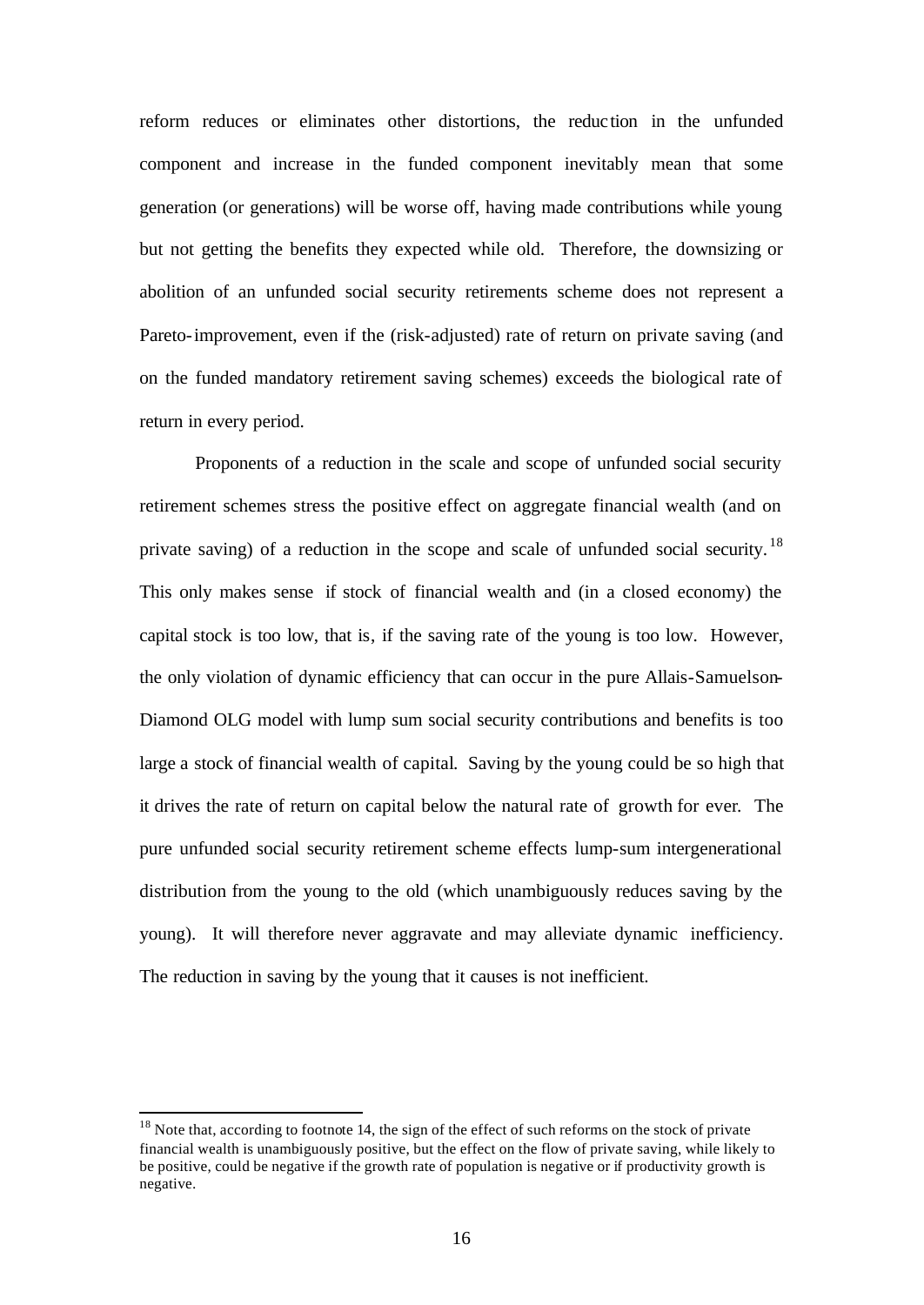Unfunded, pay-as-you-go social security retirement is also about intergenerational risk sharing or insurance.  $19$  Through these balanced budget intergenerational transfers, forms of intergenerational risk-sharing are possible that cannot, in general, be reproduced through private sector risk-sharing facilities. Funded schemes permit, if the retirement savings are invested wisely, the diversification of financial asset risk. They do not permit the diversification of wage income risk across generations.

This is of course not the end of the story. It is not difficult to think of generalisations of the simple OLG model used here that could indeed cause saving to be 'too low'. Endogenous labour supply, including an endogenous age of retirement, mean that the social security tax is not lump-sum. Further distortions are introduced by other aspects of the tax – transfer system, such as the taxation (sometimes double taxation) of the returns to saving. Still, from the point of view of efficiency as well as of social and generational welfare and justice, the point made by Tobin that the case for reducing the scope of pay-as-you – go unfunded social security retirement schemes and for moving to a greater role for funding social security retirement through a mixture of mandatory and voluntary retirement saving schemes, is not straightforward or obvious (see e.g. Geanakoplos, Mitchell and Zeldes [1998, 2002] for an update on this debate in the US).

## **4. Econometric Methodology**

l

During the 1950s, Tobin made two important contributions to econometric methodology. The first of these was his exploration of the combined use of aggregate

<sup>&</sup>lt;sup>19</sup> I am using intergenerational insurance here in a sense that is quite different from what Tobin referred to as the 'insurance view' of social security, which refers to fully funded, mandatory retirement saving (possibly with individual accounts).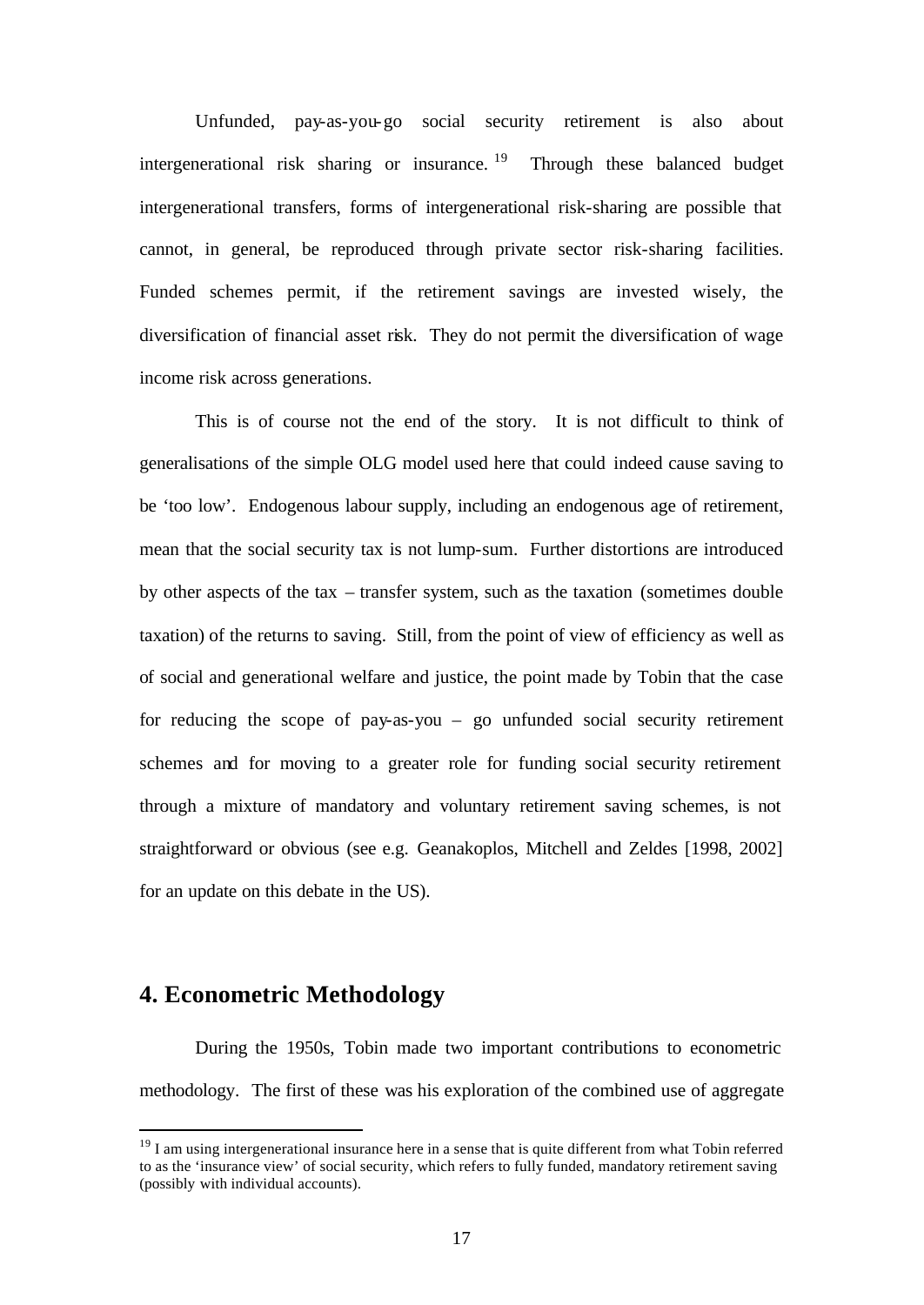time series data and cross-sectional family budget survey data to study the demand for food (Tobin [1950]).<sup>20</sup> Almost 50 years later, during 1995, 1996 and 1997, this study was used in an econometric methodology experiment organised by Magnus and Morgan [1999]. Eight teams of contemporary econometricians participated in a "field trial experiment" in which each team applied its preferred statistical and econometric methods to (up to) three sets of data (Tobin's original data set, further US data (after 1950), and similar Dutch data). The common task for all teams was to estimate the income elasticity of food demand, to test the homogeneity postulate of the family food demand function and to comment on the differences between their results and Tobin's. Those who know both the original paper and the eight field trial follow-ups will concur with Tobin, who attended the Workshop following the experiment, that the 1950 Tobin "…wrote a pretty good paper" (Tobin [1997, p. 647]).

The second is a seminal contribution to the estimation and testing of multiple regression models with limited dependent variables (Tobin [1958a]).<sup>21</sup> A few years earlier, Tobin had written an early application to economic data of the binomial probit model (Tobin [1955a]). This estimator originated in biology, where it is used to estimate how the observed probabilities of positive or negative responses to treatment vary with observable characteristics of the organism and the treatment. Tobin's empirical application to automobile purchases brings out one of the limitations of the probit model. Treating car purchases as a binary variable – assigned a value of 1 if you buy a car, 0 if you don't - throws away a lot of information. The distribution of spending on cars is censored or truncated from below at 0, but above zero is more

 $20$  In a joint paper with Houthakker, Tobin used time series and cross-sectional data to estimate demand functions for rationed foodstuffs using pre-World War II UK time series data (1920-1938) and two prewar household expenditure surveys (Houthakker and Tobin [1952]). Rationing in the UK lasted until 1954. Tobin was on leave at Cambridge during 1949-50, and experienced rationing first-hand. Characteristically, this real-world encounter gave rise to a number of theoretical and empirical papers on rationing (Tobin [1952b], Tobin and Houthakker [1951] and Houthakker and Tobin [1952]).

<sup>&</sup>lt;sup>21</sup> Also called the econometric theory of qualitative response models.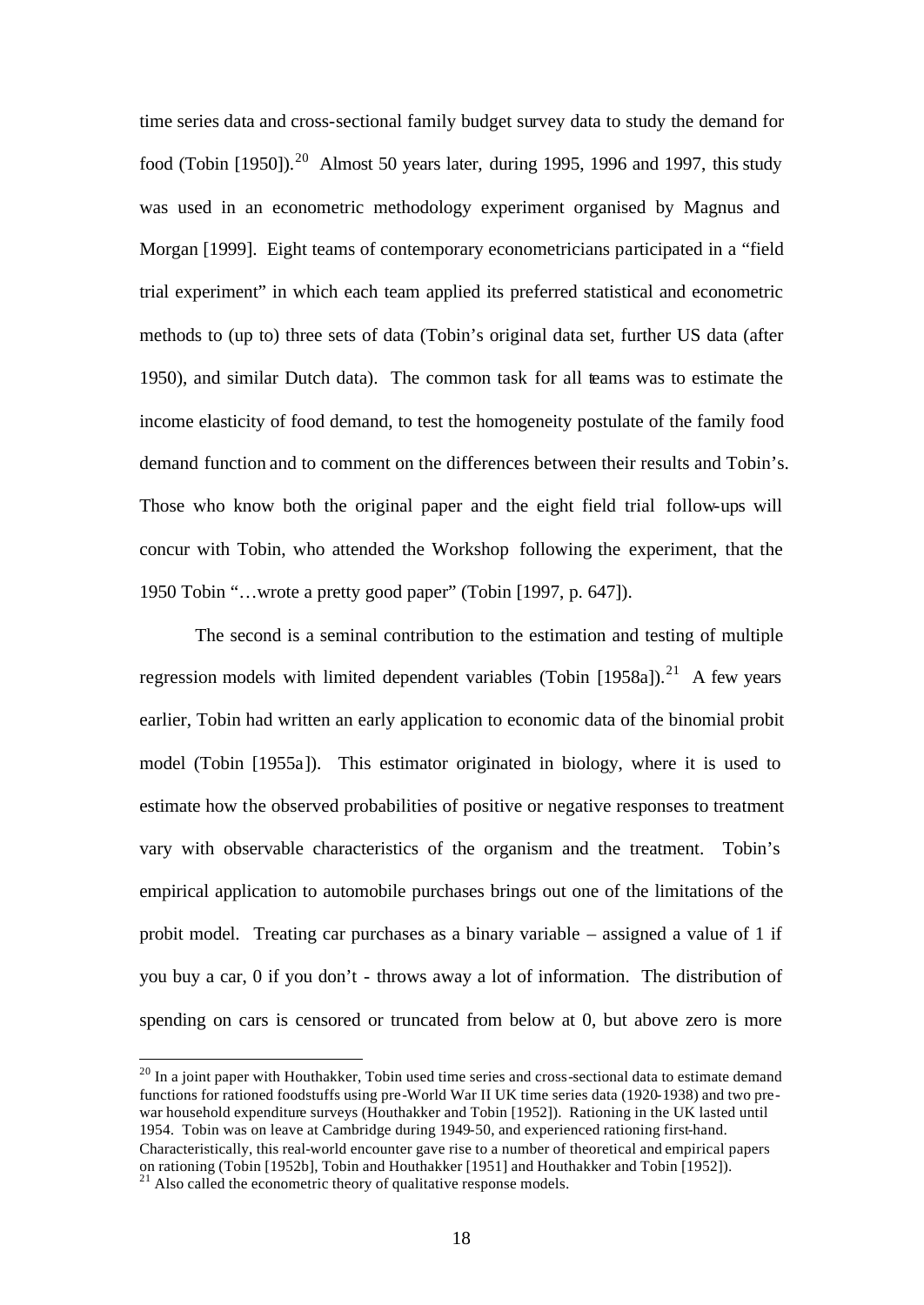appropriately treated as continuous.<sup>22</sup> When the dependent variable is censored a key assumption of OLS regression is violated: the regression errors are correlated with the regressors, and OLS estimates will be biased and inconsistent. Tobin developed what became known as the Tobit estimator, a hybrid of probit analysis and 'ordinary' multiple regression.  $23$  The field of qualitative response models, limited dependent variables, censored data and selection bias has grown explosively and has recently produced a couple of Nobel Memorial Prize winners if its own. <sup>24</sup>

#### **5. Economic Growth**

l

Tobin made a number of key contributions to the theory of economic growth. His "Dynamic Aggregative Model" (Tobin [1955b]) does not receive the credit it deserves as a precursor of the one-sector neoclassical growth model developed in full by Swan [1956] and Solow  $[1956]$ <sup>25</sup> Not only does Tobin's model have the key features of the one-sector neoclassical growth model (a neoclassical two factor production function in capital and labour, smooth capital-labour substitution, competitive factor markets), it includes quite a few other features and variants (outside fiat money alongside capital in the asset menu, rigid money wages and business cycle fluctuations). It is probably the vast ambition of the paper and its

<sup>&</sup>lt;sup>22</sup> Strictly speaking, if households can sell as well buy cars, the non-negativity constraint applies only to the stock of cars held, not to sales or purchases in any given period. Even the non-negativity constraint on the stock of cars applies only to physical quantities, not to ownership claims to cars, if there were a market for short selling such claims.

 $^{23}$  The story of the origin of the name for the Tobit estimator is too good not to repeat here. During World War II, Tobin served in the US Navy. He makes a brief appearance in Herman Wouk's novel *The Caine Mutiny* (Wouk [1951])*.* One of the main characters, Willie Keith, has ambitions to be first in his class when entering midshipmen school, but soon sees that this will be denied him: *"A mandarinlike midshipman named Tobit, with a domed forehead, measured quiet speech, and a mind like a sponge, was ahead of the field by a spacious percentage".*

 $^{24}$  James Heckman and Daniel McFadden won the Nobel Memorial Prize for Economics in 2000. Heckman's *Heckit* estimator echos *Tobit* (Heckman [1979]).

 $\frac{25}{25}$  Joan Robinson [1956] is another economist whose contribution to modern growth theory has been undervalued.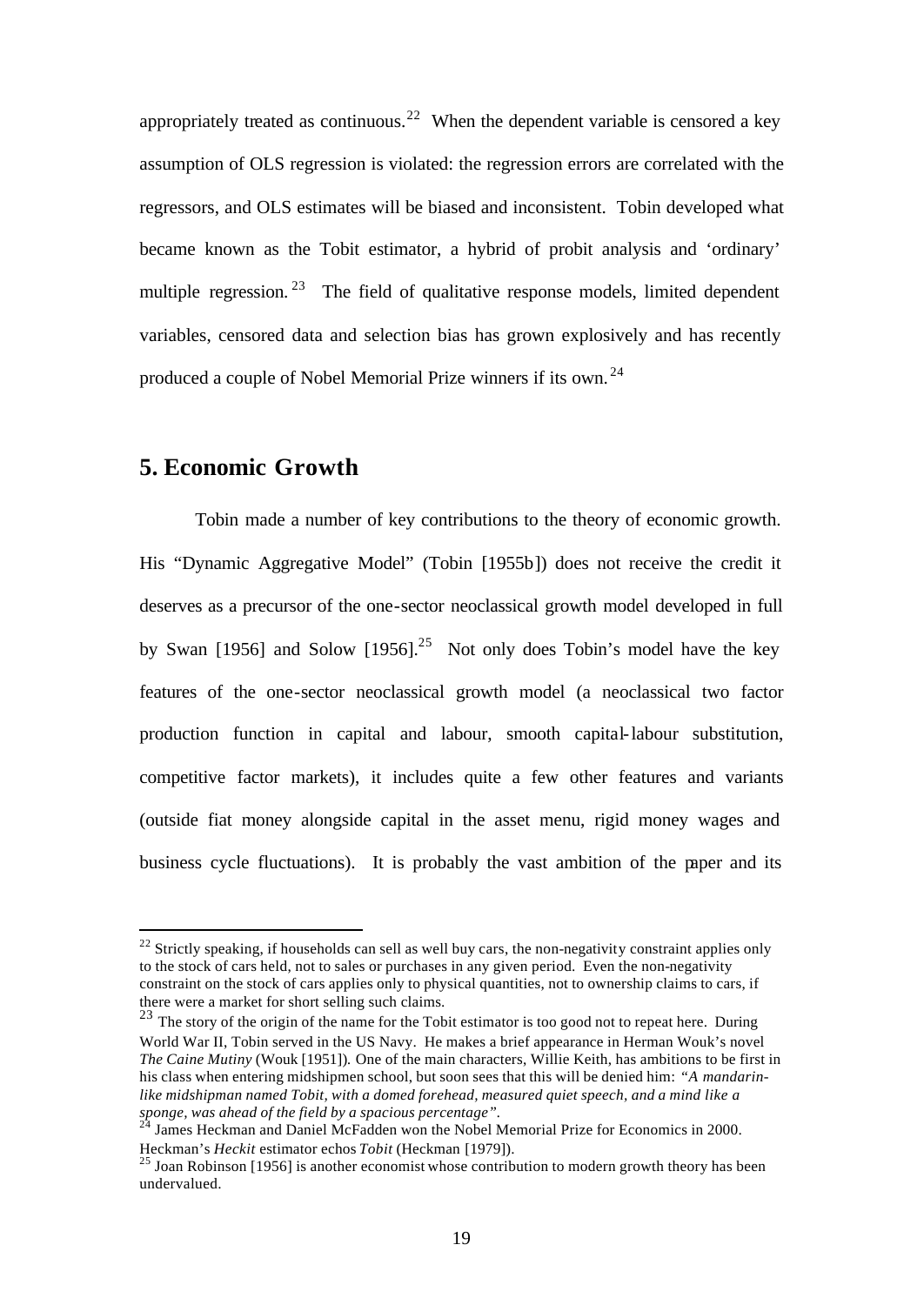failure to deliver on every ambition that account for the too limited recognition it has received.

In two further important papers, Tobin [1965a, 1968b] develops a rigorous positive and normative approach to economic growth in a monetary economy under full employment. He revisited the issue two decades later in Tobin [1986a]. Money is an outside fiat asset, supplied only by the government and with its nominal rate of return fixed (say at zero). The benchmark model (most clearly analysed in Tobin [1968b]) has money and capital as perfect substitutes: their pecuniary rates of return must be equal in any equilibrium where both are held. A higher growth rate of the nominal money stock increases the steady state rate of inflation one-for-one. With the nominal interest rate on money fixed, this reduces the real rate of return on money one-for-one. Asset market equilibrium requires the rate of return on capital to fall *pari passu.* The aggregate capital-labour ratio therefore has to rise. Thus higher monetary growth and higher inflation are 'good for capital formation'.

The same result can be obtained in the deterministic one-sector neoclassical growth model with OLG consumption and portfolio choice (e.g. the Diamond [1965] model) with outside fiat money added as a store of value alongside real capital. If outside fiat money (again with an exogenous nominal interest rate) is only held as a store of value, its rate of return will have to equal the rate of return on capital in equilibria where both money and capital are held.

These models are vulnerable to the introduction (by the public or the private sector) of nominal assets with endogenous positive nominal interest rates (nominal bonds), since such claims would dominate money as a store of value. More fundamentally, since 'money' is neither a means of payment nor a medium of

20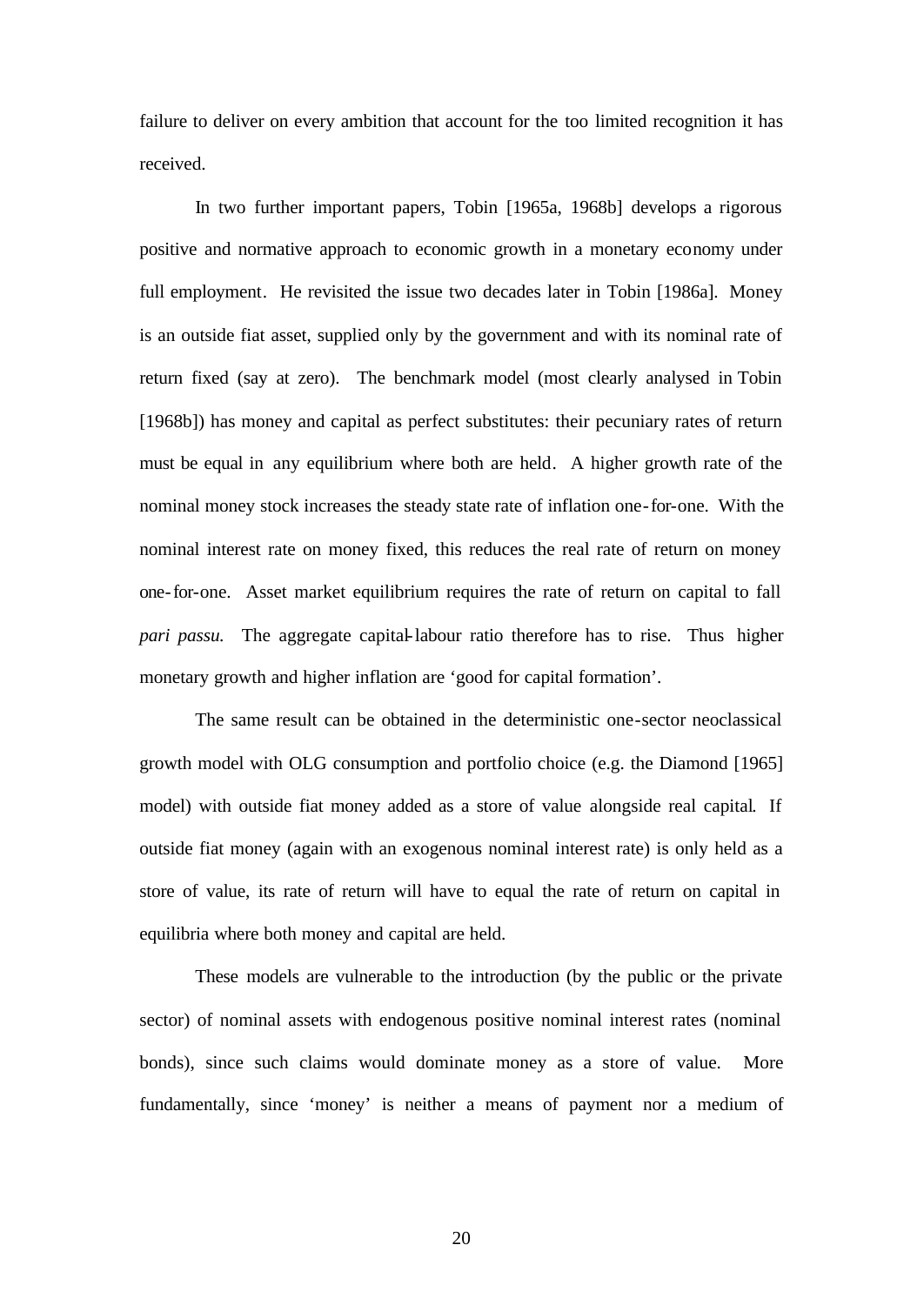exchange in these models, the use of the word 'money' does a disservice to linguistic clarity. I prefer to refer to the asset in question as 'pet rocks' or 'candy wrappers'.<sup>26</sup>

Sidrauski's [1967] monetary growth model made real outside fiat money balances an argument in the direct utility function. With the long-run rate of return on capital tied down by the exogenous rate of time preference of the representative consumer/portfolio holder, different rates of nominal money growth and different steady state rates of inflation are not reflected in different steady-state capital labour ratios or consumption per capita (they *are* associated with different steady state ratios of money to capital and different steady state utility levels). The traverse between steady states will, however, in general depend on the monetary rule (see Fisher [1979]).

Together with Solow, von Weizsäcker and Yaari, Tobin made an interesting contribution to the neoclassical growth model with fixed factor proportions (Solow et. al. [1966]). The vintage capital approach to modelling augmentable inputs remained a favourite of Tobin's.

Tobin was a 'green' economist long before this became fashionable. In "Economic Growth as an Objective of Government Policy" (Tobin [1964]), Tobin questions and qualifies the arguments for 'growthmanship' (the advocacy of paths that promise more consumption later in return for less earlier), evaluates the non-economic arguments for growth, addresses the "Growth in What" question (total consumption vs. per capita consumption; the treatment of leisure), the power of government to influence growth and how different market failures drive a wedge between the private and social rates of return to saving.

<sup>&</sup>lt;sup>26</sup> 'Pet rocks' does not capture the divisibility of money very well, but it does signal the other key properties of the asset in question. It is not valuable as a consumption good, capital good or intermediate input; it is not used as a means of payment or medium of exchange; its supply and its nominal rate of return are exogenous.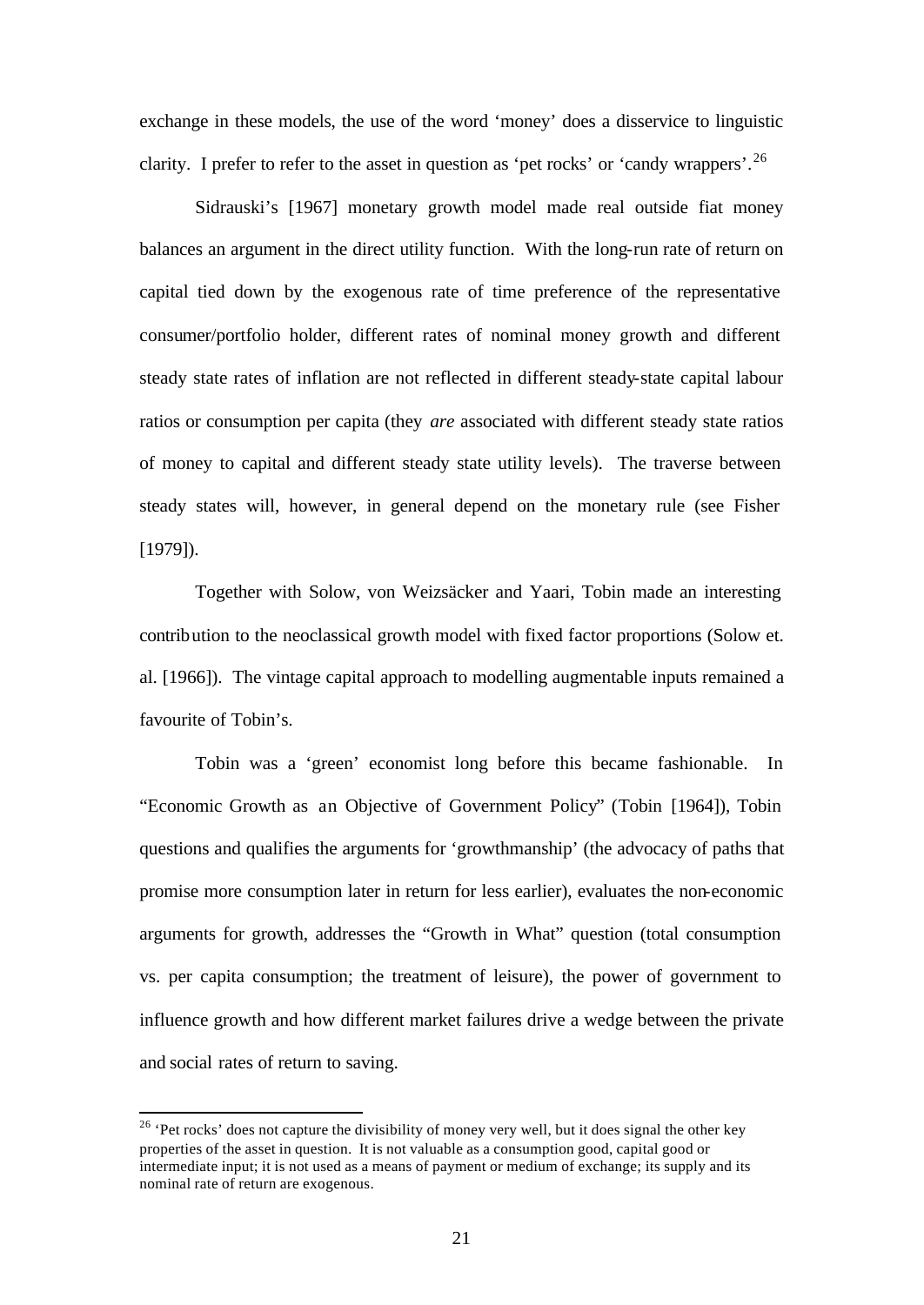The study by Nordhaus and Tobin [1973a, b], "Is Growth Obsolete", is a textbook example of how good economics can be used to articulate and quantify 'green' concerns. The paper addresses three key questions. The first, "How good are the measures of output currently used to evaluate the growth of economic welfare?" is answered by Nordhaus and Tobin constructing their own preferred Measure of Economic Welfare (MEW). Starting from GNP, they first reclassify GNP final expenditures among consumption, investment and intermediate. They impute for the services of the stock of consumer capital, for leisure and for the product of household work and correct for some of the disamenities of urbanisation. They found that their MEW for the American economy did grow over the period under study but more slowly than GNP.

The second key question, "Does the growth process inevitably waste our natural resources?" gets a tentative negative answer, although the authors point to many failures of the price mechanism to price externalities properly. The authors also make no attempt to address the likelihood and severity of global ecological catastrophes. In response to the third question "How does the rate of population growth affect economic welfare?" the authors point out that population growth cannot continue forever and take comfort from the slowdown already apparent at the time of writing in the US. One may or may not concur with the authors' overall conclusion, that good, well-managed growth is not obsolete. There can be no doubt about the value of their hard-nosed economic analysis of what had until then been rather soft issues. The combination of soft hearts and hard heads is definitely to be preferred to its opposite.

## **6. Tobin's q and the Transmission of Monetary Policy**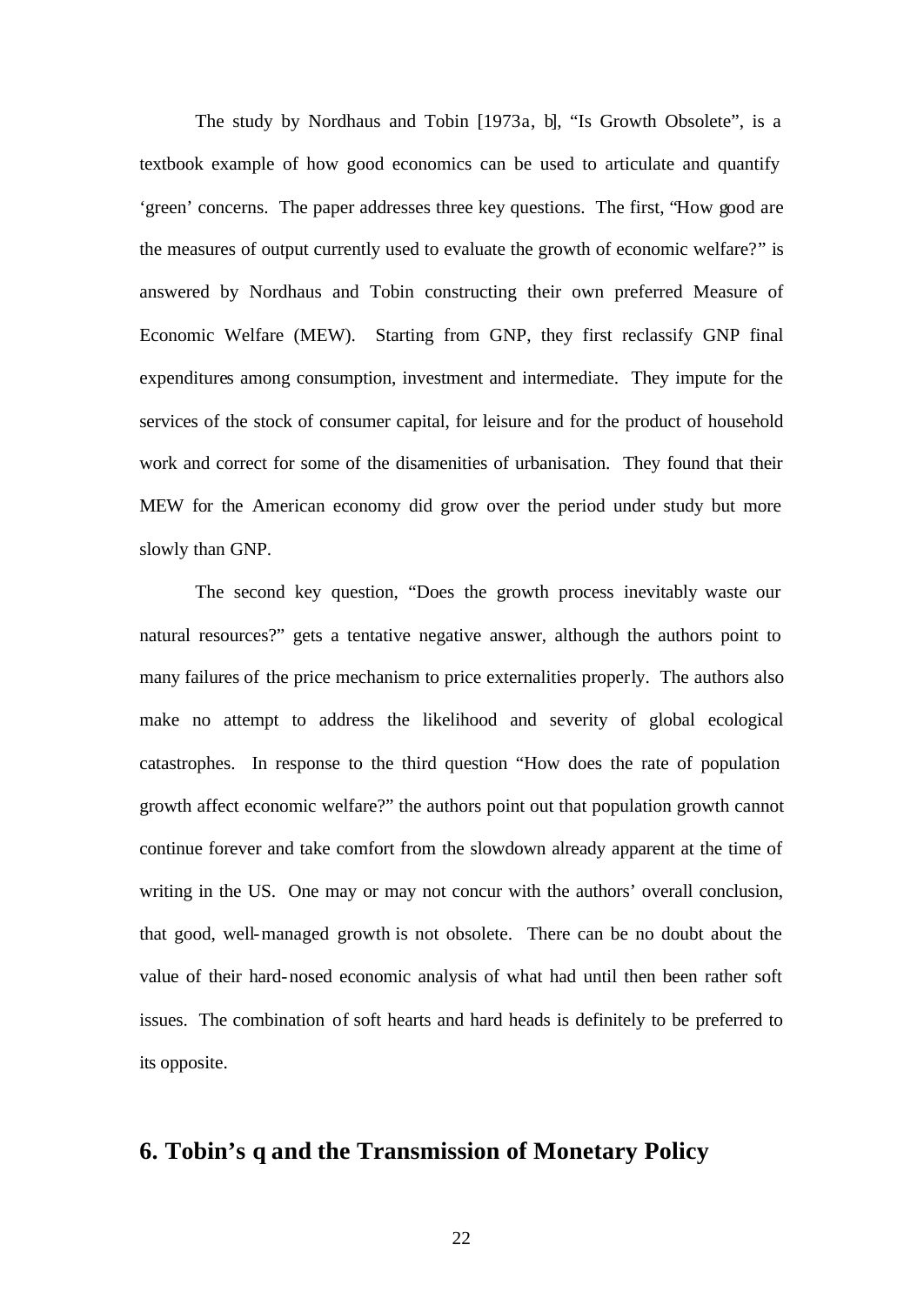*"Tobin's q"* (which might, in fairness, be called "*Tobin and Brainard's q"*) is the ratio of the market valuations of capital assets to their replacement costs, say the price of existing houses relative to the cost of building comparable new ones.<sup>27</sup> For corporate businesses, the market valuations are made in the securities markets, the markets for corporate equity and debt. Brainard and Tobin [1968] proposed *q* as a superior summary measure or indicator to 'the' rate of interest of the role played by financial factors in the capital investment decisions of enterprises and households.<sup>28</sup> Investment would be higher, *ceteris paribus*, the higher the value of *q.* Household financial wealth, of which the market value of the corporate sector is an important component, would move with *q* and drive private consumption. Tobin viewed this as a more likely and more reliable transmission mechanism for monetary policy than nominal and real interest rates.<sup>29</sup> The idea of a central role for  $q$ , which has its (acknowledged) origins in Keynes's General Theory (Keynes [1936]) was further elaborated in Tobin and Brainard [1977]). A rather amusing response to a Post-Keynesian critique of *q*-theory (Crotty [1990]) can be found in Tobin and Brainard [1990].

It was soon pointed out, by Hayashi [1982] and others, that Tobin's *q* could be interpreted as the shadow price of installed capital in an optimising neoclassical model of investment subject to internal and strictly convex (e.g. quadratic) costs of capital stock adjustment. If both the production function and the adjustment cost function are linear homogeneous in their arguments, the shadow price of installed

<sup>&</sup>lt;sup>27</sup> The concept now known as Tobin's  $q$  was first introduced (and discussed at length) in Brainard and Tobin [1968]. In Tobin and Brainard [1990], footnote 1 states, referring to "*q-theory"* "The idea was first published in an earlier Brainard and Tobin paper (1968)".

<sup>28</sup> To the question "why did you name it '*q'*?" Tobin's answer was, "Because *'p'* was already taken." <sup>29</sup> The evidence on the magnitude of the intertemporal substitution elasticity of private consumption is

by no means strongly supportive of a positive real interest rate effect on private saving (see e.g. Hall [1988], Epstein and Zin [1991],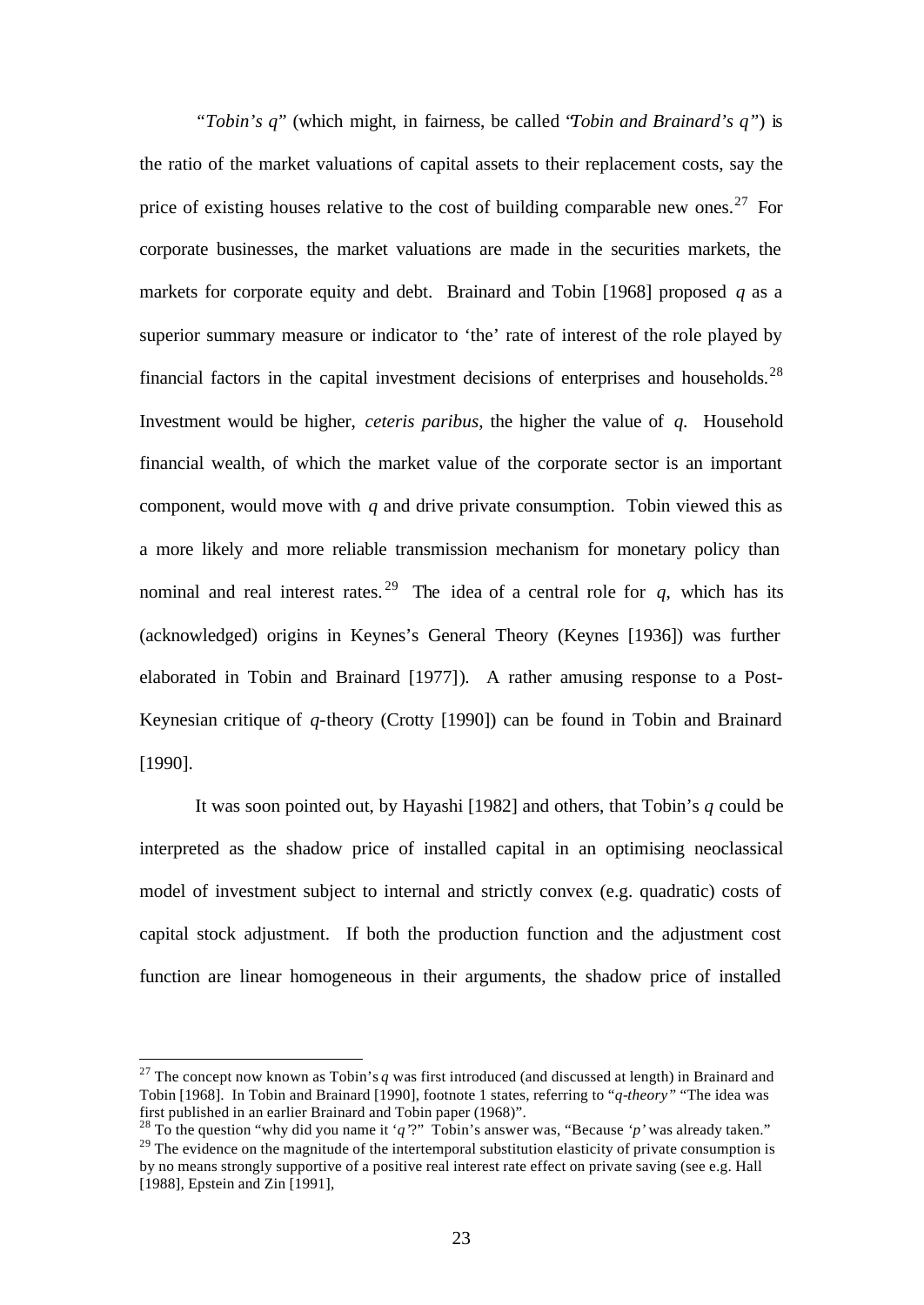capital (Tobin's marginal *q*) is equal to the average value of the installed capital stock (Tobin's average *q*, that is, Tobin's *q*).

Tobin believed that the relevance of *q* theory was not dependent on the applicability of the neoclassical interpretation. The neoclassical interpretation is interesting, however, because it highlights a number of conditions under which Tobin's *q* will fail to reflect accurately the incentives for investment. Consider for instance a putty-clay type technology where the energy intensity of production is variable *ex-ante*, but fixed *ex-post*. Assume that past investment was undertaken on the confident assumption that the price of energy would be low. An unexpected increase in the price of energy would reduce the value of existing capital vintages, which embody energy-intensive technology, that is, Tobin's (average) *q* would fall. Nevertheless, the incentive to invest in new capital equipment embodying less energyintensive technologies could be high (Tobin's marginal *q* could be high relative to Tobin's average  $q$ ).<sup>30</sup>

Empirical tests of *q* theory are subject to an endogeneity problem that goes beyond the simultaneity and endogeneity problems encountered when estimating, say, a market supply function by regressing quantity on price. If the market is competitive, the price of the an individual firm's output can be taken as parametric, or exogenous to that firm.<sup>31</sup> A supply curve can be viewed as an aggregation of *decision rules* of individual firms, with each individual decision rule expressing the firm's instrument (quantity produced) as a function of something exogenous to the firm (market price). In the neoclassical interpretation of *q* as the shadow price of installed capital, *q* cannot

<sup>&</sup>lt;sup>30</sup> The discussion of the distinction between marginal and average  $q$  in Tobin and Brainard [1977] uses the example of an increase in energy costs when technology is represented by a heterogeneous (vintage) capital model of the kind proposed in Solow, Tobin, von Weizsäcker and Yaari [1966].

 $31$  Even if the market price is parametric to the individual competitive firm, there could be a non-zero correlation between the market price and the residual in a regression of quantity supplied on market price using individual firm-level data.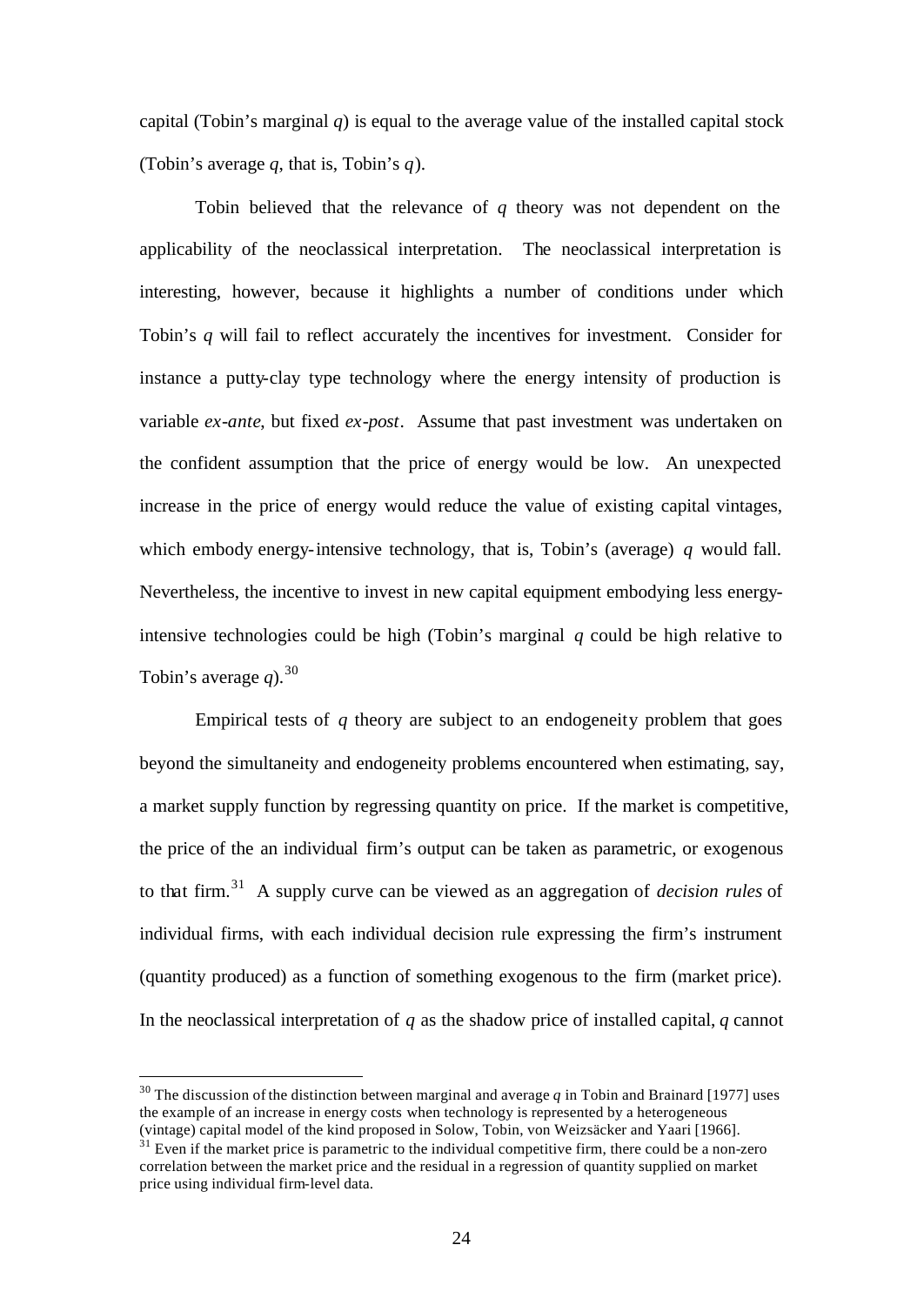be taken as parametric or exogenous even for an individual competitive enterprise. A regression of investment on *q* using individual firm data does not recover a decision rule expressing a choice variable of the firm to something parametric or exogenous to the firm. In the neoclassical interpretation, the value of  $q$ , the current value co-state variable associated with the capital stock state va riable, is determined jointly with the firm's investment decision – together they characterise the firm's optimal investment programme. Even if one does not adopt the neoclassical interpretation of Tobin's *q,* the market value of the firm will reflect the market's assessment of the past, current and anticipated future decisions of the firm. It therefore cannot therefore be taken as parametric to the firm.

There are other pitfalls in empirical tests of *q* theory. The market value of a firm represents not only the value of its reproducible assets, but also the value of its irreproducible assets, such as land. There is no problem of principle, since the reproduction cost of a piece of land is infinite, so Tobin's *q* for land would be zero, as it should be. In practice, however, one seldom has the detailed information required to strip out the irreproducible assets from the firm's balance sheet. Also, much or even most of the market value of an enterprise may be due to intangibles, such as 'goodwill', including the value of the enterprise as a going concern. It is clear that the market value of Microsoft bears little relationship to the market value of its reproducible tangible assets. Conventional tests of Tobin's *q*, that involve a regression of fixed investment on the market value of the firm deflated by some broad price index of investment goods, are unlikely to work well for firms like Microsoft.

25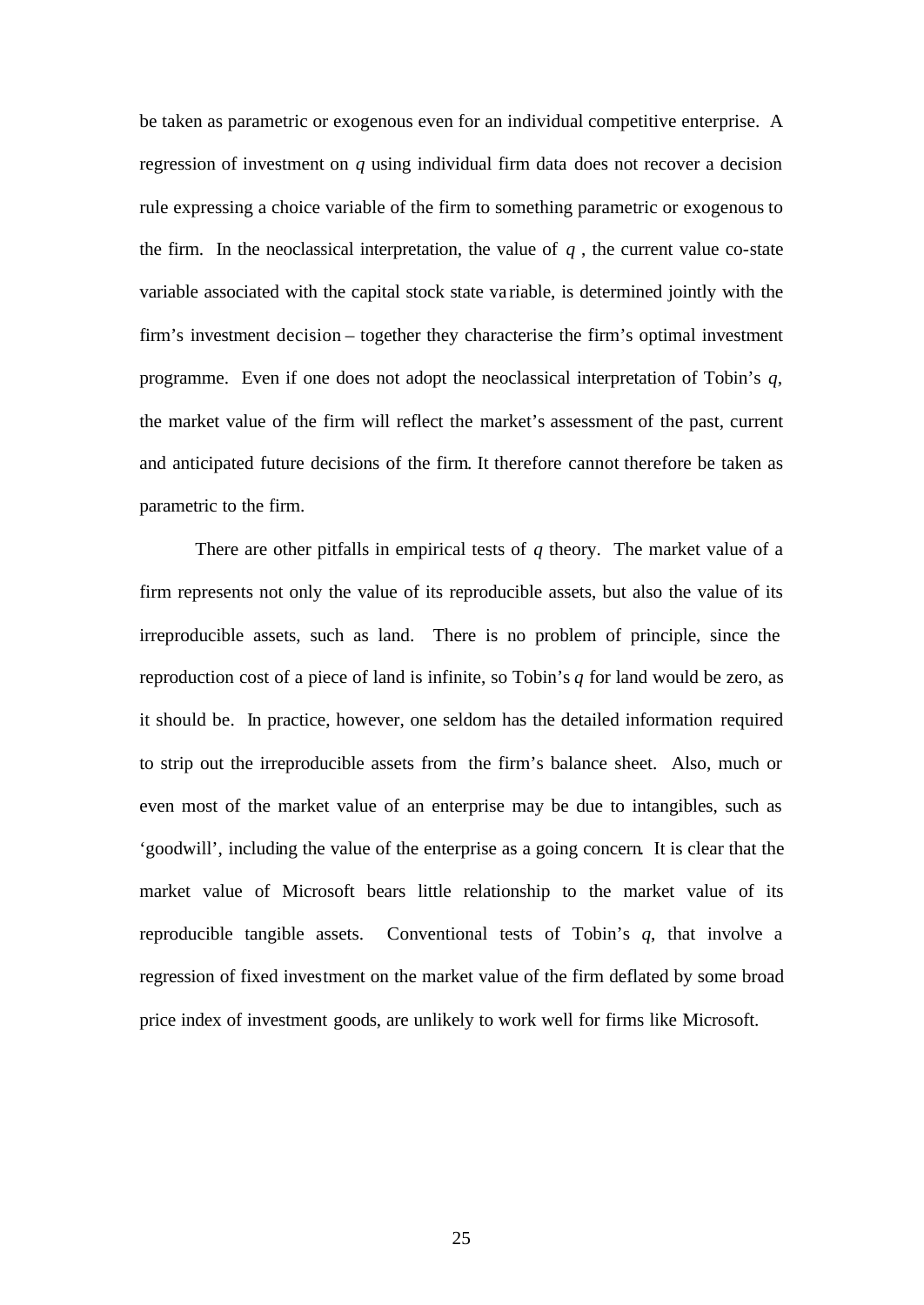Despite all these problems and shortcomings, *q* theory is unlikely to go away, as  $\dot{\mathbf{t}}$  is consistent with a wide range of approaches to the determinants of business investment and can be empirically implemented using generally available data.<sup>32</sup>

Both marginal and average *q* are used extensively in empirical corporate finance. A high average  $q$  is taken as signifying good corporate governance - the firm has added value above and beyond the value of its capital goods (see Morck, Shleifer and Vishny [1989]). Marginal  $q$  far from one is used to detect underinvestment (marginal *q* too high) and overinvestment (marginal *q* too low) (see Durnev, Morck and Yeung  $[2003]$ ).<sup>33</sup>

### **7. The 'Tobin Tax'**

l

Like Keynes, Tobin was sceptical about the long-run rationality of securities markets. Keynes concluded that the liquidity of these markets is a mixed blessing and advocated a substantial transfer tax on transactions in securities *"…with a view of mitigating the predominance of speculation over enterprise in the United States"* (Keynes [1936, Ch. 12]). For similar reasons, Tobin advocated on at least two occasions, an international transfer tax on transactions across currencies (Tobin [1974a, pp. 88-92, 1978]).

Tobin's proposal "to throw some sand in the wheels of our excessively efficient international money markets" (Tobin [1978, p. 154]) aimed to restore the ability of central banks and governments to pursue monetary and fiscal policies appropriate to their internal economic circumstances. It hoped to achieve this by

 $32$  For an early influential empirical implementation to US business fixed investment see Summers [1981].

 $33$  I would like to thank Randall Morck for drawing my attention to the scale and scope of the corporative finance research that uses *q* as an indicator of corporate governance.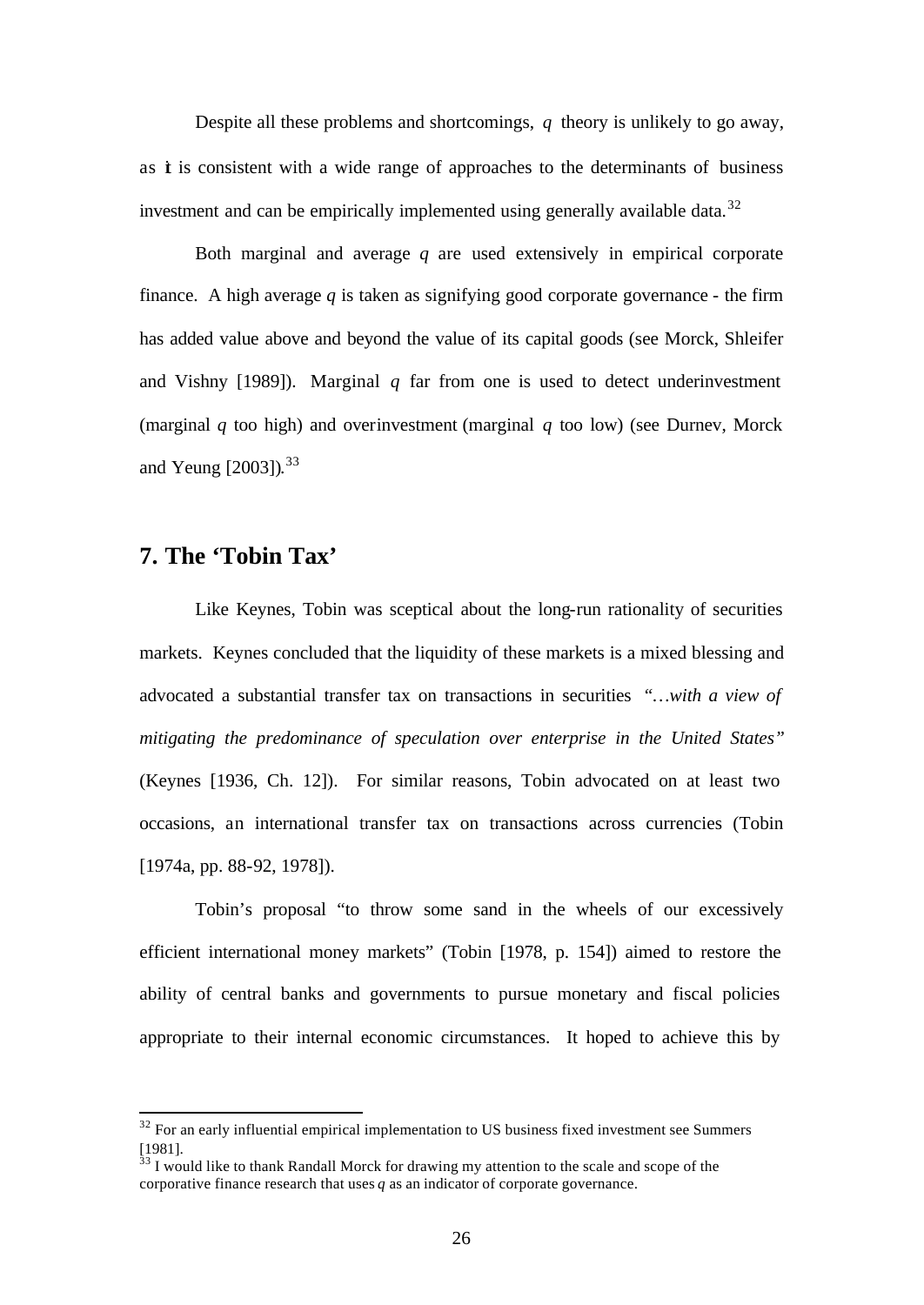restricting international financial capital mobility and thus to uncouple national interest rates to a greater extent.

Tobin's first choice (unconstrained by political realities) would have been a global common currency, common monetary and fiscal policy, and economic integration (Tobin [1978, p. 154-155]). Failing that, a floating exchange rate with a transaction tax on foreign exchange market transactions was the least bad solution.

Tobin's position on what the first-best choice would be is clearly an internationalist, multilateralist one. I share his view that, under unrestricted international financial capital mobility, a floating exchange rate buys at most a severely restricted degree of national monetary and fiscal policy independence. However, it is hard to see how a Tobin tax, even if it could be administered effectively, would do much to restore or enhance the domain of domestic monetary policy autonomy. Nor is it obvious that it would materially reduce excessive exchange rate volatility and/or limit the duration and magnitude of exchange rate misalignments. For the tax to have a marked effect in any of these dimensions, it would have to be quite punitive and would put at risk not just easily reversed will-o' the wisp foreign exchange transactions, but also socially productive international financial intermediation.

Tobin [1978] also contains the suggestion that the tax proceeds could be paid into the IMF or the World Bank, although this was not an integral part of his proposal. This suggests a quite different rationale for a transactions tax in the foreign exchange markets: even a low tax rate could be an important source of revenues for funding economic development on a concessional basis. As a rule, earmarking or hypothecating specific taxes for specific expenditures if there is no user-charge-type link between the two, leads to inefficient overall budgeting and should be discouraged.

27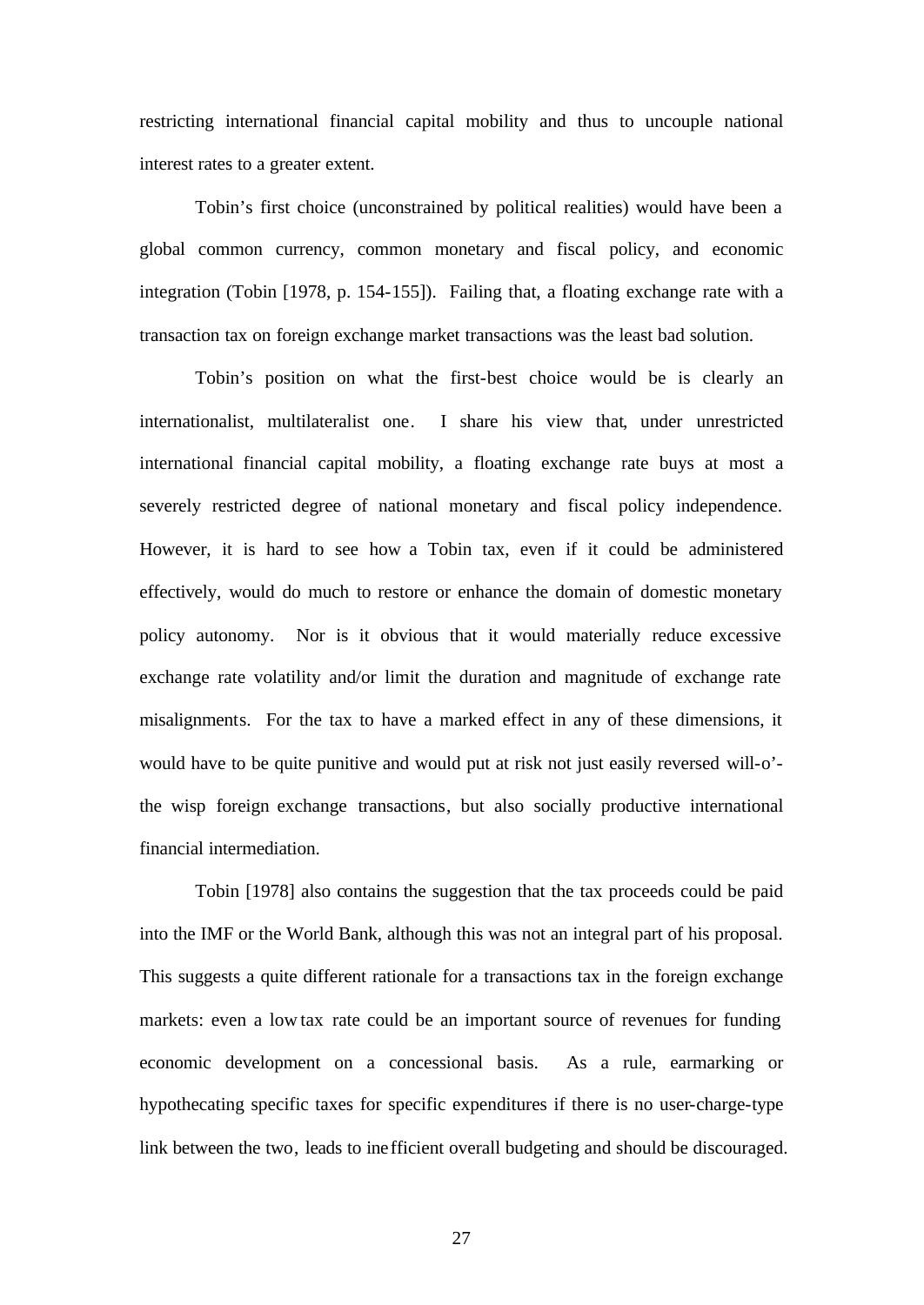Given the dearth of grants and other concessional finance available for economic development, it may be possible to defend such a dedicated tax on  $N^{th}$  best grounds.

The global anti-globalisation movement thought for one brief moment that they had found an ally in the author of the Tobin tax. They were soon to be disappointed. Tobin was sceptical of the benefits of international financial integration in a world with multiple currencies, but he was a strong supporter of free trade and multilateralism. He favoured government assistance to the losers in the trade liberalisation process, but with the support designed to assist the reallocation of resources from dead-end industries towards viable new uses, rather than to subsidize the continued use of resources in non-viable industries. Tobin forcefully repudiated the anti-globalisation mantra of the Seattle crowd and distanced himself quite emphatically from the enemies of trade liberalisation, globalisation and the open society.

### **8. Monetary and Fiscal Policy Effectiveness**

The role of monetary and fiscal stabilisation policy, that is, the scope for the monetary and fiscal instruments to be used effectively to dampen excessive fluctuations, set a floor under real economic activity and a ceiling on inflation, was an abiding interest of Tobin. He addressed each of the key issues that must be settled before the active use of monetary and fiscal policy for stabilisation purposes can be recommended.

*First*, a case must be made that the normal operation of an 'unaided' modern market economy is likely to lead to inefficient, socially costly outcomes. It is not straightforward to come up with a definition of an 'unaided' modern market economy that would represent an acceptable benchmark with which to contrast an activist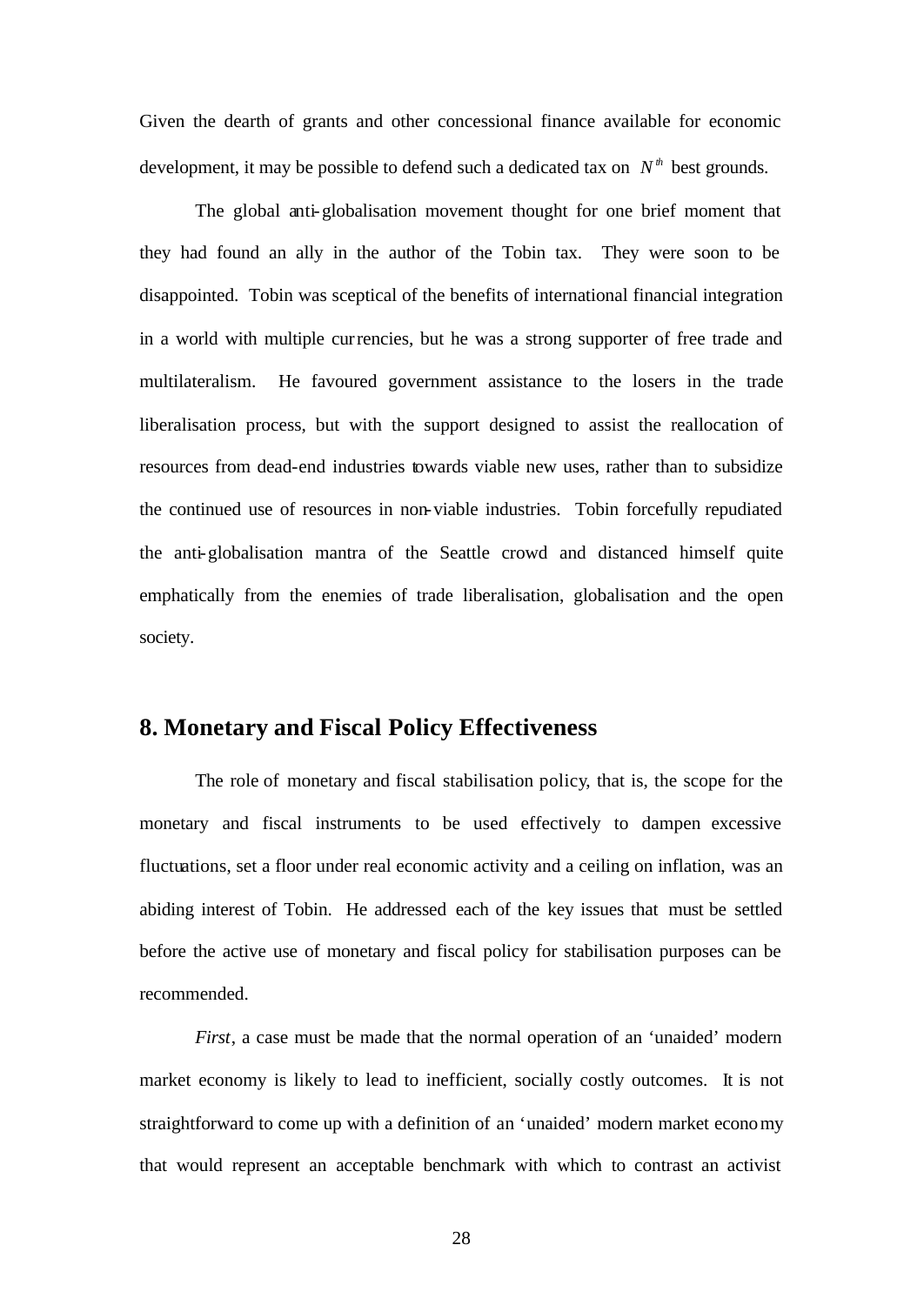policy. What constitutes a passive, 'hands off' monetary and budgetary policy stance? Are the Taylor Rule and the McCallum rule passive or activist (Taylor [1993, 1999], McCallum [1988, 1999])? Do the automatic fiscal stabilisers represent active or passive fiscal policy? To focus the argument, I define activist stabilisation policy to include all contingent rules, that is, all policy behaviour that incorporates feedback to the instruments from information about past, present or anticipated future behaviour of exogenous, state or endogenous variables. This includes all feedback rules, like the Taylor and McCallum rules and the use of the automatic fiscal stabilisers. It includes both rules with credible commitment and opportunistic behaviour. For concreteness the no-feedback, passive benchmark policy for monetary policy can be thought of as either a constant nominal growth rate for some monetary aggregate, or a constant short nominal interest rate or a fixed nominal exchange rate. Passive fiscal stabilisation policy can be thought of as a balanced budget rule.<sup>34</sup>

Second, it must be shown that competent, well-informed and well-intentioned policy makers, capable of credible commitment, could improve on the passive rules, that is, that there is in principle scope for welfare-enhancing monetary and fiscal stabilisation policy.

Third, the case must be made that the actual institutions and policy makers we have (or have some hope of creating, electing or appointing) can be trusted, if given the means, to design and implement rules and to pursue policies that would enhance economic well-being.

#### **8.1. Market Failure**

<sup>&</sup>lt;sup>34</sup> Balancing the budget continuously requires some contingent response of spending and/or tax rates to shocks to and fluctuations in tax bases. It is arguable whether this is active or passive policy. Tobin repeatedly stated his fundamental disagreement with balanced-budget policies or constitutional amendments (Tobin [1981, 1982b]).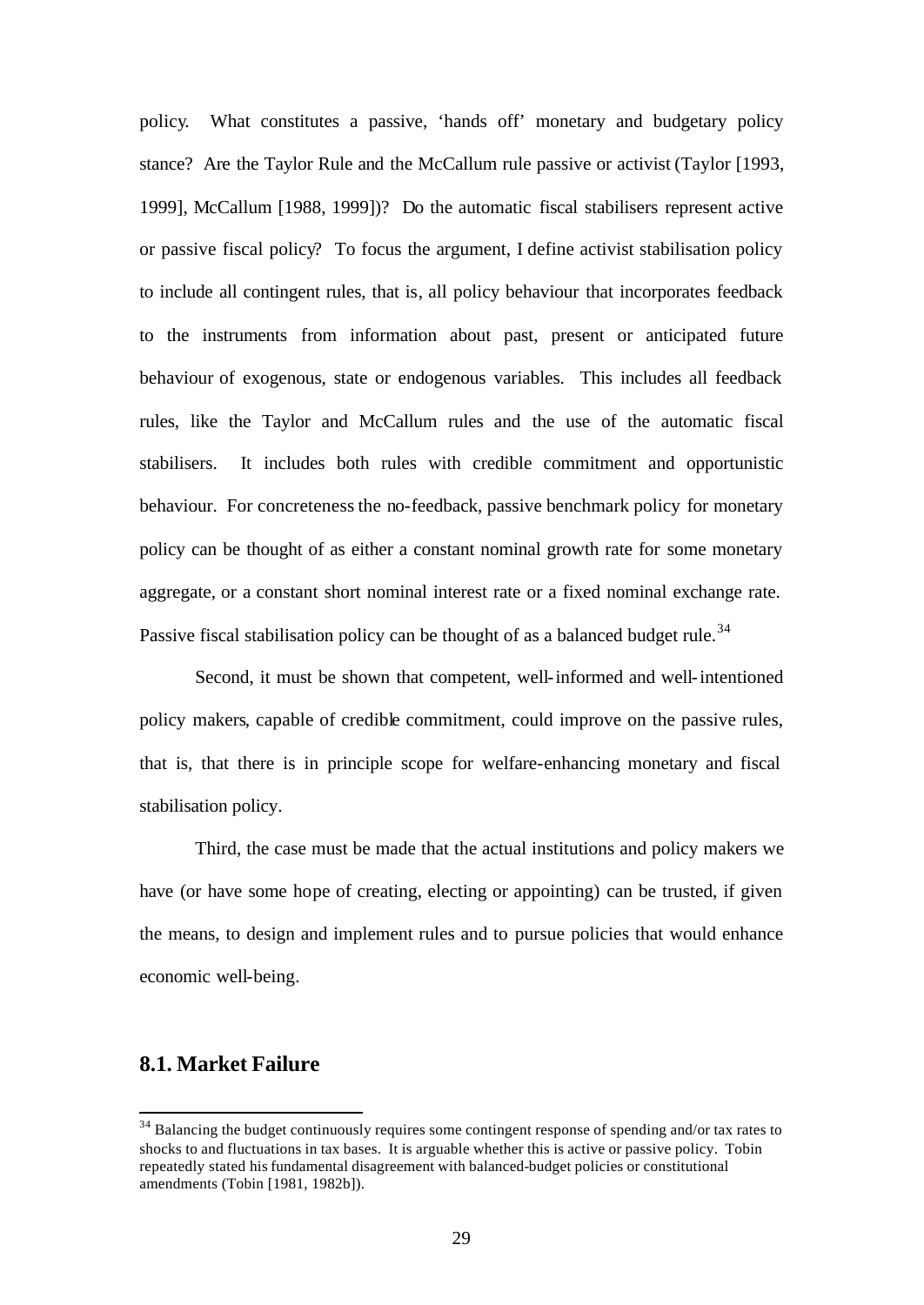As regards the identification of important and persistent forms of market failure, Tobin believed that there were essential departures from the efficient competitive market clearing paradigm in the labour markets and in the financial markets. From his very first published paper (Tobin [1941]) to some of the last he wrote (Tobin [1995]), Tobin addressed the issue of the failure of labour markets to clear. He always retained the view that Phillips curves (strictly speaking the Phillips curve should be called the Fisher [1926] curve) were non-vertical in the run relevant for the design and implementation of stabilisation policy (see e.g. Tobin [1967b, 1968a, 1972a and 1973a]). He was not doctrinaire about whether the exploitable nonvertical short-run Phillips curve was due to incomplete one-or-more period(s) ahead nominal wage or price contracts that (partly) pre-determine the current money wage or general price level, or to systematic and persistent forecast errors by suppliers of labour or other price setters. His initial response to the search-theoretic underpinnings of the Phillips curve initiated in Phelps *et. al.* [1970] and in Phelps [1972], was not very positive, partly because they were a little too invisible handish for his taste (all unemployment is frictional) and partly because the early search models had too many counterfactual implications for the behaviour of job separations over the cycle and other observables. Subsequent developments in this literature involving two-sided asymmetric information in the labour market have remedied some of these weaknesses. They imply that the invisible hand does not necessarily support Paretoefficient equilibria and avoid obviously counterfactual empirical predictions (see e.g. Pissarides [2000]).

In his Presidential Address to the American Economic Association Tobin [1972a] sketches a theory of stochastic macroequilibrium that preserves an aggregate unemployment-inflation trade-off in the long run: *"..random intersectoral shocks keep*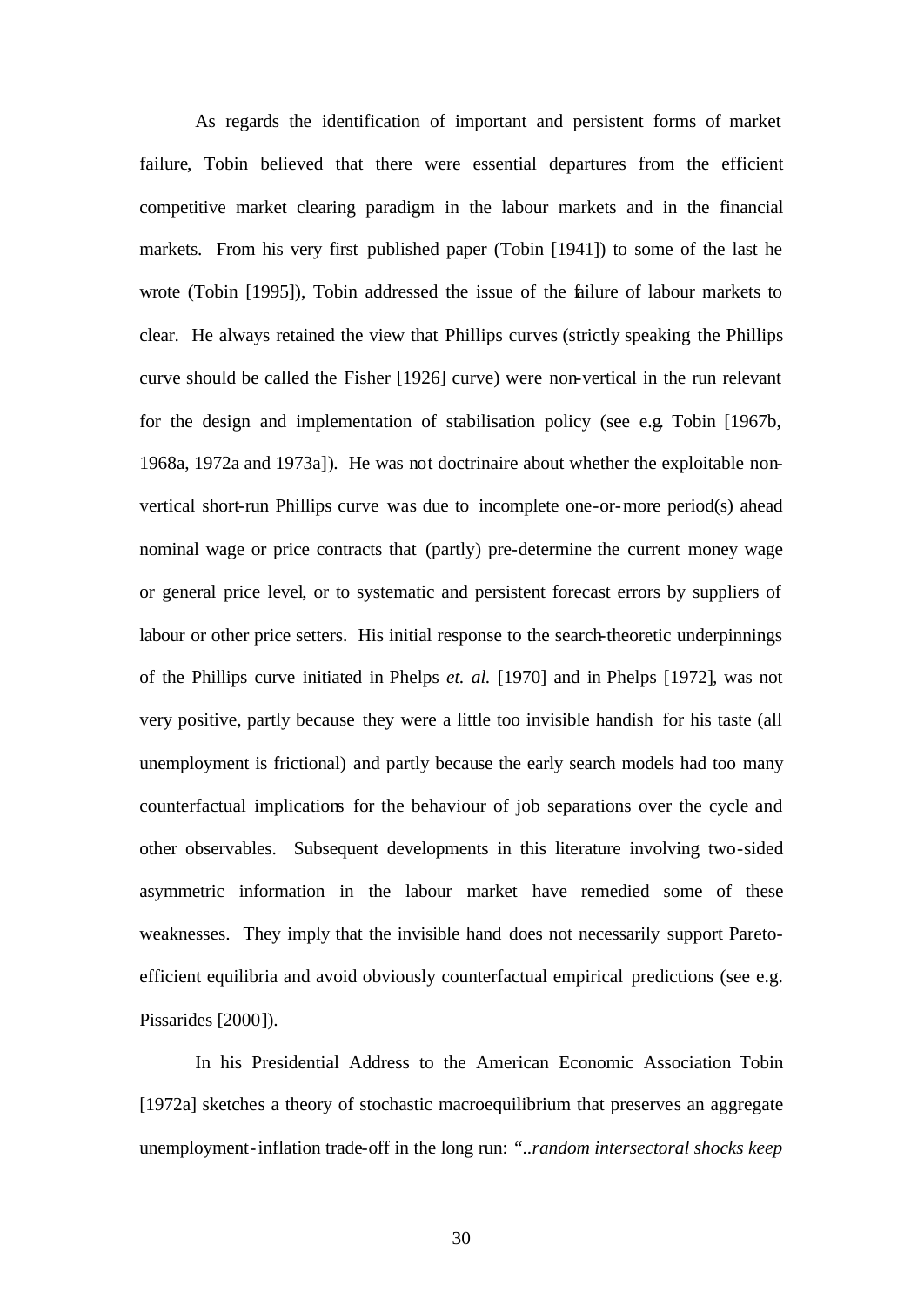*individual labour markets in diverse states of disequilibrium…"* but *"..the perpetual flux of particular markets produces fairly definite aggregate outcomes…"* of unemployment and wage inflation. The key non-homogeneity that supports a non vertical range (at high unemployment rates) for this long-run Phillips curve is that there is a *temporary* floor on the rate of decline of nominal wages in excess supply markets, independent of the amount of excess supply, of the past history of wages and prices and of anticipated future price and wage behaviour. This floor will be present in any particular market until a sufficiently high level of unemployment has persisted in that market for several periods. As long as there are individual markets where this floor is a binding constraint, there can be determinate rates of economy-wide wage inflation for various levels of aggregate demand (and aggregate unemployment). The floor phenomenon can, within limits, preserve a Phillips curve trade-off. As aggregate demand rises and aggregate unemployment falls, fewer and fewer individual markets will be at the floor. For low enough levels of aggregate unemployment, the Phillips curve becomes vertical. A detailed formal development of the model sketched in Tobin's Presidential Address can be found in Iwai [1981].

Tobin characterises the assumption that there is a floor on nominal wage changes as *"A rather minor modification"* to a model in which *"actual wage increases eventually feed fully into the equilibrium components of future wage increases"*. <sup>35</sup> I cannot agree with that characterisation, as the floor represents a key non-homogeneity, that is, a form of money illusion or inflation illusion, albeit a temporary one. It might be possible to salvage homogeneity formally by postulating *ad-hoc* asymmetric real fixed costs of changing money wages (asymmetric menu costs), but Tobin would have regarded that as spurious micro-foundations. As a

 $35$  With full pass-through, there is no vertical long-run Phillips curve.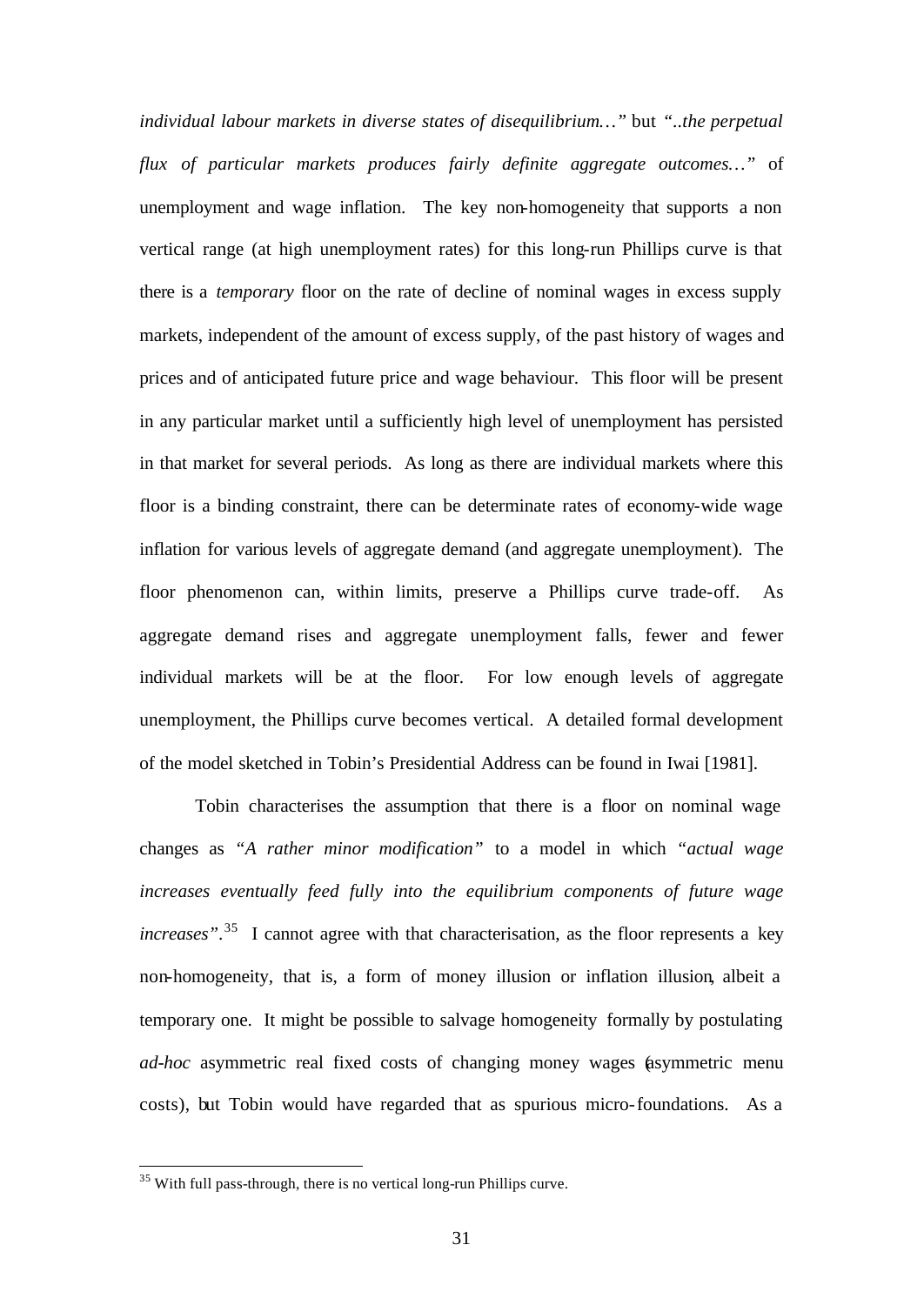practical policy issue the existence of a non-vertical long-run Phillips curve does not matter much. For stabilisation purposes, all that is required is that there be a stable trade-off for long enough to enable policy to boost or weaken aggregate demand.

Tobin had a visceral dislike of the term 'natural rate of unemployment'. Like George Orwell, and unlike Humpty Dumpty, he believed that words matter.<sup>36</sup> Calling something the 'natural' rate of unemployment implied that any other rate would be 'unnatural'. Normative and positive connotations become tangled up and make for undisciplined discourse and distorted or even dishonest policy advice. Since many economists alternate frequently between technical, academic discourse and policy advice and advocacy, it behoves us as a profession to pay greater attention to the fact that the words we use professionally have a meaning and life of their own outside the narrow confines of scholarly discourse. Tobin alternated between using terms like NAIRU (Non-Accelerating Inflation Rate of Unemployment) $37$ , or 'inflation-safe' rate of unemployment. It was a losing battle. He continued to use the concept of 'involuntary unemployment' to emphasize the difference between unemployment and holidays and vacations. The Great Depression was not the Long Vacation. The value of the output foregone was not compensated for by the value of the leisure gained, and the difference was not just due to labour income taxes. Coasian bargains are difficult to strike in fragmented labour markets with two-sided asymmetric information, in which players will interact with each other on only a finite number of occasions, in which bargaining is costly, external enforcement of contracts is limited, and

<sup>36</sup> In Lewis Carroll's *Through the Looking Glass*, Humpty Dumpty says to Alice, "When I use a word...it means what I choose it to mean – neither more nor less." "The question is," said Alice, "whether you can make words mean so many different things." "The question is," said Humpty Dumpty, "which is to be master – that's all" (Caroll [1871]).

<sup>&</sup>lt;sup>37</sup> Bemused undergraduates used to wonder how the late Indian Prime Minister Nehru could possibly have given his name to the equilibrium rate of unemployment.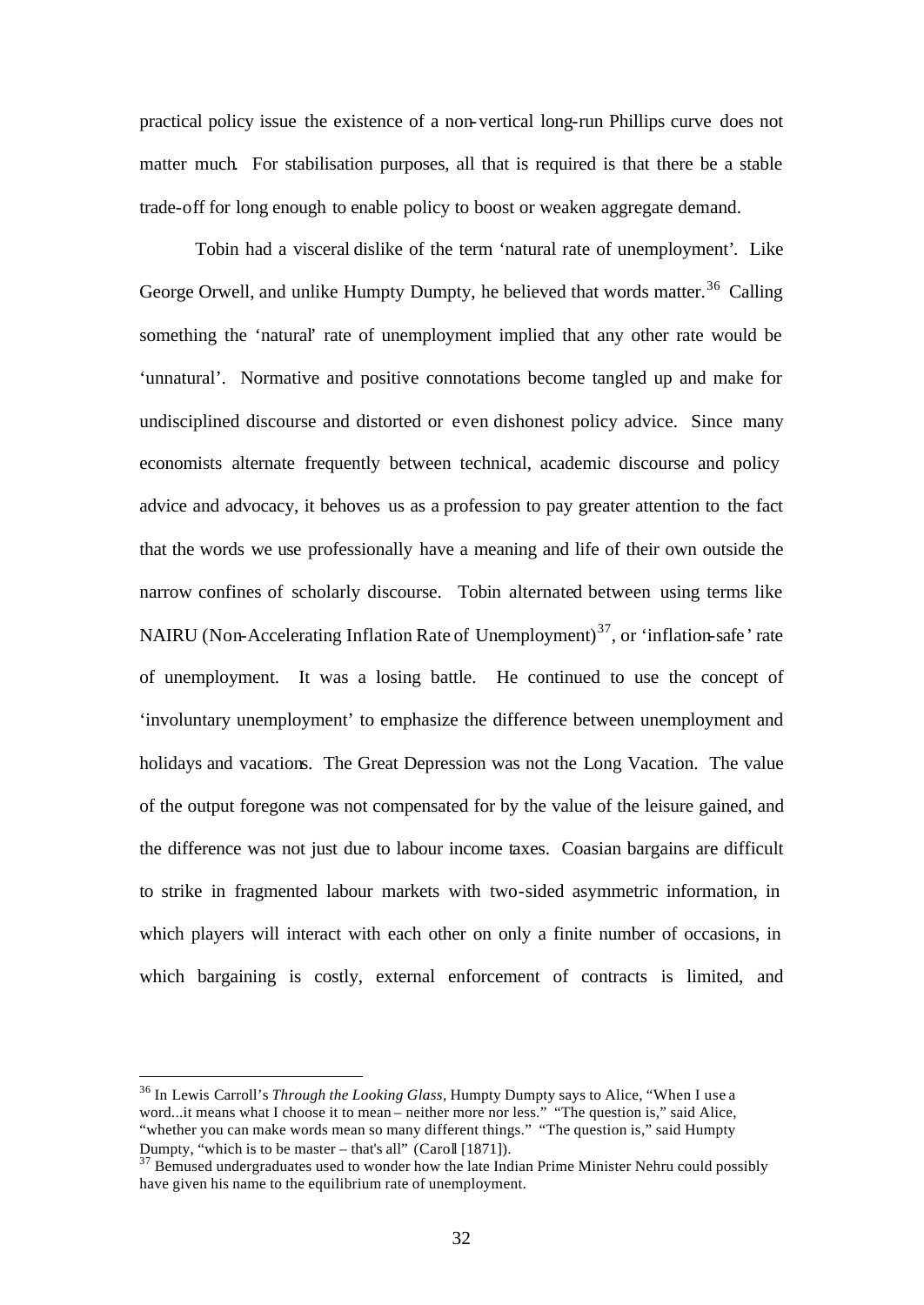insufficient trust or reputation exists to support non-cooperative yet efficient outcomes.

As regards financial market incompleteness and inefficiency, a key source of incompleteness is the limited extent to which human wealth (future after-tax wage income) can be mobilised to support current consumption spending. As a result, with labour income between two thirds and three quarters of national income in modern industrial economies, most household wealth is highly illiquid. Liquidity constraints should therefore characterise the optimal consumption plan of many households, especially those with 'permanent income preferences' and a rising age-earnings profile.<sup>38</sup> Tobin's work, much of it joint with Walt Dolde, on realistic permanent income/life cycle models with liquidity constraints that bind at certain points in the life cycle represents an important and methodologically innovative attempt to determine the empirical significance of liquidity constraints (Tobin and Dolde [1971, 1976], Dolde and Tobin [1983]).

Even in those financial markets that are technically efficient, like the US stock market, the foreign exchange markets and the government debt markets, Tobin saw frequent departures from efficiency in the less restricted senses of the word.<sup>39</sup> He accepted that financial markets possessed what he called *'information arbitrage efficiency'* (Tobin [1984]), that is, that they were informationally efficient in the weak and semi-strong sense. You can not systematically make money trading on the basis of generally available public information. He did not believe that financial markets consistently possessed '*fundamental valuation efficiency':* financial asset prices do

<sup>&</sup>lt;sup>38</sup> 'Permanent income preferences' is shorthand for preferences characterised by a low elasticity of intertemporal substitution; consumers with such preferences suffer a considerable welfare loss from constraints on their ability to smooth consumption over the life cycle.

<sup>&</sup>lt;sup>39</sup> A market is technically efficient if it is liquid and competitive, that is, it is possible to buy or sell large quantities with very low transaction costs, at little or no notice and without a significant impact on the market price.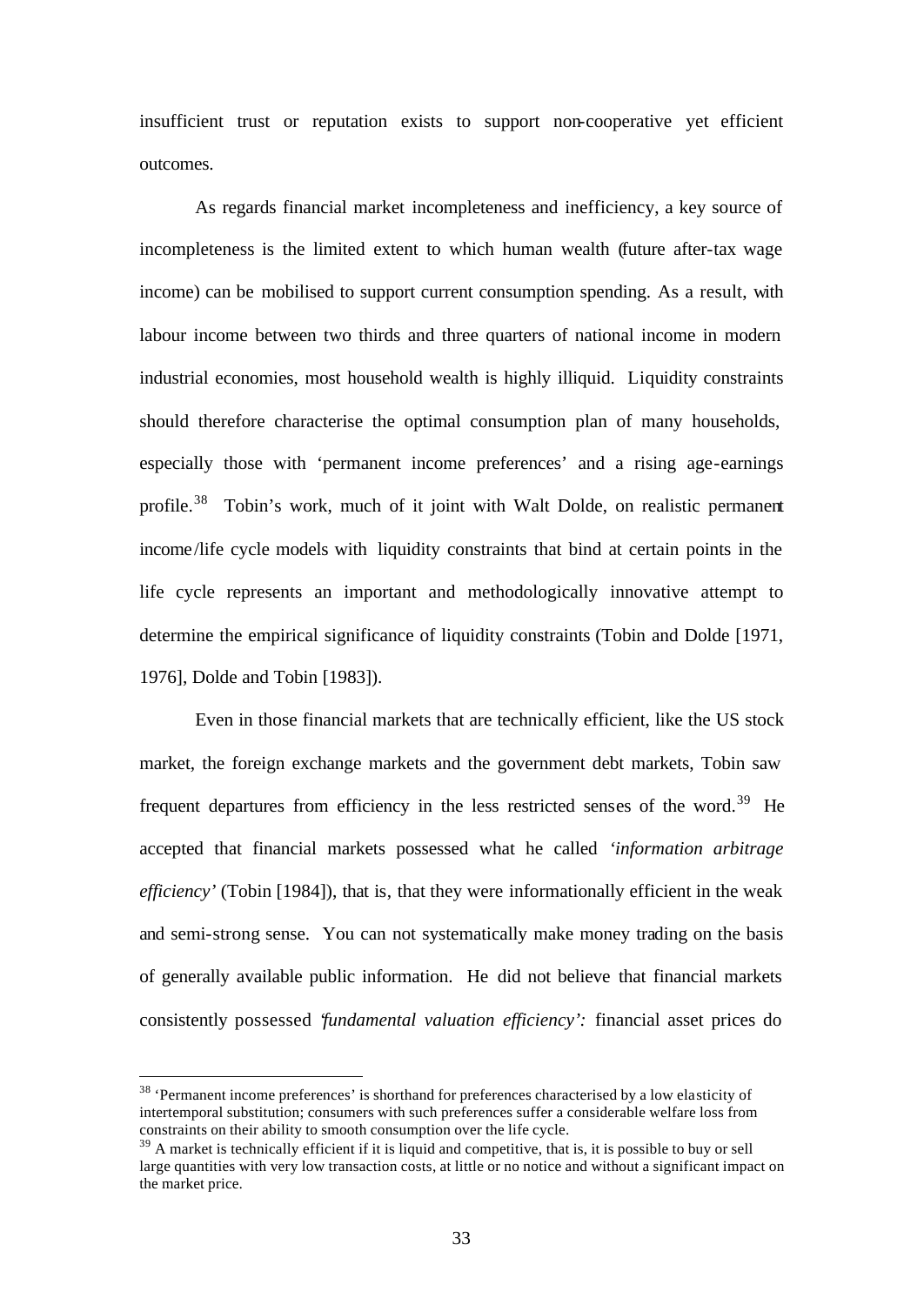not necessarily reflect the rational expectations of the future payments to which the asset gives title (Modigliani and Cohn [1979], Shiller [1979, 1981, 1999, 2000], and Brainard, Shoven and Weiss [1981]). Key financial markets, including the stock market, the long-term debt market and the foreign exchange market are characterised both by excess volatility and persistent misalignments, that is, prices deviating persistently from fundamental valuations.

Tobin also contested the notion that the financial markets delivered 'value for money' in the social sense. *"…the services of the system do not come cheap. An immense amount of activity takes place, and considerable resources are devoted to it."* (Tobin [1984, p. 284]). Tobin referred to this aspect of efficiency as '*functional efficiency'*. Finally, the system of financial markets can be efficient in the technical, information arbitrage, fundamental valuation and functional senses without possessing what Tobin called *Arrow-Debreu full insurance efficiency*, that is, without supporting Pareto-efficient economy-wide outcomes.<sup>40</sup> The reason is that real world financial markets interact with labour and goods markets that are inefficient in every sense of the word. This scepticism about the efficiency of financial markets was no doubt among the considerations that led him to advocate a Tobin tax on foreign exchange market turnover (see Section 7).

Establishing that there are significant and persistent occurrences of market failure in labour, product and financial markets, does not constitute a case for the active use of stabilisation policy. It must also be established that measures aimed at directly targeting the distortions or other factors that cause these market failures are not effective or infeasible for technical or political reasons. The illiquidity of human wealth and the poor collateral value of future after-tax wage income are due to two

<sup>40</sup> The financial market system possesses what Tobin called *'full insurance efficiency'* if it enables economic agents to insure for themselves deliveries of goods and services in all future contingencies. In that case, the system of financial markets is equivalent to a complete set of Arrow-Debreu markets.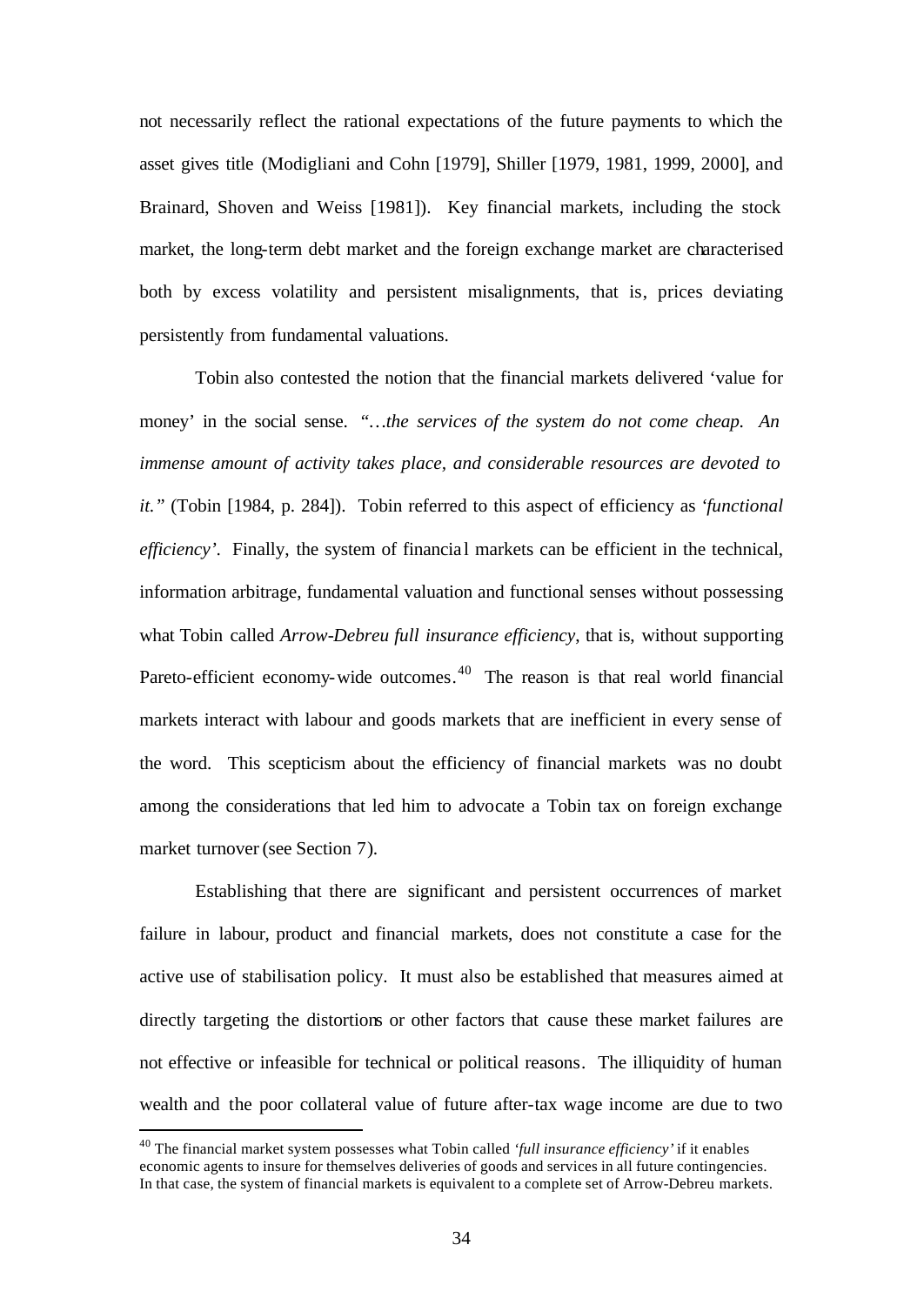factors: asymmetric information and free labour laws. The first of these factors can be mitigated but not eliminated. The second we are happy to live with – there have been no calls for the restoration of slavery and indentured labour, or for the removal of restrictions on the ability of workers to post bond. As regards the failure of labour markets to clear, Tobin viewed insufficient or excess demand for goods and services as the proximate and prime determinant of inadequate demand for labour. Demand management was therefore the appropriate form of policy intervention.

Much of the debate about monetary and fiscal policy effectiveness Tobin was engaged in concerned the effects of monetary and fiscal policy on *aggregate demand*. It did not concern the important but quite separate question as to whether an increase in nominal aggregate demand would be translated into an increase in the general price level, an increase in real output or some combination of the two. In Section 8.2, I shall review Tobin's contribution to the debate on the influence of monetary and fiscal policy on aggregate demand. In Section 8.3 the joint determination of aggregate quantities and prices will be considered. Like virtually all American economists of his generation, Tobin used a closed economy framework for most of his macroeconomic research. <sup>41</sup>

#### **8.2. The Influence of Monetary and Fiscal Policy on Aggregate Demand**

During the forties, fifties and sixties, Tobin wrote a number of important theoretical and empirical papers on the interest-sensitivity and stability of the demand for money (Tobin [1947b, 1956, 1958b, 1965b], Tobin and Swan [1969]). These papers are part of a long-running scholarly debate between Milton Friedman and Tobin (Friedman [1956, 1959, 1968, 1969, 1971], Friedman and Schwartz [1963]).

<sup>&</sup>lt;sup>41</sup> His contributions to open economy macroeconomics include Tobin and de Macedo [1980], Tobin and Brainard [1992] and a number of other publications reprinted in Tobin [1996b, Section IV].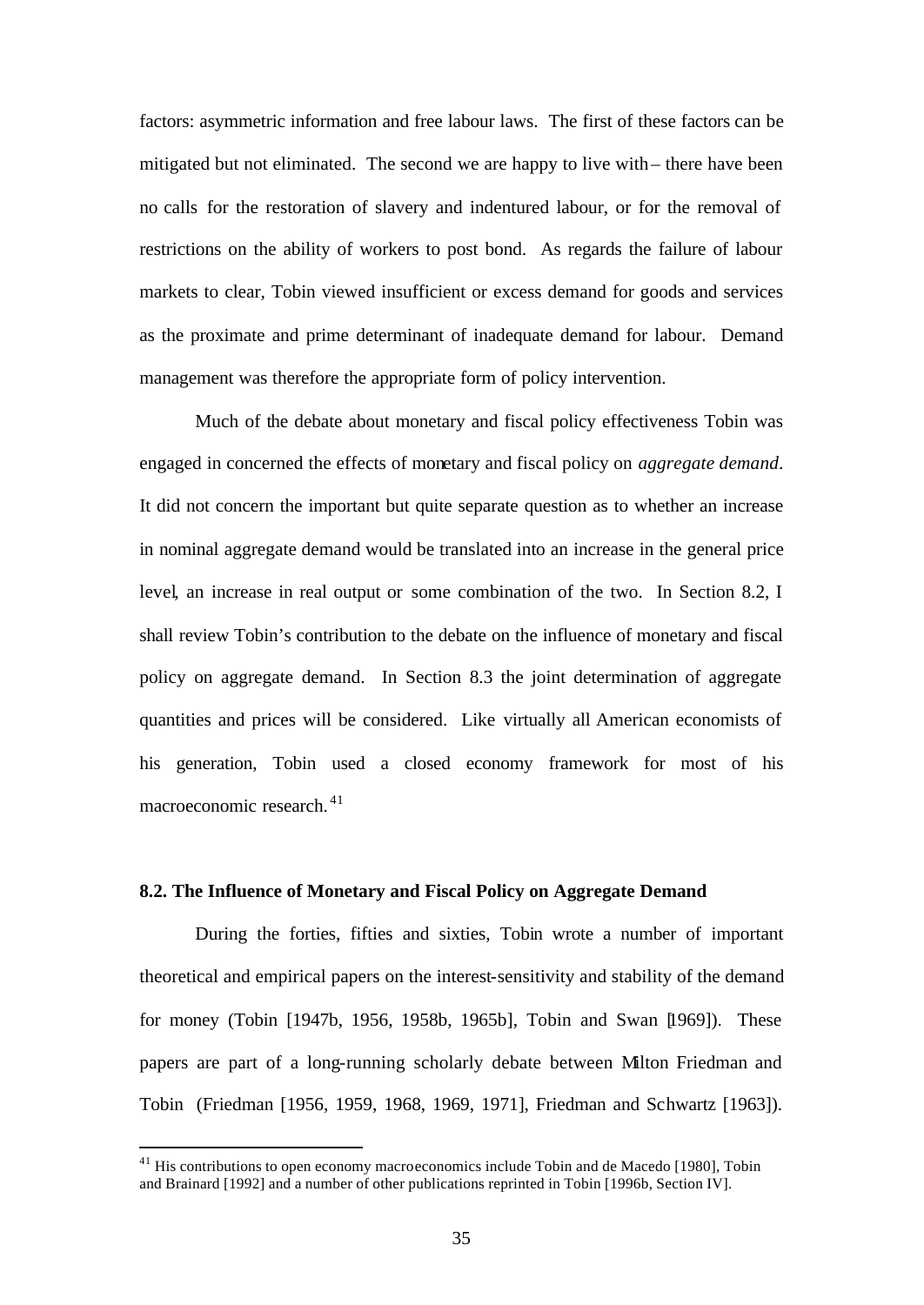Oversimplifying slightly, Friedman's position was that fiscal policy was ineffective (did not influence aggregate demand) and that monetary policy was effective, even powerful, but unreliable and not suitable as an instrument for actively stabilising the real economy.

#### **8.2a. Monetary policy rules**

Friedman recognised that monetary policy was a key driver of nominal income and that in the short run monetary policy could have strong effects on real output and employment. Indeed the monumental empirical investigations conducted by Friedman and his collaborators and associates established to their satisfaction if not to Tobin's, that variations in nominal money growth (viewed as exogenous and causal) played a dominant role in driving changes in nominal GDP growth and, in the short run, also of movements in real GDP growth. Other potential drivers of nominal and real GDP growth, such as fiscal policy, played at most a subordinate role (see e.g. Friedman and Schwarz [1963] and Friedman [1956, 1969]). Friedman therefore found himself in the *prima facie* rather uncomfortable position of arguing both that money is uniquely powerful as a determinant of nominal and real income growth in the short run and of inflation in the long run, and that it should not be used to try to stabilise the real economy.

Tobin, a sophisticated methodologist of both economics and econometrics, was unimpressed by the accumulation of evidence by Friedman, Schwarz an others on the timing (leads and lags) of turning points in monetary growth and nominal income growth. His *"Post-Hoc Ergo Propter Hoc"* paper (Tobin [1970a]) is a classic and devastating demonstration of the point that timing does not imply causation – a point that is as obvious as it is frequently forgotten. Using an ultra-Keynesian model

36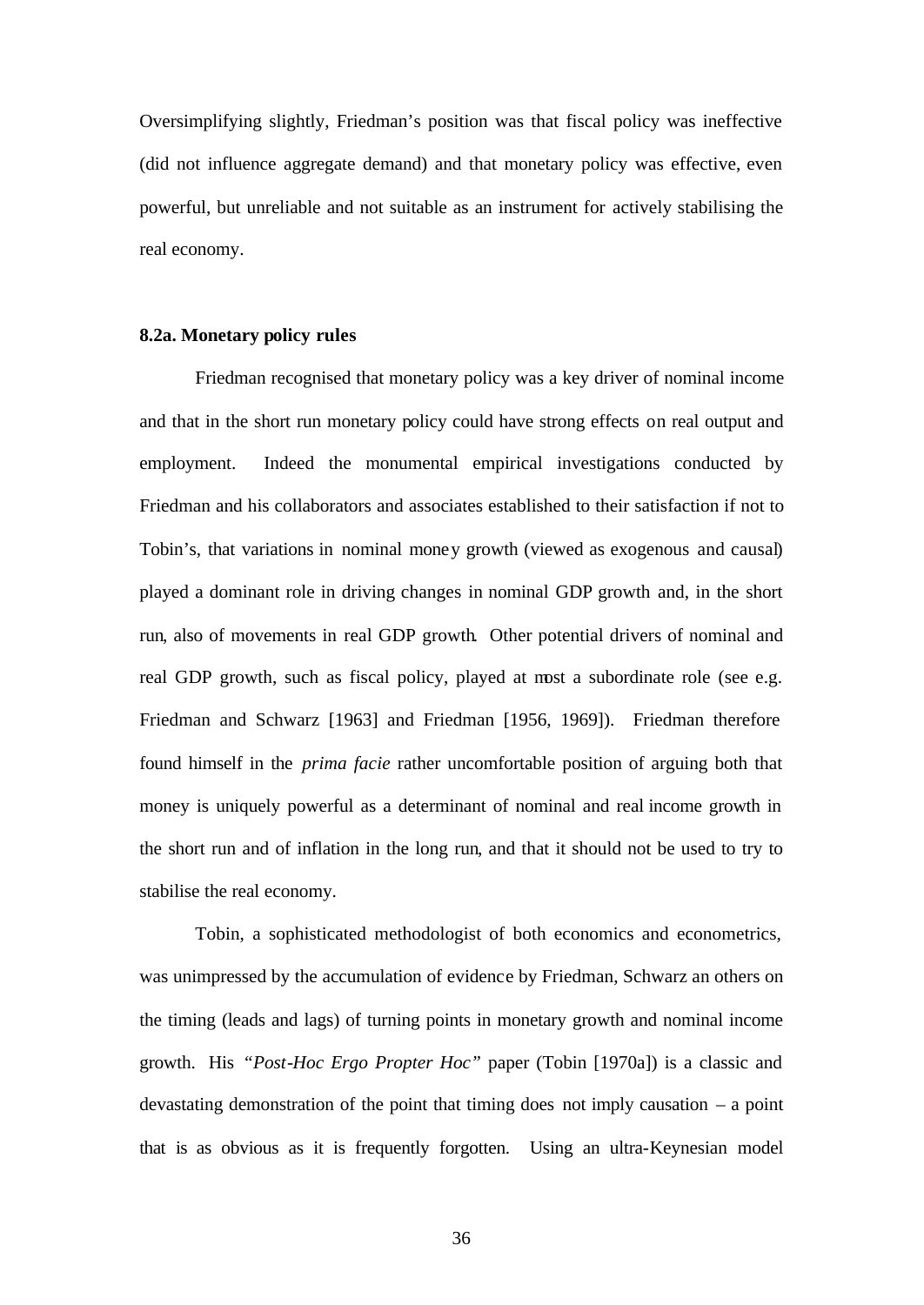(interest-insensitive investment, no wealth effect and therefore no Pigou or real balance effect on consumption, a fixed price level and a monetary policy rule that fixes the interest rate and therefore implies a passive, endogenous money stock) Tobin reproduces all the leads and lags at cyclical turning points between money and national income that Milton Friedman and Anna Schwartz had offered in support of their thesis that changes in the supply of money are the principal cause of changes in nominal income. While Tobin's model is deterministic, more recent stochastic or statistical varieties of the *Post-Hoc Ergo Propter Hoc* fallacy (the confusion of correlation, timing and causation) can be exposed using similar arguments.<sup>42</sup>

Friedman resolved the paradox of maintaining both that money was uniquely powerful and that it should not be used for stabilisation purposes, by arguing that monetary policy is too powerful and unpredictable to be used by fallible and often self-serving mortals. The magnitude and timing of the effects of monetary policy on both real and nominal variables are highly uncertain (Friedman's long and variable lags). Unless monetary policy management was unrealistically competent and benevolent, activist attempts to smooth the business cycle might well turn out to be destabilising. As the decades passed, Friedman's position on the ability of monetary policy to have any systematic effect on any moment of the distribution function of real output converged with that of the 'monetary policy ineffectiveness' views of the New Classical macroeconomist, like Lucas, Sargent and Barro (see e.g Friedman [1968], Lucas and Rapping [1969], Lucas [1976, 1981b], Sargent and Wallace [1975], Barro [1976]).

 $42$  Learning is a slow process in our profession and what little is learnt can be forgotten again (and again), as is evident from the near-ineradicable practice of attributing a causal interpretation to statistical tests of incremental predictive content like the so-called Granger Causality tests (see Granger [1980]).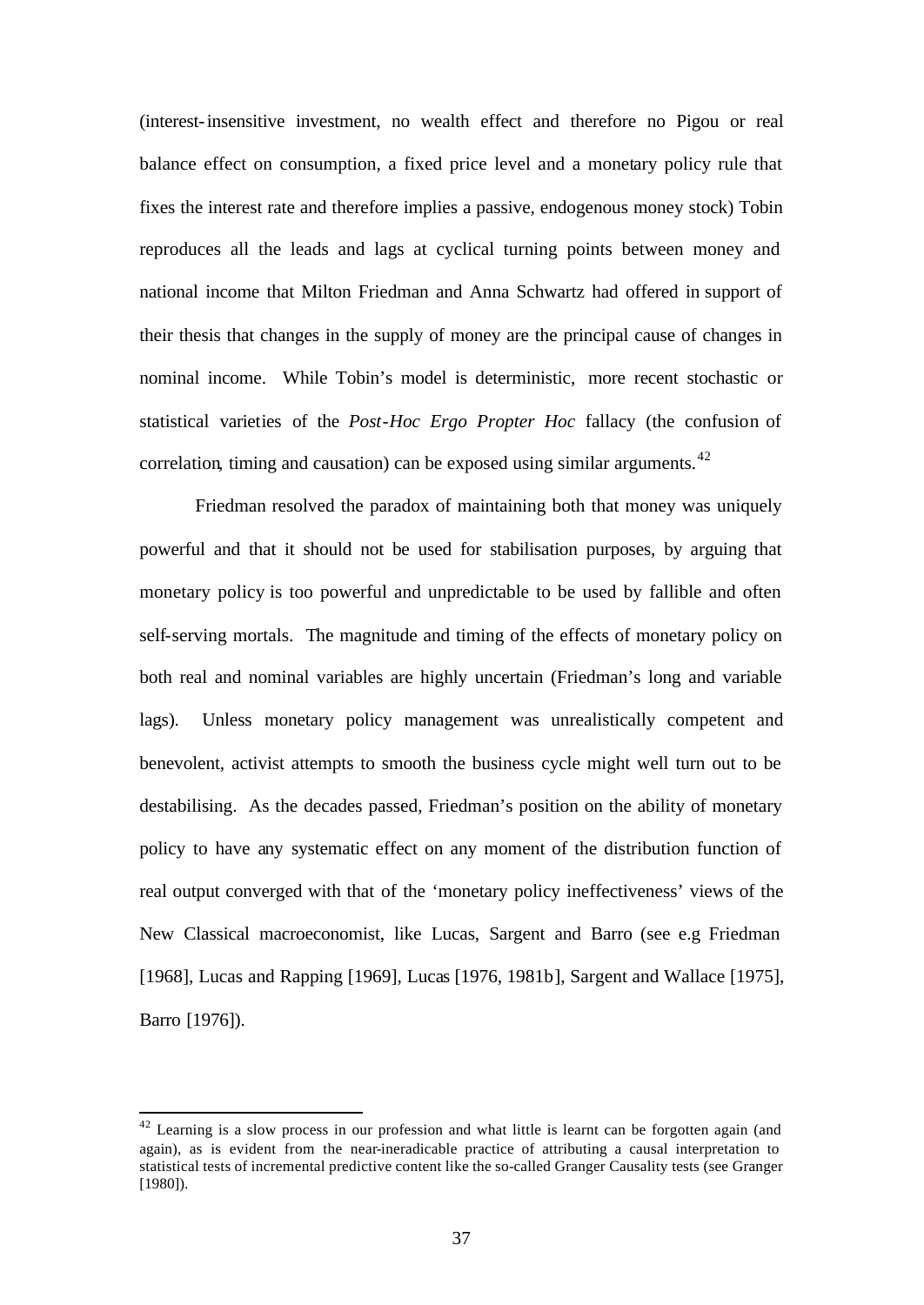Friedman's monetary policy prescription was for the simplest noncontingent rules: a free float for the exchange rate and a constant growth rate for some nominal aggregate. At first, the choice of the appropriate monetary aggregate whose growth rate was to be targeted by the monetary authorities using the actual instruments of government policy (if the exchange rate floats, either a short nominal interest rate or base money<sup>43</sup>) may have looked like a minor technical issue. However, in the US, the UK and everywhere monetary targeting was tried, the income velocity of circulation of the monetary aggregate proposed as an appropriate nominal anchor turned out to be both highly variable and unpredictable. Goodhart's Law ('An indicator is useful until it becomes a target') struck with a vengeance (Goodhart [1984, p. 96]). This variant of the Lucas Critique held that any monetary aggregate designated a target by the monetary authorities would ipso facto shed previously established empirical regularities. The monetary authorities and the scholars favouring monetary targeting were led on a merry chase that went from M1 to M1a, M1b, M2, M3 and M4 and may well have been headed for M16 and AK47. Ultimately, the prospect of monetary aggregates with two-digit numerical indices became too much and monetary targeting died of natural causes. As the former head of the Central Bank of Canada, Governor Gerald Bouey put it, "We did not abandon M1, M1 abandoned us. $144$ 

A common feature of the velocity of circulation of all monetary aggregates since the 1970's has been their variability and unpredictability. Far from this being an argument against the use of monetary policy for stabilisation policy, this represents a case for using the short nominal interest rate as the instrument of monetary policy

 $43$  In the US, policy is formulated in terms of the behaviour of commercial banks' reserves with the central bank rather than the monetary base, but the distinction is not substantive.

<sup>44</sup> Canada, House of Commons [1983]. There are other versions of this quote about, including: It was Governor Gerald Bouey of Canada at the time who made the famous statement: *"In Canada, we did not abandon money supply targets, they abandoned us"*. BIS Review [1997].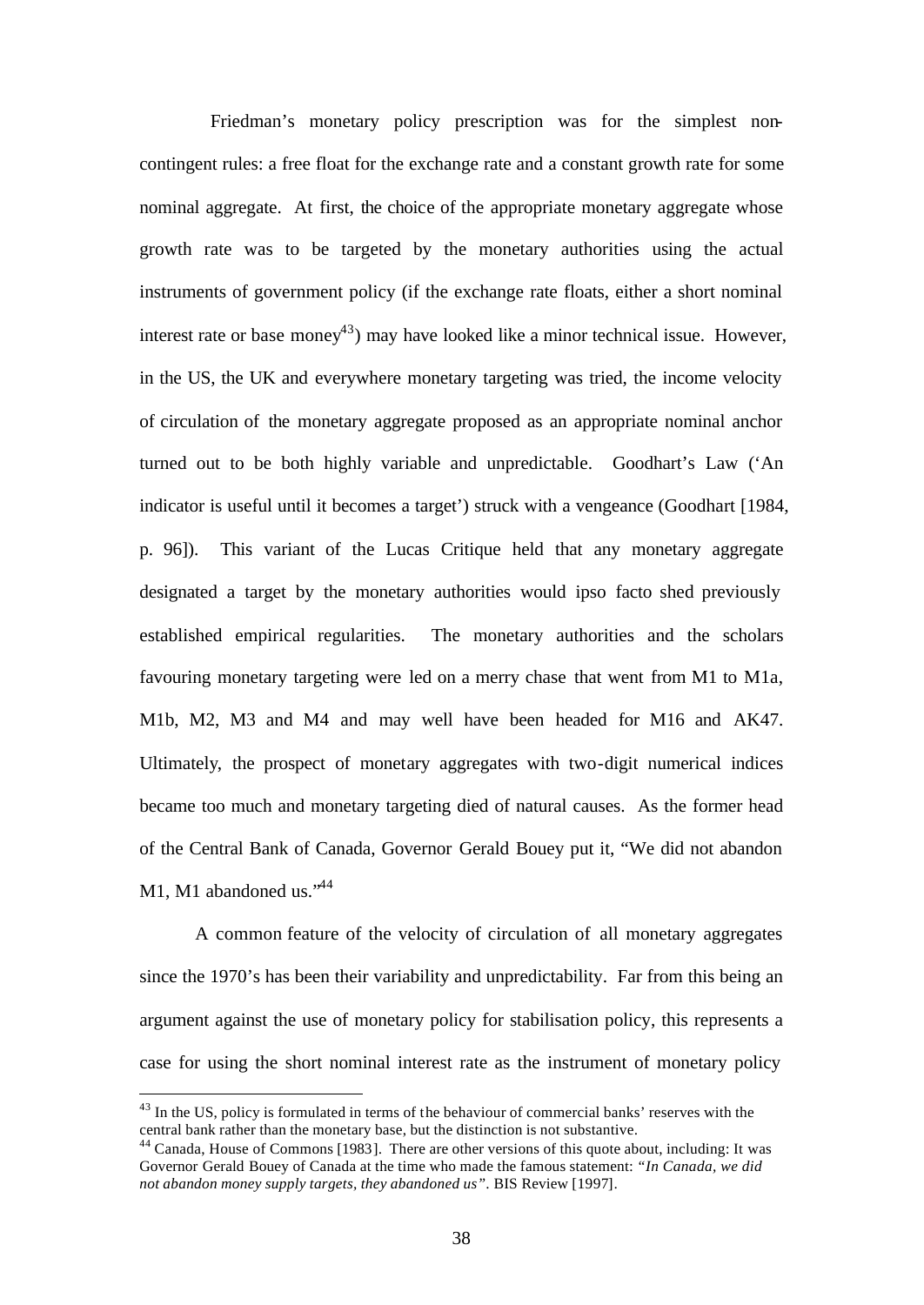rather than some monetary aggregate. This of course is what monetary authorities have always done, when they were not operating a fixed exchange rate regime.<sup>45</sup> I know of no monetary authority that has used a monetary aggregate (even the monetary base) as the instrument of policy. There have been differences in the intermediate target(s) pursued with the use of the interest rate instrument. For a while, under Paul Volcker during 1981-82, the Federal Reserve targeted monetary aggregates, an experiment that was discontinued after two years. Today many monetary authorities use the interest rate instrument to pursue medium term inflation targets while attempting, without too much prejudice to the inflation target, to keep real economic activity close to estimated normal or capacity levels. One can agree, as did Tobin, that the transmission of monetary policy was subject to long, variable and uncertain lags without concluding from that that the appropriate response is a constant target growth rate for some monetary aggregate. Indeed a constant growth rate for the monetary target may well be as destabilising as a constant nominal interest rate (see e.g. McCallum [1988, 1999]).<sup>46</sup>

A Taylor-type rule to dampen normal cyclical fluctuations, and a readiness to do much more in the event of a catastrophic loss of confidence by financial market participants, consumers and businesses provide a reasonable summary of Tobin's practical monetary policy prescriptions. Friedman's prescription of a constant growth rate for some monetary aggregate is completely out of favour today with both economic theorists and monetary policy makers, and has been for at least a couple of decades. Monetary feedback rules are the only game in town. While its lack of support does not constitute proof that Friedman's prescription is wrong, Tobin must

<sup>&</sup>lt;sup>45</sup> In practice, even a fixed exchange rate regime will involve the use of the short nominal interest rate as a supporting policy instrument.

<sup>46</sup> A constant nominal interest rate policy tends to give rise to Wicksellian instability, with the real interest rate rising or falling without bound. The Taylor rule is a simple mechanism for ruling out Wicksellian instability in a wide class of models.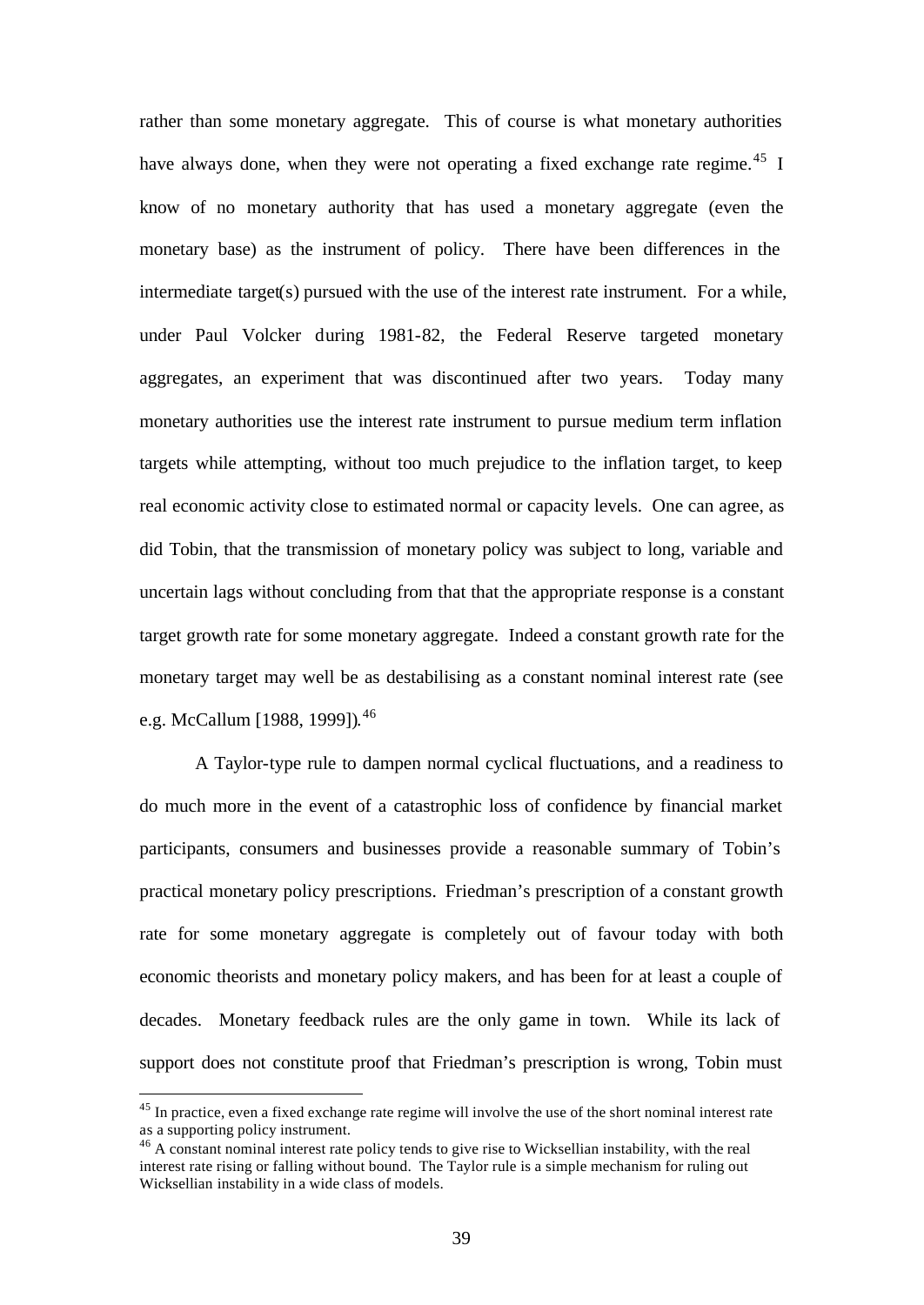have derived some satisfaction from the overwhelming acceptance of the kind of activist monetary policy rule he had been advocating for most of his professional life.

# **8.2b. The effectiveness of fiscal policy for demand management**

## **The interest elasticity of money demand**

Fiscal policy (or anything else) will be unable to influence the level of aggregate demand if the income velocity of circulation of money is constant and the monetary authorities peg the nominal quantity of money (if the LM curve is vertical). It will, of course, affect *the composition* of aggregate demand between private and public consumption and investment (and in an open economy, also net exports) even when the level of aggregate demand is unchanged.

The conclusion from Tobin's key papers on the interest sensitivity of money demand (Tobin [1947b, 1948, 1956, 1958b]), that there was an economically and statistically significant interest-responsiveness of money demand were a necessary part of Tobin's argument that there was a distinct role for fiscal policy in stabilisation policy.

His paper on the transactions demand for money using an inventory-theoretic approach (Tobin [1956]), contained (and generalised) the now famous square root rule for money demand which, unbeknownst to Tobin, had been derived and published earlier by Baumol [1952]. Unbeknownst to both Tobin and Baumol, this result had been derived and published even earlier by Maurice Allais [1947]. Following the award of the Nobel Prize to Allais, Baumol and Tobin [1989] wrote a gracious note acknowledging his priority.<sup>47</sup> <sup>48</sup>

 $47$  This episode illustrates two points. First, the importance of having a competent graduate student to do a literature search. Second, the problems encountered by economists working outside the United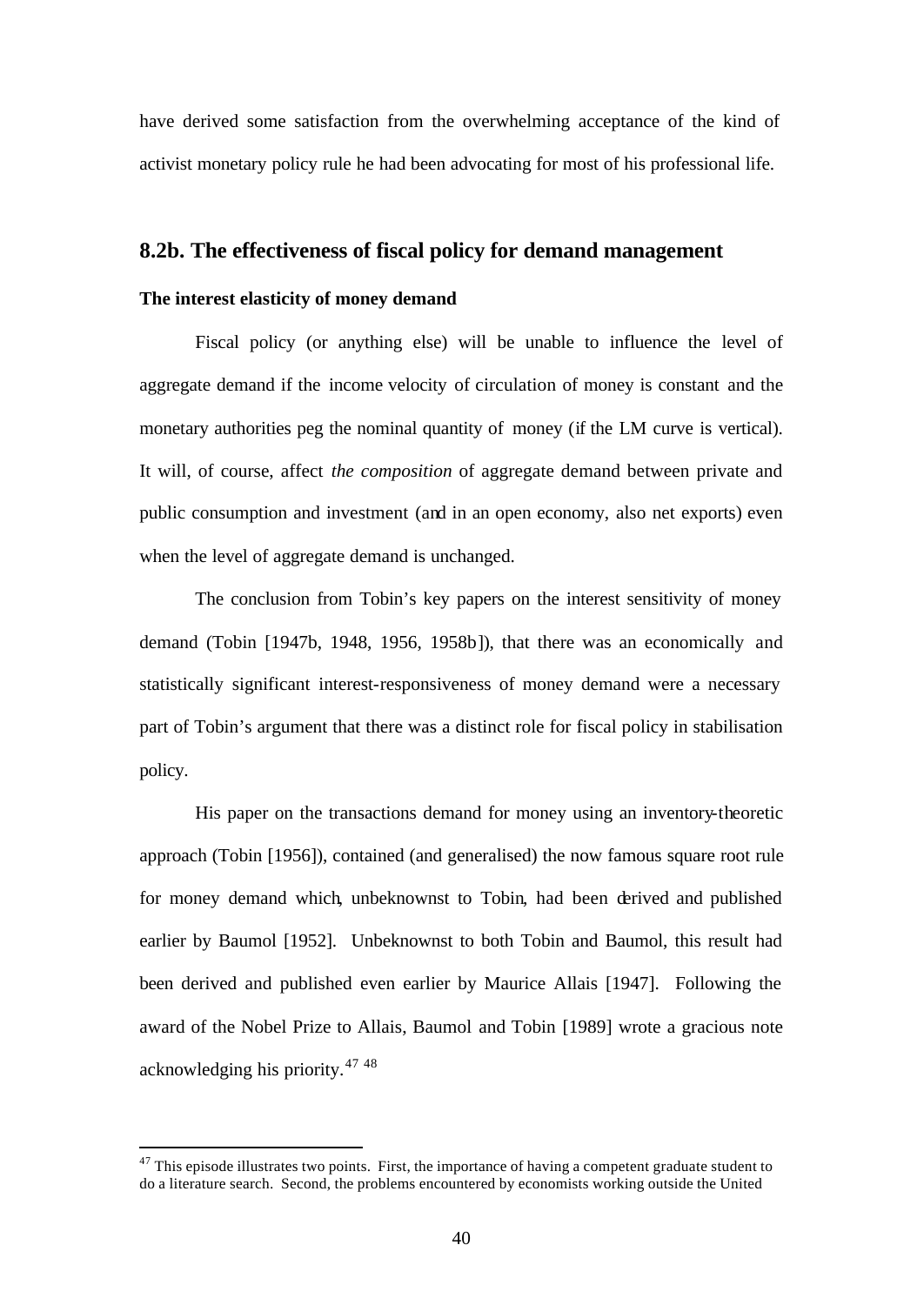The title of the paper that started modern portfolio theory, "Liquidity Preference as Behaviour Towards Risk", (Tobin [1958b]) suggests that Tobin derived the portfolio separation theorem as a by-product of an attempt to establish stronger analytical foundations for the interest-sensitivity of the demand for money. It is, however, clear that the mean-variance approach to portfolio selection fails as a theory of the demand for money in the narrow sense, that is, the transactions medium or cash. Mean-variance theory can explain the division of a portfolio between risk-free and risky assets. It cannot motivate the demand for narrow money, that is, non-interestbearing cash, which is rate of return dominated as a store of value, because there are other assets (government bills) that have a positive nominal return in each state of nature.

### **Long-run financial 'crowding out'**

l

Having lost the argument about the interest-sensitivity of money demand, Friedman shifted the debate about the effectiveness of fiscal policy to different ground (Friedman [1970, 1971, 1972], Tobin [1970a, c; 1972b]. The ineffectiveness of fiscal policy is no longer due to the instantaneous financial crowding out caused by a vertical LM curve, but rests on long-run financial crowding out. The accumulation of public liabilities associated with debt-financed government deficits will ultimately drive up interest rates and crowd out interest-sensitive private spending to the point that there will be no impact left on aggregate demand from expansionary public

States in having the priority of their work acknowledged in the United States, especially if that work has been published in a language other than English.

<sup>&</sup>lt;sup>48</sup> Allais [1947] also contains the first formal exposition of the overlapping generations model, an achievement often still credited to Samuelson [1958] by many.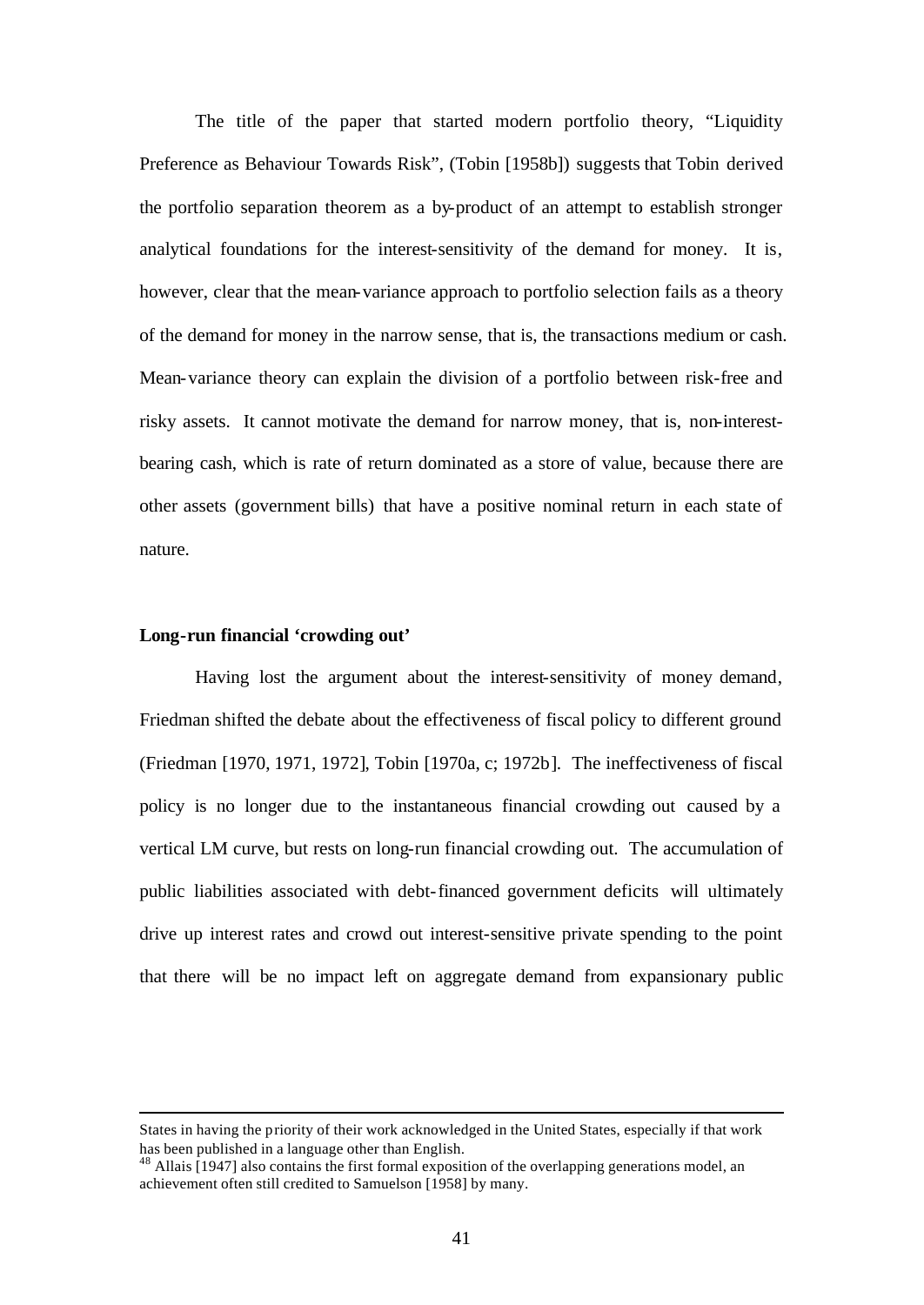spending increase or tax cut.<sup>49</sup> This proposition prompted a rash of papers analysing the long-run effect of fiscal policy on aggregate demand when the government debt stock is endogenised through the government budget constraint (e.g. Christ [1968], Blinder and Solow [1973], Friedman [1978], Sargent and Wallace [1981]). Tobin made a number of contributions to this literature and I was priviliged to be a junior co-author in a couple of them (Tobin [1979], Tobin and Buiter [1976, 1980]).

With financial wealth (including private holdings of public debt) an argument both in the consumption function and in the money demand function, the effect of bond-financed deficits financing is to shift the LM curve up and to the left and the IS curve up and to the right in nominal interest rate-output space as long as the deficit persists. Full crowding out of the effect of a public spending increase or a tax cut on aggregate demand is theoretically possible but not empirically likely, even in steady state.

## **Debt neutrality**

l

At around this time, Friedman detached from the scholarly fiscal policy effectiveness debate. The next key development was the resurrection of debt neutrality or Ricardian equivalence by Robert Barro [1974]. Tobin had written on the subject as early as 1952 (Tobin [1952a]). Section 3.3 'The Public Debt as Private Wealth' contains the passage. *"The inclusion of the interest-bearing public debt in net private balances and in total private wealth raises an interesting question. How is it possible that society merely by the device of incurring a debt to itself can deceive itself into believing that it is wealthier? Do not the additional taxes which are necessary to carry the interest charges reduce the value of other components of* 

 $49$  With a Keynesian consumption function, the balanced budget multiplier makes the effect of a balanced budget increase in public spending expansionary. Friedman, of course, preferred the permanent income theory of consumption.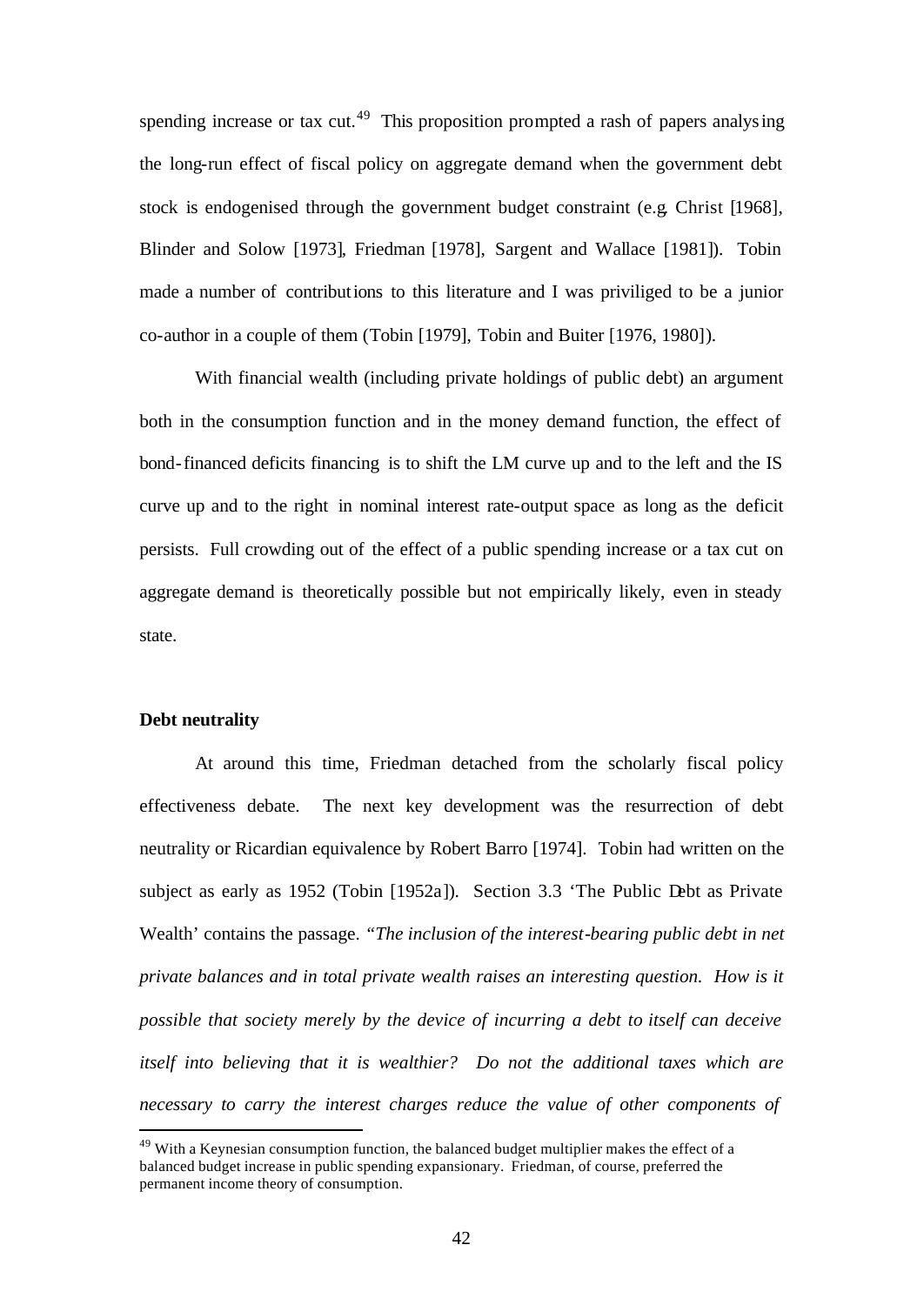*private wealth? There certainly must be effects in this direction. Additional taxes on the returns from income-producing property reduce, at a given rate of discount, the present value of that property."*

The simplest and strongest version of the debt neutrality proposition holds constant the sequences of real public spending on goods and services and of monetary issuance and considers the consequences of postponing taxes without changing the present discounted value of current and future taxes; the government therefore continues to satisfy its intertemporal budget constraint. Taxes are lump sum.

Tobin argued that postponing taxes by borrowing would only boost consumption demand under two sets of conditions. Either private agents are myopic and do not allow for the higher future taxes implied by the current tax cut, or private agents are not myopic, do allow for the fact that the present value of current and future taxes is the same, but postponing taxes redistributes (current and/or future) resources from consumers with low marginal propensities to spend to consumers with higher marginal propensities to spend (see e.g. Tobin and Haliassos [1990]). There may be many reasons in addition to the differences in life expectancy between the young and the old and the differences in spending propensities of those currently alive and the unborn emphasised by the simple OLG life cycle model why borrowing by governments may affect aggregate consumption demand. The government may, for instance, be able, by changing the timing of taxes, to do for some (liquidity) constrained individuals what they cannot do for themselves.<sup>50</sup>

Clearly, with a forward-looking representative agent model of consumption and portfolio allocation (finite or infinite-lived), there will always be debt neutrality

 $50$  Note, however, that it remains necessary that there be some heterogeneity among households at a point in time for this to work. If everyone is liquidity-constrained, the government cannot cut taxes and borrow, because there will be no-one to purchase the additional public debt. So, in order to be able to redistribute disposable resources for the same consumer at different points in time, it must be possible to redistribute among consumers at a point in time.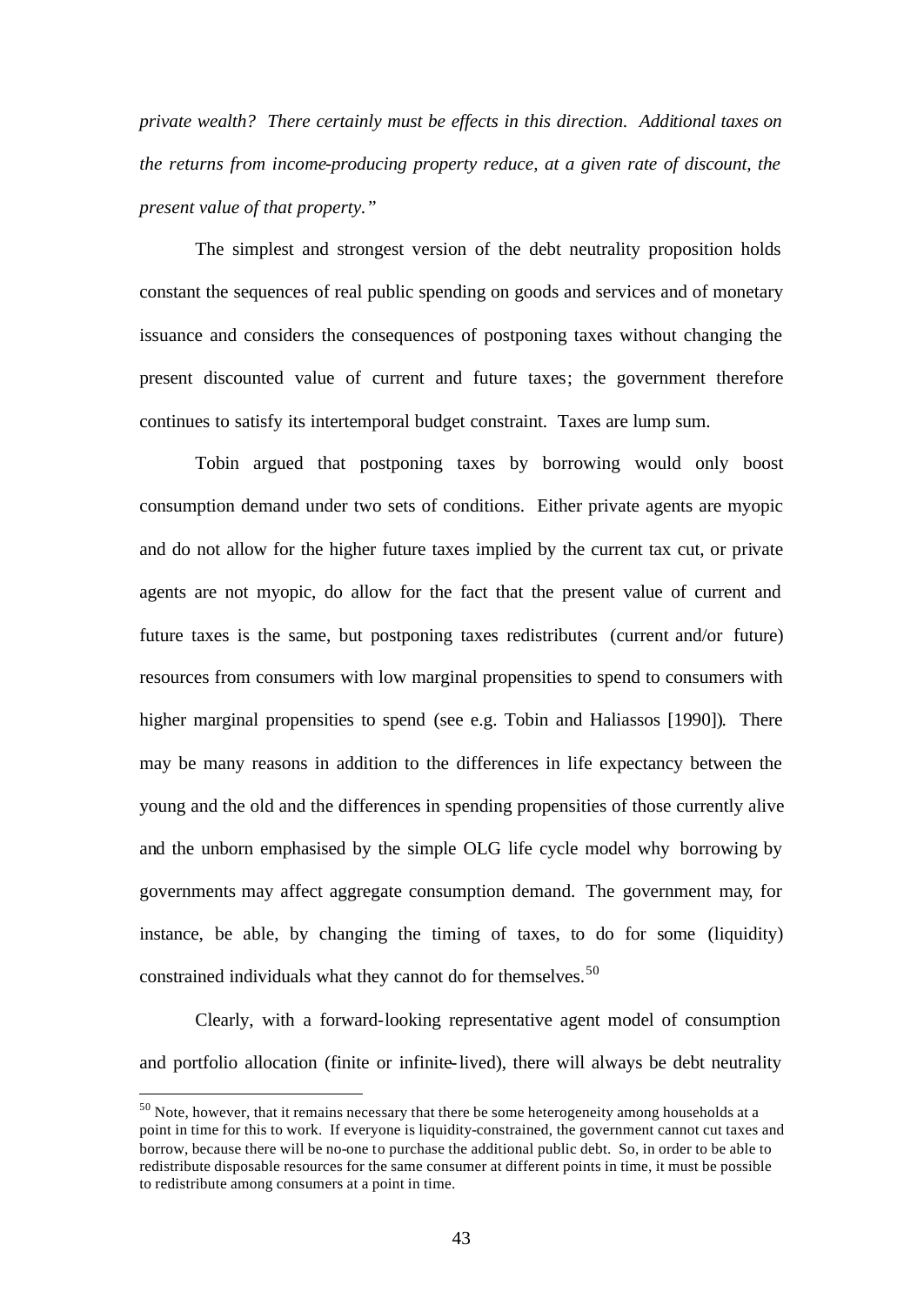because one cannot redistribute among identical agents. The OLG model without intergenerational gift motives has the minimum amount of consumer heterogeneity required to support the absence of debt neutrality.<sup>51</sup> Barro's version of the finite horizon OLG model with an intergeneration bequest or gift motive supports equilibria for which the intergenerational gift motive is operative (the non-negativity constraint on bequests is not binding for any generation). In such equilibria, the infinite sequence of finite-lived overlapping generations becomes equivalent to a single infinite-lived representative agent. There will be debt neutrality for small debt financed tax cuts. If the intergenerational gift motive is either absent or non-operative, postponing taxes will (if future taxes either fall equally on young and old or more heavily on the young) amount to redistribution from the young to the old or from unborn future generations to generations currently alive. Both kinds of redistribution will boost aggregate consumption.

For the postponement of taxes to boost consumption it is important, as Tobin points out in the quotation given above, that the postponed taxes not be taxes on the returns from income-producing assets that are owned by households alive at the time of the tax reduction. If the tax is a land tax, say, and if the land market is efficient, a tax cut that preserves the present discounted value of current and future taxes will leave unchanged the current value of the land and the consumption of its owners. Taxes on labour income are the natural example of taxes that do not get capitalised in this way, at least not since the abolition of hereditary slavery.

Not surprisingly, strict Ricardian equivalence is not supported by the data (see e.g. Elmendorf and Mankiw [1999]). Debt financed tax cuts that do not affect the market's assessment of the government's ability and willingness to satisfy its

 $51$  This is true even if each generation is infinite-lived and if all generations are taxed the same. All it requires is 'new entrants', that is, a positive birth rate. See e.g. Buiter [1988].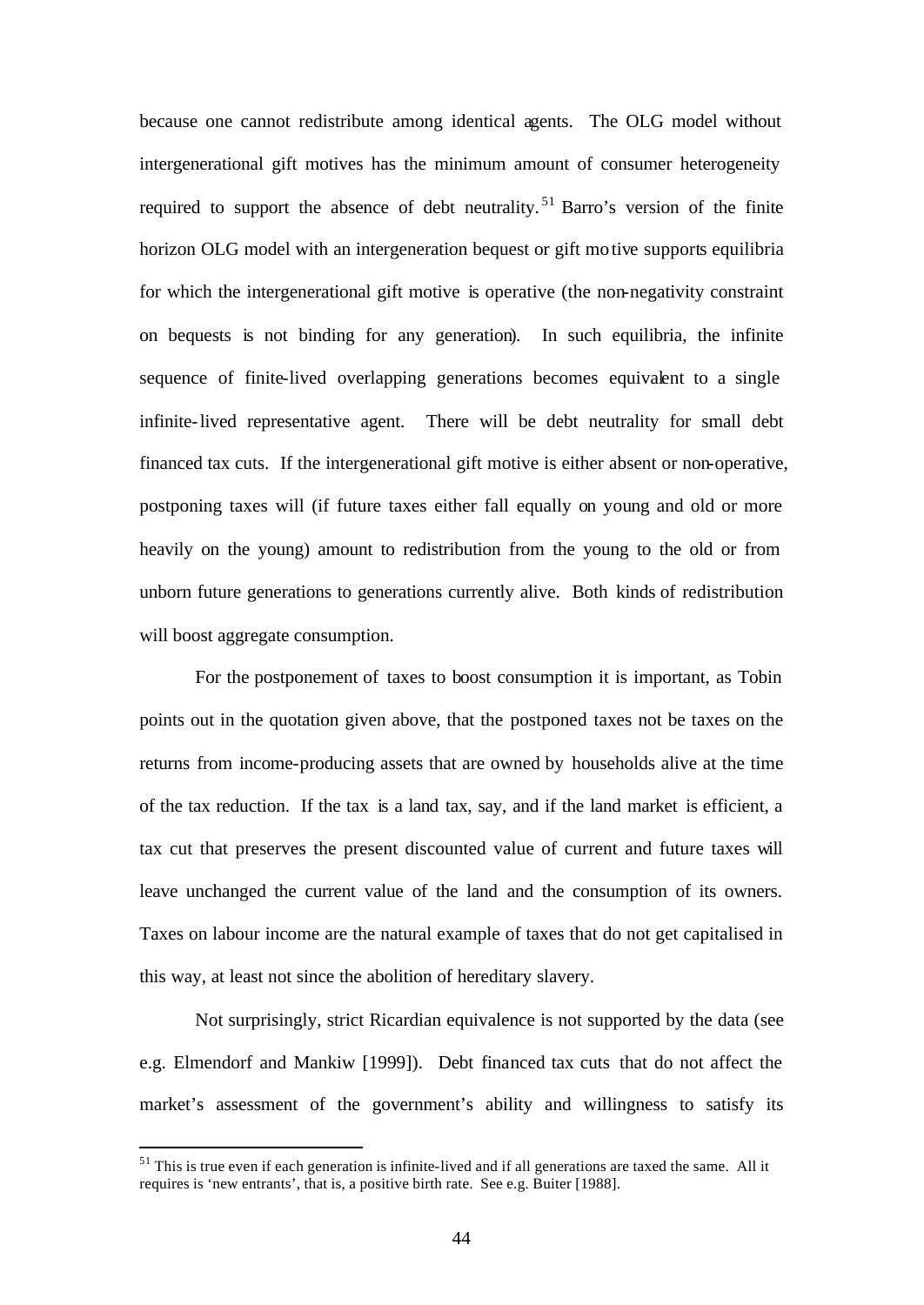intertemporal budget constraint will boost consumption and aggregate domestic demand.

The debate about the ability of fiscal policy to influence aggrega te demand is on-going and has dealt with issues that were not a primary concern of Tobin. For instance, even if Ricardian equivalence holds, there remain fiscal policy actions that affect aggregate demand. In the infinite-lived representative consumer model with complete markets, a temporary increase in government consumption spending raises aggregate demand unless government consumption is a perfect substitute for private consumption in the private utility function. Money-financed tax cuts or spending increases will likewise boost aggregate demand in a world with Ricardian equivalence. Stimuli to private investment such as a temporary investment tax credit or a temporary investment subsidy affect investment spending through the neoclassical channel of altering the intertemporal terms of trade. So will temporary (and revenue-neutral) changes in the pattern of VAT and other indirect tax rates over time, and temporary (revenue-neutral) changes in labour income taxes and social security contributions. This takes us quite a long way from conventional fiscal stabilisation policy, however.

# **8.3. Aggregate Demand Meets Aggregate Supply**

Tobin's view of how aggregate demand interacts with the supply side of the economy to produce equilibrium quantities and prices, including asset prices and rates of return, varies over time and across different contributions written at roughly the same point in time. Thanks to some of the later, more reflective writings of Tobin (especially Tobin [1983b, 1992b, c, 1993, 1995]) I have been able to put together a portmanteau schematic that may help bring out the underlying order that I believe is there.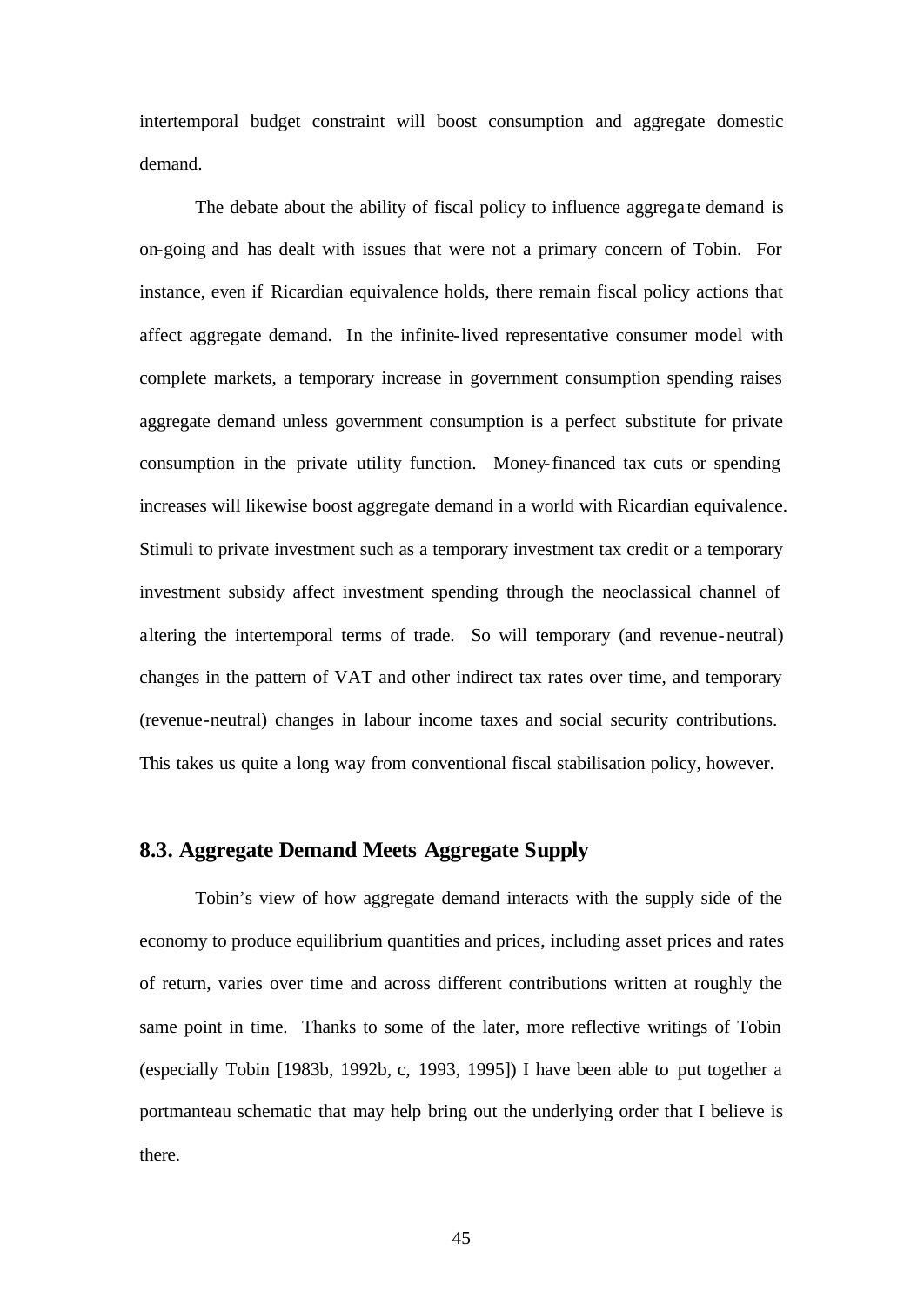I interpret Tobin's view of the ways in which demand management policy can influence actual employment or output as follows: *A* denotes real aggregate demand, *Y* actual output,  $Y^N$  the natural level of output (that is, the level of output produced by the natural level of employment) and  $Y<sup>F</sup>$  the full information level of output. To save on notation,  $Y, Y^N$  and  $Y^F$  will, when there is no risk of confusion, also be taken to stand for the actual, natural and full information levels of employment. *Full information* output is the level of output (not necessarily unique or independent of aggregate demand) that would prevail if there were no perception and forecast errors. The *natural* level of output (employment) is that level (probably unique and independent of aggregate demand at a point in time, although possibly hysteretic or path-dependent in the long run) at which every worker who wants to work is employed at the prevailing wage.<sup>52 53</sup> Tobin would have preferred to call this *full employment* and the *full employment level of output*.  $E_l$  is the expectation operator conditional on information available at time *l*. By definition,

$$
Y \equiv Y^N + (Y^F - Y^N) + (Y - Y^F)
$$

For macroeconomic models to exhibit the strong New Classical policy ineffectiveness properties (only unanticipated policy matters for real output and employment), three features must be present: (A1)  $Y^F = Y^N$ : the natural and full information levels of output are the same; (A2) The natural rate is unique and independent of aggregate demand; (A3)  $E_{t-j}[Y(t) - Y^F(t)] = 0$ ,  $j \ge 0$ : perception or forecast errors don't have a systematic component. This last property would be an implication of rational expectations.

 $52$  Even at a point in time, the natural rate could depend on structural features of the labour and product markets, including monopoly and monopsony power, unemployment benefits, income tax rates etc.  $\frac{53}{11}$  It will be unique at a point in time if labour supply and demand are independent of the real and

nominal rates of interest.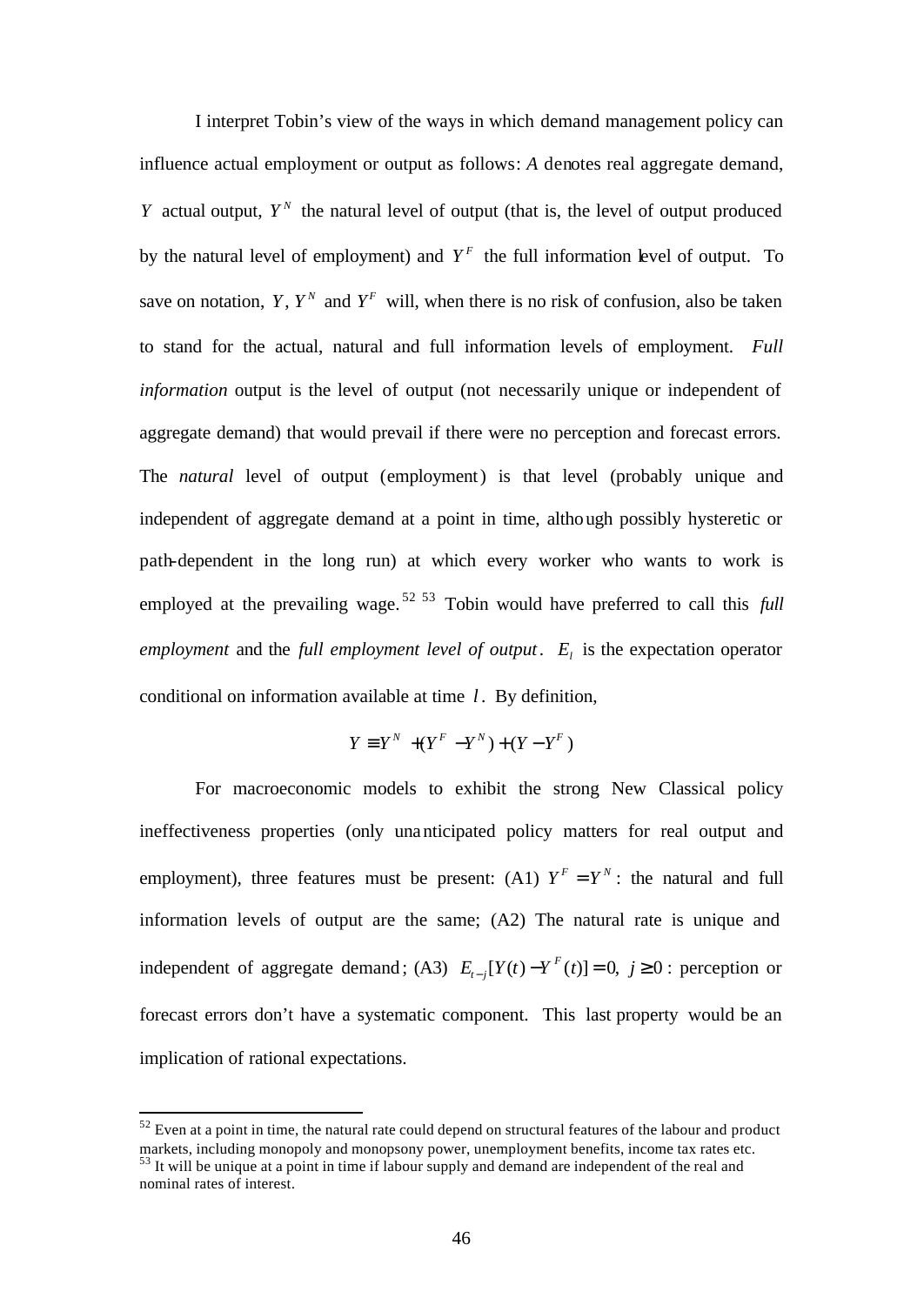The Friedman-Lucas-Rapping "surprise" or "misperceptions" supply function (Friedman [1968], Lucas and Rapping [1969]), according to which actual output or employment differ from their natural values only if the there are price surprises (misperceptions or forecast errors) is an example of (A1) and (A2) holding.

Formally, however, the Lucas-Rapping model is an intertemporal substitution model of labour supply, in which labour supply is driven by the value of the current real wage relative to the present discounted value of the future real wage. In this model, the full-information supply of labour and the full information levels of employment and output could be affected by anticipated monetary (or fiscal) policy, if anticipated monetary (or fiscal) policy were to have an effect on the real interest rate. Absence of superneutrality of money can be a feature of monetary general equilibrium models as diverse as Tobin [1965a, 1968b, 1986a], Sidrauski [1967], Lucas [1972] and Fischer [1979]). In this more general version of the misperceptions supply function, (A2) does not hold: the full information/natural levels of output and employment can be influenced by monetary and fiscal policy. However, such channels of policy effectiveness bear little relation to conventional stabilisation policy.

The combination of the Friedman-Lucas-Rapping surprise supply function with the rational expectations hypothesis (A3), which implies that there are no systematic forecast errors, means that policy rules cannot influence the first moment (conditional or unconditional) of the distribution of output and employment (Sargent and Wallace [1975], Lucas [1976], McCallum [1979]). Even then, it may be possible for deterministic policy feedback rules to influence the conditional and unconditional second moment of output and employment (see Turnovsky [1980] and Buiter [1981]).

Tobin rejected all three key assumptions necessary for the policy ineffectiveness proposition, although he considered (A2) not very important for the

47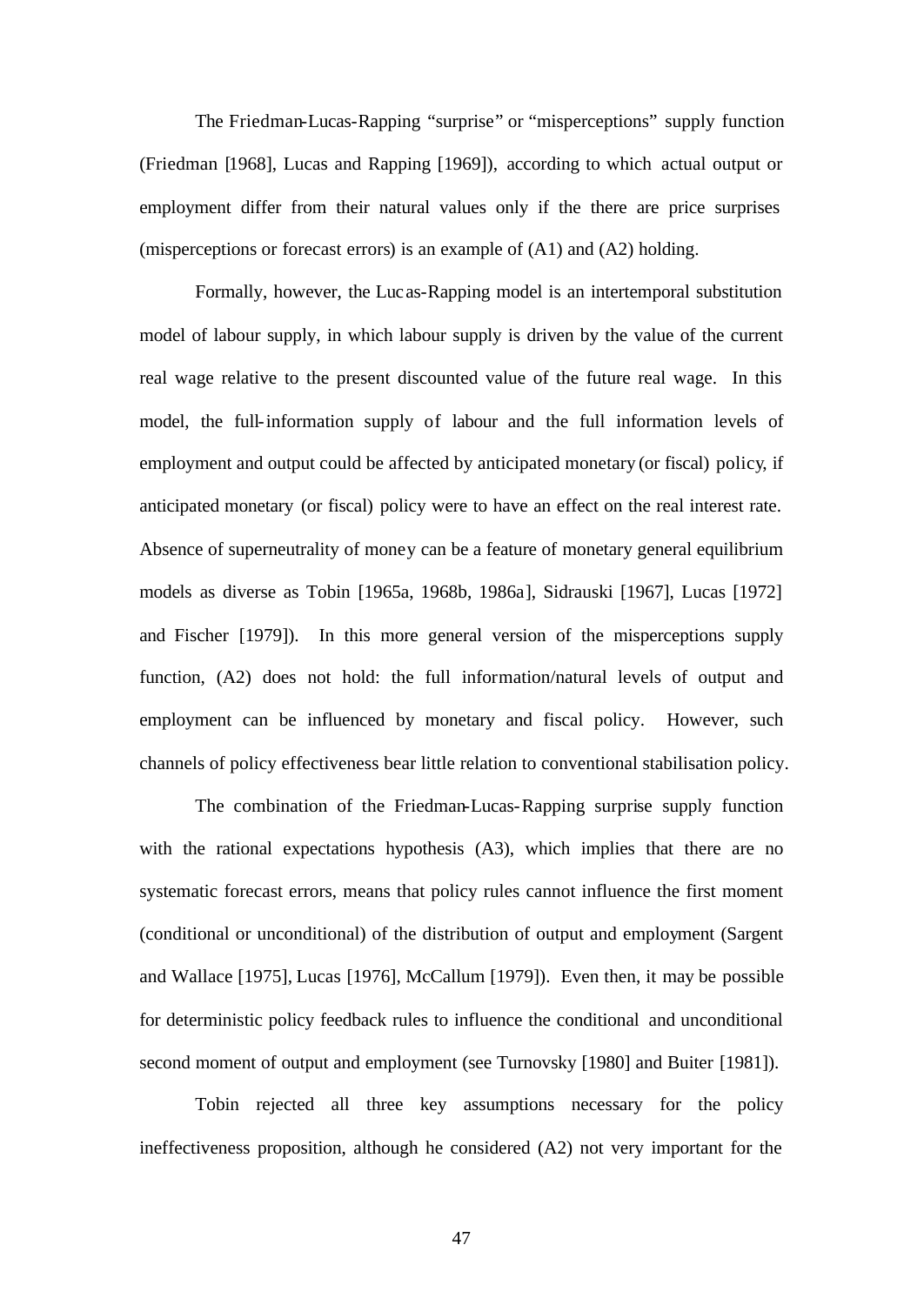design and implementation of stabilisation policy. He believed that even with rational expectations (that is, with A(3) holding), policy could influence the full information levels of employment and output (that is, (A1) need not hold).

Tobin also believed that the augmentation term in the Phillips curve represented more that just expected inflation and preferred to refer to it as *'core inflation',* a concept developed by Otto Eckstein [1981] and Arthur Okun [1981]. Core inflation represents anything that imparts inertia to the price and wage determination process, be it adaptive or other mechanically backward-looking price expectation formation, long-term incomplete nominal wage or price contracts, backward-looking wage-indexation or anything else. Formally we can see this as a rejection of (A3).

Tobin was both amused and bemused that the much-criticised *ad-hoc*, backward-looking, mechanical expectation formation models of the early 1960s (such as adaptive expectations) made a comeback in the 1980s and 1990s in the guise of adaptive learning rules (see e.g. Bray [1982], Evans [1983], Marcet and Sargent [1989], Dawid [1996], Sargent [1993], Marimon [1997] and Evans and Honkapohja [2001]).<sup>54</sup> This reincarnation illustrates two points. First, ideas and theories in economics frequently vanish and subsequently re-appear in a form characterised invariably by enhanced analytical complexity but only occasionally by additional fundamental insight. Second, as soon as the camel of bounded rationality gets its nose in the tent of rational expectations equilibrium economics, behaviour emerges that fits Tobin's Keynesian world view remarkably well.

<sup>54</sup> A striking recent examp le is Selgin [2003]. In a paper on adaptive learning and the transition to fiat money, adaptive learning turns out to mean static expectations (the present and future are expected to be like yesterday). In addition, Ellison and Fudenberg [1993] are credited as the source of this static expectations 'rule of thumb'. It is further evidence of the immaturity of economics as a science that an appeal to higher authority (Marx, Keynes, Lucas etc.) is often considered an acceptable substitute for empirical evidence or logical argument starting from reasonable primitive assumptions.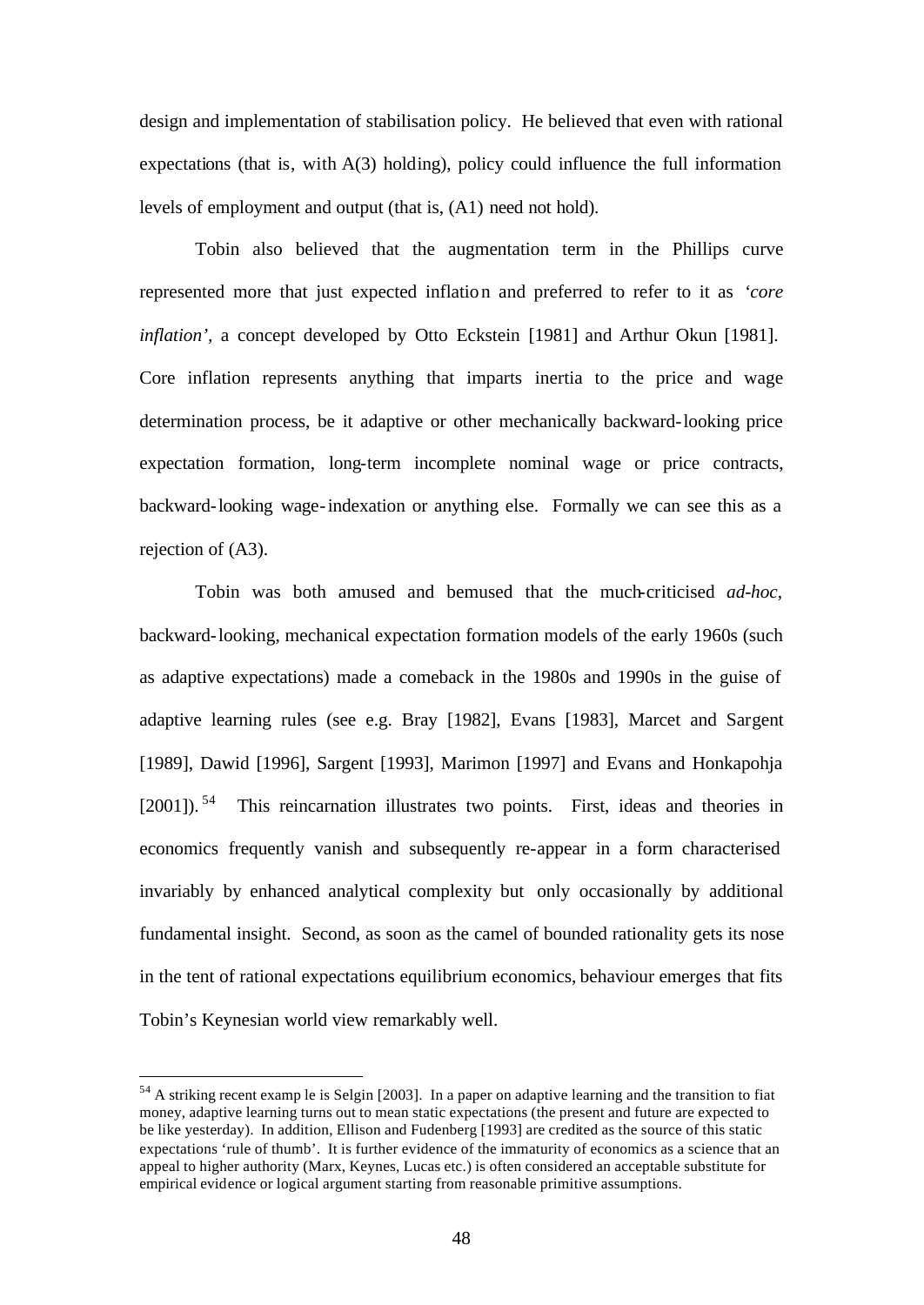Many of the small analytical macroeconomic models analysed by Tobin in his papers and lecture notes treat output and employment as demand-determined, with no appeal to misperception or forecasting errors (e.g Tobin [1975b, 1993]). One way of characterising a Keynesian short-run or temporary equilibrium would be  $A = Y = Y^F < Y^N$ .<sup>55</sup> Tobin never provided a complete model generating such a temporary equilibrium from optimising first principles, but he was sympathetic to the co-ordination failure approaches of e.g. Weitzman [1982], Bryant [1983] and Cooper and John [1988]. A different Keynesian temporary equilibrium is supported by Phillips curve models with sluggish core inflation (in the New Classical interpretation, a surprise supply function with non-rational expectations). The natural interpretation of such models is that  $A = Y$  and  $Y^F = Y^N$ , with  $Y^N$  exogenous, but that (A3) is not satisfied: deviations of actual output from the natural level of output are non-random and can be influenced by systematic policy rules. Tobin's papers with Phillips curves and sluggish core inflation fit into this category (e.g. Tobin [1967b, 1968a, 1972a, 1973a, 1975b], Tobin and Buiter [1980]). The Tobin [1975b] paper on the Keynes-Pigou controversy is a nice example of Tobin's ability to use simple, transparent adhoc macro models to shed light on important contemporary policy issues, while at the same time placing both the theoretical and policy issues in their historical contexts. In this paper Tobin identifies a key reason why a market economy with less than perfect price flexibility (inflation is governed by an accelerationist Phillips curve) might be unable to recover swiftly (without monetary and/or fiscal measures to boost demand) from a severe contractionary demand shock: the stabilising Pigou effect (a lower price *level* boosts demand by increasing the real value of a given stock of outside nominal

 $55$  To keep the taxonomy tractable, I include in this specification the models that permit aggregate demand to differ from real output,  $A \neq Y$ , treat real output as predetermined, and make the rate of change of output a function of the gap between *A* and *Y* (see e.g. Tobin [1975b])*.*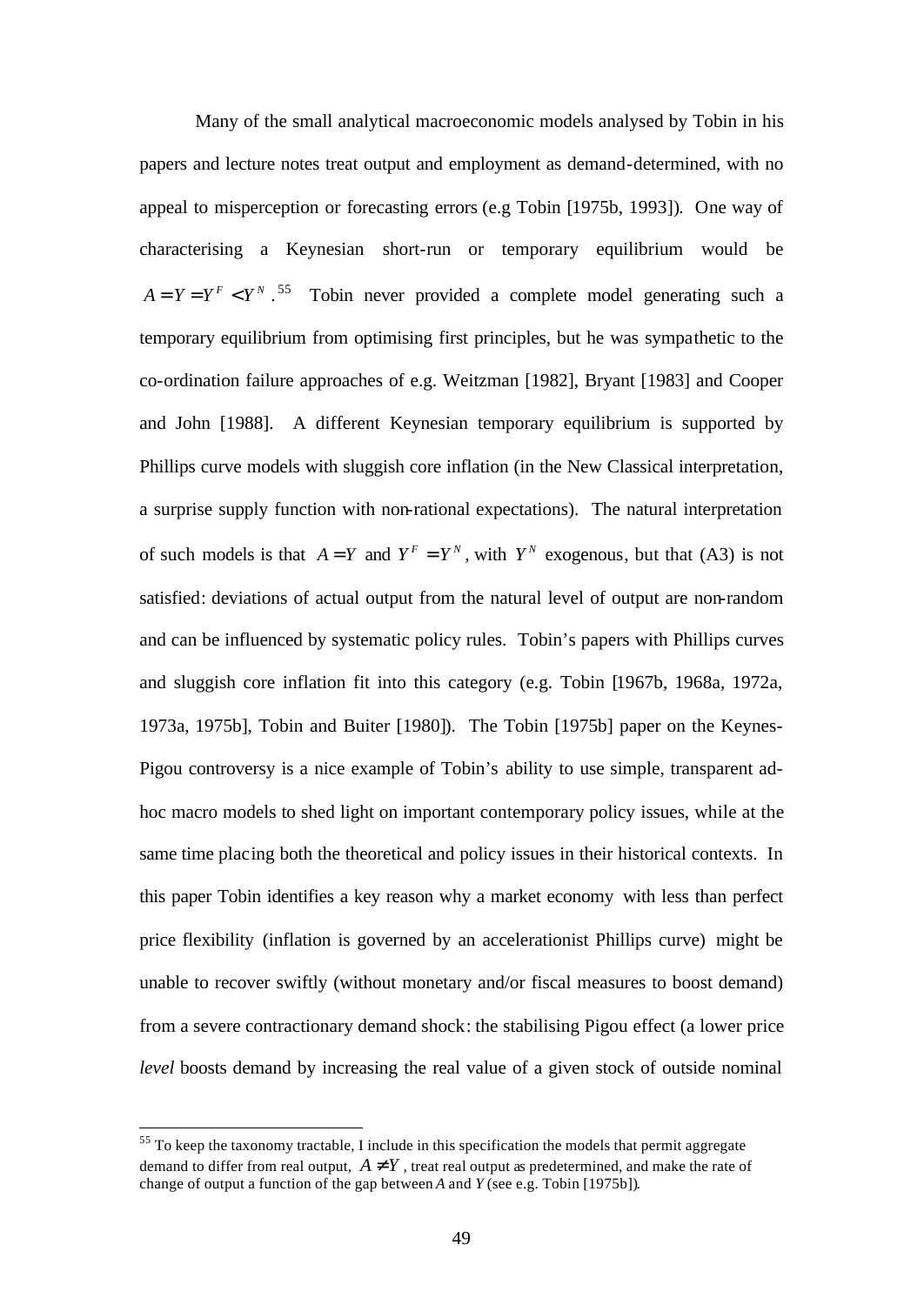money balances) may be unable to overcome the destabilising Wicksell effect of deflationary expectations (*cet. par*. a (more) negative expected rate of inflation depresses demand by raising the real interest rate). The re-emergence of deflation as a significant academic and policy issue since the late 1990s serves as a reminder of the continuing relevance of this contribution.

#### **8.4. Can Our Institutions and Policy Makers Deliver Good Stabilisation Policy?**

Tobin's arguments that (1) monetary and fiscal policy can systematically affect aggregate demand and (2) variations in aggregate demand have a systematic effect on aggregate output and employment, at least in the short run, do not suffice to make the case for active stabilisation policy. The case remains to be made that our political system will elect or appoint policy makers that have the capability and the willingness to pursue wellbeing-enhancing stabilisation policy. Here Tobin was an unreconstructed optimist. His own experience on the Council of Economics Advisers during the Kennedy years (1961-62) confirmed his belief – perhaps his faith – that the economics profession had developed the tools to stabilise the economy and that policy makers could be convinced to use them. At one level, he recognised that the factors that cause market failure (e.g asymmetric information, the inability to make binding commitments, transaction costs, non-rivalness in use, non-excludability) are often the same factors that cause government failure, including the failure of government policies intended to address the market failure. Nevertheless, he kept coming up with plans and proposals to improve the performance of markets and other economic institutions. Despite many disappointments about economic policies and policy makers in the forty years after he left the Council, this optimism about man's ability to improve the working of the economy, and the material foundations of the quality of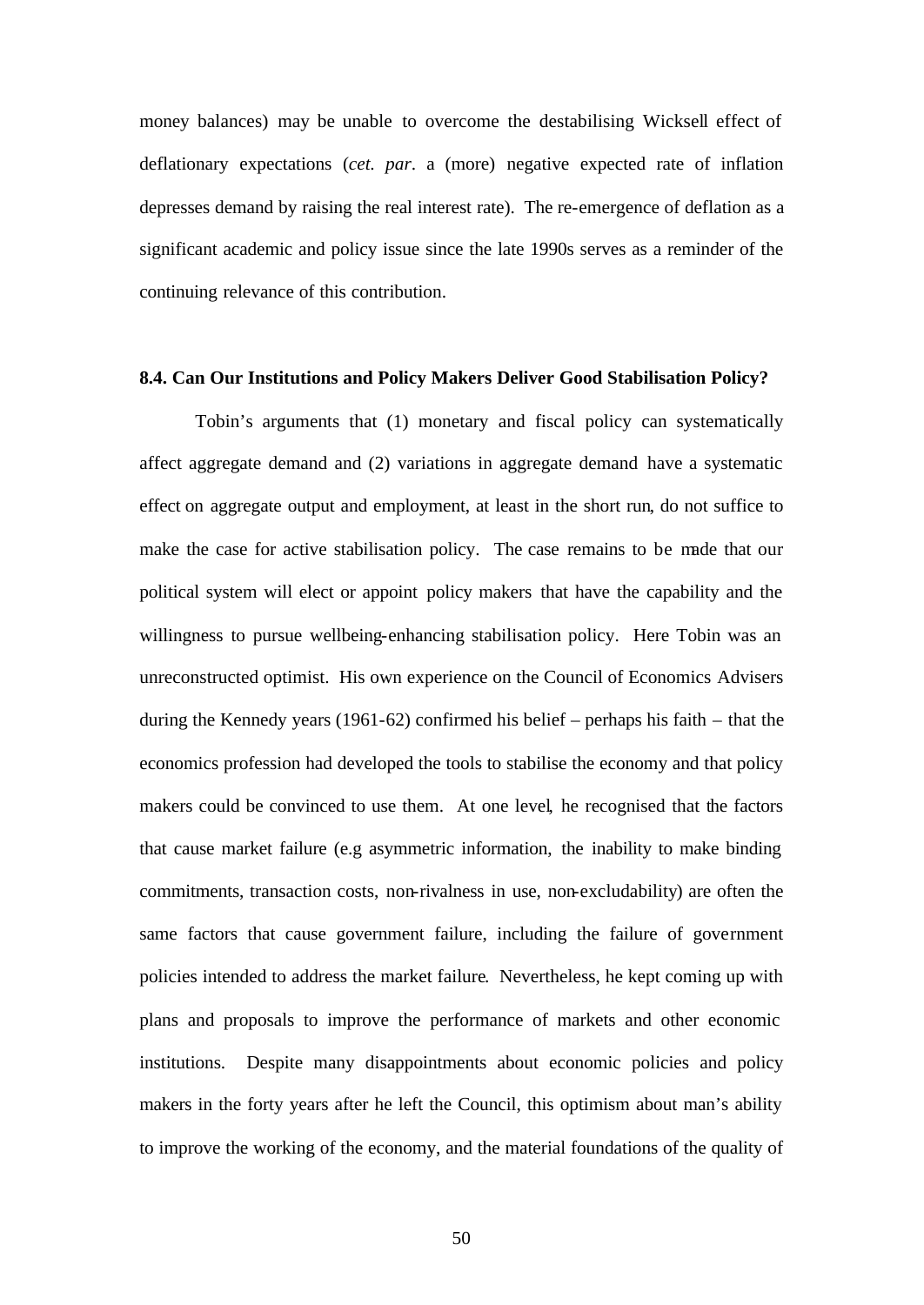life in general, never left him. 'Social engineer' was not a term of opprobrium to Tobin (Tobin [1986b, 1990b]).

# **9. Methodology: Microfoundations, Aggregation and Deep Structural Excavation**

Macroeconomics, the study of the economy as a whole, tries to establish relationships between aggregate economic variables, economy-wide prices and policy instruments, that are stable ('invariant') under the kinds of shocks and interventions the macroeconomic modeller is interested in analysing. Where do (or should) we economists find the behavioural hypotheses that shape the models use to understand the world around us and to predict the future? I believe Tobin's answer to be: anywhere insight may be found. While this answer is not an operational guide, it underlines Tobin's life-long openness to old and new approaches and his nondogmatic willingness to let 100 flowers bloom.

Tobin's introduction to the first volume of his collected essays (Tobin [1971]) hits the nail right on the head: *"Although macroeconomic models do not pay explicit attention to the internal composition of the aggregates, the relationships among aggregate variables that make up the models are intended to be consistent with theoretical and empirical knowledge of the behavior of individual economic units and particular markets."…"Unfortunately it is seldom true that an exact relationship among aggregate variables, independent of their composition, can be built up from the basis microeconomic relationships. The usual procedure is simple analogy, but it is not clear that this is always the best approximation. Although there is a theory of aggregation, so far it gives little guide to the optimal specification of aggregate*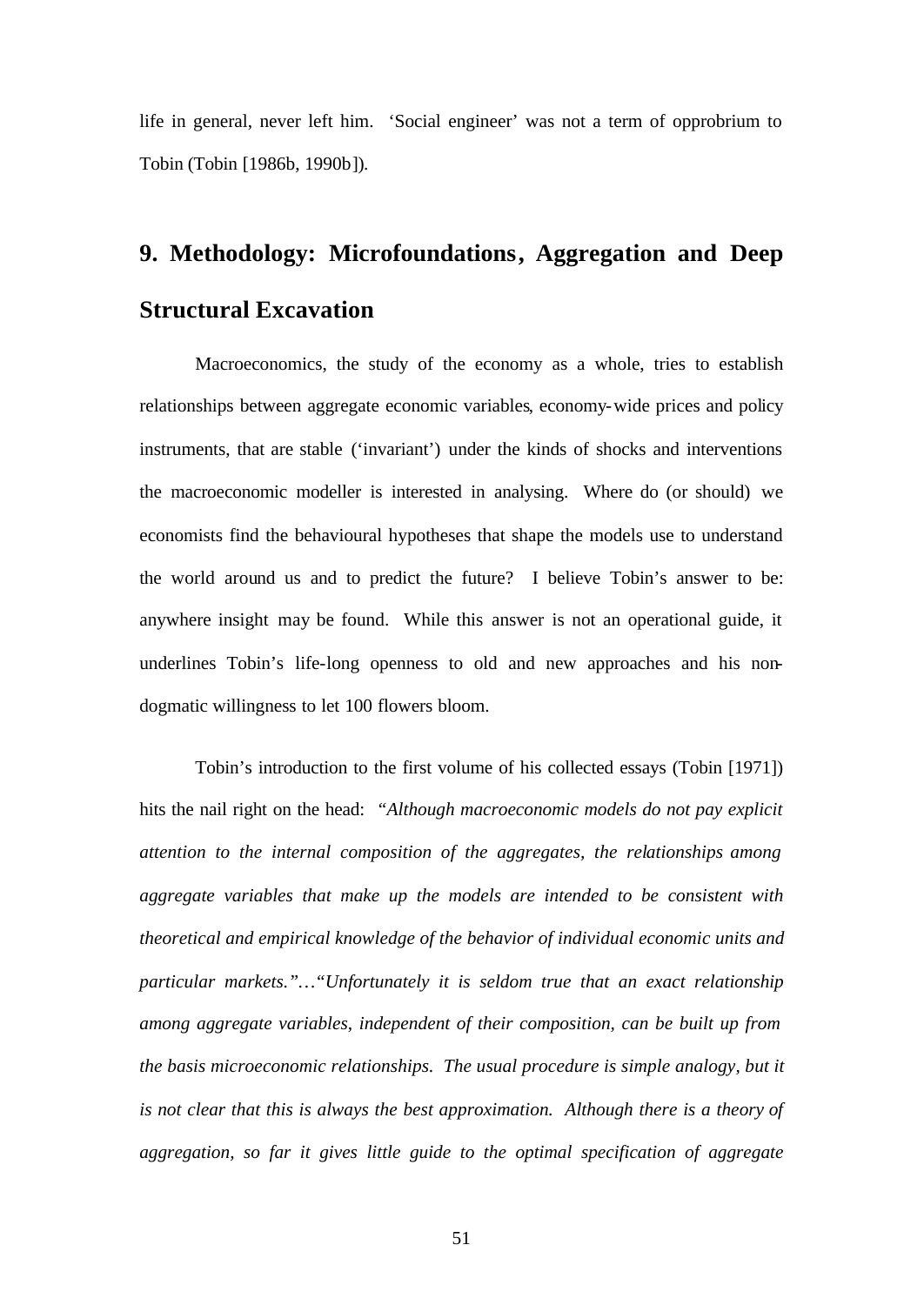*variables and relationships. Fortunately this logical gap does not seem to be of decisive practical importance.*" (Tobin [1971, pp. viii-ix]).<sup>56</sup>

Note that Tobin refers to the '*behavior of individual economic units',* not to the optimising behaviour of individual economic units. Tobin was not wedded to the notion that constrained optimisation was the only permissible way to generate decision rules or other characterisations of individual behaviour, like Eulerequations.<sup>57</sup> Where he deemed it the best tool for addressing the issue at hand (e.g. intertemporal choice in the life-cycle model) Tobin used constrained optimisation approaches to household and firm behaviour freely and expertly. Where constrained optimisation yielded no insight at best and at worst did no more than obscure our ignorance about the fundamental roots of a phenomenon (e.g. nominal rigidities, the demand for money), he directly postulated decision rules with properties that made sense based on empirical observation, introspection or a sudden flash of insight.

For Tobin, individual rational behaviour was not synonymous with optimising behaviour.<sup>58</sup> Regardless of the derivation of the individual decision rules, aggregate behaviour was most unlikely to look like a (positive) scalar blow-up of individual

j

<sup>56</sup> The contrast with the views of Robert E. Lucas [1980 and 1981, p. 290] on this issue is striking: "…it is the hypothesis of competitive equilibrium which permits group behaviour to be predicted from knowledge of individual preferences and technology without the addition of any free parameters." As will be clear from Footnote 60 and the remainder of this Section, I consider this position of Lucas to be untenable.

 $57$  Within the constrained optimisation church, methodological individualism, and the further restriction of the individual consumer's concerns to the space of his own consumption of goods and services, constitute further sectarian divisions. Tobin's approach was to go for the simplest *a-priori* plausible set if behavioural assumptions that permitted light to be shed on the issue(s) under consideration.

 $58$  I use the expressions "optimising behaviour" or "individual decision rules derived from constrained optimisation" as shorthand for constrained optimisation with unbounded rationality (no limits on understanding, comprehension and on computational, data gathering and processing capacity) and rational expectations. Rational expectations here mean Bayesian predictions, where the subjective conditional joint distribution function of past, current and future variables of interest is the same as the true (objective or frequentist) conditional joint distribution function. I recognise that the most general Arrow-Debreu state-space version of the competitive general equilibrium model dispenses altogether with both subjective and frequentist notions of probability; in addition, even when the mathematical characterisation of the economy involves either subjective or frequentist notions of probability, von Neumann-Morgenstern expected utility does not exhaust the universe of possible characterisations of household behaviour under uncertainty.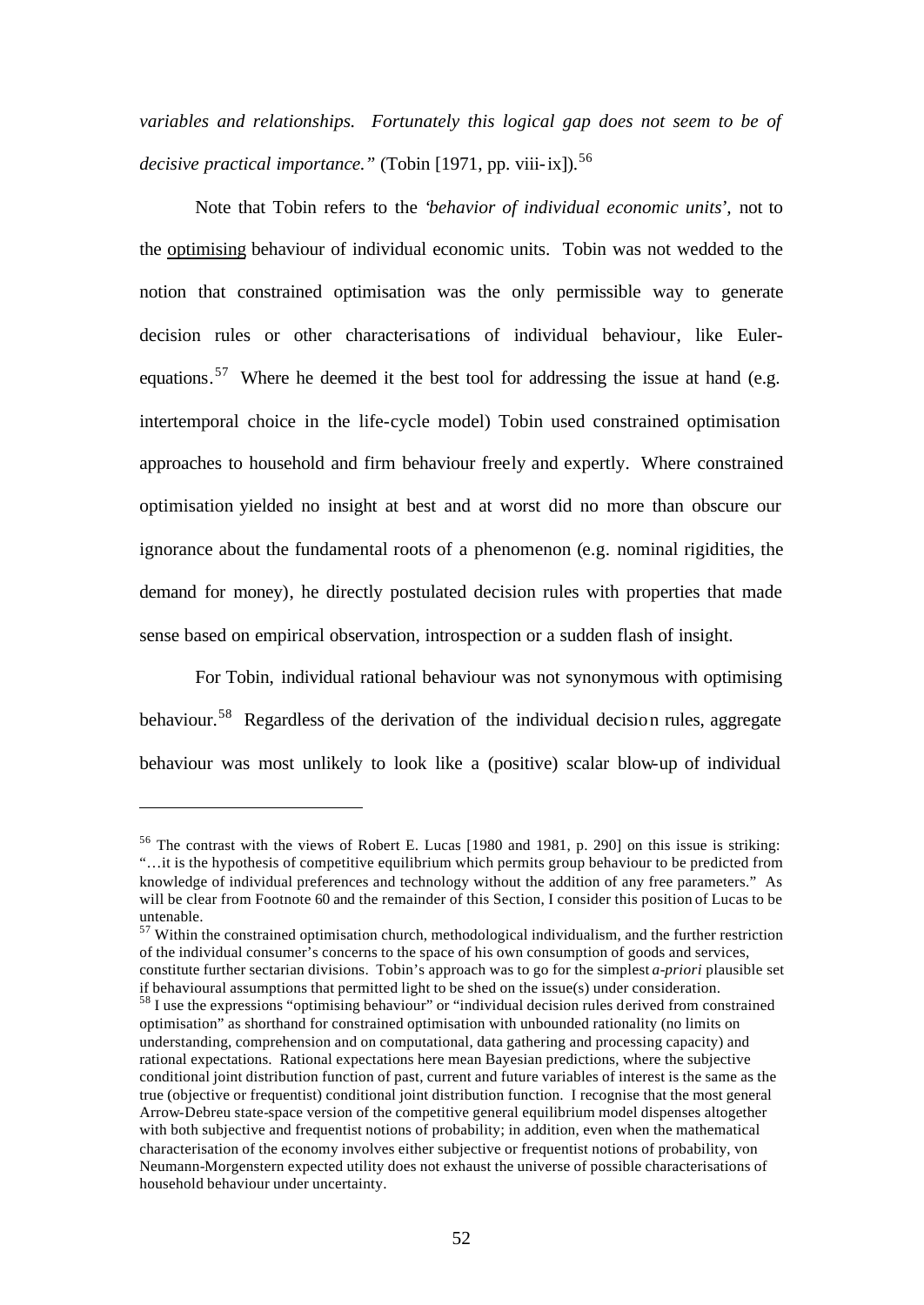behaviour. Equilibrium was not restricted to competitive equilibrium. There were many competing equilibrium concepts, and the appropriateness of any given equilibrium concept depended on the application under consideration.<sup>59</sup>

As regards individual rationality, Tobin required that rational economic agents operating in a market economy with credible contract enforcement satisfy (or, in models with incomplete markets and incomplete contracts, *plan to* satisfy) their budget constraints and/or balance sheet constraints.<sup>60</sup> Their decision rules do not exhibit money illusion (homogeneity of degree zero of all real quantities and relative prices in all nominal prices and nominally denominated endowments). Additional restrictions on individual decision rules (and *a fortiori* on aggregate behavioural relationships) could, but need not, be derived from individual optimising behaviour.

Aggregate excess demand functions satisfy Walras' Law and (where appropriate) the balance sheet constraint as well as absence of money illusion. Beyond that, theory may not help much; constructive and creative *ad-hoccery* is called for. $61$ 

j

<sup>&</sup>lt;sup>59</sup> The concept of 'equilibrium' in economics has become progressively less restrictive and now accommodates many states, outcomes or configurations that would in the past have been described as disequilibria. When stationary or steady-state equilibria were augmented with temporary or monetary equilibria, equilibrium ceased to have the connotation of 'state of rest'. Lucas and Sargent [1978 and 1981, p. 304], identify an equilibrium model as one which has the property "(a) that markets clear and (b) that agents act in their own self-interest". With quantity rationing now a familiar feature even of models with optimising agents, 'market clearing' has become a vague, if not vacuous concept. Property (b) of Lucas and Sargent appears to impose two requirements. First, aggregate behaviour must be derived fro m the explicit aggregation of individual behaviour; second, individual behaviour must be derived from constrained optimisation. Tobin would have accepted neither requirement as necessary ingredients of an equilibrium model. Today 'equilibrium' means no more than 'fixed point of some mapping one is comfortable with'.

<sup>&</sup>lt;sup>60</sup> With incomplete markets/contracts, default and bankruptcy become a possibility if the budget constraint is violated *ex-post*.

 $<sup>61</sup>$  The years I was a graduate student at Yale, 1971-75, saw the publication of some important papers</sup> that demonstrated that the Arrow-Debreu general equilibrium model was effectively void of empirical content; specifically, the market excess demand functions of the Arrow-Debreu general equilibrium model (which *are* obtained by summing individual excess demands obtained from competitive optimising behaviour) satisfy continuity, homogeneity of degree zero (absence of money illusion) and Walras' Law - and that's about it (Sonnenschein [1973, 1974], Mantel [1974], Debreu [1974]). I became aware of these results through my work as Tobin's Teaching Assistant in the graduate macroeconomics course 1973-4, rather than through any of the formal general equilibrium courses I attended.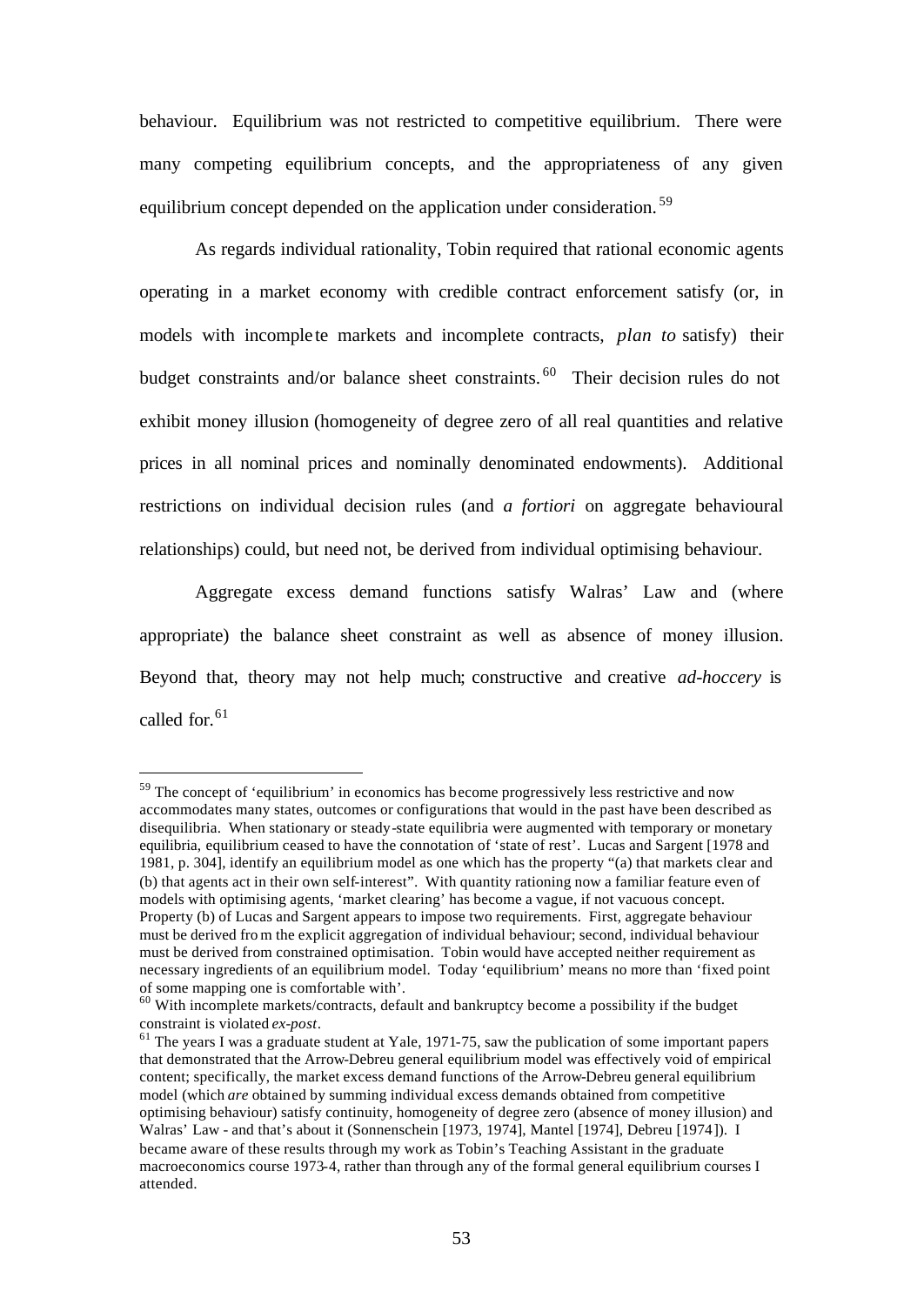I never got the impression, either from his writings or from conversations, that Tobin considered the absence of optimising microfoundations *prima facie* evidence of a second-best or *faute de mieux* research strategy. I would go as far as suggesting that that Tobin considered optimising microfoundations to be no less 'second-best than a number of behavioural alternatives. The unbounded rationality of the Bayesian constrained optimiser (even without fully rational expectations) represents a heroic, extreme, indeed unreasonable assumption, justifiable only if it is uniquely useful for generating insight and/or interesting testable predictions. Bounded rationality (like 'rational learning') if not an oxymoron, is close to an empty box. Economists and other behavioural scientists frequently look like the proverbial blind man searching in a dark basement for a black cat that isn't there. Methodological modesty is called for.

Tobin's non-dogmatic approach to economic methodology is reflected in his interest in broader behavioural and psychological approaches to economic behaviour (Tobin and Dolbear [1963]) and in Katona's survey-based work on the predictive value of consumer intentions and attitudes (Tobin [1959]). Tobin's critical interest in the evolutionary approach of Nelson and Winter [1982] and the transaction cost economics of Williamson [1987], and his interest in and support of the work of Shiller [1999, 2000] and of behavioural finance in general, also bear this out.<sup>62</sup>

What Tobin objected to strongly is what I shall refer to as 'spurious' or 'pseudo' microfoundations, although Tobin did not, as far as I know, use this characterisation in writing. Spurious micro foundations result from the optimisation of a poorly motivated objective function subject to a set of *a-priori* or empirically implausible constraints. The choice of the unfortunate objective function and the regrettable constraints is motivated solely by the desire to generate a decision rule

 $62$  Nelson, Winter, Williamson and Shiller all were colleagues of Tobin at Yale.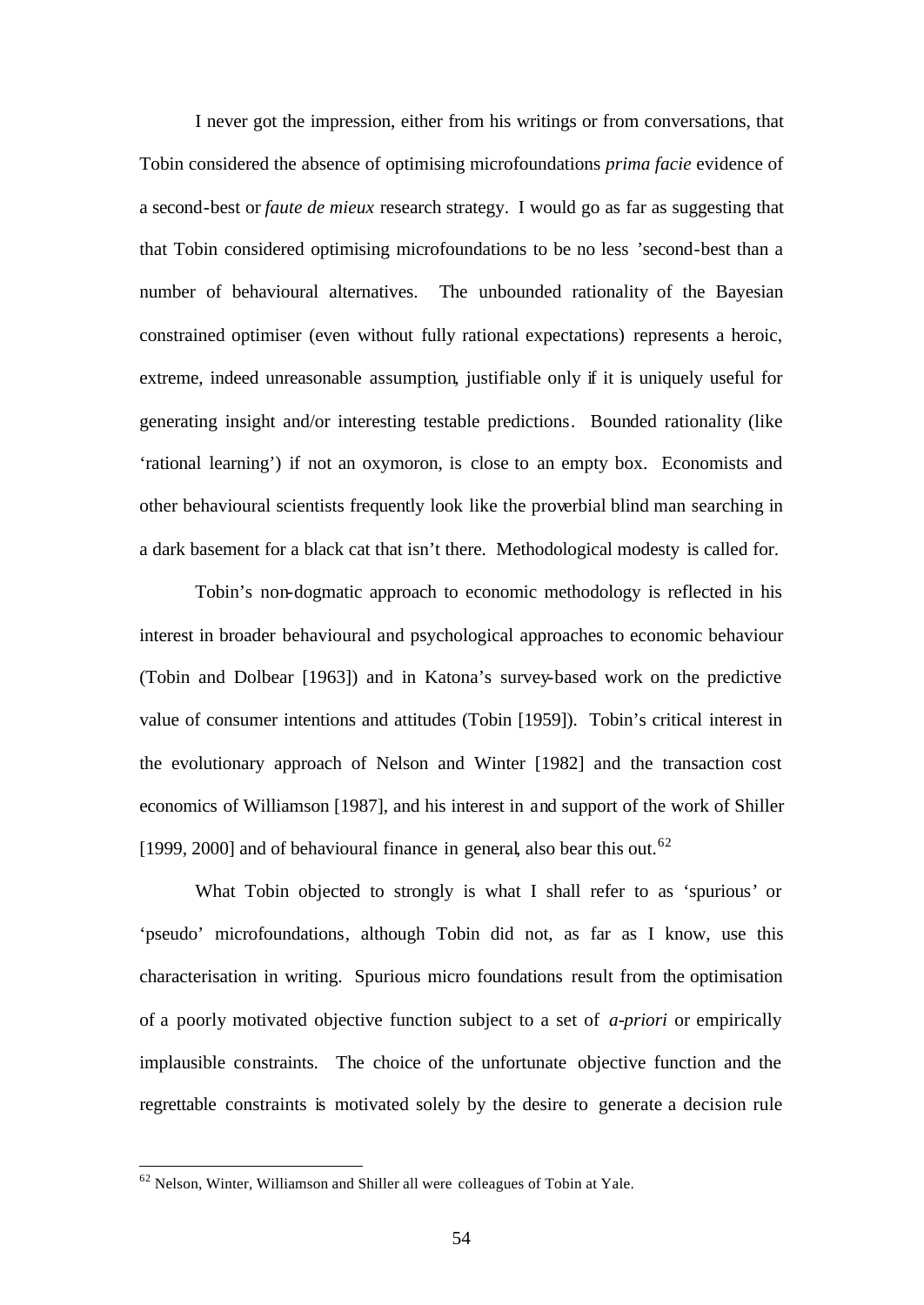involving observables that fits some restricted set of stylized facts. Little or no attention is paid to the fact that most of the time the pairing of objective function and constraints under consideration has further implications that are clearly counterfactual (see e.g. Tobin [1983b, 1987, 1992b, c, 1993, 1995, 1996a]).<sup>63</sup>

Tobin's view on aggregation was pragmatic. There is no hard or fast rule as to whether it is better to derive aggregate behaviour through the aggregation of the behaviour of individual units or by postulating relationships directly at the level of the aggregates. Aggregation theory does not help much, as it makes clear that the aggregate behaviour obtained through the explicit aggregation of individual behaviours can only very rarely be expressed solely as a relationship between the aggregates.<sup>64</sup> As a rule, the distribution of the individual quantities matters.

The key is not to be dogmatic, that is not to insist on *a-priori* grounds that a particular approach is the only acceptable one, regardless of the problem on is addressing. Natural scientists do not study the behaviour of gaseous clouds by aggregating the behaviour of the individual molecules that make up the cloud, but postulate behaviour at the level of the cloud. Even those economists that consider micro foundations to be a necessary feature of an acceptable macroeconomic proposition, the reductionism stops somewhere. Individual consumer are not (yet) modelled as aggregates of individual cells (or selfish genes), molecules, atoms or subatomic particles. More to the point, household behaviour is not the simple aggregation of the behaviour of a small number of individuals. A mob is not a simple

<sup>&</sup>lt;sup>63</sup> An argument often heard in defence of behavioural rules derived from constrained optimisation (including optimising rational expectations models) is that there is only one way to be fully rational while there are infinitely many ways of being irrational (or boundedly rational). This argument is vacuous if there are no constraints on what can be included in the objective function and the constraint set (including the information set conditioning the rational expectations).

 $64$  Even when the aggregation of individual behaviours can be expressed as a relation ship between aggregate quantities only, the aggregate relationship need not look the same as (be a positive scalar multiple of) the individual relationships. An example is the Yaari-Blanchard OLG model (Blanchard [1985], Buiter [1988]).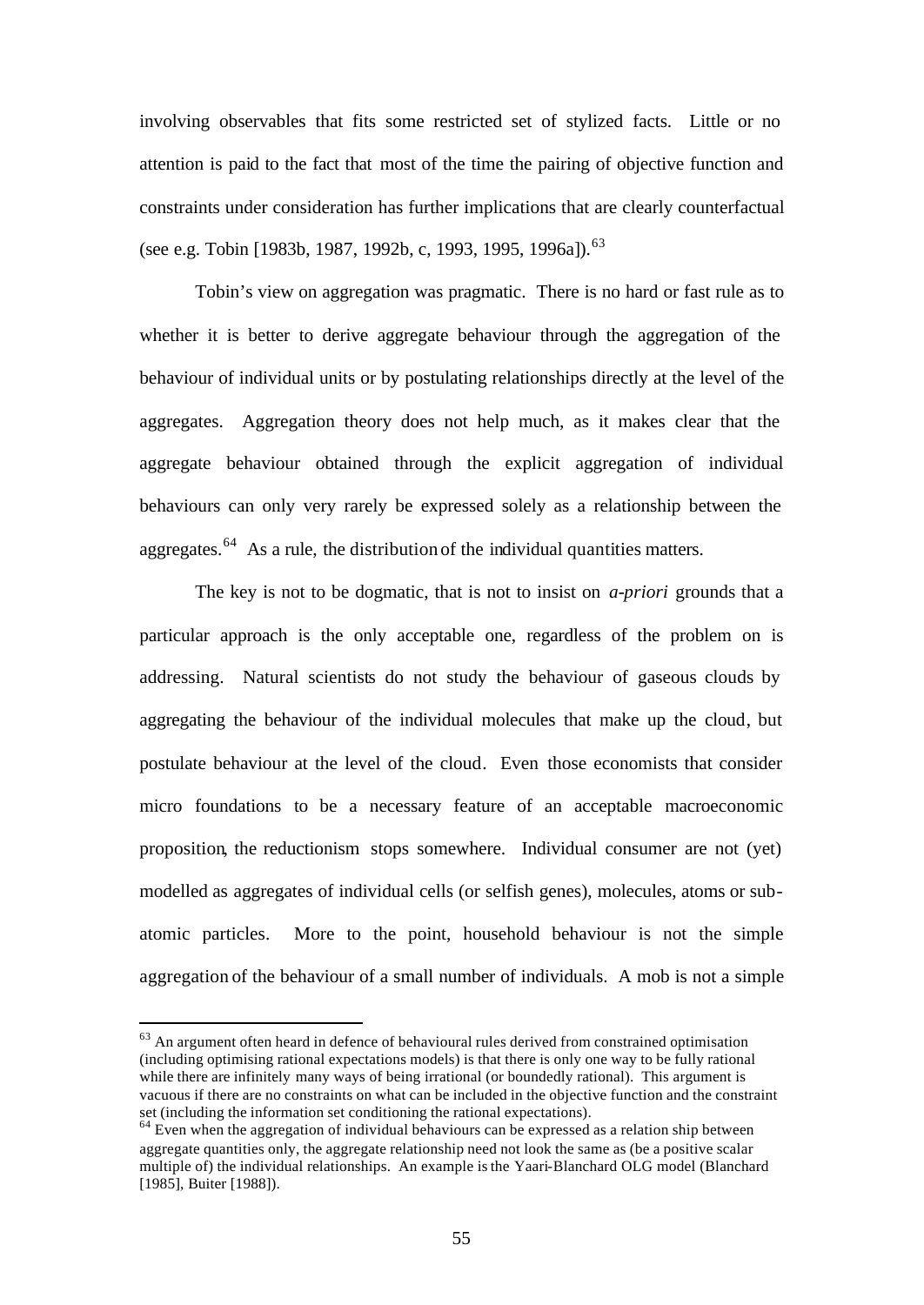aggregation of yobs. There are aspects of the behaviour of groups and other collectives that cannot be modelled properly by aggregating the behaviour of the individuals making up the group.

At the top of Tobin's list of unfortunate theoretical developments in macroeconomic theory during his lifetime was the representative agent model. Macroeconomics, in Tobin's view, studied how a decentralised market system coordinated (and at times failed to coordinate properly) the behaviour of many heterogeneous agents. In representative agent models there is nothing to co-ordinate. There is, for instance, never any trade in equilibrium. He could conceive of few if any substantive macroeconomic problem that could be addressed adequately in a representative agent setting. His critique of the CAPM model reflects this unease with the representative agent assumption (Tobin [1983a]).

Many of Tobin's analytical writings on the effectiveness of monetary and fiscal policy discussed in Section 8 uses some version of the Neoclassical Synthesis model, the IS-LM, Aggregate Demand-Aggregate Supply model, with wage and price behaviour driven by a Phillips curve. A good retrospective on the Neoclassical Synthesis (also referred to at the New Economics during the 1960s), with a strong orientation on practical policy issues, is contained in the "Introduction" by Solow and Tobin [1988] to the volume containing the Kennedy and Reagan Economic Reports (Tobin and Weidenbaum [1988]). The private sector decision rules (consumption function, money demand function, other asset demand functions, investment function and the relations driving price, wage, employment and output determination) typically were not derived from individual optimisation and explicit aggregation.

Tobin was not at all apologetic about using ad-hoc macroeconomic tools. He agreed with the statement attributed to his friend Bob Solow that *"It doesn't matter*

56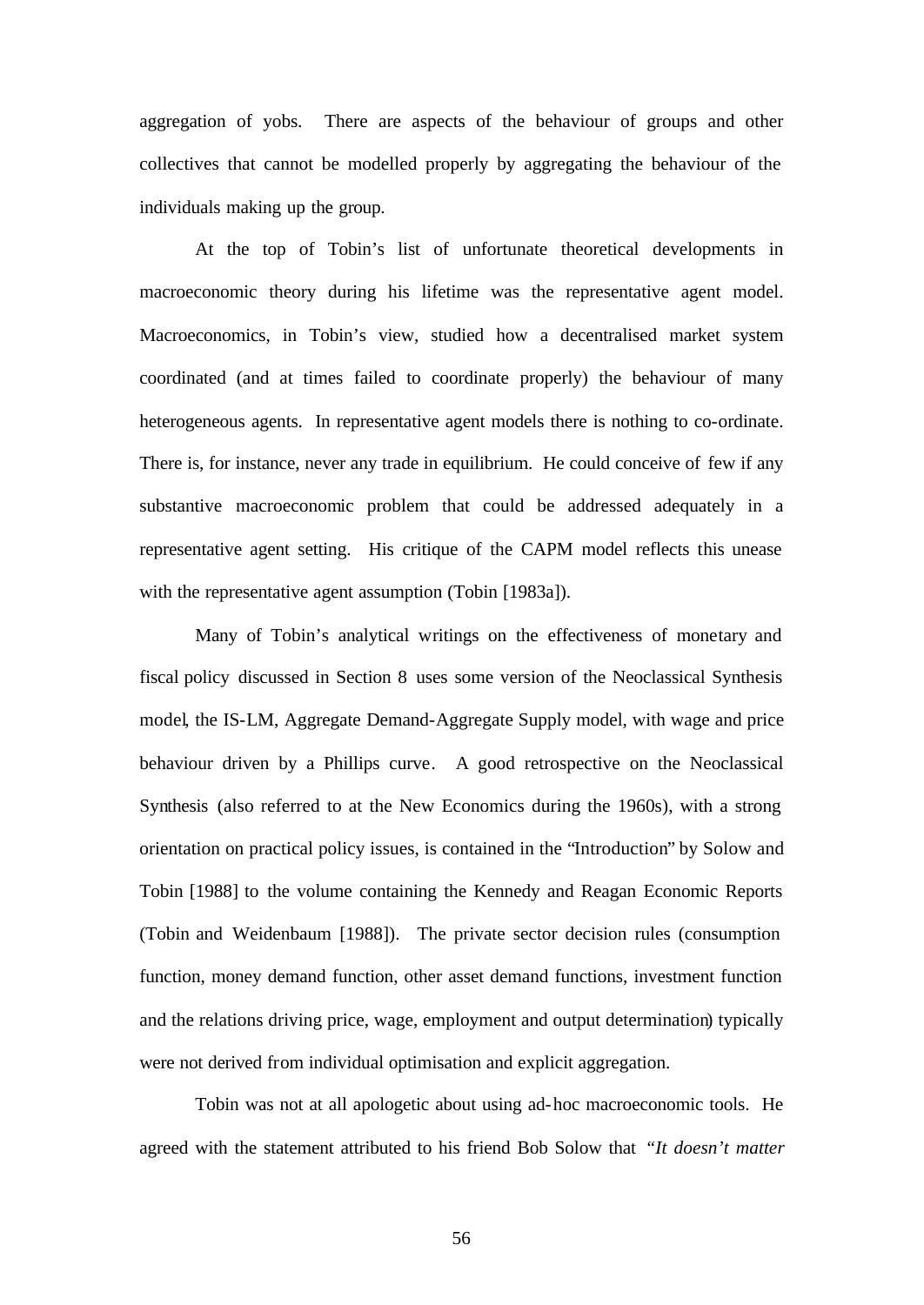*that something is ad-hoc, what matters is the hoc it's at".* His attitude towards two alternative approaches to endow monetary policy with a real, albeit temporary effect on output and employment, short term nominal wage and/or price rigidities and *limited participation* models illustrates his pragmatic approach. Both approaches yield a transmission mechanism for monetary policy that makes for short-term monetary policy effectiveness, through the negative effect of a one-off increase in the level of the nominal money stock on the short nominal (and in general also the real) interest rate. Tobin embraced the approach based on *ad-hoc* short-term nominal wage and/or price rigidities (of the kind proposed by Taylor [1979, 1980], Fischer [1977], Calvo [1983], Buiter and Jewitt [1981] and Buiter and Miller [1985]) because it is based on a *good* ad-hoc assumption: the existence of nominal wage and price rigidities appeal to common sense and are supported by an impressive amount of empirical evidence, both at the macro and at the micro level (see e.g. Blinder [1991], McLaughlin [1994], Bewley [1999] and Nickell and Quintini [2003]). He did not favour the 'limited participation' model developed by Lucas [1990], Fuerst [1992] and Christiano and Eichenbaum [1992, 1995], because it is based on what he viewed as a *bad* ad-hoc assumption: the existence of convoluted, implausible and counterfactual constraints on the ability of households (sometimes dichotomised into shoppers and workers), firms, monetary authorities and sometimes banks, to interact and transact in the financial markets. Liquidity is a key property of financial markets, but arbitrary constraints on the timing of transactions and on who can transact with whom are unlikely to capture its essence.

Tobin was sympathetic but not uncritical towards the efforts of the New Keynesian macroeconomists to offer better microeconomic foundations for some of

57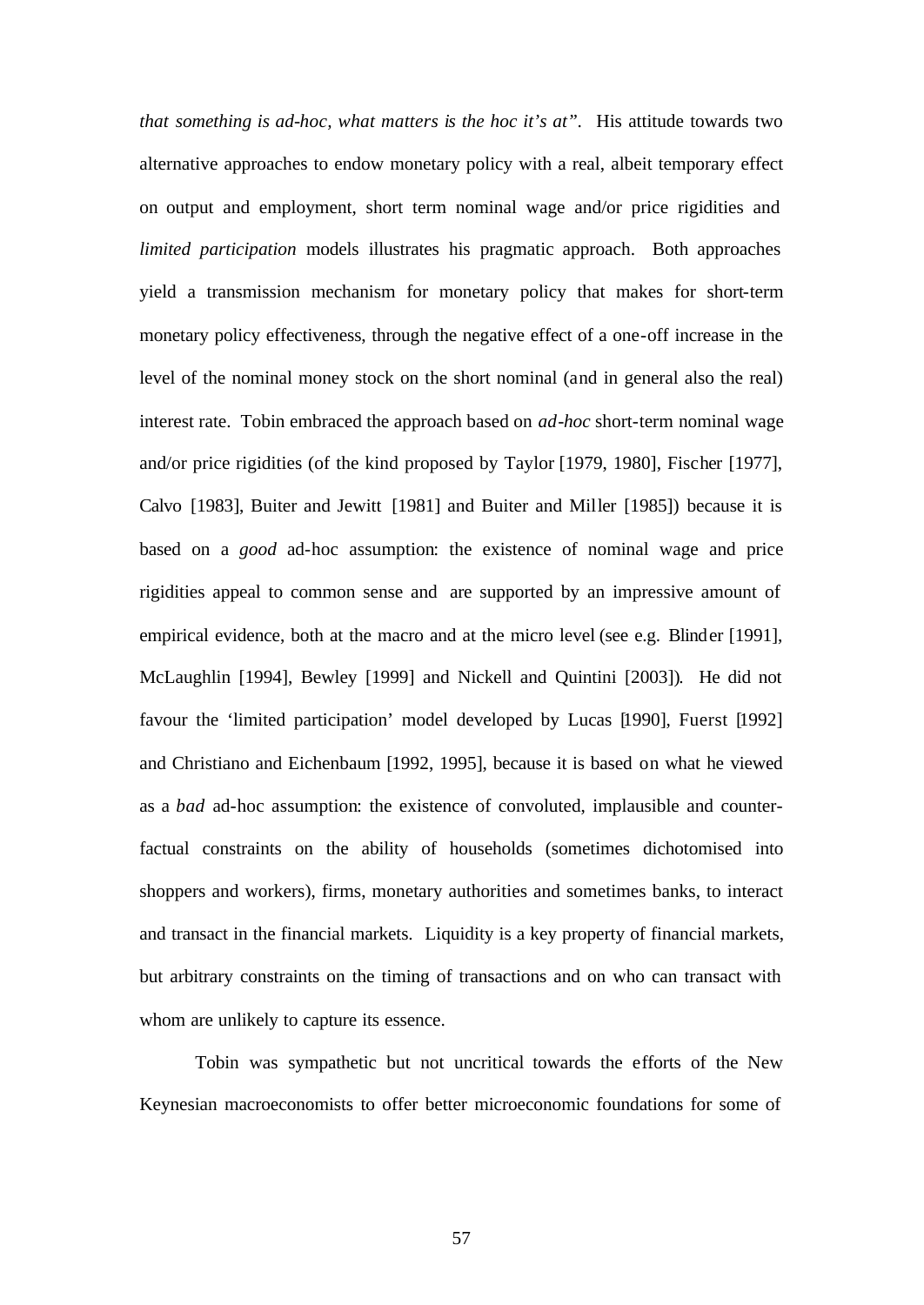the key *ad-hoc* Keynesian relationships (see e.g. Mankiw and Romer [1991a, b]). 65 Tobin often made the point that Keynesian models make no sense unless someone actually sets prices and wages. A competitive equilibrium model in which 'the market', that is, nobody, sets prices or wages is therefore a non-starter as Keynesian microfoundations. The monopolistic competition model of Blanchard and Kiyotaki [1987] introduced the necessary price and wage setting behaviour in a transparent and tractable manner. Monopolistic competition does not, of course, produce nominal wage or price rigidities. Here the authors appeal to menu costs. Menu costs are *adhoc* in two ways. First, the assumption that there is a fixed real cost associated with the change of the price of output (or of labour) in terms of the numéraire is rather arbitrary, and probably an example of *bad ad-hoc* in the service of spurious microfoundations.<sup>66</sup> The same fixed cost argument should apply also to changes in financial asset prices, where it would produce seriously counterfactual results.

Second, the assumption that the numéraire is a non-produced good whose quantity can be varied costlessly and at will by the government – outside or base money – is *ad-hoc*, but probably *good* ad-hoc. While there is no theory of the selection of the numéraire in conventional unbounded rationality economics, it seems plausible that, in a boundedly rational world, the means of payment and transactions medium would be the obvious candidate for numéraire. This is made even more likely if the medium of exchange/transactions medium comes in a convenient format and benefits from legal tender status.

<sup>&</sup>lt;sup>65</sup> He recognised the PR value of attaching the label 'New' to one's product or research program – he was, after all, one of the fathers of the 'New Economics' - but would have preferred the Ne w Keynesians to use the plain Keynesian (or, provocatively, Old Keynesian), label he applied to himself. <sup>66</sup> Perhaps not surprising in view of Tobin's work on fixed and variable transaction costs in financial markets (Tobin [1956]), he was more tolerant of the fixed menu cost approach of e.g. Caplin and Spulber [1987], which implied the rather elegant s-S pricing policy for the individual firm, than of the assumption that the cost of changing a price is convex (e.g. quadratic) in the magnitude of the price change, which makes no sense at all (see Rotemberg [1982]).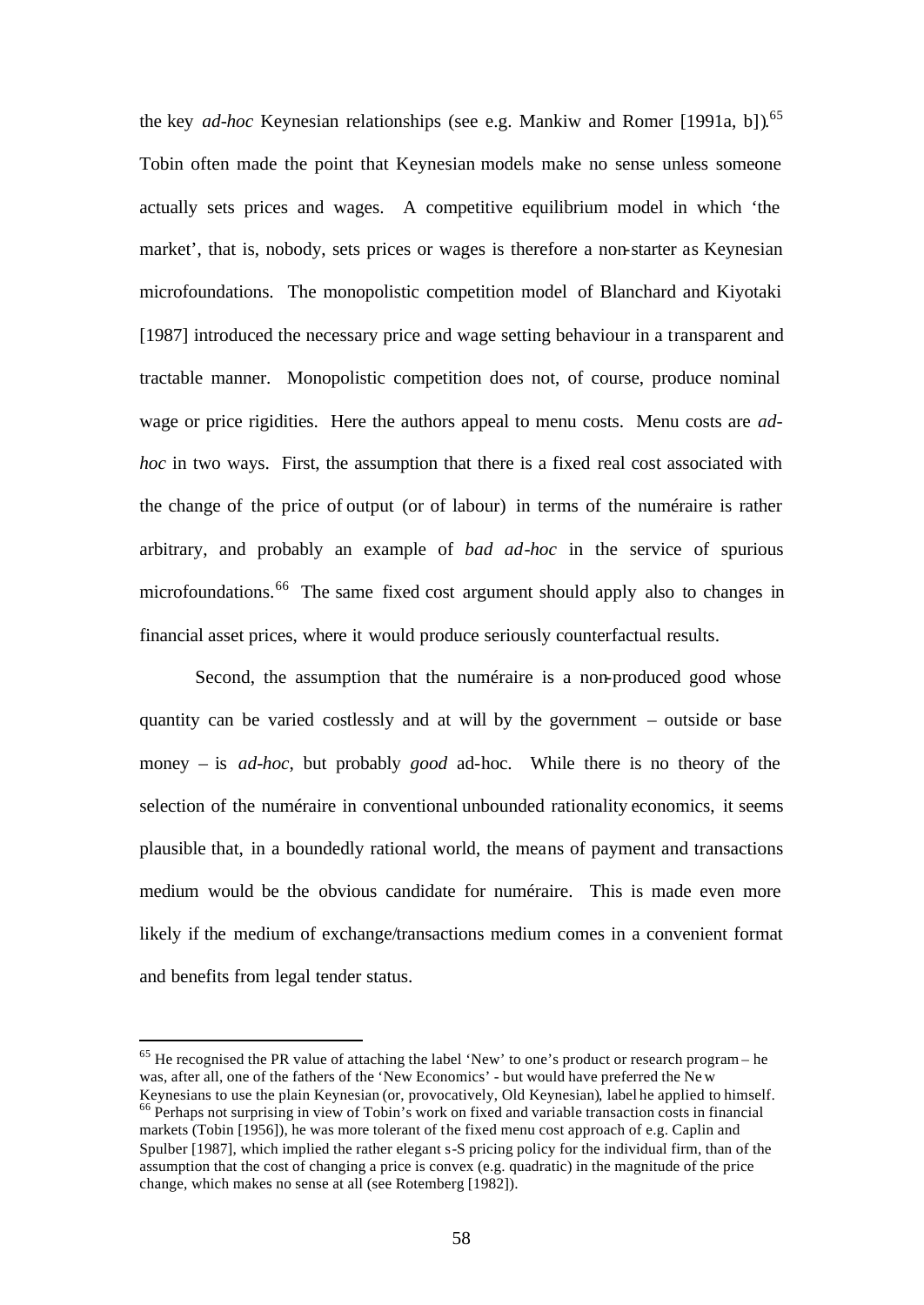Tobin considered it an appealing feature of many New-Keynesian models, that by themselves, small menu costs and the nominal rigidities they generate would not produce first-order aggregate real effects of monetary policy (and of any other policies or events shifting aggregate demand). Some real rigidity, such as (real) efficiency wages (as in Akerlof and Yellen [1985] or Yellen [1984]) or real distortion (like monopoly or monopsony power) is required in addition to the nominal rigidity.

Not surprisingly, Tobin's view of the real business cycle (RBC) school (Kydland and Prescott [1982], Prescott [1986a,b], Plosser [1989], Mankiw [1989], Hansen and Prescott [1993]) was negative. When confronted with the early contributions of this school, Tobin could not understand why anyone would consider the addition of total factor productivity shocks to the (non-monetary) one-sector neoclassical growth model (with saving and investment determined by a representative infinite-lived consumer-entrepreneur) to be a promising candidate for explaining the business cycle in modern capitalist economies. More recent concessions to a recalcitrant reality have produced modifications to the early RBC model that move it some way towards policy relevance. Monopolistic competition, *ad-hoc* nominal rigidities and *ad-hoc* mechanisms for ensuring that rate-of-returndominated cash is held by rational, optimising agents (e.g. money in the direct utility function or cash-in-advance constraints) have made an appearance. The representative agent assumption is beginning to give way to OLG models and other tractable ways of introducing minimal irreducible heterogeneity. With the further addition of liquidity constraints for households and wedges between the cost of internal and external funds to enterprises (possibly based on optimising behaviour and acceptable primitive assumptions, such as asymmetric information and free labour),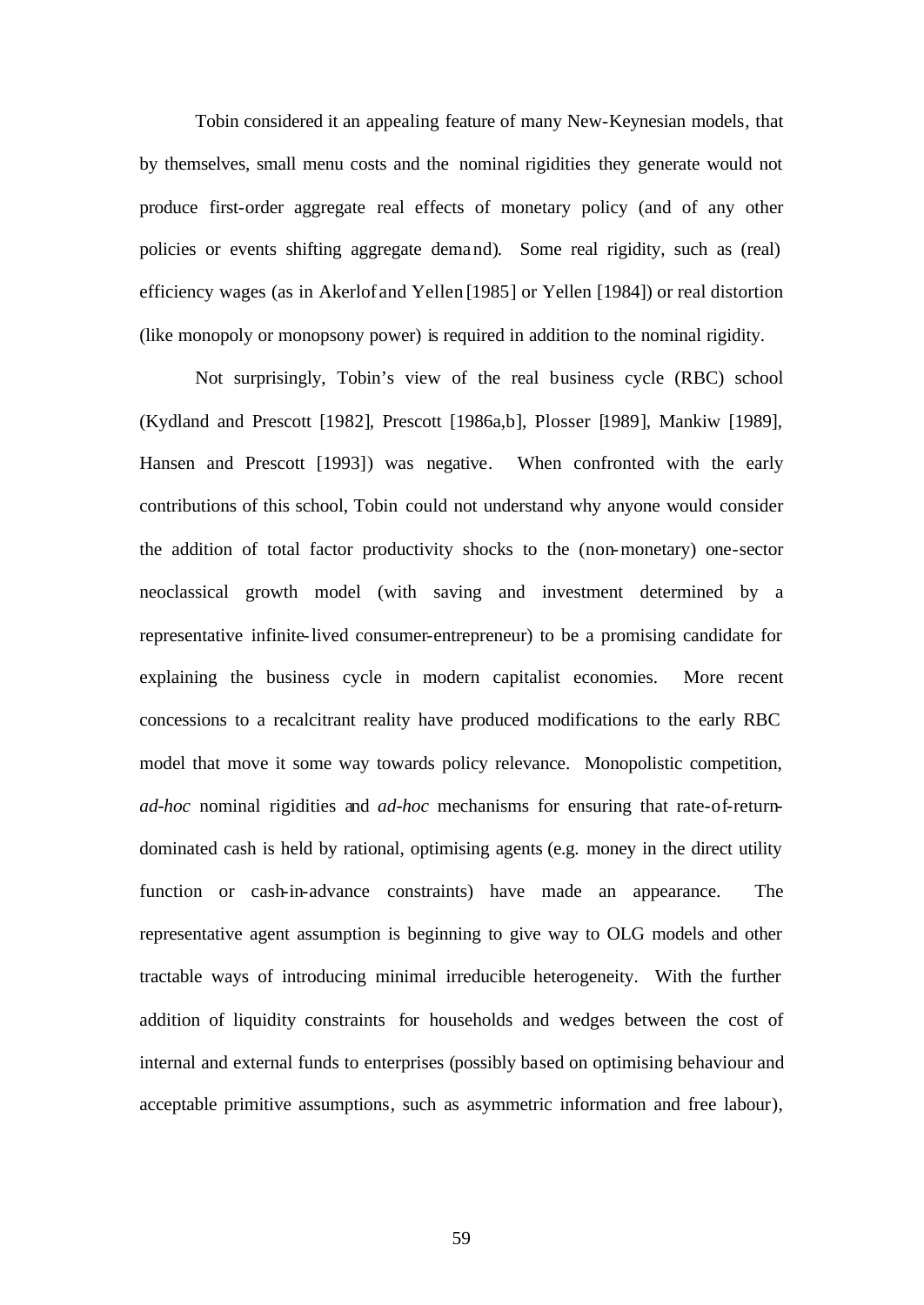the New Neoclassical synthesis will be complete. It is bound to look more like Tobin's world than what the RBC school started out with.<sup>67</sup>

In his macroeconomic policy analyses, Tobin typically postulated a demand function for money that made real money balances a function of the real pecuniary rates of return on money and at least one alternative asset and of one or more scale variables such as real income, real consumption or real financial wealth. He did not consider this approach to be dominated by 'money in the direct utility function', 'money in the shopping function', 'money in the production function' or 'cash-inadvance' models, all of which provide only spurious microfoundations for money demand.<sup>68</sup> Tobin's writings on the 'deep' micro theory of money are non-technical, yet full of insight (see e.g. Tobin [1961, 1992a]). Unfortunately there remains a yawning chasm between the deep micro theory of money, which endogenously generates the emergence of one or a few stores of value as means of payment and medium of exchange (see e.g. the search-theoretic models of Diamond [1984], Kiyotaki and Wright [1989], Aiyagari and Wallace [1992], Kehoe, Kiyotaki and Wright [1993], or Ostroy and Starr [1990] and Shubik [1990]) and anything that looks like a money demand function in a contemporary macromodel.

I learnt two key methodological lessons from Tobin. The first is that microfoundations are not synonymous with constrained optimisation - elegant and transparent as that methodology may be when used in an appropriate setting. There

<sup>67</sup> Regardless of one's view of the theoretical merits and *a-priori* plausibility of the RBC approach, there is a serious problem with the method of empirical verification preferred by many of its adherents. As implemented in practice, the calibration methodology of the RBC school and its offshoots sets the theory far too low a bar to pass. The standard empirical challenge is to match *N* sample moments (typically sample means, variances and covariances) using models with at least *N* free parameters. Obtaining theoretical conditional or unconditional moments to match these sample moments according to some rather vague metric is not a very challenging or illuminating exercise.

<sup>68</sup> The Allais-Baumol-Tobin inventory theoretic demand for money is an *ad-hoc* cash-in-advance model, as it assumes that all consumption purchases must be financed by running down money balances – a strict cash-in-advance constraint for consumption. It endogenises only the decision on how much cash to hold on average relative to interest-bearing assets that, *ex hypothesi* cannot be used to purchase consumption goods.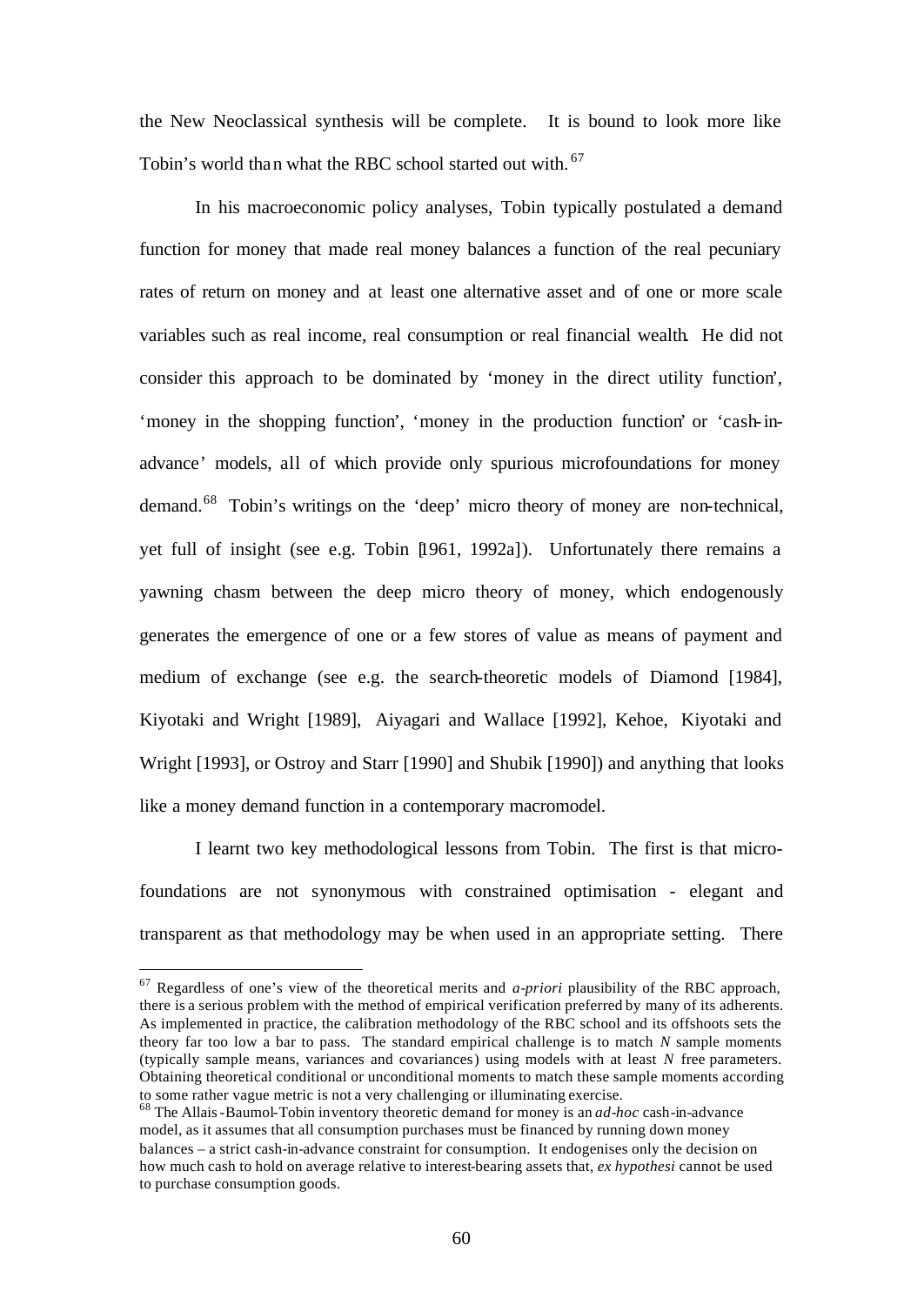are many alternatives – behavioural (including satisficing behaviour), psychological, socio-biological, evolutionary and more. Given the present immature state of our subject, the only wise strategy is to be tolerant of heterodoxy. It is encouraging that the 2002 Nobel Memorial Awards in Economics represent an honest admission of the uncomfortable truth that even the fundamental behavioural foundations of our subject remain an unresolved issue.<sup>69</sup> Second, it is neither necessary nor sufficient for good macroeconomics, that aggregate relations be obtained from the explicit aggregation of individual micro-behaviour. This has value only if it produces insights and/or empirically testable results about the behaviour of the aggregates that would not have been obtained using other methods.

# **10. Things Left Out**

l

Any attempt to do convey the depth and width of Tobin's contribution to economic science is bound to do him an injustice. I am sure there are type I and type II errors even in the topics that I have tried to cover in some depth. In addition, I have not attempted to be comprehensive in my coverage of his published work. All I can do here is list a few of the key omissions. They include Tobin's papers on development economics, written during a sabbatical in Kenya (Tobin [1973b, 1974b]; his proposal for a negative income tax (Tobin, Pechman and Mieszkowski [1967]); his

<sup>69</sup> The 2002 Nobel memorial award in Economics was shared by Daniel Kahneman and Vernon L. Smith. Both laureates are pioneers of 'experimental economics', that is, they aim to establish the behavioural foundations of economics using controlled experiments. Experimental economics, while no longer in the wilderness, remains somewhat suspect in the eyes of many members of our profession. Despite their common experimental orientation, the methodologies developed and applied by Kahneman and Smith are very different. Together with the late Amos Tversky, Kahneman has brought insights from psychology into economics and used them to develop explanations of problems and paradoxes in cognitive processes, human judgment and decision-making under uncertainty. "Prospect theory" is probably their most famous contribution (Kahneman and Tversky [1979], Tversky and Kahneman [1992]). Smith pioneered the laboratory study of market behaviour and mechanism design. Unlike Kahneman, his laboratory experiments involving strategic behaviour in auctions, in other complex markets and in non-market economic games, maintained the hypothesis of fully rational, optimising economic man (Smith [1991a, b, 2000]).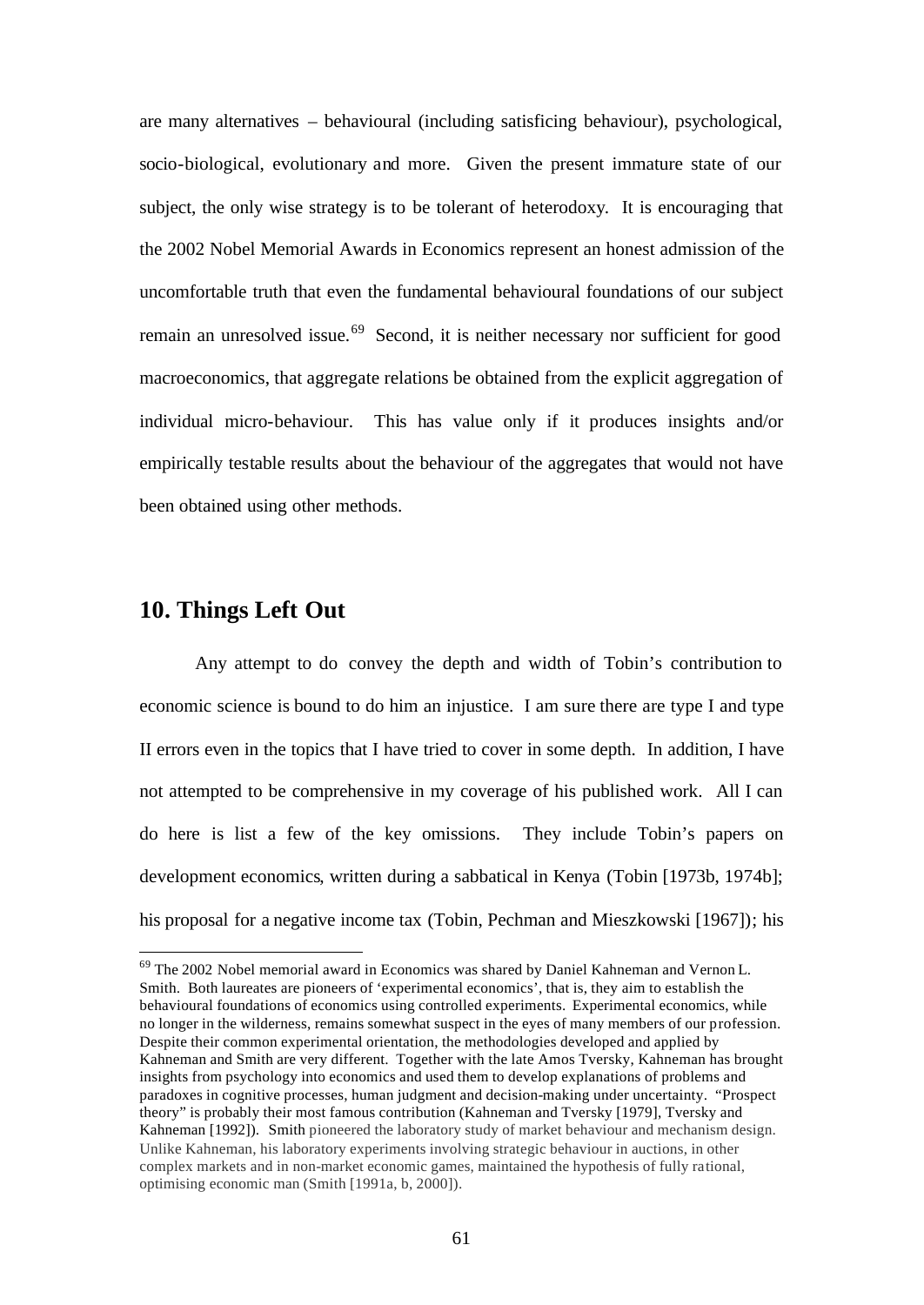later proposal for a less comprehensive but probably more nearly politically feasible version of the negative income tax (Tobin, Brainard, Shoven and Bulow [1982]); his interest in intelligent supply-side measures that would reduce the natural rate of unemployment (Baily and Tobin [1977]). Two publications from the 1960s ("Improving the Economic Status of the Negro" (Tobin [1965c]) and "Raising the Incomes of the Poor" (Tobin [1968c])) helped set the anti-poverty and inequality agenda of the Great Society years and the years immediately following. <sup>70</sup> His proposals for structural and social policy reform are always suffused with the conviction that without sustained low unemployment, the fight against poverty and excessive inequality cannot be won. Tobin the macroeconomist, Tobin the microeconomist and Tobin the social reformer did all sing from the same hymn sheet.

Finally, a word about Tobin's Henry Simons lecture "On Limiting the Domain of Inequality" (Tobin [1970b]). It stands out not because of its characteristic clarity of style, which one expects to find in Tobin's writings, but because there is nothing quite like it in Tobin's published work. It ranges across issues as diverse as the merits of a free market in votes, the draft and selective service, the right to bear children (and the merits of voucher systems for distributing a limited number of 'birth rights'), education vouchers, the fair and efficient provision of medical care, foodstamps and housing. In this paper Tobin is willing to consider, and provides a lucid analysis of, a range of *very* radical reform proposals. While he does not engage in overt advocacy of any particular proposal, it definitely appears as if, in some of the welfare, health, education and social reform areas, Tobin and Milton Friedman may have been less far apart than they were on macroeconomic issues. Indeed, like Tobin, Friedman was an

 $70$  The proposals made by Tobin are, by American standards, radical but not revolutionary. Indeed the first sentence of Tobin [1965c] is: "I start from the presumption that the integration of Negroes into the American society and economy can be accomplished within existing political and economic institutions".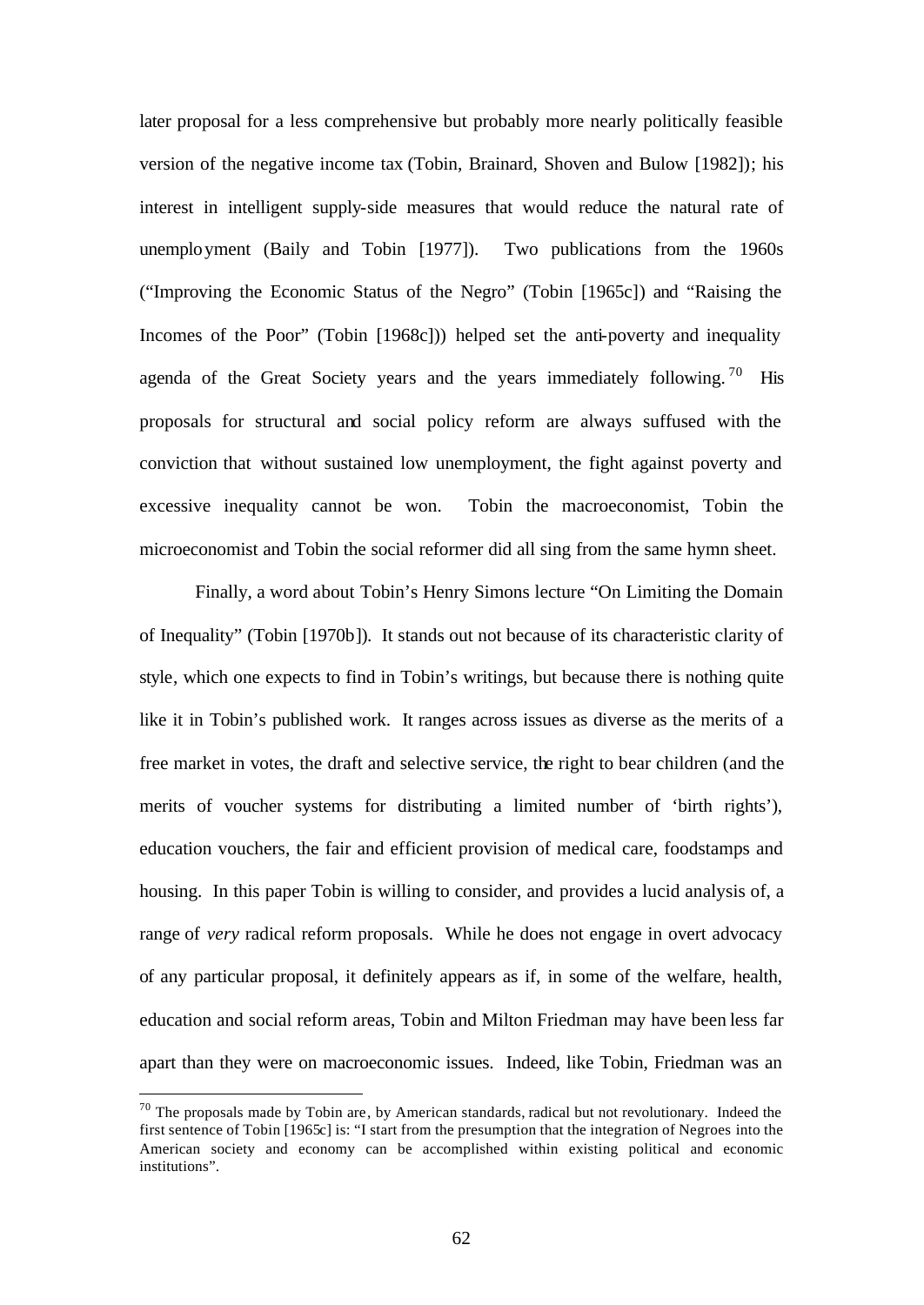advocate of the negative income tax, an unequivocal supporter of free trade in goods and services (Tobin [1991]). and a proponent of a floating exchange rate.

# **Conclusion**

l

The two economists Tobin admired most were John Maynard Keynes and Irving Fisher. This is not surprising, as he combined in himself the best of both. Tobin had Fisher's analytical skills, insistence on clarity and rigour and attention to relevant detail.<sup>71</sup> He had Keynes's talent for identifying the key economic issues of the time and for cutting through irrelevant detail to address the core analytical and policy issues. Economics was never an end in itself, but always a means to the end of contributing to be better society - a toolkit. But Tobin respected the toolkit and insisted that passion and engagement could never be a substitute for clarity, rigour and intellectual honesty.

Each of the nine or ten aspects of his work discussed in this paper is an impressive, masterful contribution to economic science. The sum of the parts is awesome indeed. But the man was so much more than the sum of these parts. We mourn what we lost when Jim Tobin died, yet we are fortunate to be the heirs to such a rich legacy.

 $71$  Some critics of Tobin have argued that he did not wield Occam's razor with sufficient determination when it came to presenting his ideas. Even though I have voiced a muted version of this criticism in my discussion of his "Dynamic Aggregative Model", I believe it to be too harsh. The 'when in doubt, leave it out' approach carries risks, and nobody has identified these risks better than Tobin in his discussion of Friedman's *A Theory of the Consumption Function* (Friedman [1957]). Tobin's review ends with the (rhetorical) question: *"It is certainly better to be simple than complicated. But is it better to be simple than right?"* Tobin [1958c, 1975, p. 124]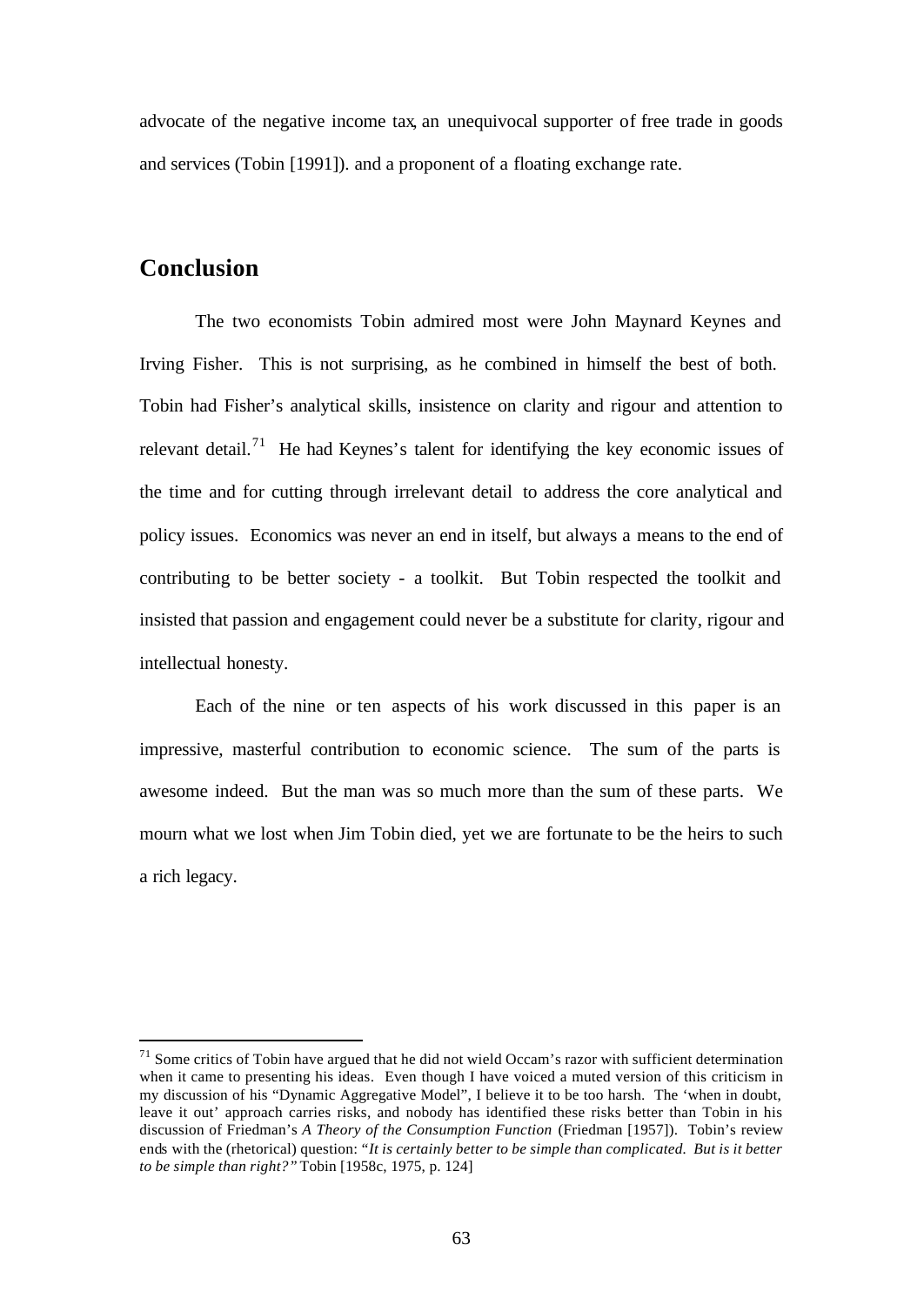# **References**

Akerlof, George A. and Janet L. Yellen [1985], "A Near-Rational Model of the Business Cycle, with Wage and Price Inertia", *Quarterly Journal of Economics*, 100, Supplement, pp. 823-38.

Allais, Maurice [1947], *Economie et Intérêt*, Paris, Imprimerie Nationale.

Ando, Albert and Franco Modigliani [1963], "The life cycle hypothesis of saving", *American Economic Review*, 53, March, pp. 55-84.

Auerbach, Alan J. and Laurence J. Kotlikoff [1987], *Dynamic Fiscal Policy*, Cambridge, Cambridge University Press.

Aiyagari, Rao and Neil Wallace [1992], "Fiat Money in the Kiyotaki-Wright Model", *Economic Theory* 2, 447-464.

Backus, David, William C. Brainard, Gary Smith and James Tobin [1980], "A Model of U.S. Financial and Nonfinancial Economic Behavior", *Journal of Money, Credit and Banking*, 12(2), May, pp. 259-293.

Baily, Martin Neil and JamesTobin [1977], "Macroeconomic Effects of Selective Public Employment and Wage Subsidies", *Brookings Papers on Economic Activity*, 2, pp. 511-541.

Barberis, Nicholas and Richard Thaler [2002], "A Survey of Behavioral Finance", NBER Working Paper No. W9222, September.

Barro, Robert J, [1974], "Are Government Bonds Net Wealth", *Journal of Political Economy*, 82, November/December, pp. 1095-1117.

Barro, Robert J. [1976], "Rational Expectations and the Role of Monetary Policy", *Journal of Monetary Economics*, 2, January, pp. 1-32.

Baumol, William J. [1952], "The Transactions Demand for Cash: an Inventory Theoretic Approach", *Quarterly Journal of Economics*, 56, November, pp. 545-56.

Baumol, William J. and James Tobin [1989], "The Optimal Cash Balance Proposition: Maurice Allais's Priority", *Journal of Economic Literature*, 27, September, pp. 1160-1162.

Bernanke, Ben S. and Alan S. Blinder [1988], "Credit, Money, and Aggregate Demand," *American Economic Review*, Vol. 78 (2) pp. 435-39.

Bernanke, Ben S and Alan S. Blinder [1992], "The Federal Funds Rate and the Channels of Monetary Transmission," *American Economic Review*, Vol. 82 (4) pp. 901-21.

Bernanke, Ben and Mark Gertler [1989]. "Agency Costs, Net Worth, and Business Fluctuations," *American Economic Review*, Vol. 79 (1) pp. 14-31.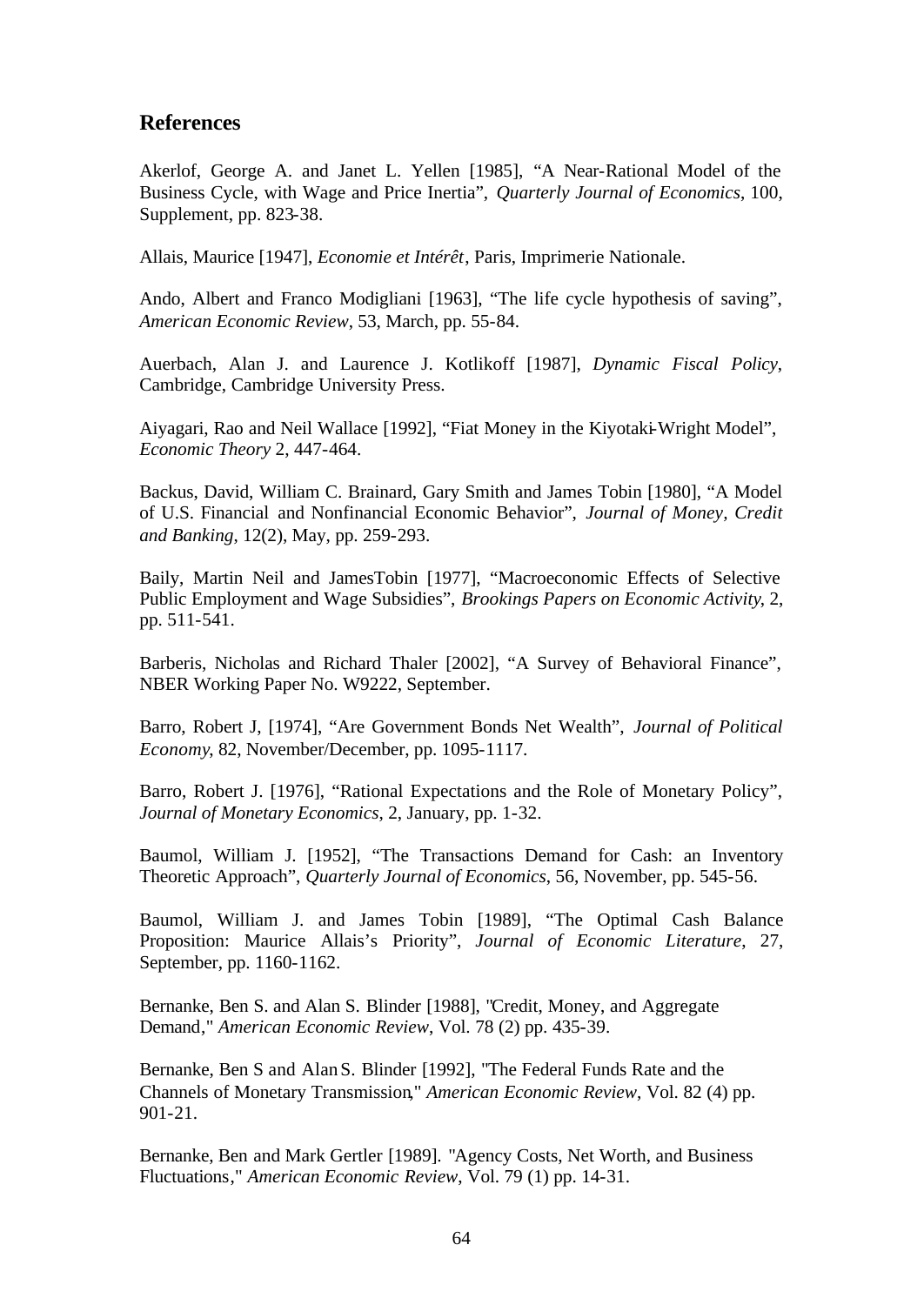Bernanke, Ben S. and Mark Gertler [1995], "Inside the Black Box: The Credit Channel of Monetary Policy Transmission," *Journal of Economic Perspectives*, Vol. 9 (4) pp. 27-48.

Bewley, T.F. [1999], *Why Wages Don't Fall During a Recession*, Harvard University Press, Cambridge MA.

BIS Review [1997], "Address by the Governor of the South African Reserve Bank", 108/1997.

Blanchard, Olivier [1985], "Debt, deficits and finite horizons", *Journal of Political Economy*, 93, April, pp. 223-47.

Blanchard, Olivier and Nobuhiro Kiyotaki [1987], "Monopolistic competition and the effects of aggregate demand", *American Economic Review 77,* pp. 647-666

Blinder, Alan S. [1991] "Why are Prices Sticky? Preliminary Results from an Interview Study," *AER Papers and Proceedings*.

Blinder, Alan S. and Robert M. Solow [1973], "Does Fiscal Policy Matter", *Journal of Public Economics*, 2, pp. 319-37.

Borch, Karl and Martin Feldstein [1969], "Mean-Variance Analysis in the Theory of Liquidity Preference and Portfolio Selection", *Review of Economic Studies*, 36(1), January, pp. 1-12.

Brainard, William C. [1964], "Financial Intermediaries and a Theory of Monetary Control", *Yale Economic Essays*, 4, No 1. Fall, pp. 431-82.

Brainard, William C. and James Tobin [1968], "Pitfalls in Financial Model Building", *American Economic Review (Papers and Proceedings),* 58, May, pp. 99-122.

Brainard, William C., John B. Shoven and L Weiss [1981], "The financial valuation of the return to capital", *Brookings Papers on Economic Activity*, 2, pp. 453-502.

Bray, Margaret 1982], "Leaning, Estimation, and the Stability of Rational Expectations Equilibria", *Journal of Economic Theory*, 26. pp. 318-339.

Brunner, Karl and Allan H. Meltzer [1972], "Money, Debt, and Economic Activity", *Journal of Political Economy*, Vol. 80, No. 5, pp. 951-977

Bryant, J.,"A Simple Rational Expectation Keynes-Type Model [1983]," *Quarterly Journal of Economics*, 97, 525-529.

Buiter, Willem H. [1981], "The superiority of contingent rules over fixed rules in models with rational expectations", *Economic Journal*, 91, September, pp. 647-70.

Buiter, Willem H. [1988], "Death, Birth, Productivity Growth and Debt Neutrality", *Economic Journal*, 98, June, pp. 279-93.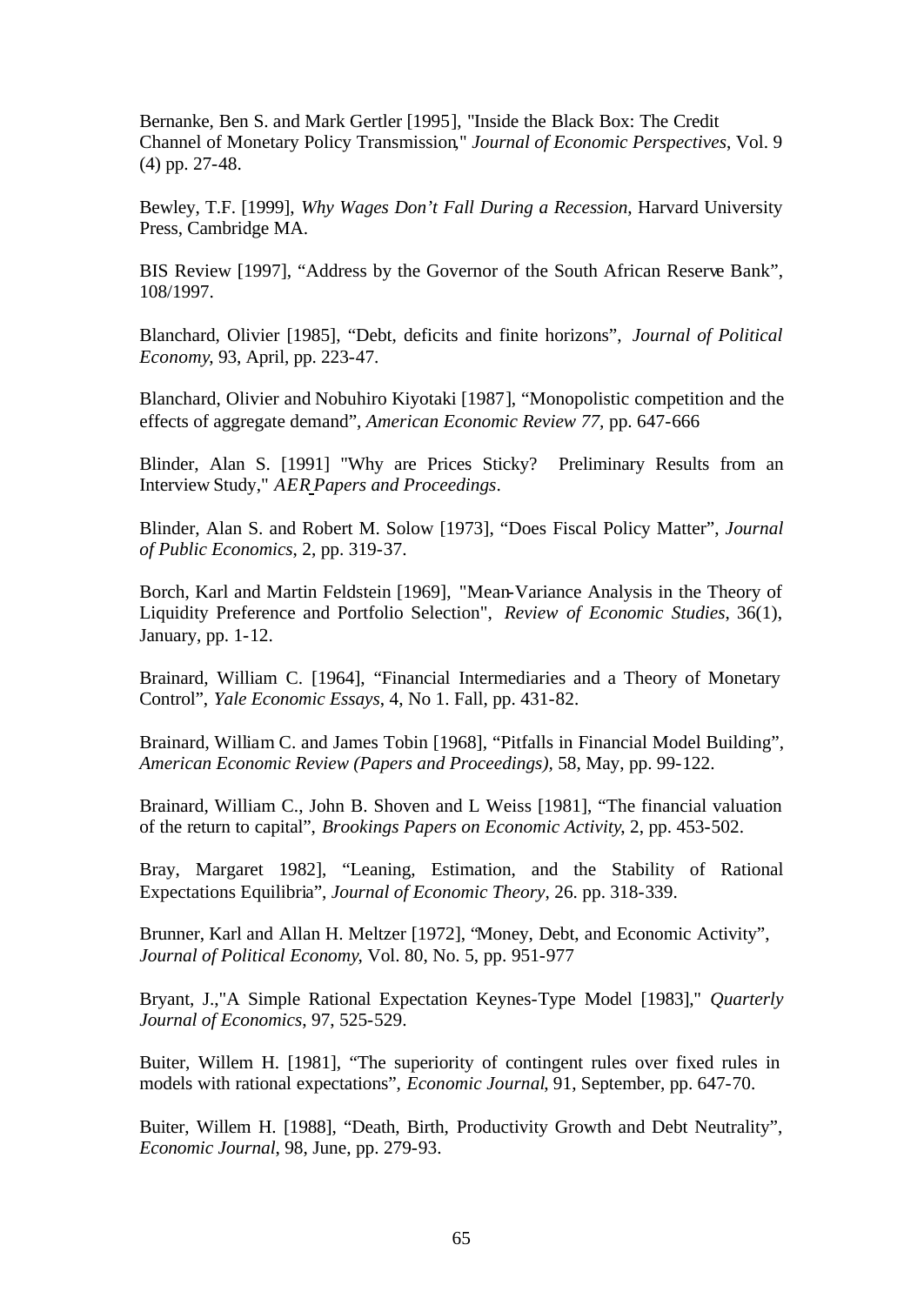Buiter, Willem H. [2002] "The Fiscal Theory of the Price Level: A Critique", *Economic Journal*, Vol 112, July, pp. 459-480.

Buiter, Willem H. and Ian Jewitt [1981], "Staggered wage setting with real wage relativities: variations on a theme of Taylor", *Manchester School*, 49, pp. 211-28, reprinted in Willem H. Buiter, *Macroeconomic Theory and Stabilization Policy*, Manchester University Press, Manchester University Press, 1989 and University of Michigan Press, 1990, pp. 183-199.

Buiter, Willem H. and Marcus H. Miller [1985], "Costs and Benefits of an Anti-Inflationary Policy: Questions and Issues," in *Inflation and Unemployment: Theory, Experience and Policy-Making*, V.E. Argy and J.W. Nevile (eds.), George Allen & Unwin, London, 1985, 11-38, reprinted in Willem H. Buiter, *Macroeconomic Theory and Stabilization Policy*, and University of Michigan Press, 1990.

Calvo, Guillermo [1983], "Staggered Contracts in a Utility-Maximizing Framework," *Journal of Monetary Economi*cs, September.

Canada, House of Commons. [1983]. Standing Committee on Finance, Trade and Economic Affairs. *Minutes of Proceedings and Evidence,* No. 134, 28 March, p. 12.

Caplin, Andrew S. and Daniel F. Spulber [1987], "Menu Costs and the Neutrality of Money", *Quarterly Journal of Economics*, 102, November, pp. 703-725.

Caroll, Lewis [1871], *Through the Looking Glass and What Alice Found There.* Macmillan, London.

Christ, Carl F. [1968], "A simple macroeconomic model with a government budget constraint", *Journal of Political Economy*, 76, pp. 53-67.

Christiano, L J and Eichenbaum, M [1992], 'Liquidity effects and the monetary transmission mechanism', *American Economic Revie*w, pages 346-53.

Christiano, L J and Eichenbaum, M [1995], 'Liquidity effects, monetary policy and the business cycle', *Journal of Money, Credit and Banking,* pages 1,113-36.

Cochrane, John H. [1998], "A Frictionless model of U.S. Inflation", *NBER Macroeconomics Annual*, April.

Cooper, R. and A. John [1988], "Coordinating Coordination Failures in Keynesian Models," *Quarterly Journal of Economics*, 103, 441-63.

Cox, J.D., J.E. Ingersoll and S.A. Ross [1985], "An Intertemporal General Equilibrium Model of Asset Prices", *Econometrica*, 53, March, pp. 385-408.

Crotty, James R. [1990], "Owner-Manager Conflict and Financial Theories of Investment Instability: A Critical Assessment", *Journal of Post Keynesian Economics*, Summer, 12(4), pp. 519-42.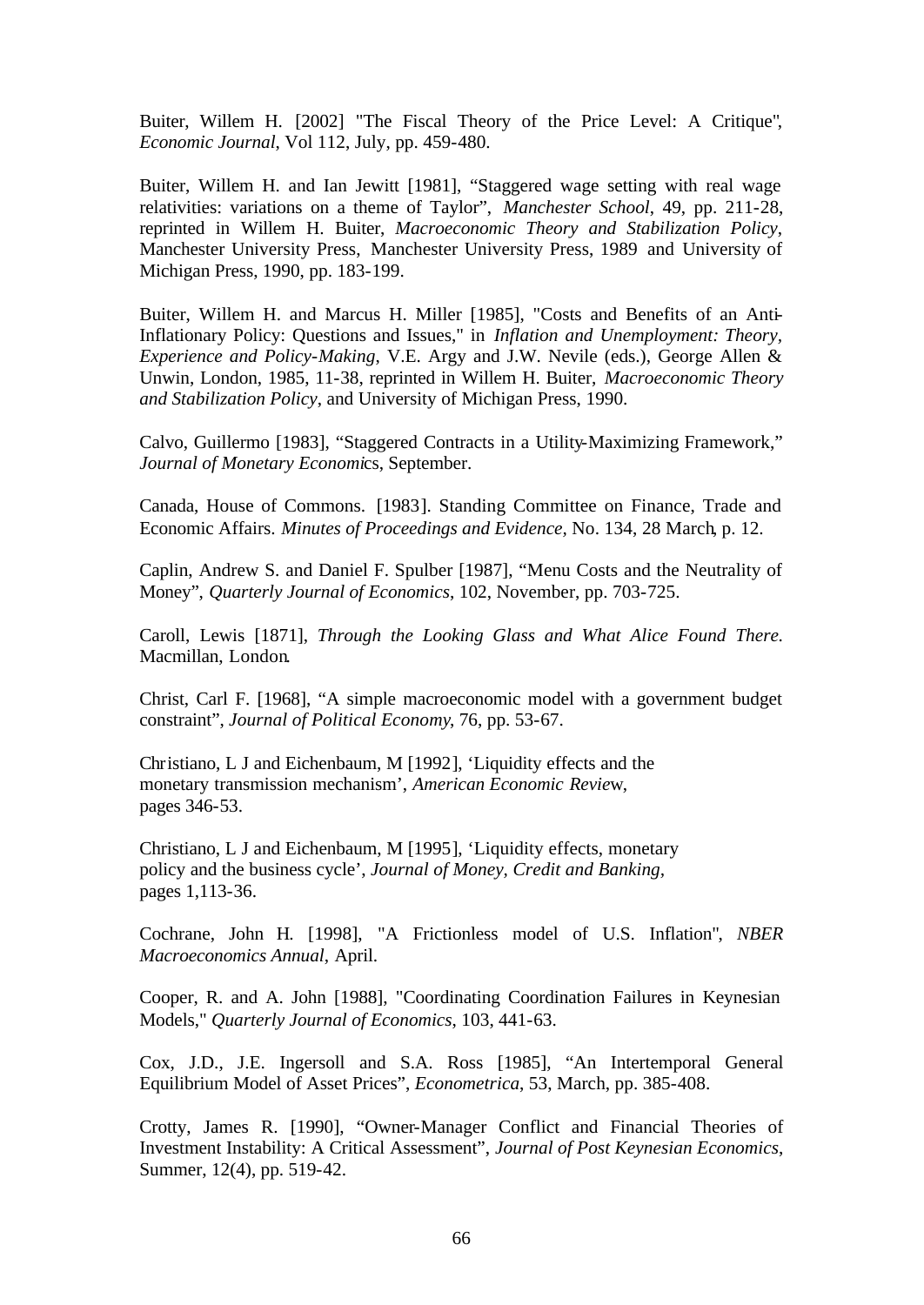Dawid, H. [1996], "*Adaptive Learning by Genetic Algorithms: Analytical Results and Applications to Economic Models"*. Springer-Verlag, Berlin.

Debreu, Gerard [1974], "Excess demand functions," *Journal of Mathematical Economics,* 1, pp. 15-21.

Diamond, Peter A. [1965], "National Debt in a Neoclassical Growth Model", *American Economic Review*, 55, December, pp. 881-894.

Diamond, Peter [1984], "Money in Search Equilibrium", *Econometrica* 52, 1-20.

Dolde, Walter and James Tobin [1983], "Mandatory Retirement Saving and Capital Formation", in Franco Modigliani and Richard Hemming eds. *The Determinants of National Saving and Wealth*, London, Macmillan Press.

Duesenberry, James S. [1949], *Income, Saving and the Theory of Consumer Behavior*, Cambridge Mass. Harvard University Press.

Durnev, Artyom, Randall Morck and Bernard Yeung [2003], "Value Enhancing Capital Budgeting and Firm-Specific Stock Returns Variation", forthcoming *Journal of Finance.*

Eckstein, Otto [1981], *Core Inflation,* Prentice-Hall, Englewood Cliffs, NJ.

Ellison, Glenn and Drew Fudenberg [1993], "Rules of Thumb for Social Learning", *Journal of Political Economy*, 104(4), August, pp. 612-43.

Elmendorf Douglas W., and Gregory N. Mankiw [1999], "Government Debt", *Handbook of Macroeconomics, Vol. 1*, Taylor, J.B. and M. Woodford, eds. ,Elsevier Science, B.V., 1999, pp. 1615-1699.

Epstein, Larry G. and Stanley E. Zin [1991], "Substitution, Risk Aversion, and the Temporal Behavior of Consumption and Asset Returns: An Empirical Analysis, *Journal of Political Economy,* 99 (2), April, pp. 263-286.

Evans, G.W. [1983], "The Stability of Rational Expectations in Macroeconomic Models", in *Individual Forecasting and Aggregate Outcomes, 'Rational Expectations' Re-examined"*, R. Frydman and E.E. Phelps, eds. , pp. 67-94, Cambridge University Press, Cambridge.

Evans, George W. an Seppo Honkapohja [2001], *Learning and Expectations in Macroeconomics*, Princeton University Press, Princeton.

Fischer, Stanley [1977], ""Long-Term Contracts, Rational Expectations, and the Optimal Money Supply Rule." *Journal of Political Economy*, 85, February, pp. 191- 205.

Fischer, Stanley [1979], "Capital Accumulation on the Transition Path in a Monetary Optimizing Model," *Econometrica*, November, 1433-40.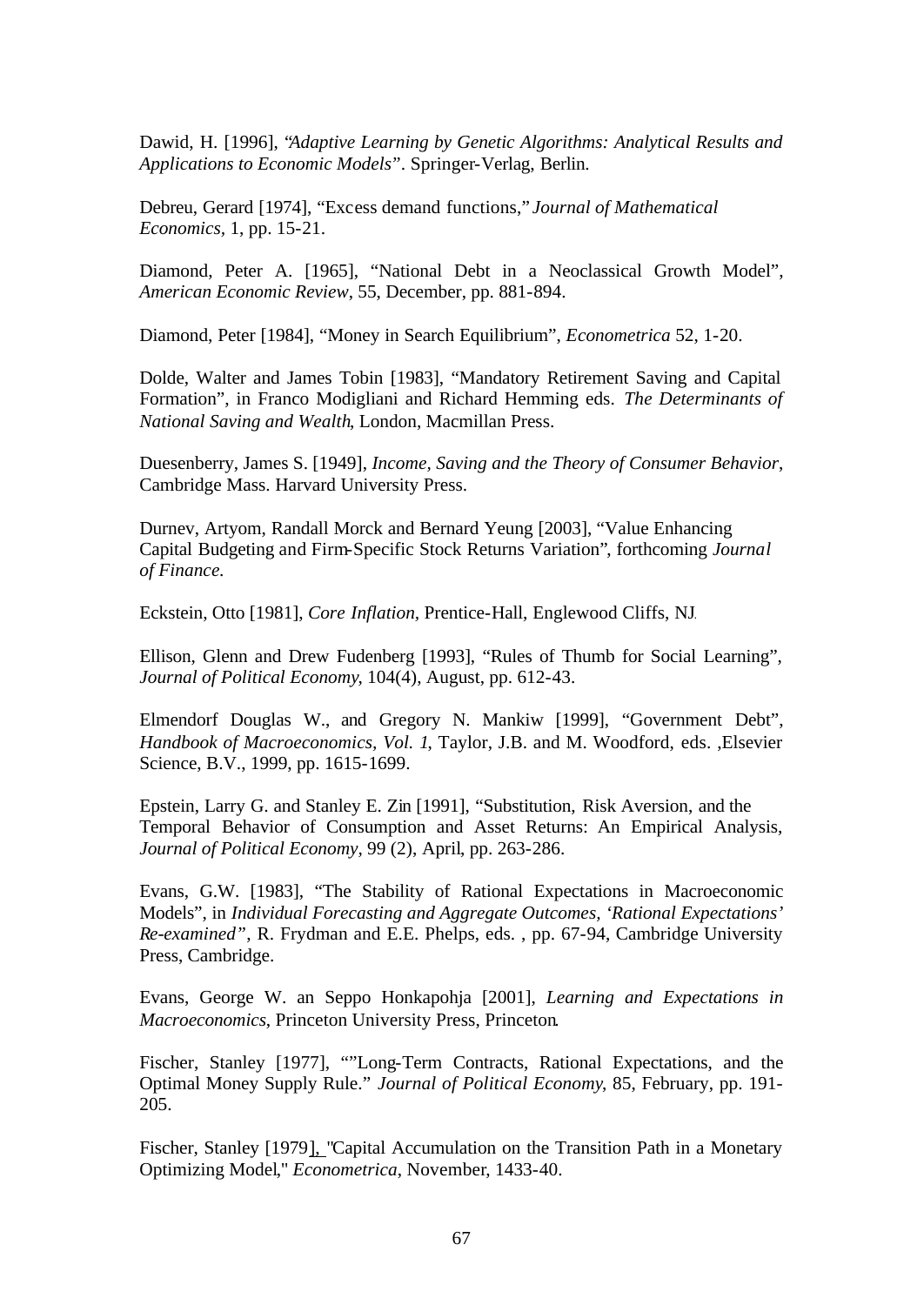Fisher, Irving [1926], "A Statistical Relationship Between Unemployment and Price Changes", *International Labour Review*, June, pp. 785-92.

Fisher, Irving [1930], *The Theory of Interest*, New York, Macmillan.

Friedman, Benjamin M. [1976], "Public Pension Funding and U.S. Capital Formation: A Medium-Run View", in *Funding Pensions: Issues and Implications for Financial Markets*, Federal Reserve Bank of Boston, Proceedings of a Conference, October.

Friedman, Benjamin M. [1978], "Crowding Out or Crowding In? The Economics Consequences of Financing Government Deficits", *Brookings Papers on Economic Activity*, 3.

Friedman, Milton, ed. [1956], *Studies in Quantity Theory of Money,* Chicago, University of Chicago Press.

Friedman, Milton [1957], *A Theory of the Consumption Function,* National Bureau of Economic Research Series, General Series No. 63, Princeton University Press.

Friedman, Milton [1959], "The Demand for Money: Some theoretical and empirical results", *Journal of Political Economy,* 

Friedman, Milton [1968], "The role of monetary policy", *American Economic Review*, 58, March, pp. 1-17.

Friedman, Milton [1969], *The Optimum Quantity of Money and other Essays,* Aldine Publishing Company, Chicago.

Friedman, Milton [1970], "Comment on Tobin", *Quarterly Journal of Economics*, May.

Friedman, Milton [1971] "A Monetary Theory of Nominal Income," *Journal of Political Economy,* (March/April).

Friedman, Milton [1972], "Comments on the critics", *Journal of Political Economy*, Sept. Oct.

Friedman, Milton and Anna Schwartz [1963], *A Monetary History of the United States 1879-1960*, Princeton University Press, Princeton.

Fuerst, T. S. [1992], "Liquidity, loanable funds, and real activity". *Journal of Monetary Economics* 29, pp. 3–24.

Geanakoplos, John, O. Mitchell and S. Zeldes [1998], "Would a Privatized Social Security System Really Pay a Higher Rate of Return?" *in Framing the Social Security Debate. Values, Economics, and Politics*, R.D. Arnold, M. Graetz and A. Munnell, eds., National Academy of Social Insurance, (1998), pp. 137-157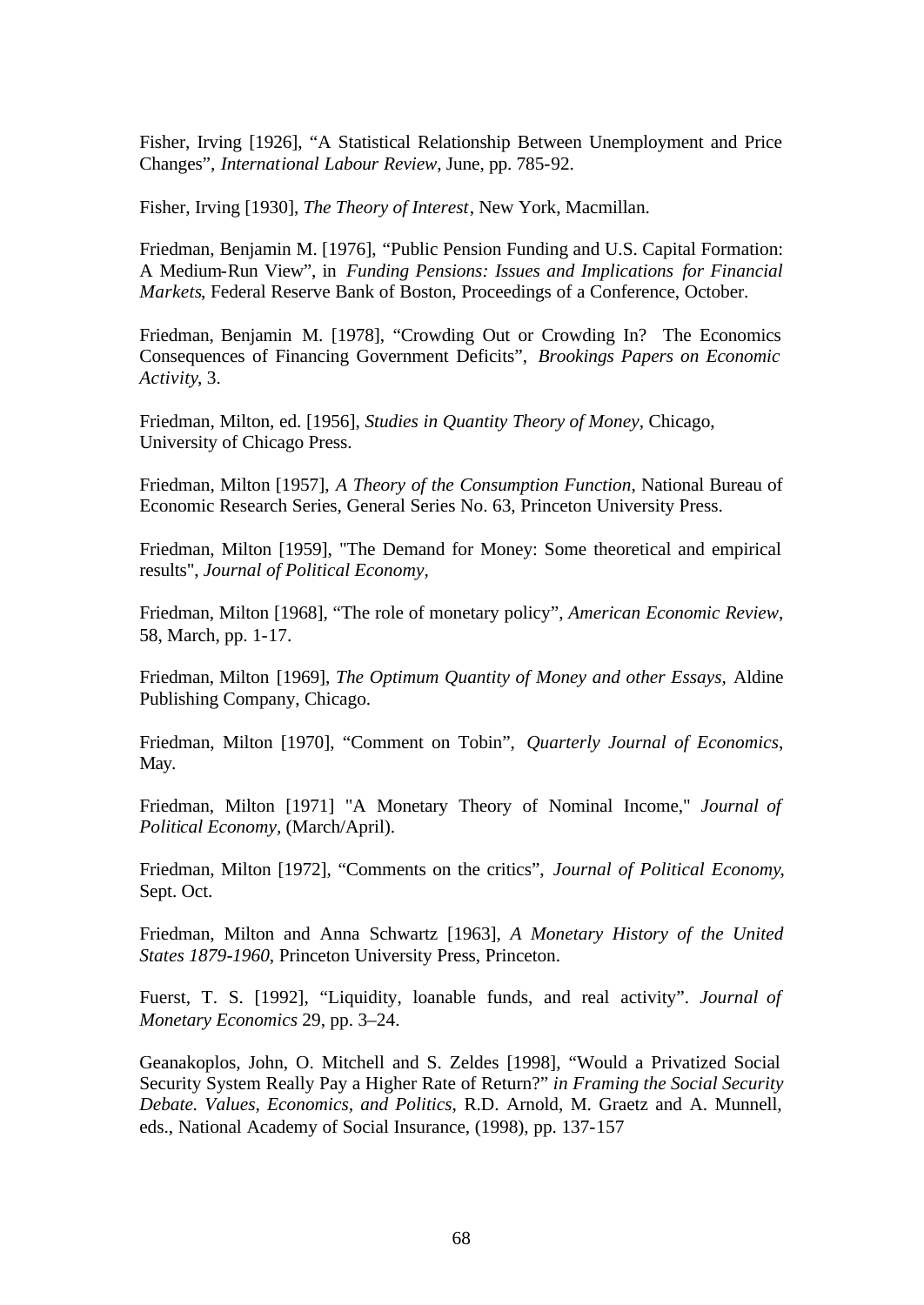Geanakoplos, John, O. Mitchell and S. Zeldes [2002], "Social Security Money's Worth," in *Prospects for Social Security Reform*, O. Mitchell, R. Myers and H. Young, eds., Pension Research Council, The Wharton School, University of Pennsylvania Press, Philadelphia, 1999, pp. 79-151.

Goodhart, C.A.E. [1984], *Monetary Theory and Practice: The U.K. Experienc*e, Macmillan, London, 1984.

Granger, C.W.J. [1980], "Testing for Causality: a Personal Viewpoint", *Journal of Economic Dynamics and Control*, 2, pp. 329-52.

Grossman, Herschel I. [1975], "Tobin on Macroeconomics: A Review Article", *Journal of Political Economy, 83*(4), August, pp. 829-847.

Grossman, Herschel I. [1982], *Asset Accumulation and Economic Activity: Reflections on Contemporary Macroeconomic Theory,* by James Tobin, *Journal of Monetary Economics*, *10*, July, pp. 134-138.

Hall, Robert E. [1988], "Intertemporal Substitution in Consumption," *Journal of Political Economy*, Vol. 96, No.2, pp. 339-357.

Hansen, Gary D. and Edward C. Prescott (1993): "Did Technology Shocks Cause the 1990-91 Recession?" *American Economic Review Papers and Proceedings,* **83**(2):280-86.

Hayashi, Fumio [1982], "Tobin's Marginal q and Average q: A Neoclassical Interpretation", *Econometrica* 50(1), January, pp. 213-24.

Heckman, James J.[1979], "Sample Selection Bias as a Specification Error." *Econometrica*, 47(1), pp. 153-162.

Houthakker, H.S. and James Tobin [1952], "Estimates of the Free Demand for Rationed Foodstuffs", *Economic Journal*, 62, March, pp. 103-118.

Iwai, Katsuhito [1981], *Disequilibrium Dynamics - A Theoretical Analysis of Inflation and Unemployment*, Cowles Foundation Monograph 27, New Haven: Yale University Press.

Kahneman, D. and Tversky, A. [1979]. "Prospect theory: An analysis of decision under

risk" *Econometric*a, 47, 263-291.

Kashyap, Anil K, Jeremy C. Stein and David W. Wilcox [1993], "Monetary Policy and Credit Conditions: Evidence from the Composition of External Finance," *American Economic Review*, Vol. 83 (1) pp. 78-98.

Kehoe, Timothy J., Nobuhiro Kiyotaki and Randall Wright [1993], "More on Money as a Medium of Exchange", *Economic Theory* 3, 297-314.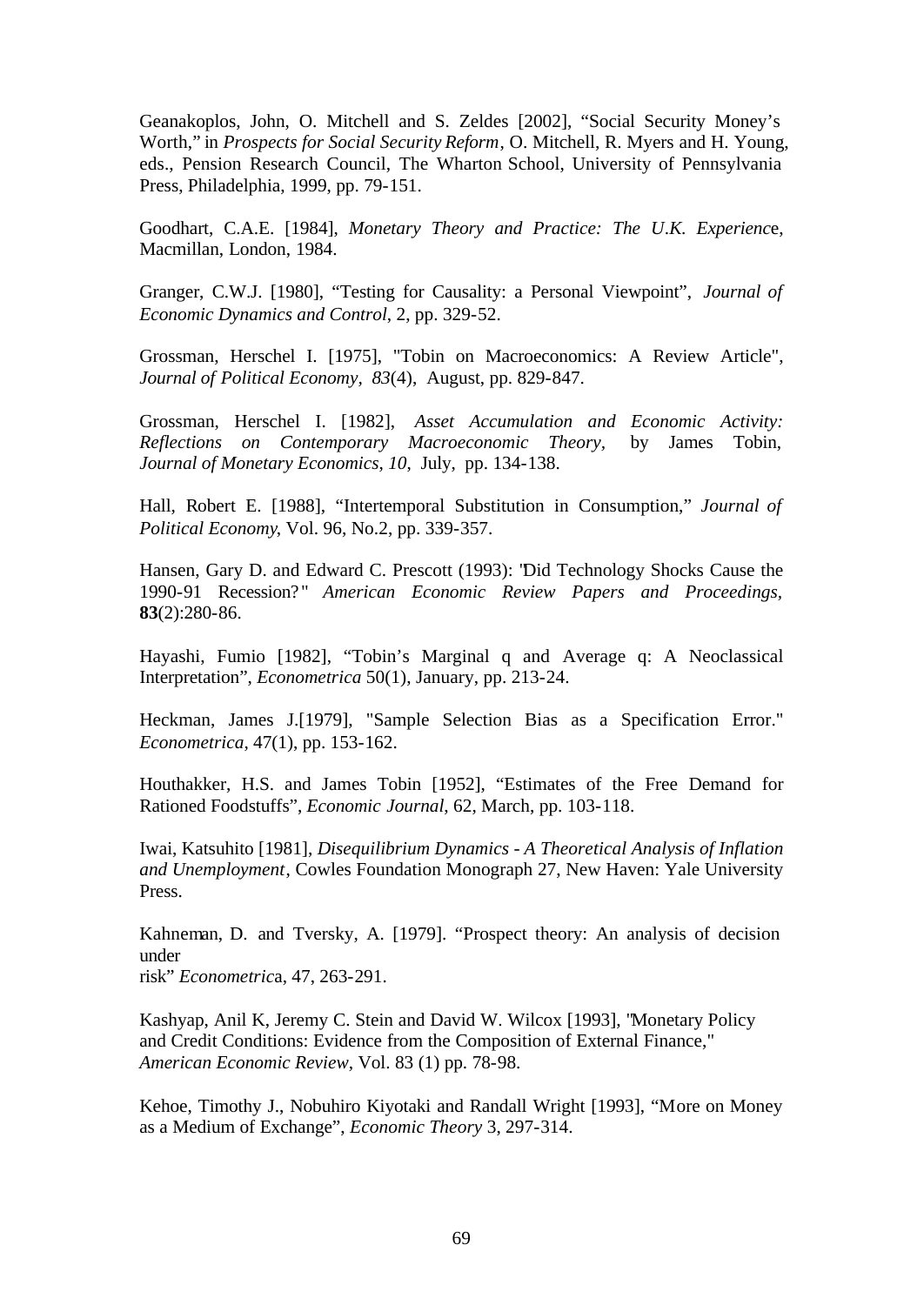Keynes, John M. [1936], *The General Theory of Employment, Interest, and Money,* Macmillan, London.

Kiyotaki, Nobuhiro and Randall Wright [1989], "On Money as a Medium of Exchange," *Journal of Political Economy*, Vol. 97 (4) pp. 927-54.

Kydland, Finn E., and Edward C. Prescott [1982], "Time to Build and Aggregate Fluctuations." *Econometrica*, 50:1345-1370

Lintner, John H. [1965], "The Evaluation of Risk Assets and the Selection of Risky Investments in Stock Portfolios and Capital Budgets", *Review of Economics and Statistics*, 47, February, pp. 13-37.

Lucas, Robert E. [1972], "Expectations and the Neutrality of Money", *Journal of Economic Theory* 4, April, pp. 103-124.

Lucas, Robert E. [1976], "Econometric Policy Evaluation: A Critique", in Lucas [1981a], in Karl Brunner and Allan H. Meltzer eds. *The Phillips Curve and Labour Markets*, pp. 19-46, Vol. 1 of Carnegie-Rochester Conference Series on Public Policy, Amsterdam North Holland, reprinted in Robert E. Lucas, *Studies in Business Cycle Theor*y, Cambridge: MIT Press, pp.104-30.

Lucas, R.E. Jr [1980], "Methods and Problems in Business Cycle Theory", Journal of Money, Credit and Banking 12, November, Part 2, reprinted in Lucas [1981a].

Lucas, R.E. Jr. [1981a], *Studies in Business-Cycle Theory*, Basil Blackwell, Oxford.

Lucas, R.E. Jr. [1981b], "Tobin and Monetarism: A Review Article", *Journal of Economic Literature*, XIX, June, pp. 558-567.

Lucas, R E Jr [1990], "Liquidity and interest rates", *Journal of Economic Theor*y, pages 237-64.

Lucas, Robert E. and Leonard A. Rapping [1969], "Real Wages, Employment, and Inflation", *Journal of Political Economy*, 77, September/October, pp. 721-754.

Lucas, Robert E. and Thomas J. Sargent [1978], "After Keynesian Macroeconomics", in Federal Reserve Bank of Boston, *After the Phillips Curve: Persistence of High Inflation and High Unemployment*, Conference Series No. 19, reprinted in Lucas [1981a].

Magnus, Jan R. and Mary S. Morgan [1999], *Methodology and Tacit Knowledge: Two Experiments in Econometrics*, John Wiley & Sons: Chichester/New York.

Mankiw, N. Gregory [1989]: "Real Business Cycles: A New Keynesian Perspective." *Journal of Economic Perspectives*, 3, pp. 79-90.

Mankiw, Gregory N. and David Romer [1991a], *New Keynesian Economics, Volume 1, Imperfect Competition and Sticky Prices*, Cambridge MA, The MIT Press.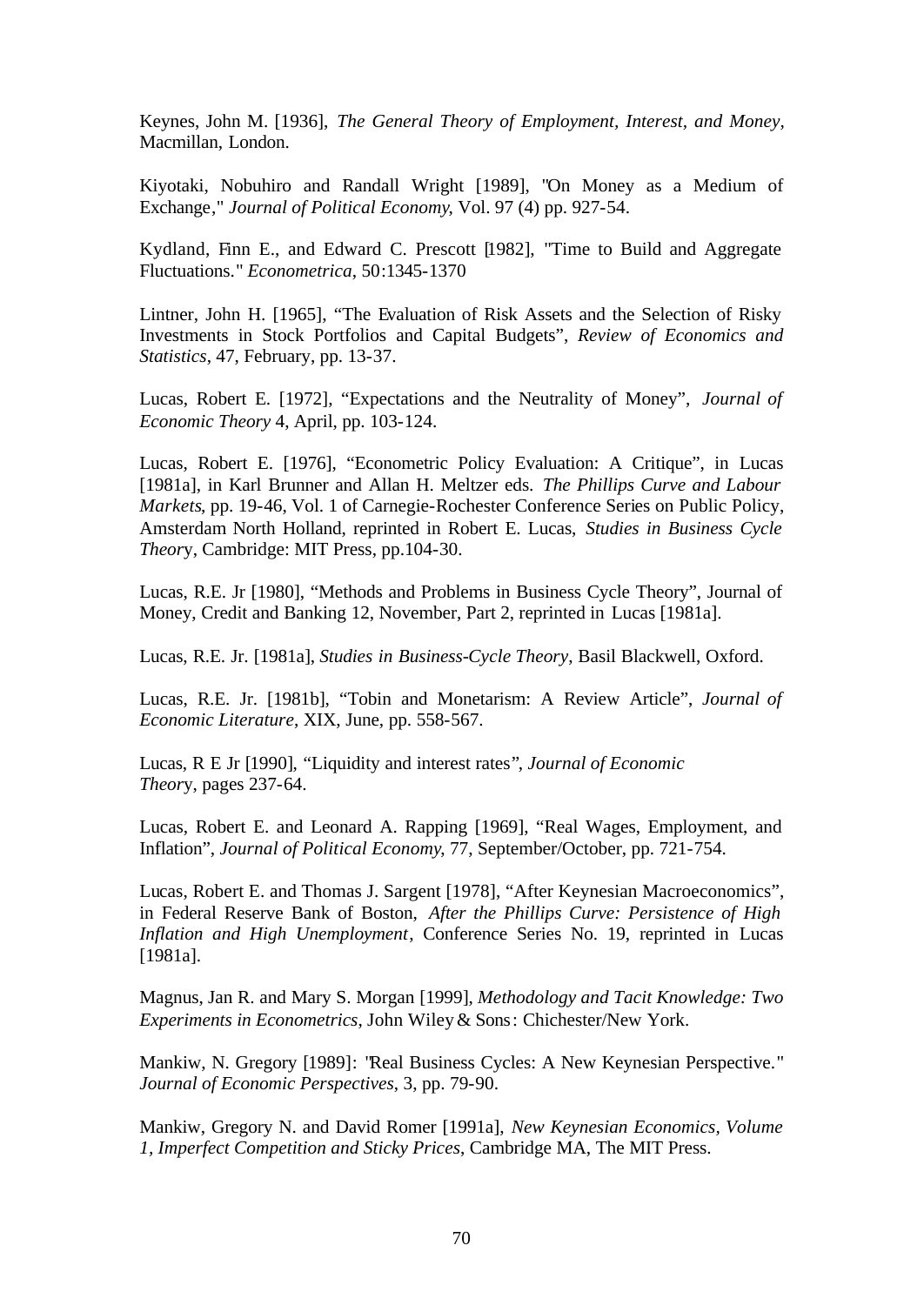Mankiw, Gregory N. and David Romer [1991b], *New Keynesian Economics, Volume 2, Coordination Failures and Real Rigidities,* Cambridge MA, The MIT Press.

Mankiw, Gregory N. and Matthew D. Shapiro [1986], "Risk and Return: Consumption Beta versus Market Beta", *Review of Economics and Statistics*, 68, pp. 452 - 459.

Mantel R. [1974], "On the characterization of aggregate excess demand," *Journal of Economic Theory,* 7, pp. 348-353

Marcet, A. and T.J. Sargent [1989], "Convergence of Least-Squares Learning in Environments with Hidden State Variables and Private Information", *Journal of Political Economy*, 97, pp. 1306-1322.

Marimon, R. [1997], "Learning from Learning in Economics", in *Advances in Economics and Econometrics: Theory and Applications*, D. Kreps and K. Wallis eds., pp. 278-315, Cambridge University Press, Cambridge.

Markowitz, H. [1952], "Portfolio Selection", *Journal of Finance*, 7, March, pp. 77-91.

Markowitz, H. [1959], *Portfolio Section*, New York, Wiley.

Markowitz, H., *Portfolio Selection: Efficient Diversification of Investments* (Yale University Press 1970.

McCallum, Bennett T. [1979], "The current state of the policy-ineffectiveness debate", *American Economic Review, Papers and Proceedings*, 69(2).

McCallum, Bennett T. [1988], "Robustness Properties of a Rule for Monetary Policy," *Carnegie-Rochester Conference Series on Public Policy 29* (Autumn), pp. 173-203.

McCallum, Bennett t. [1999], "Issues in the Design of Monetary Policy Rules," in *Handbook of Macroeconomics*, eds. John B. Taylor and Michael Woodford, Amsterdam: North-Holland Pub. Co.

McLaughlin K. J. [1994], "Rigid Wages", *Journal of Monetary Economics*, 34(3), pp. 384-414.

Merton, Robert C. [1969], "Lifetime Portfolio Selection Under Uncertainty: The Continuous-Time Case", *Review of Economics and Statistics*, 51, August, pp. 247-57.

Modigliani, Franco and Richard Brumberg [1954], "Utility Analysis and the Consumption Function: An Interpretation of Cross Section Data," in *Post-Keynesian Economics*, K. Kurihara ed., New Brunswick, Rutgers University Press, pp. 388-436.

Modigliani, Franco and Richard Cohn [1979], Inflation, Rational Valuation and the Market", *Financial Analysts Journal*, 35, pp. 24-44.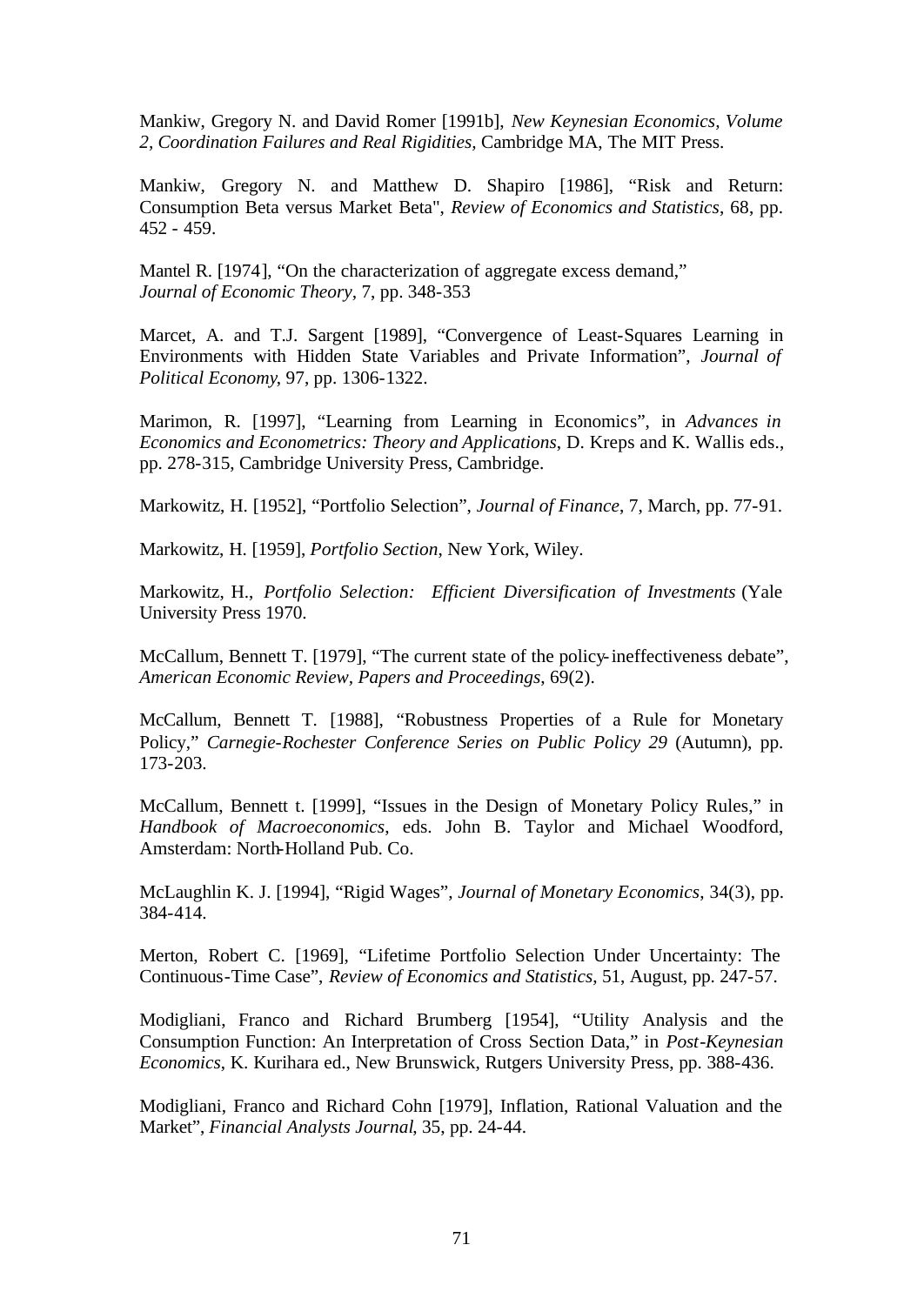Morck, Randall, Andrei Shleifer and Robert W. Vishny [1989], "Alternative Mechanisms for Corporate Control", *American Economic Review*, Vol 79(4), September, pp. 842-852.

Mossin, J. [1966], "Equilibrium in a Capital Asset Market," *Econometrica* 34, No. 4 October, pp. 768-783.

Mossin, J. [1968], "Optimal Multiperiod Portfolio Policies," *Journal of Business*, 4, No. 2, April, pp. 215-229.

Nelson, Richard R. and Sidney G. Winter [1982] *An Evolutionary Theory of Economic Change*, Harvard University Press, Cambridge, Mass.

Nickell, S. and G. Quintini [2003], "Nominal wage rigidity and the rate of inflation", Discussion Paper No. 489, Centre for Economic Performance, London School of Economics, September 2001, revised November 2002, forthcoming *Economic Journal.*

Nordhaus, William and James Tobin [1973a], "Is Growth Obsolete", in Milton Moss, ed., *The Measurement of Economic and Social Performance*, Studies in Income and Wealth, Vol. 38, National Bureau of Economic Research.

Nordhaus, William and James Tobin [1973b], "Denison and Usher; Reply by Nordhaus and Tobin", *The Measurement of Economic and Social Performance*, ed. Milton Moss, New York: National Bureau of Economic Research, Cambridge University Press, New York and London, 1973, pp. 554-564.

Okun, Arthur M. [1981], *Prices and Quantities: A Macroeconomic Analysis*, The Brookings Institution, Washington D.C.

Ostroy, Joseph M. and Ross M. Starr [1990], "The Transaction Role of Money, in *Handbook of Monetary Economic*s, edited by B. Friedman and F. Hahn, Amsterdam: North-Holland.

Phelps, Edmund S. [1972], *Inflation Policy and Unemployment Theory*, New York, Norton.

Phelps, Edmund S. et. al. [1970], *Microeconomic Foundations of Employment and Inflation Theory*, W.W. Norton and Co. Inc.

Pissarides, Christopher A. [2000], *Equilibrium Unemployment Theor*y, Second Edition, Cambridge, MA: MIT Press.

Plosser, Charles [1989]: "Understanding Real Business Cycles." *Journal of Economic Perspectives*, **3**:51-78.

Prescott, Edward C. [1986]: "Theory Ahead of Business Cycle Measurement." *Federal Reserve Bank of Minneapolis Quarterly Review,* **10**:23-27 (Fall). Reprinted in Preston J. Miller, ed., *The Rational Expectations Revolution. Readings from the Front Line*. Cambridge, MA: MIT Press (1994).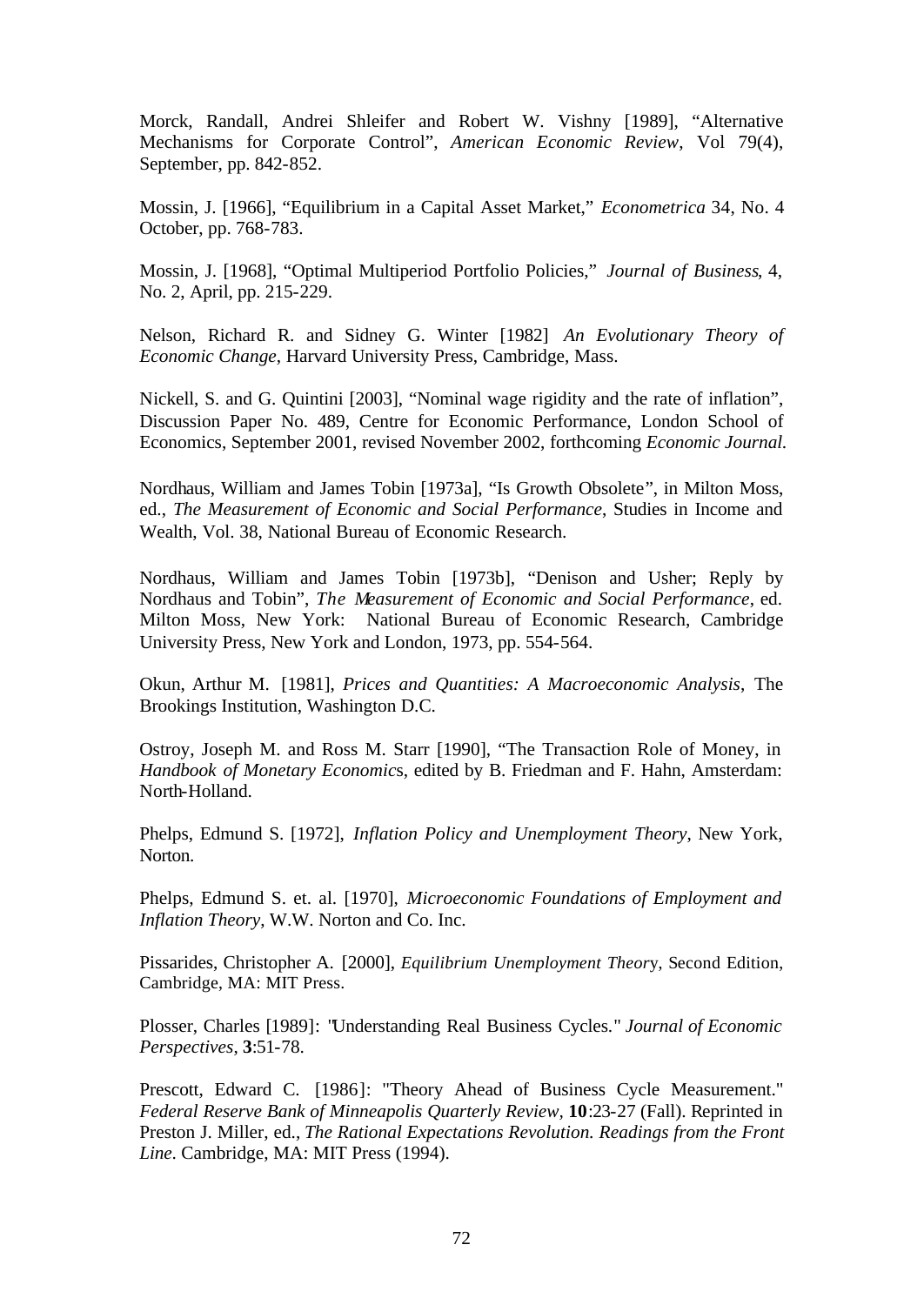Prescott, Edward C. (1986): "Response to a Skeptic." *Federal Reserve Bank of Minneapolis Quarterly Review,***10:** (Fall). Reprinted in Preston J. Miller, ed., *The Rational Expectations Revolution. Readings from the Front Line*. Cambridge, MA: MIT Press (1994).

Robinson, Joan [1956], *The Accumulation of Capital*, Macmillan, London*.*

Rotemberg, J. [1982], "Sticky Prices in the United States", *Journal of Political Economy*, 90, pp. 1187-1211.

Samuelson, Paul A. [1958], "An Exact Consumption-Loan Model of Interest with or without the Social Contrivance of Money", *Journal of Political Economy* 66, pp. 467- 482.

Samuelson, Paul A. [1969], Lifetime Portfolio Selection by Dynamic Stochastic Programming." *Review of Economics and Statistics*, 51, pp. 239-246.

Sargent, T.J. [1987], *Dynamic Macroeconomic Theory*, Harvard University Press, Cambridge Mass.

Sargent, T. J. [1993], *Bounded Rationality in Macroeconomics*, Oxford University Press, Oxford.

Sargent, T.J. and N. Wallace [1975], "Rational expectations, the optimal monetary instrument and the optimal money supply rule", *Journal of Political Economy*, 83, April, pp. 241-54.

Sargent T. J. and N. Wallace [1981], "Some Unpleasant Monetarist Arithmetic", *Federal Reserve Bank of Minneapolis Quarterly Review*, 5, Fall.

Selgin, G. [2003], "Adaptive Learning and the Transition to Fiat Money", *Economic Journal*, 113(484), January, pp. 147-165.

Sharpe, W.F. [1964], "Capital Asset Prices: A Theory of Market Equilibrium under Conditions of Risk", *Journal of Finance,* 19, September, pp. 425-442.

Shiller, Robert J. [1979], "The Volatility of Long-Term Interest Rates and Expectations Models of the Term Structure", *Journal of Political Economy*, 87, pp. 1190-219.

Shiller, Robert J. [1981], "Do Stock Prices Move Too Much to be Justified by Subsequent Changes in Dividends?", *American Economic Review*, 71, pp. 421-36.

Shiller, Robert J. [1999], "Human Behavior and the Efficiency of Financial Markets," for *Handbook of Macroeconomics*, Vol. 1, pp.1305–40.

Shiller, Robert J. [2000], *Irrational Exuberance*, Princeton University Press, Princeton NJ.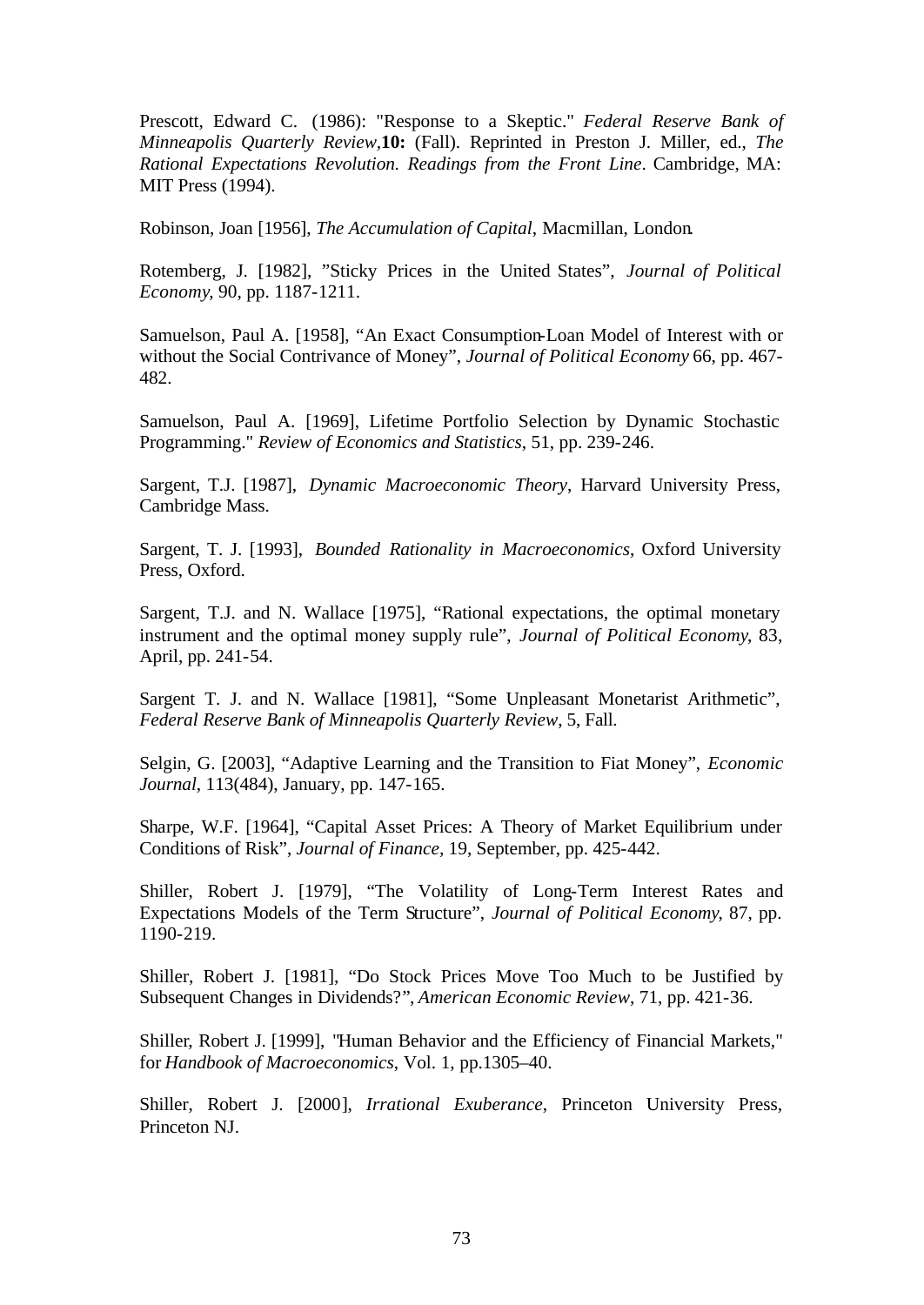Shiller, Robert J. [2003], *The New Financial Order: Risk in the 21st Century*, Princeton University Press, Princeton NJ.

Shleifer, Andrei [2000] *Clarendon Lectures: Inefficient Markets*, Oxford University Press.

Shubik, Martin [1990], "A Game Theoretic Approach to the Theory of Money and Financial Institutions", in *Handbook of Monetary Economic*s, edited by B. Friedman and F.Hahn, Amsterdam: North-Holland.

Sidrauski, M. [1967], "Inflation and Economic Growth", *Journal of Political Economy*, Vol. 75, No. 4, December, pp. 796-810.

Sims, C. A. [1994], 'A Simple Model for Study of the Determination of the Price Level and the Interaction of Monetary and Fiscal Policy', *Economic Theor*y, 4, pp. 381-399.

Smith Vernon L. [1991a], "Rational choice – the contrast between economics and psychology", *Journal of Political Economy* 99, pp. 877-897.

Smith Vernon L. [1991b], *Papers in Experimental Economics*, Cambridge University Press, Cambridge.

Smith, Vernon L. [2000], *Bargaining and Market Behavior : Essays in Experimental Economics*, Cambridge University Press, Cambridge.

Solow, Robert M. [1956], "A contribution to the Theory of Economic Growth", *Quarterly Journal of Economics*, 70, February, pp. 65-94.

Solow, Robert M., James Tobin, C.C. von Weizs äcker and M. Yaari [1966], "Neoclassical Growth with Fixed Factor Proportions ", *Review of Economics Studies,*  April, pp. 79-115.

Solow, Robert M. and James Tobin [1988], "Introduction", in Tobin and Weidenbaum [1988], pp. 3-16.

Sonnenschein, Hugo [1973], "Do Walras' identity and continuity characterize the class of community excess demand functions?," *Journal of Economic Theory,* 6, pp. 345-354.

Sonnenschein, Hugo [1974], "Market excess demand functions," *Econometrica,* 40, pp. 549-563.

Stokey, Nancy L. and Robert E. Lucas Jr. with Edward C. Prescott [1989], *Recursive Methods in Economic Dynamics*, Harvard University Press, Cambridge Mass.

Summers, Lawrence H. [1981], "Taxation and corporate investment: a q-theoretic approach", *Brookings Papers on Economic Activity*, 1, pp. 67-140.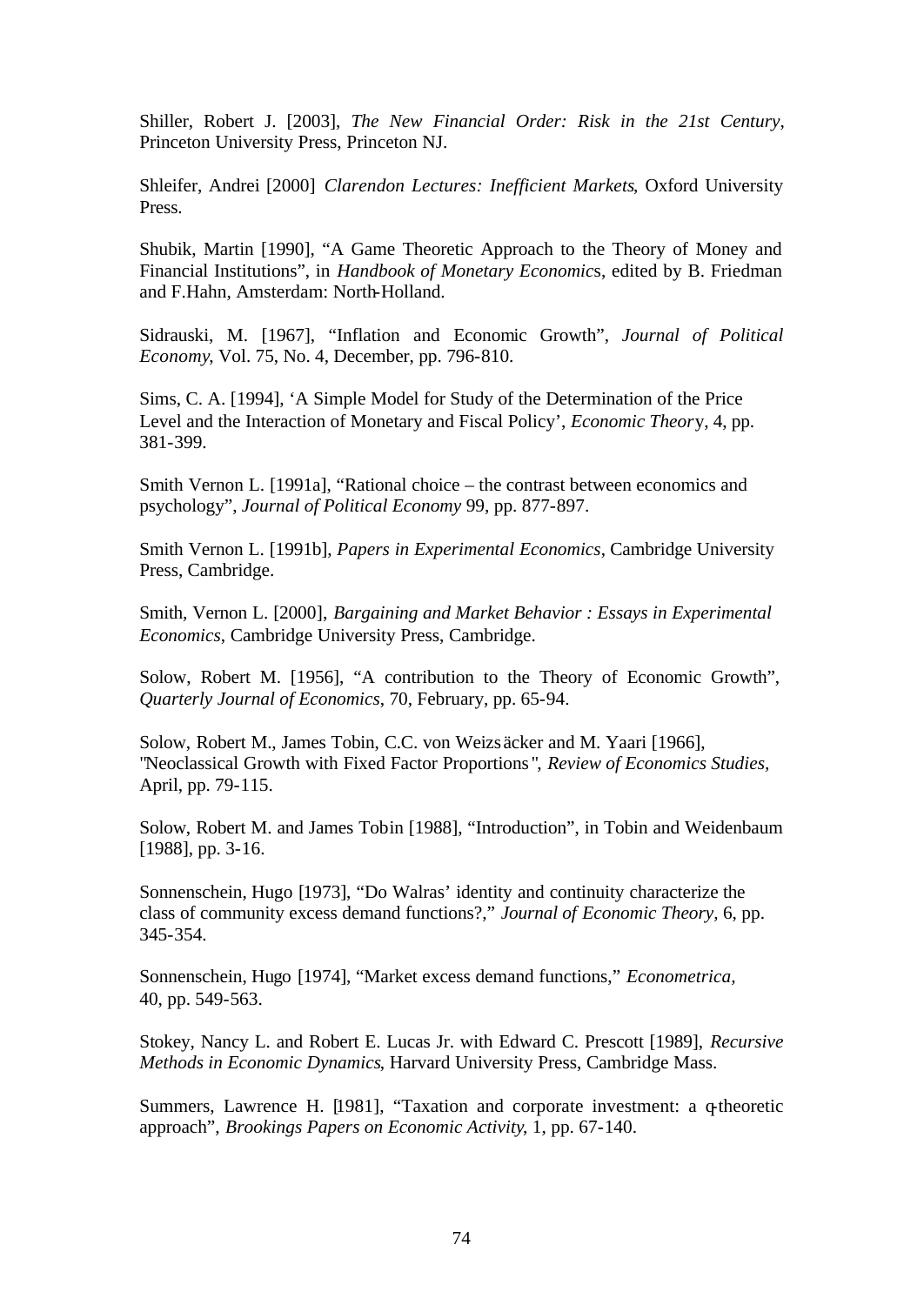Swan, T.W. [1956], "Economic Growth and Capital Accumulation", Economic Record, 32, November, pp. 334-361.

Taylor, John B [1979], "Staggered Wage Setting in a Macro Model", *American Economic Review*, Vol. 69, No. 2, pp. 108-113.

Taylor, John B. [1980], "Aggregate Dynamics and Staggered Contracts", *Journal of Political Economy*, Vol. 88, No.1, pp. 1-23.

Taylor, John B. [1993], "Discretion Versus Policy Rules in Practice," *Carnegie-Rochester Series on Public Polic*y, North-Holland, 39, pp. 195-214.

Taylor, John B. ed. [1999], *Monetary Policy Rules*, Chicago, University of Chicago Press.

Tobin, James [1941], "A note on the money wage problem", *Quarterly Journal of Economics*, May, pp. 508-516.

Tobin, James [1947a], *A Theoretical and Statistical Analysis of Consumer Saving*, Harvard University Ph.D. Thesis.

Tobin, James [1947b], "Liquidity Preference and Monetary Policy", *Review of Economics and Statistics*, 29, May, pp. 124-31.

Tobin, James [1948], "A Rejoinder to Dr. Wharburton", *Review of Economics and Statistics*, 30, November, pp.314-17.

Tobin, James [1950], "A Statistical Demand Function for Food in the U.S.A.", *Journal of the Royal Statistical Society*, 113, Series A, Part II, pp. 113-41; also in Magnus and Morgan [1999].

Tobin, James [1951], "Relative Income, Absolute Income and Savings," in *Model, Trade and Economic Growth: Essays in Honor of J. H. Williams*, (Macmillan).

Tobin, James [1952a], "Asset Holdings and Spending Decisions", *American Economic Review, Papers and Proceedings*, 42, May, pp. 109-123.

Tobin, James [1952b], "A Survey of the Theory of Rationing", *Econometrica*, 20, October, pp. 521-53.

Tobin, James [1955a], "Multiple Probit Regression of Dichotomous Economic Variables", Cowles Foundation Discussion Paper No. 1, reprinted in James Tobin [1975a], *Essays in Economics, Volume 2: Consumption and Econometrics*, North Holland, Amsterdam, pp. 447-466.

Tobin, James [1955b], "A Dynamic Aggregative Model", *Journal of Political Economy*, 63, April, pp. 103-15.

Tobin, James [1956], "The Interest-Elasticity of Transactions Demand for Cash", *Review of Economics and Statistics*, 38, August, pp. 241-47.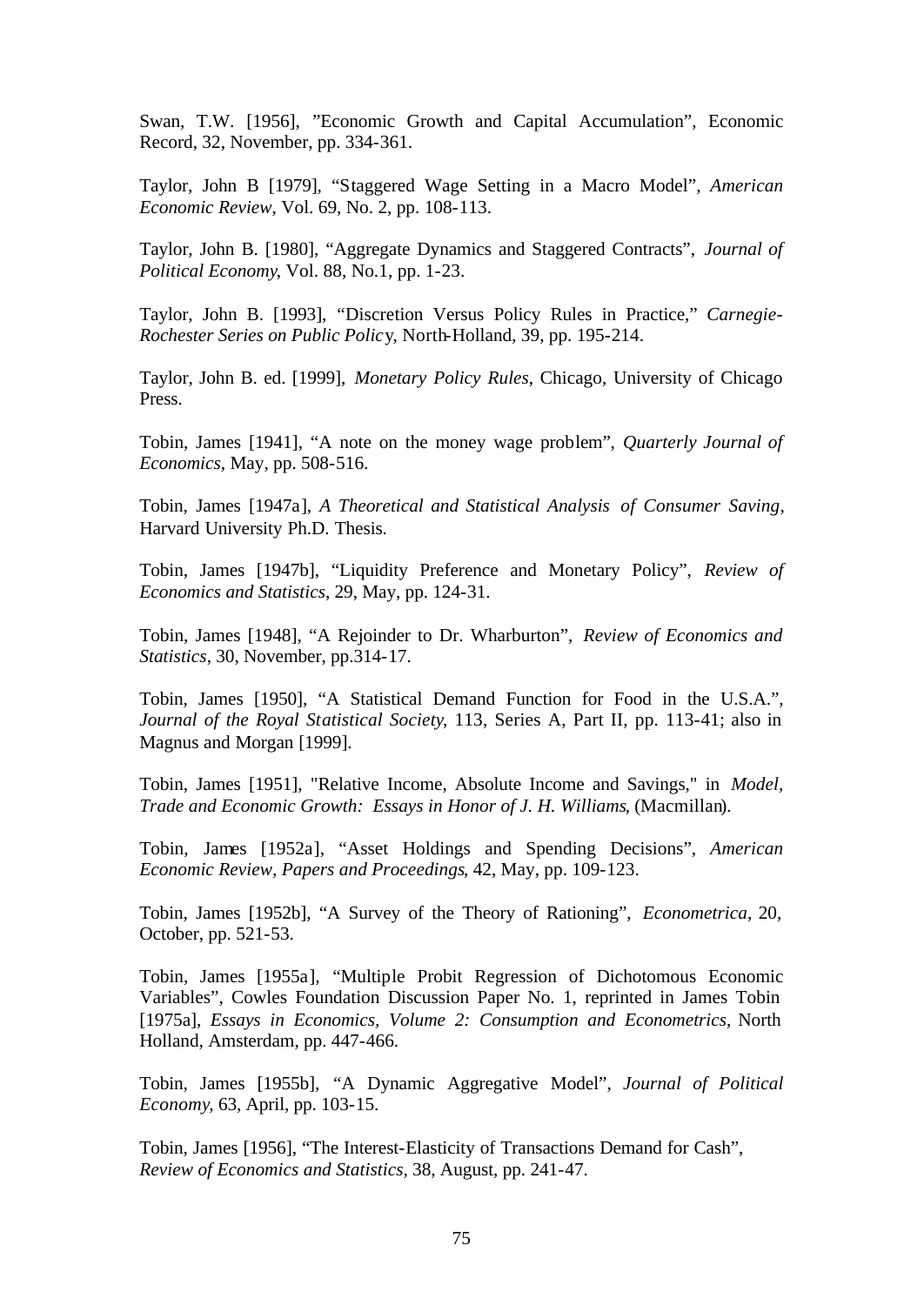Tobin, James [1957], "Consumer Debt and Spending: Some Evidence From Analysis of a Survey", in *National Bureau of Economic Research, Consumer Installment Credit, Part II, Vol 1*, Washington: U.S. Government Printing Office.

Tobin, James [1958a], "Estimation of Relationships for Limited Dependent Variables", *Econometrica*, 26, January, pp. 24-36.

Tobin, James [1958b], "Liquidity Preference as Behaviour Towards Risk", *Review of Economic Studies*, 25, No. 67, pp. 65-86.

Tobin, James [1958c], "Milton Friedman's Theory of the Consumption Function", in Lincoln H. Clark ed. *Consumer Behavior*, New York, Harper, reprinted in Tobin [1975].

Tobin, James [1959], "On the Predictive Value of Consumer Intentions and Attitudes", *Review of Economics and Statistics*, 41, February, pp. 1-11.

Tobin, James [1961], "Money, Capital, and Other Stores of Value", *American Economic Review, Papers and Proceedings*, 51, May, pp. 26-37.

Tobin, James [1963a], "An Essay on the Principles of Debt Management", in *Fiscal and Debt Management Policies*, Englewood Cliffs, N.J.; Prentice Hall, pp. 143-218.

Tobin, James [1963b], "Commercial Banks as Creators of "Money"", in Dean Carson ed. *Banking and Monetary Studies*, pp. 408-19, Homewood, Ill.: Richard D. Irwin.

Tobin, James [1964], "Economic Growth and An Objective of Government Policy", *American Economic Review, Papers and Proceedings*, 54, May, pp. 1-20.

Tobin, James [1965a], "Money and Economic Growth", *Econometrica*, 33(4), pp. 671-84.

Tobin, James [1965b], "*The Monetary Interpretation of History (A Review Article)*", American Economic Review, 55( 3), June, pp. 464-85.

Tobin, James [1965c], "On Improving the Economic Status of the Negro", *Deadalus,* 94(4), Fall, pp. 878-898.

Tobin, James [1967a], "Life Cycle Saving and Balanced Growth", in Wm. Fellner (ed.), *Ten Economic Studies in the Tradition of Irving Fisher*, pp. 231-56, New York: Wiley.

Tobin, James [1967b], "The Cruel Dilemma", in Price Issues in Theory, Practice and Policy, Almarin Phillips ed. University of Pennsylvania Press, reprinted in James Tobin, *Essays in Economics, Volume 2, Consumption and Econometrics*, pp. 3-10, MIT Press, 1987, Cambridge Mass.

Tobin, James [1968a], "Phillips Curve Algebra", in James Tobin, *Essays in Economics, Volume 2, Consumption and Econometrics*, pp. 11-15, MIT Press, 1987,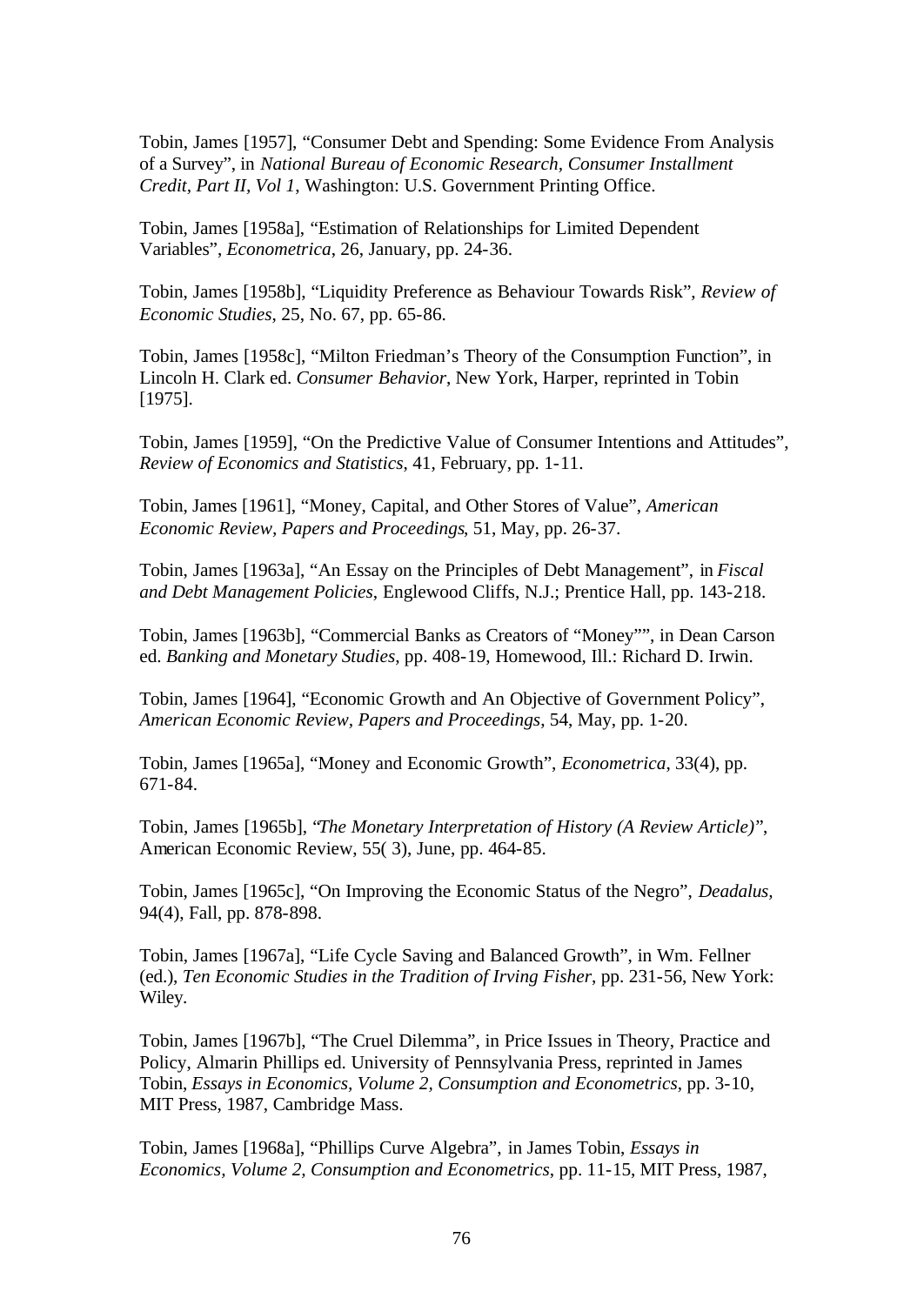Cambridge Mass; adapted from Tobin's "Discussion" of papers at a *Symposium on Inflation: Its Causes, Consequences and Control*, 1968, Stephen W. Rousseas ed. pp. 48-54 and from Tobin's "Comment", *Brookings Papers on Economic Activity*, 1971:2, pp. 512-14.

Tobin, James [1968b], "Notes on Optimal Monetary Growth", *Journal of Political Economy*, 76, July-August, pp. 833-59.

Tobin, James [1968c], "Raising the Incomes of the Poor", in *Agenda for the Nation*, ed. K. Gordon, pp. 77-116, the Brookings Institution, Washington D.C.

Tobin, James [1968d], "The Consumption Function", in International Encyclopaedia of the Social Sciences, Vol III, pp. 358-68, reprinted in Tobin [1975].

Tobin, James [1969a], "Comment on: "Mean-Variance Analysis in the Theory of Liquidity Preference and Portfolio Selection"", by Borch, Karl and Martin Feldstein, *Review of Economic Studies* 36(1)*,* January, pp. 13-14.

Tobin, James [1969b], "A general Equilibrium Approach to Monetary Theory", *Journal of Money, Credit and Banking*, 1, February, pp. 15-29.

Tobin, James [1970a], "Money and Income: Post Hoc Ergo Propter Hoc", *Quarterly Journal of Economics*, 84, May, pp. 301-17.

Tobin, James [1970b], "On limiting the domain of inequality", *The Journal of Law and Economics*, 13(2), October, pp. 263-277.

Tobin, James [1970c], "Rejoinder", *Quarterly Journal of Economics*, May.

Tobin, James [1970d], "Deposit Interest Ceilings as a Monetary Control", *Journal of Money, Credit and Banking*, 2, February, pp. 4-14.

Tobin, James [1971], *Essays in Economics, Volume 1, Macroeconomics,* Chicago: Markham Publishing Company.

Tobin, James [1972a], "Inflation and Unemployment", *American Economic Review*, March, pp. 1-18.

Tobin, James [1972b], "Friedman's Theoretical Framework", *Journal of Political Economy*, September/October.

Tobin, James [1972c], "Wealth, Liquidity and the Propensity to Consume", in *Human Behavior in Economic Affairs; Essays in Honor of George Katona*, eds., B. Strumpel, James N. Morgan, and Ernest Zahn, Elsevier Scientific Publishing Co., Amsterdam, pp. 36-56

Tobin, James [1973a], "The Wage-Price Mechanism", S. Weiner ed. *The Econometrics of Price Determination Conferenc*e, Board of Governors, Federal Reserve System, reprinted in James Tobin, *Essays in Economics, Volume 2, Consumption and Econometrics*, pp. 17-32, MIT Press, 1987, Cambridge Mass.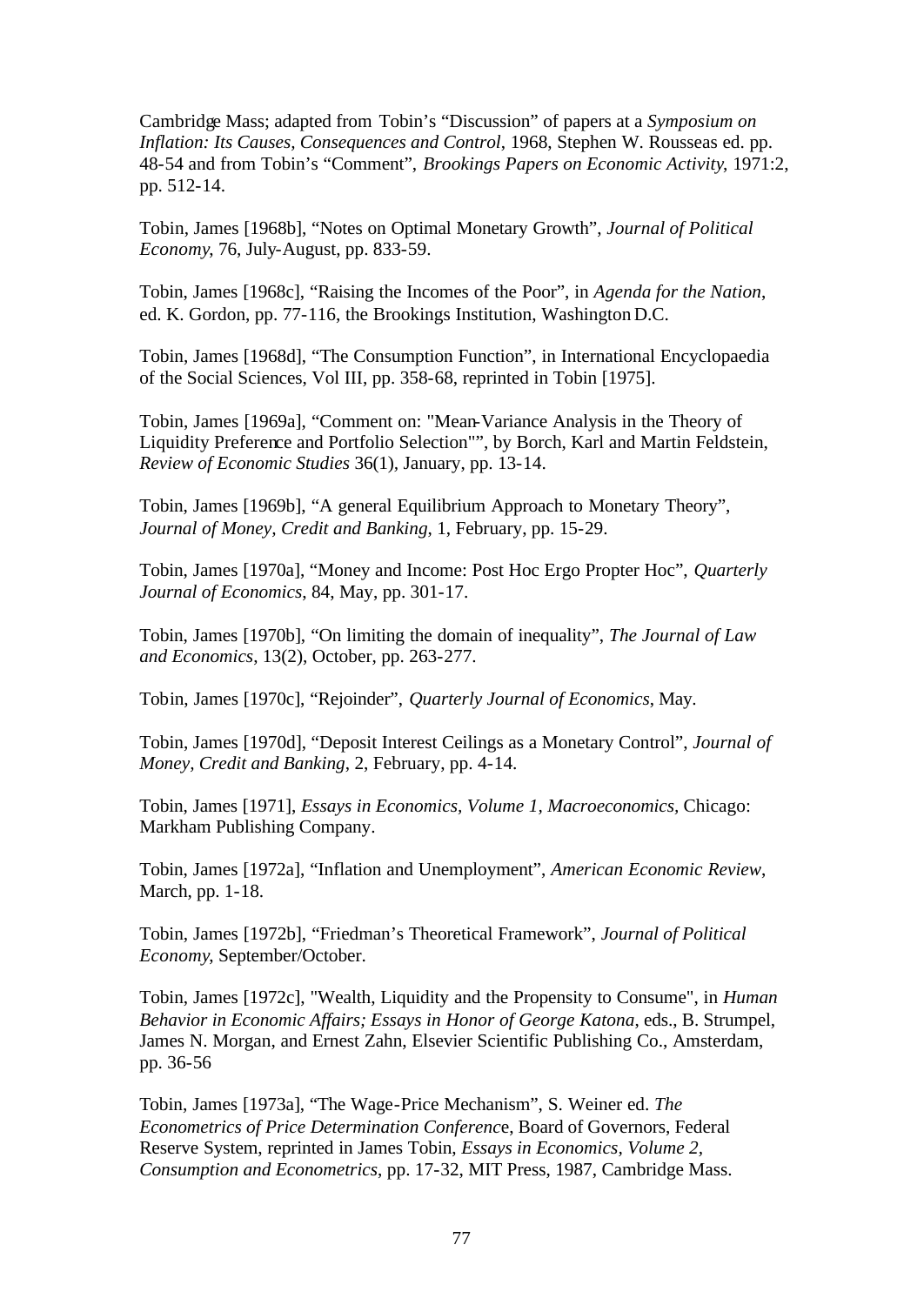Tobin, James [1973b], "Notes on the Economic Theory of Expulsion and Expropriation", *Journal of Development Economics*, 1, pp. 7-18.

Tobin, James [1974a], *The New Economics One Decade Older*, Princeton University Press.

Tobin, James [1974b], "Technological Development and Employment", *Eastern Africa Economic Review*, 6(1), June, pp. 1-26.

Tobin, James [1974c], "What is Permanent Endowment Income?" *American Economic Review,* 64(2), pp. 427-432.

Tobin, James [1975a], *Essays in Economics, Volume 2: Consumption and Econometrics*, North Holland, Amsterdam.

Tobin, James [1975b], "Keynesian Models of Recession and Depression", *American Economic Review, Papers and Proceedings* 65(2), pp. 195-202.

Tobin, James [1976], "Discussion: of "Public Pension Funding and U.S. Capital Formation: A Medium-Run View", by Benjamin M Friedman," in *Funding Pensions: Issues and Implications for Financial Markets*, Federal Reserve Bank of Boston, Proceedings of a Conference, Oct., pp. 206-12.

Tobin, James [1978], "A Proposal for International Monetary Reform", *Eastern Economic Journal*, 4, pp. 153-9.

Tobin, James [1979], "Deficit Spending and Crowding Out in Shorter and Longer Runs", in Harry I. Greenfield et. al. eds. *Theory for Economic Efficiency: Essays in Honor of Abba P. Lerner*, pp. 217-236, Cambridge Mass. MIT Press.

Tobin, James [1980], *Asset Accumulation and Economic Activity*, Basil Blackwell, Oxford.

.

Tobin, James [1981], "Reflections Inspired by Proposed Constitutional Restrictions on Fiscal Policy", in Kenneth D. Boyer and William G. Shepherd eds. *Economic Regulation: Essays in Honor of James R. Nelson*, East Lansing, MI: Bureau of Research, Michigan State University Press.

Tobin, James [1982a], "Money and Finance in the Macroeconomic Process", *Journal of Money, Credit and Banking*, 14(2), pp. 171-204.

Tobin, James [1982b], "Against the Balanced Budget and Tax Limitation Amendment", in Proceedings of the Tax Foundation, 34<sup>th</sup> National Conference, New York City, *The Federal Fiscal Dilemma: Is there a Solution?*, pp. 21-24.

Tobin, James [1983a], "Liquidity Preference, Separation and Asset Pricing", *Zeitschrift für Betriebswirtschaft*, 3, March, pp. 53-57.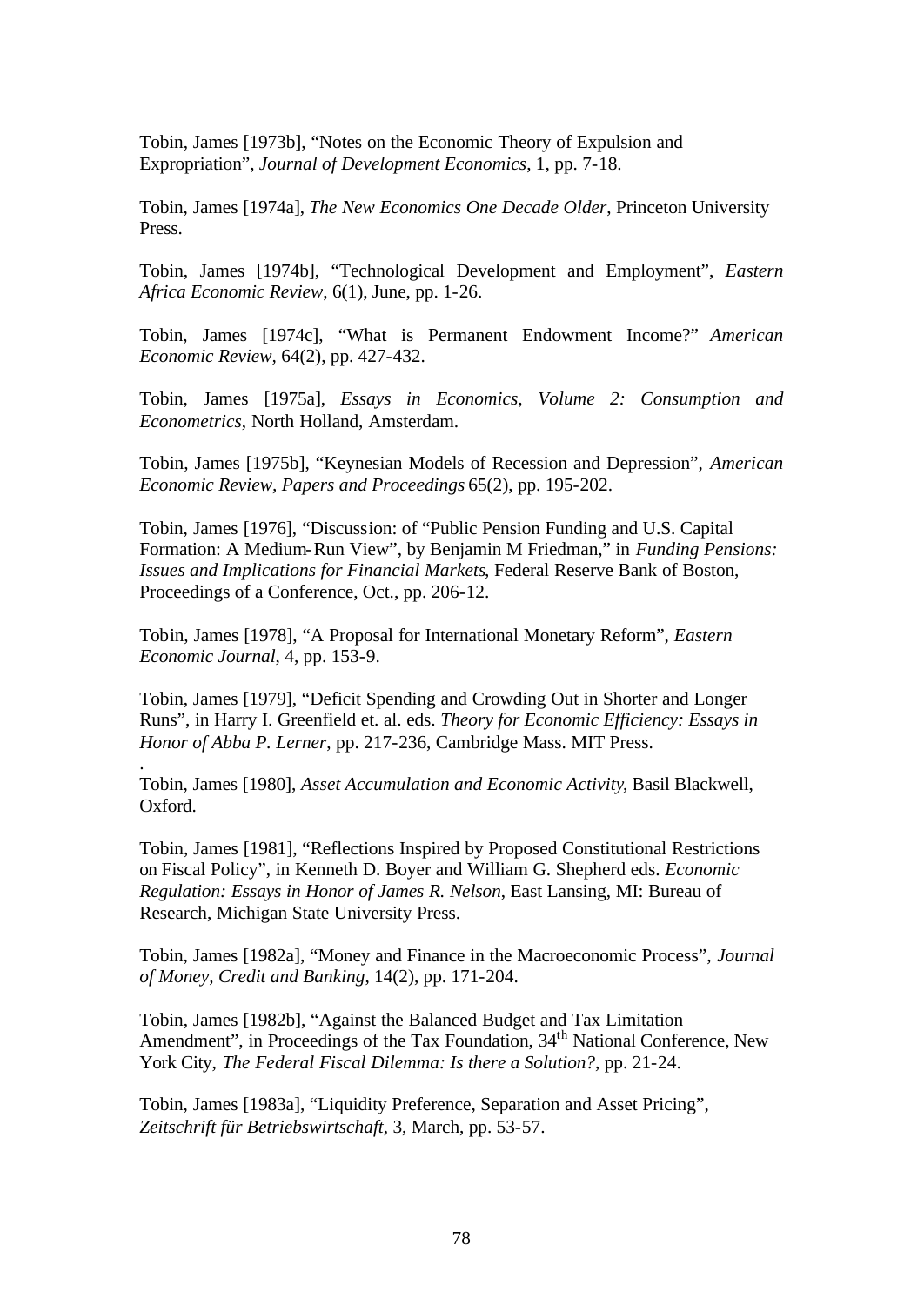Tobin, James [1983b], "Macroeconomics under Debate", Mitsui Lecture, University of Birmingham, England, March, reprinted in Tobin [1996b], pp. 203-236.

Tobin, James [1984], "On the Efficiency of the Financial System", Fred Hirsch Memorial Lecture, New York, *Lloyds Bank Review*, No. 153, July, pp. 1-15, reprinted in Tobin [1987], pp. 282-296.

Tobin, James [1986a], "On the Welfare Macroecomics of Government Financial Policy", *The Scandinavian Journal of Economics*, 88(1), pp. 9-24.

Tobin, James [1986b], "A Professional Autobiography", in William Breit and Roger W. Spencer eds. *Lives of the Laureates*, pp. 113-134, Cambridge MA: The MIT Press.

Tobin, James [1987], *Policies for Prosperity; Essays in a Keynesian Mode*, Edited by Peter M. Jackson, Wheatsheaf Books, Brighton, Sussex.

Tobin, James [1988], "The Future of Social Security: One Economist's Assessment", in Theodore R. Marmor and Jerry L. Mashaw, eds. *Social Security: Beyond the Rhetoric of Crisis*, Princeton N.J. : Princeton University Press, Ch. 2, pp. 41-68.

Tobin, James [1990a], "Social Security, Public Debt and Economic Growth", 1990 Frank M. Engl Lecture on Economic Security, in Tobin [1996a].

Tobin, James [1990b], "On the Theory of Macroeconomic Policy", *De Economist* 148(1), pp. 1-14.

Tobin, James [1991], "On living and trading with Japan: United States commercial and macroeconomic policies", *Business Economics*, January.

Tobin, James [1992a], "Money", in John Eatwell et. al. eds. *The New Palgrave Dictionary of Money and Finance, Vol 2*, pp. 770-779, London: Macmillan Press Ltd.

Tobin, James [1992b], "The invisible hand in modern macroeconomics", in Michael Fry (ed.), *Adam Smith's Legacy*, London, Routledge.

Tobin, James [1992c], "An Old Keynesian Counterattacks", *Eastern Economic Journal*, 18(4), Fall.

Tobin, James [1993], "Price Flexibility and Output Stability: An Old Keynesian View", *Journal of Economic Perspectives*, 7(1), Winter, pp. 45-65.

Tobin, James [1995], "The Natural Rate as New Classical Macroeconomics", in Rod Cross ed. *The Natural Rate Hypothesis Twenty-Five Years on*, Cambridge, Cambridge University Press.

Tobin, James [1996a], *Full Employment and Growth; Further Keynesian Essays on Policy*, Edward Elgar, Cheltenham, UK.

Tobin, James [1996b], *Essays in Economics; National and International*, The MIT Press, Cambridge, Massachusetts.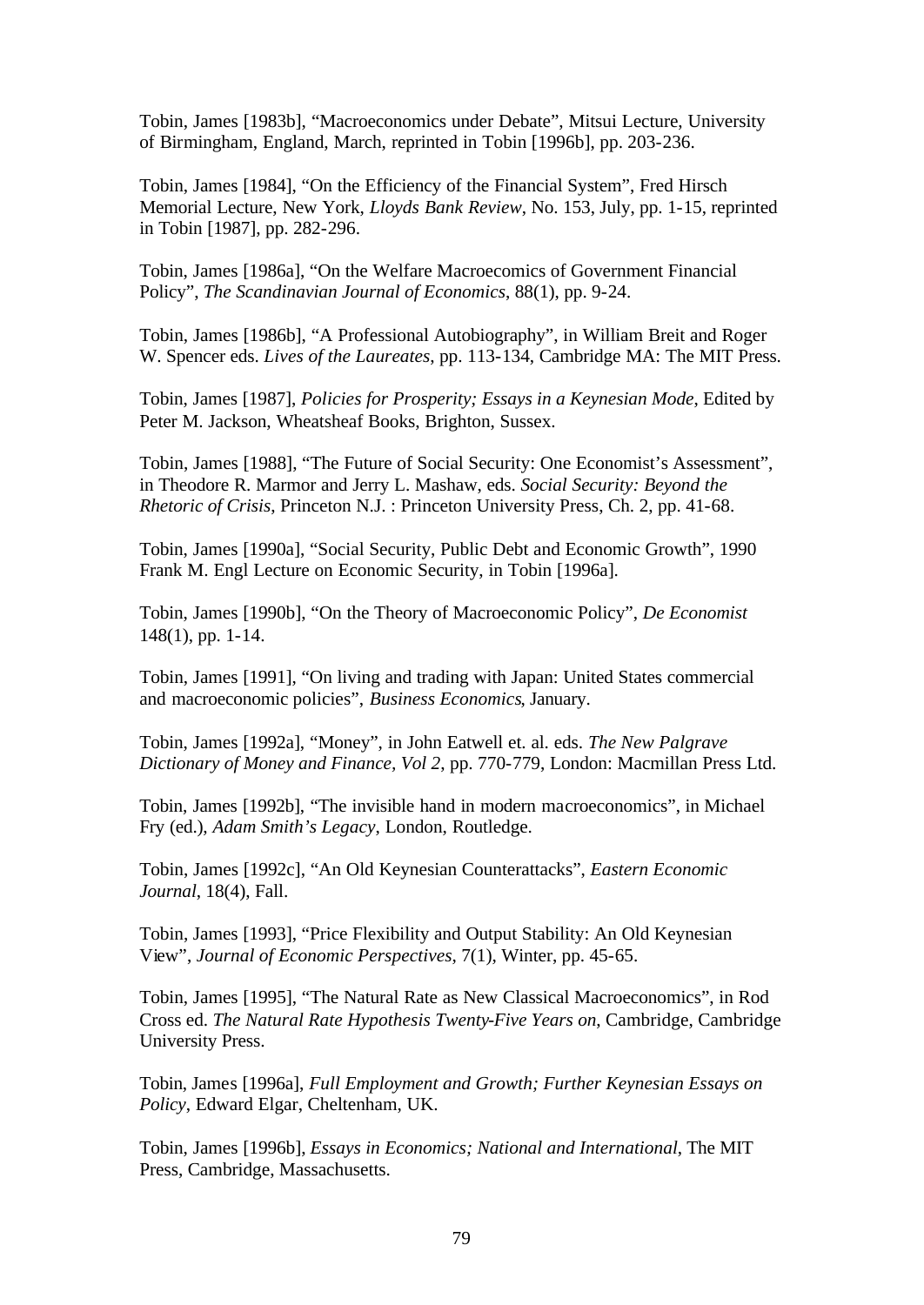Tobin, James [1997], "My 1950 Food Demand Study in Retrospect", *Journal of Applied Econometrics*, 12, pp. 647-650; reprinted in Magnus and Morgan [1999], Chapter 11, pp. 265-268.

Tobin, James and Jorge Braga de Macedo [1980], "The Short-Run Macroeconomics of Floating Exchange Rates: An Exposition", in John S. Chipman and Charles P. Kindleberger eds., *Flexible Exchange Rates and the Balance of Payments: Essays in Memory of Egon Sohmen*, pp. 5-28, Amsterdam, North Holland.

Tobin, James and William C. Brainard [1963], "Financial Intermediaries and the Effectiveness of Monetary Controls", *American Economic Review (Papers and Proceedings)*, 53, No. 2, May, pp. 383-400.

Tobin, James and William C. Brainard [1977], "Asset Markets and the Cost of Capital", in *Economic Progress, Private Values and Public Policy: Essays in Honor of William Fellner*, Richard Nelson and Bela Balassa eds. Amsterdam, North Holland, pp. 235-62.

Tobin, James and William C. Brainard [1990], "On Crotty's critique of q-theory", *Journal of Post-Keynesian Economics*, Summer, 12(4).

Tobin, James and William C. Brainard [1992], "On the Internationalisation of Portfolios", *Oxford Economic Papers* 44, pp. 553-565.

Tobin, James, William Brainard, John B. Shoven and Jeremy Bulow [1982], "Tax Reform and Income Redistribution: Issues and Alternatives", in James Tobin, *Essays in Economics, Theory and Policy*, pp. 585-609, the MIT Press, Cambridge Massachusetts.

Tobin, James and Willem H. Buiter [1976], "Long-Run Effects of Fiscal and Monetary Policy on Aggregate Demand," Ch. IV in *Monetarism: Studies in Monetary Economics*, pp. 274-336. North-Holland.

Tobin, James and Willem Buiter [1980], " Fiscal and Monetary Policies, Capital Formation and Economic Activity", in George M. von Furstenberg ed. *The Government and Capital Formation,* pp. 73-151, Ballinger, Cambridge, Massachusetts.

Tobin, James and F. Trenery Dolbear Jr. [1963], "On the Relevance of Psychology to Economic Theory and Research", in Sigmund Koch ed. *Psychology: A Study of Science*, Vol. 6, New York: McGraw-Hill.

Tobin, James and Walter Dolde [1971], "Wealth, Liquidity, Consumption", in *Consumer Spending and Monetary Policy: The Linkages*, Federal Reserve Bank of Boston, Conference Series No. 5.

Tobin, James and Michael Haliassos [1990], "The Macroeconomics of Government Finance", in Benjamin Friedman and Frank Hahn eds. *Handbook of Monetary Economics, Vol. 2*, pp. 889-959, Amsterdam: North Holland.